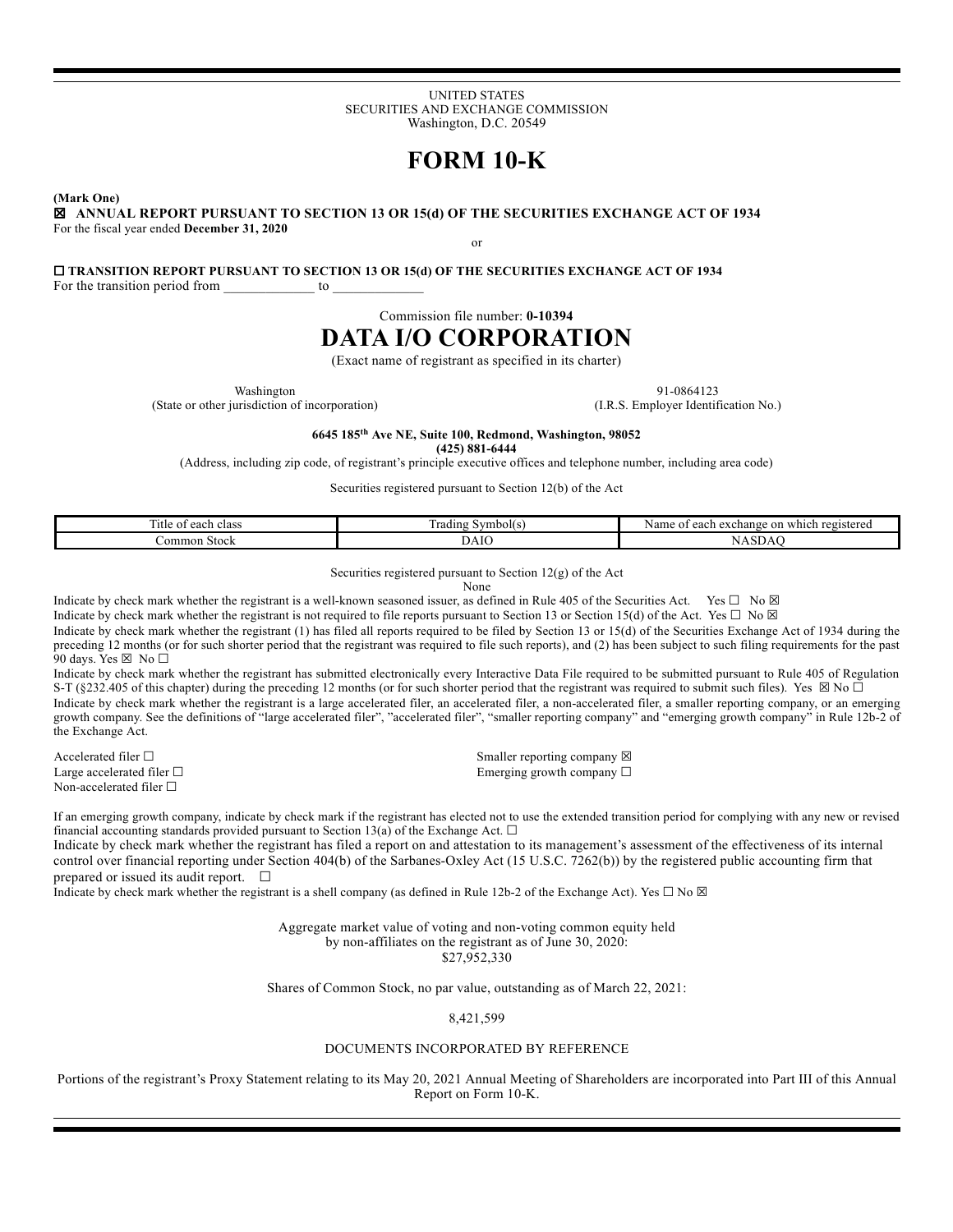## **DATA I/O CORPORATION**

## **FORM 10-K For the Fiscal Year Ended December 31, 2020**

## <span id="page-1-0"></span>**INDEX**

| Part I            |             |                                                                                                                        | Page                    |
|-------------------|-------------|------------------------------------------------------------------------------------------------------------------------|-------------------------|
|                   | Item 1.     | <b>Business</b>                                                                                                        | $\overline{\mathbf{3}}$ |
|                   | Item 1A.    | <b>Risk Factors</b>                                                                                                    | 11                      |
|                   | Item 1B.    | <b>Unresolved Staff Comments</b>                                                                                       | 21                      |
|                   | Item 2.     | Properties                                                                                                             | 21                      |
|                   | Item 3.     | <b>Legal Proceedings</b>                                                                                               | 21                      |
|                   | Item 4.     | <b>Mine Safety Disclosures</b>                                                                                         | 21                      |
| Part II           |             |                                                                                                                        |                         |
|                   | Item 5.     | Market for Registrant's Common Equity, Related Stockholder Matters and Issuer Purchases of Equity<br><b>Securities</b> | 22                      |
|                   | Item 6.     | <b>Selected Financial Data</b>                                                                                         | 22                      |
|                   | Item 7.     | Management's Discussion and Analysis of Financial Condition and Results of Operations                                  | 22                      |
|                   | Item 7A.    | <b>Quantitative and Qualitative Disclosures About Market Risk</b>                                                      | 30                      |
|                   | Item 8.     | <b>Financial Statements and Supplementary Data</b>                                                                     | 30                      |
|                   | Item 9.     | Changes in and Disagreements with Accountants on Accounting and Financial Disclosure                                   | 55                      |
|                   | Item 9A.    | <b>Controls and Procedures</b>                                                                                         | 56                      |
|                   | Item 9B.    | Other Information                                                                                                      | 56                      |
| Part III          |             |                                                                                                                        |                         |
|                   | Item 10.    | Directors, Executive Officers and Corporate Governance                                                                 | 57                      |
|                   | Item 11.    | <b>Executive Compensation</b>                                                                                          | 57                      |
|                   | Item 12.    | Security Ownership of Certain Beneficial Owners and Management and Related Stockholder Matters                         | 57                      |
|                   | Item 13.    | Certain Relationships and Related Transactions and Director Independence                                               | 58                      |
|                   | Item $14$ . | <b>Principal Accounting Fees and Services</b>                                                                          | 58                      |
| Part IV           | Item 15.    | <b>Exhibits, Financial Statement Schedules</b>                                                                         | 59                      |
|                   | Item 16.    | Form 10-K Summary                                                                                                      | 63                      |
| <b>Signatures</b> |             |                                                                                                                        | 64                      |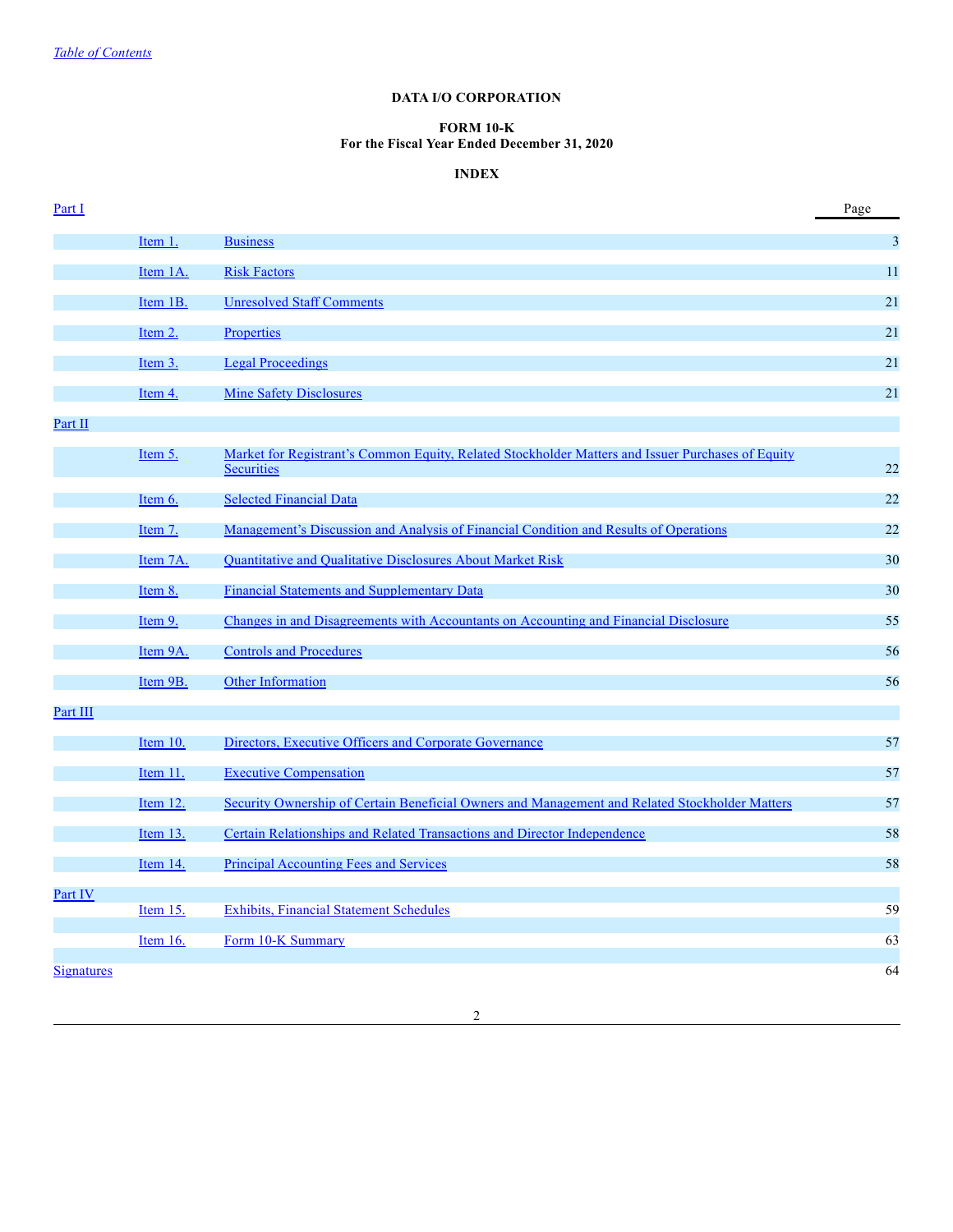## <span id="page-2-0"></span>**PART I**

## <span id="page-2-1"></span>**Item 1. Business**

This Annual Report on Form 10-K and the documents incorporated herein by reference contain forward-looking statements based on current expectations, estimates and projections about Data I/O Corporation's industry, management's beliefs and certain assumptions made by management. See "Management's Discussion and Analysis of Financial Condition and Results of Operations – Forward Looking Statements.'

#### **General**

Data I/O Corporation ("Data I/O", "We", "Our", "Us") is a global market leader for advanced programming, security deployment, security provisioning and associated Intellectual Property ("IP") protection and management solutions used in electronics manufacturing with flash memory, microcontrollers, and flash memory-based intelligent devices as well as secure element devices, authentication devices and secure microcontrollers. We collectively refer to IP protection, security provisioning of devices, provisioning of security into devices, and related services such as cloud onboarding and device and provisioning documentation management as "security deployment". Data I/O*®* designs, manufactures and sells programming and security deployment systems and services for electronic device manufacturers, specifically targeting high-growth areas such as high-volume users of flash memory and flash memory-based microcontrollers. Most electronic products today incorporate a number of programmable semiconductor devices that contain data, operating instructions and security credentials essential for the proper operation of the product and more and more products require security deployment.

Our mission is to bring the world's electronic devices to life. Programmable devices are used in products such as automobile electronics, smartphones, HDTV, tablets, gaming systems and a broad category called Internet of Things ("IoT"). IoT is a broad term that addresses the interconnectivity of devices and other electronic or smart products. Our solutions, some of which include security deployment and process control capabilities, enable us to address the demanding requirements of the electronic device market, where applications security and IP protection are essential to our customer's success. Our largest customers are heavy users of programmable semiconductor devices and include original equipment manufacturers ("OEMs") in automotive electronics, consumer electronics and IoT markets as well as their programming center partners and electronic manufacturing service ("EMS") contract manufacturers.

Data I/O was incorporated in the State of Washington in 1969 and its business was founded in 1972. Our website address is www.dataio.com.

#### **COVID-19**

In 2020, we had to react to the global COVID-19 pandemic. COVID-19 has impacted all aspects of our business, from customer demand, to supply chain integrity, employee safety, business processes, and financial management. As a global company, we had to manage each of these while working within the guidelines of local and national policy in the U.S., China and Germany. Our philosophy at the start of the outbreak was simple:

- **1.** Keep our people and their families safe;
- **2.** Keep our facilities safe and operational while we serve our customers as an essential business; and
- **3.** Preserve cash.

We have managed this issue successfully to date, with no known employee transmissions in the workplace and significant preservation of our cash and working capital throughout the year. Our resilient supply chain model kept our facilities in Shanghai, China and Redmond, Washington open, and serving customers globally. We supported customers rapidly transitioning to medical device support. We did this while facing unique international travel restrictions, shipping delays, and inability to meet with customers in person. All the while we preserved and slightly grew our cash balances, while moving more cash to the U.S.

COVID-19 has continued to impact our demand, particularly capacity related, evidenced by many automotive and other plant shut downs in the second quarter, their re-openings and now, in a believed ripple effect, the impact of chip shortages on their production plans. This appears to be a short-term issue and the outlook for automotive electronics remains strong for a decade. Waves of COVID-19 infection rates have kept or re-imposed revised travel restrictions. Customers largely have not permitted in-person sales and other visits. Converting these interactions to remote and virtual means has meant new processes and technology usage.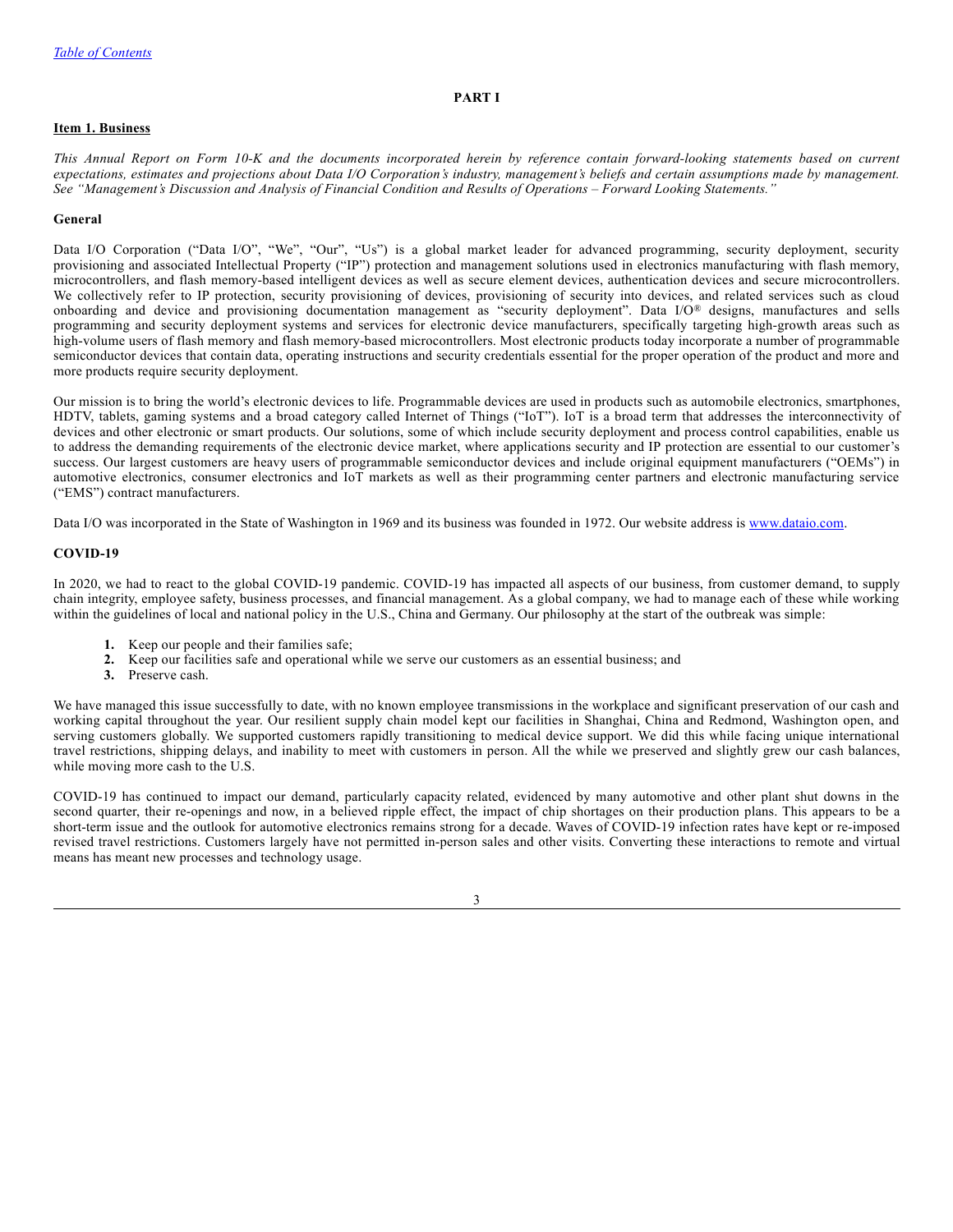In production, in addition to adding protective health measures for our employees, we have focused on supply chain resilience and duplicating production capability for some products in both our Shanghai, China and Redmond, USA facilities. We implemented additional supplier financial and other monitoring, as well as adding additional local suppliers and increasing inventory stock levels of key parts. Other than production employees who necessarily are onsite, most Redmond employees are working remotely with some flexibility to be onsite and this is expected to continue until COVID-19 risks are reduced by vaccination coverage.

#### **Industry Background**

We enable companies to improve productivity, increase supply-chain security and reduce costs by providing device data programming and security deployment solutions that allow our customers to take IP (large design and data files) and protect and program it into memory, microcontroller and logic devices quickly and cost-effectively. We also provide services related to hardware support, system installation and repair, and device programming. Companies that design and manufacture products utilizing programmable electronic devices, ranging from automobiles to cell phones, purchase programming solutions from us. Trends of increasing device densities, shrinking device packages, increased demands for security, and customers increasing their software content file sizes, combined with the increasing numbers of intelligent devices such as automotive electronics and IoT applications, are driving demand for our solutions.

Traditionally, our programming market opportunity focused on the number of semiconductor devices to be programmed, but because of the rapid increase in the density of devices, and increasing demands for supply-chain security, the focus has shifted in many cases from the number and type of devices to the number and type of bits per device to be programmed or securely provisioned. With expected growth in IoT applications, the business opportunity for this market differentiates on quality, security and automation.

Some of our automated programming systems integrate data programming, automated handling functions and/or security deployment into a single product solution. During 2020, we continued to simplify and integrate security deployment into some of our solutions. Quality and security-conscious customers, particularly those in high-volume manufacturing and programming, drive this portion of our business.

#### **Products**

To accommodate the expanding variety and quantities of programmable devices being manufactured today, we offer multiple solutions for the numerous types of device mix and volume usage by our customers in the various market segments and applications. We work closely with leading manufacturers of programmable devices to develop our products to meet the requirements of a particular device. Our newer products are positioned and recognized as some of the most advanced programming and security deployment solutions.

Our programming solutions include a broad range of products, systems, modules and accessories, grouped into two general categories: automated programming systems and manual programming systems. We provide two categories of automated programming systems: off-line and in-line. Our PSV family of automated programming systems delivers a broad range of programming capacity and capability to the marketplace. Our recently announced PSV2800 Automated Programming System focuses on dedicated high-volume manufacturing in a lower cost platform. Our PSV7000 Automated Programming System continues to be well adopted in the marketplace, in particular for automotive electronics customers and as a base for security deployment upgrades. Our PSV5000 automated programming system combines mid-range capacity and flexibility with competitive pricing. Our PSV3000 Automated Programming System, developed for the Asian automation market, is a lower cost platform for basic programming needs. Our PSV family of handlers has won multiple industry awards for technical excellence and innovation. In 2018 our Lumen®X programmer won five industry awards for Universal Flash Storage ("UFS") support. Our ConneX® software won the 2017 Circuits Assembly NPI Award, the EM Asia Innovation Award and the SMT China Vision Award. Our SentriX® security provisioning system won the Global Technology Award at Productronica and the Embedded Award for Innovation at the Embedded World show. Our Job Composer software for LumenX won the Circuits Assembly NPI Award in January 2019 and January 2020. In October 2019 our Job Composer software won the Mexico Technology Award for Device Programming and in November 2019, our PSV2800 won the Global Technology Award at Productronica and in February 2020, the Circuits Assembly NPI Award. In January 2019 and February 2020, Data I/O won the Circuits Assembly Service Excellence Award.

Our automated systems have list selling prices ranging from \$75,000 to \$615,000 and our manual systems have list selling prices ranging from \$10,000 to \$35,000. Our security deployment system, SentriX®, is currently offered for security provisioning on a pay per part use basis along with related fees.

Data I/O programming technology is integrated with the PSV family to create highly-flexible systems that deliver outstanding performance with low total cost of ownership. The LumenX programming engine is the fastest solution available for eMMC and UFS programming of large NAND FLASH. Increasing memory densities and the need for faster data interfaces are resulting in an expected transition to the use of UFS devices. LumenX is available on our PSV7000 and PSV5000 and as a standalone manual programmer. FlashCORE™, and our universal job setup tool, Tasklink™ for Windows®, are available in each family of our automated programming systems and in FlashPAK™, our manual programming system. The SentriX security system adds security deployment capability to our data programming system. SentriX allows customers of any size and demand-profile to securely add keys, certificates, and other security information to specialized regions of authentication integrated circuits ("ICs"), secure elements and secure microcontrollers. We provide device support and service on all of our products. Device support is a critical aspect of our business and consists of writing software algorithms for devices and developing socket adapters to hold and connect to the device for programming.

Our products have both an upfront solution sale and recurring revenue elements. Adapters are a consumable item and software and maintenance are typically recurring under subscription contracts. Our SentriX system revenue typically comes from per part use fees, set-up or minimum quarterly fees, consumables, non-recurring engineering fees, service fees and the sale of equipment related to SentriX.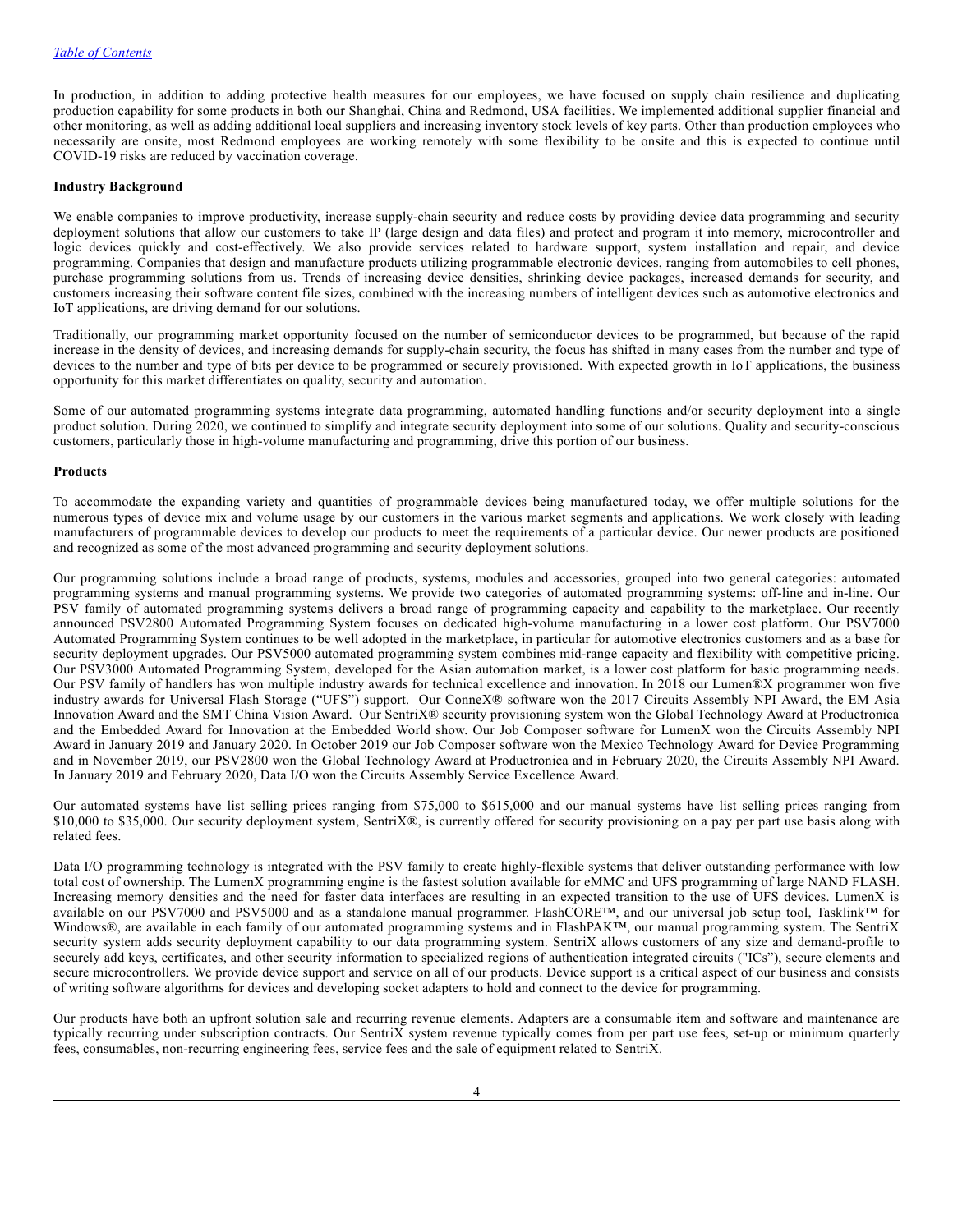|  | <b>Table of Contents</b> |
|--|--------------------------|
|  |                          |

| Sales Percentage of Total Sales Breakdown by Type |      |      |                                             |  |  |  |
|---------------------------------------------------|------|------|---------------------------------------------|--|--|--|
| <b>Sales Type</b>                                 | 2020 | 2019 | <b>Drivers</b>                              |  |  |  |
| <b>Equipment Sales</b>                            | 56%  | 58%  | Capacity, Process improvement, Technology   |  |  |  |
| <b>Adapter Sales</b>                              | 28%  | 26%  | Capacity utilization, New customer products |  |  |  |
| Software and Maintenance Sales                    | 16%  | 16%  | Installed base, Added capabilities          |  |  |  |
| Total                                             | 100% | 100% |                                             |  |  |  |

The table below presents our main products and the key features that benefit our customers:

| Products                                                                                                | <b>Key Features</b>                                                                                                                                                                                                                                                                                                                                                                                      | <b>Customer Benefits</b>                                                                                                                                                                                                                             |
|---------------------------------------------------------------------------------------------------------|----------------------------------------------------------------------------------------------------------------------------------------------------------------------------------------------------------------------------------------------------------------------------------------------------------------------------------------------------------------------------------------------------------|------------------------------------------------------------------------------------------------------------------------------------------------------------------------------------------------------------------------------------------------------|
| PSV Handlers: Off-line<br>(Automated)                                                                   | Fast program and verify speeds<br>$\bullet$<br>Up to 112 programming sites<br>Up to 3000 devices per hour throughput<br>$\bullet$<br><b>UFS</b> Support<br>$\bullet$<br>Supports LumenX and FlashCORE III programmers<br>Supports multiple media types<br>Supports quality options – fiber laser marking, 3D<br>coplanarity<br>ConneX Factory Integration, Job Composer & other<br>$\bullet$<br>Software | Managed<br>and<br>secure<br>$\bullet$<br>programming<br>High throughput<br>for high<br>density Flash programming<br>High flexibility with respect to<br>I/O options (tray, tape, tube),<br>marking/labeling and vision for<br>coplanarity inspection |
| SentriX Security Deployment<br>System                                                                   | Unique ability to securely provision keys and<br>$\bullet$<br>certificates one device at a time<br>Pay per use model reduces capital spending<br>requirements as the market develops.                                                                                                                                                                                                                    | Secure IoT<br>devices<br>Create<br>$\bullet$<br>across a global network<br>Maintain IP control over the<br>lifecycle of their products                                                                                                               |
| RoadRunner & RoadRunner3<br>Series Handlers:<br>In-line,<br>(Automated)                                 | Just-in-time in-line programming<br>$\bullet$<br>Direct integration with placement machine supporting<br>$\bullet$<br>SIPLACE, Fuji NXT, Panasonic, Universal/Genesis<br>and Assembleon/K&S<br><b>Factory Integration Software</b><br>$\bullet$<br>Supports FlashCORE III programmers                                                                                                                    | Dramatic reduction in inventory<br>$\bullet$<br>carrying and rework costs<br>"Zero" footprint<br>Rapid return on investment<br>("ROI") typically realized in a<br>matter of months<br>Integration with factory systems<br>$\bullet$                  |
| LumenX Programmer                                                                                       | Extensible architecture for fast program, verify and<br>$\bullet$<br>download speeds<br>Supports UFS, microcontrollers, Serial FLASH and<br>$\bullet$<br>other device types<br>Large file size support<br>Secure Job creation<br>8 sockets with tool-less changeover with single<br>socket adapters                                                                                                      | Managed<br>and<br>$\bullet$<br>secure<br>programming<br>Fast setup and job changeover<br>$\bullet$<br>Highest yield and low total cost<br>$\bullet$<br>of programming<br>High performance                                                            |
| FlashPAK III programmer:<br>(Non-Automated)                                                             | Scalability<br>$\bullet$<br>Network control via Ethernet<br>Stand-alone operation or PC compatible<br>$\bullet$<br>Parallel programming<br>$\bullet$                                                                                                                                                                                                                                                     | Validate designs before moving<br>$\bullet$<br>down the firmware supply chain<br>Unmatched ease of use in<br>manual production systems                                                                                                               |
| Unifamily programmers: Off-line,<br>Low Volume and Engineering<br>(Non-Automated)<br>(Legacy Equipment) | Breadth of device coverage<br>$\bullet$                                                                                                                                                                                                                                                                                                                                                                  | Universal programmer<br>٠<br>Support for legacy devices<br>$\bullet$                                                                                                                                                                                 |

5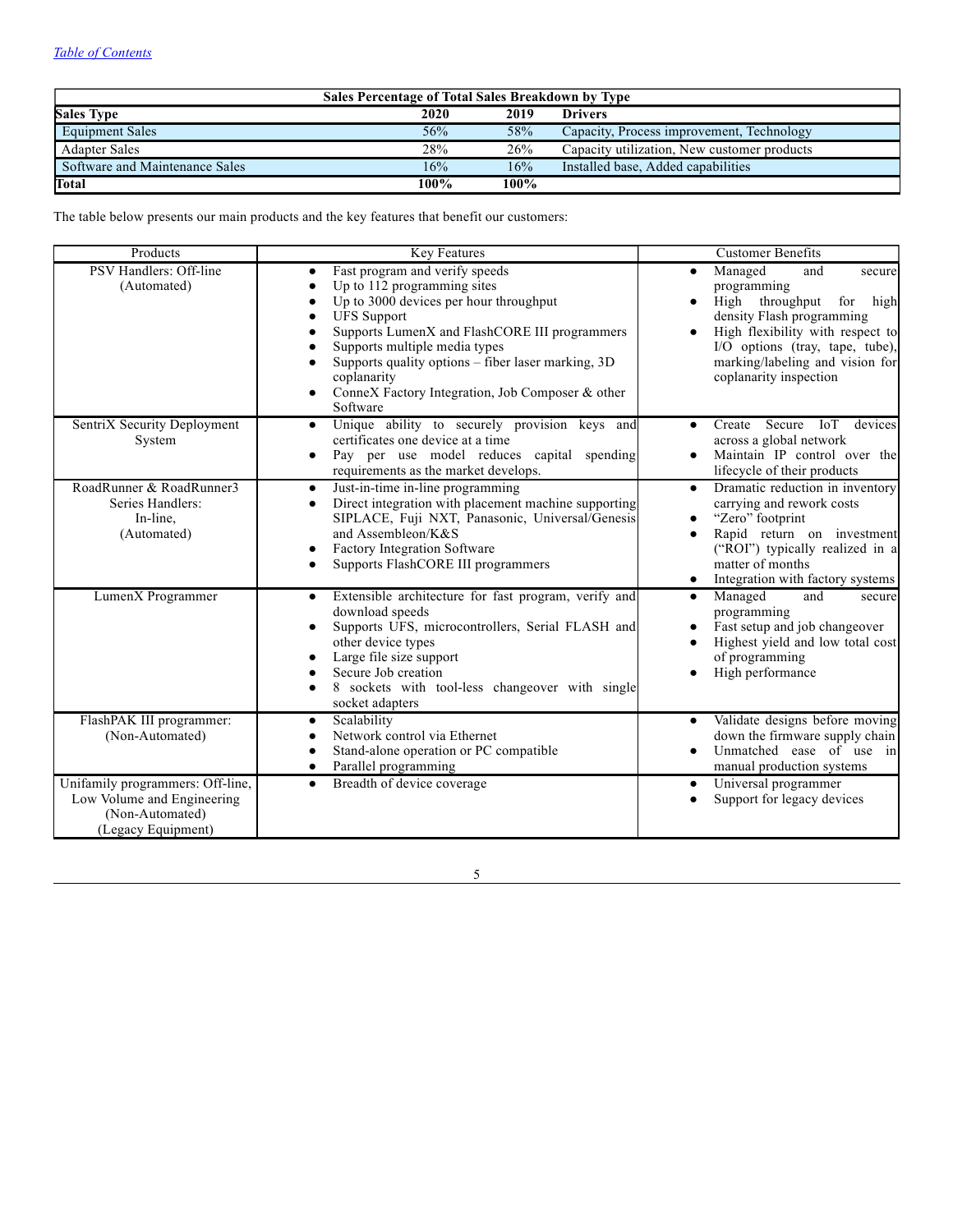## **Customers/Markets**

We sell our solutions to customers worldwide, many of whom are world-class manufacturers of electronic devices used in a broad range of industries, as described in the following table:

|                                               |                                                                                                                                                                                                     | <b>OEMs</b>                                                                                                                                                              | <b>EMS</b>                                              | <b>Programming Centers</b>                                                                                                                                                      |
|-----------------------------------------------|-----------------------------------------------------------------------------------------------------------------------------------------------------------------------------------------------------|--------------------------------------------------------------------------------------------------------------------------------------------------------------------------|---------------------------------------------------------|---------------------------------------------------------------------------------------------------------------------------------------------------------------------------------|
|                                               | <b>Automotive Electronics</b>                                                                                                                                                                       | <b>IoT, Industrial, Consumer</b><br><b>Electronics, including Wireless</b>                                                                                               | <b>Contract Manufacturers</b>                           |                                                                                                                                                                                 |
| Notable end<br>customers                      | Borg Warner, Bosch, Alpine,<br>Visteon, Kostal, Harman<br>Becker, Denso, Continental,<br>Panasonic, Magna, Marelli                                                                                  | LG, TCL, Siemens, Danfoss,<br>Philips, Schneider,<br>Endress+Hauser, Insta, Microsoft, Foxconn, Leesys, Calcomp<br>Sony, Amazon, UTEC                                    | Pegatron, Flextronics, Jabil,<br>Wistron, Sanmina SCI,  | Arrow, Avnet, BTV, CPS,<br>EPS, Elsil, Elmitech, Noa<br>Leading                                                                                                                 |
| <b>Business drivers</b>                       | Assist (ADAS), Electrification, increasing electronic content.<br>Connectivity and Security                                                                                                         | Infotainment, Advanced DriverHigher functionality driven by<br>Shift from analog to connected<br>intelligent devices, security                                           | Production contract wins                                | Value-added services,<br>logistics, security                                                                                                                                    |
| Programming<br>equipment drivers              | Growing Electronic Content,<br>Global Support, Resilient<br>Supply Chains, new product<br>rollouts, growing file sizes,<br>quality control and traceability, memory and new technology,<br>security | Growing Electronic Content, needNew contracts from OEMs,<br>for IP protection. Process<br>improvement and simplification<br>as well as new product rollouts,<br>security | programming solutions<br>specified by OEMs              | Capacity utilization of their<br>installed base of equipment,<br>small parts handling, security                                                                                 |
| <b>Buying criteria</b>                        | Quality, reliability,<br>configuration control,<br>traceability, global support, IP<br>protection, security                                                                                         | Quality, reliability, configuration<br>control, traceability, global<br>support, IP protection, Security.                                                                | Lowest equipment<br>procurement cost, global<br>support | Flexibility, lowest life-cycle<br>cost-per programmed-part,<br>low changeover time; use of<br>multiple vendors provides<br>negotiating leverage, device<br>support availability |
| <b>Security Deployment</b> End customer focus |                                                                                                                                                                                                     | End customer focus                                                                                                                                                       | End customer and partner<br>Focus                       | Current partner focus of our<br>SentriX<br>deployments                                                                                                                          |

Our solutions address the data programming of devices and security deployment needs of programmable semiconductor devices. Semiconductor devices are a large, growing market, in terms of devices, bits programmed and need for security. We believe that our sales are driven by many of the same forces that propel the semiconductor industry. We sell to the same firms that buy the semiconductors. When their business grows, they buy more semiconductors which, in turn, require additional programming equipment to maintain production speeds or program new device technologies.

Our device programming solutions currently target two high volume, growing markets: automotive electronics and IoT systems including Industrial and Consumer devices.

Growth drivers for automotive electronics

- Consumers desire advanced car features requiring higher levels of sophistication, including autonomous cars, infotainment options (audio, radio, dashboard displays, navigation), ADAS, wireless connectivity and electrification
- Proliferation of programmable microcontrollers to support the next-generation electronic car systems
- Increasing use of high-density flash to provide memory for advanced applications that require programming
- Increasing complexity to support autonomous vehicles
- Increasing need for security solutions for a secure supply chain and lifecycle firmware integrity

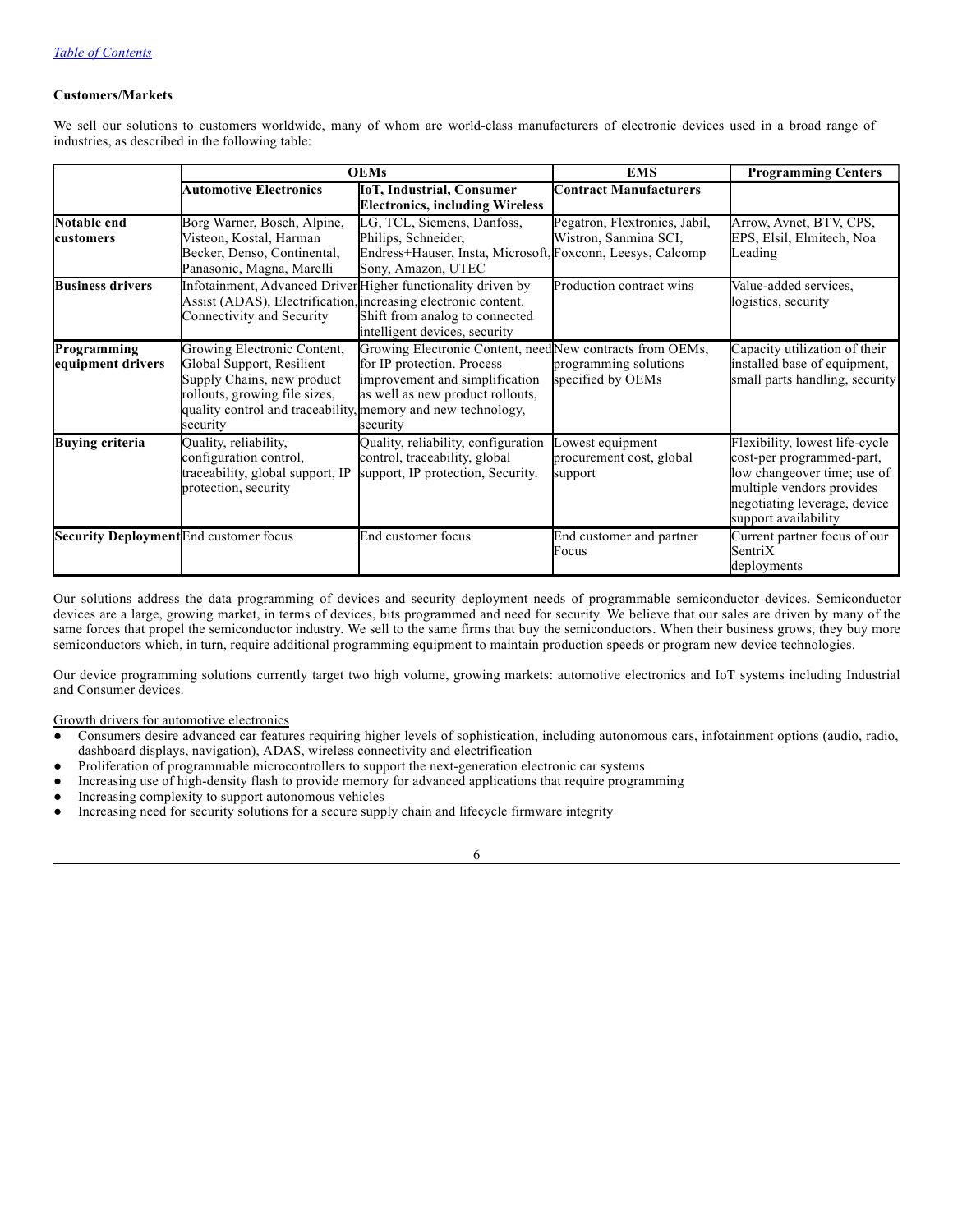## Growth drivers for IoT: including industrial, consumer electronics and wireless

- Securely controlling groups of connected devices through a secure supply chain and lifecycle firmware integrity management
- Adding intelligence and processing into devices
- Connecting previously unconnected devices to networks and the internet (such as smart home, including intelligent thermostats and lighting)
- Emergence of new devices and applications (such as health and wellness wearable devices and applications)

All of the above growth drivers are long term and are likely to be adversely impacted, at least temporarily, due to the global pandemic of COVID-19 in our markets. Annual projections on spending, growth, mix, and profitability are likely to be revised substantially as new information is obtained.

## Diversification of accounts receivable and net sales

During 2020, we sold products to approximately 200 customers throughout the world.

The following represented greater than 10% of net sales for the applicable year

| <b>Percentage of Net Sales</b>      | 2020 | 2019 | 2018 |
|-------------------------------------|------|------|------|
|                                     |      |      |      |
| Number of customers                 |      |      |      |
|                                     |      |      |      |
| Approximate percentage of net sales | 12%  | 11%  | 29%  |
|                                     |      |      |      |
| Percentage of each                  | 12%  | 11%  | 16%  |
| Percentage of each                  | n/a  | n/a  | 13%  |

The following represented greater than 10% of our consolidated accounts receivable for the applicable year:

| <b>Percentage of Consolidated Accounts Receivable</b>              | 2020 | 2019 | 2018 |
|--------------------------------------------------------------------|------|------|------|
| Number of customers                                                |      |      |      |
|                                                                    |      |      |      |
| Approximate percentage of consolidated accounts receivable balance | 41%  | 32%  | 35%  |
| Percentage of each                                                 | 17%  | 17%  | 12%  |
| Percentage of each                                                 | 12%  | 15%  | 12%  |
| Percentage of each                                                 | 12%  | n/a  | 11%  |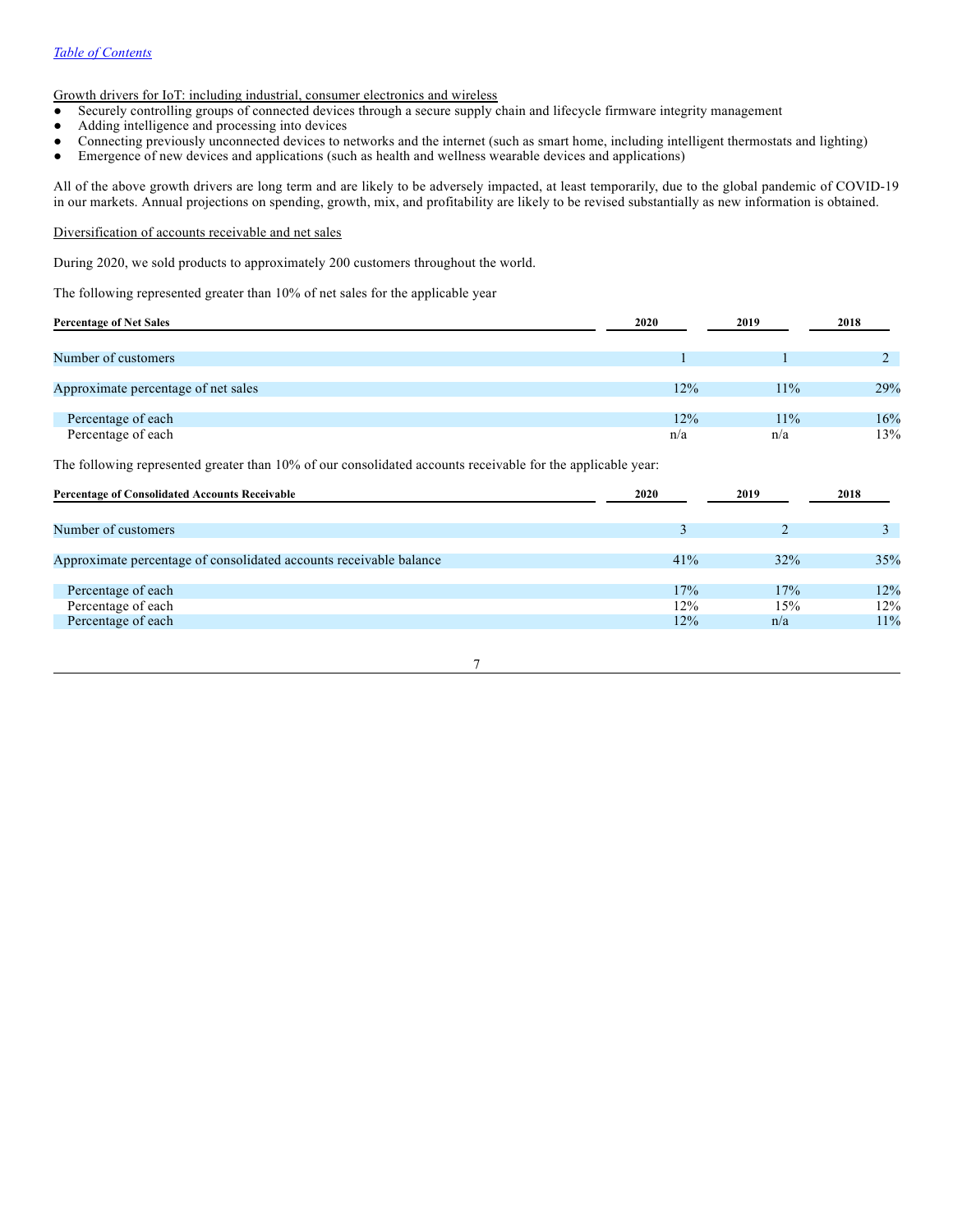#### **Geographic Markets and Distribution**

We market and sell our products through a combination of direct sales, internal telesales, indirect sales representatives and distributors, as well as services through programming centers. We continually evaluate our sales channels against our evolving markets and customers and realign them as necessary to ensure that we reach our existing and potential customers in the most effective and efficient manner possible.

#### U.S. Sales

We market our products throughout the U.S. using a variety of sales channels, including our own field sales management personnel, independent sales representatives and direct telesales. Our U.S. independent sales representatives obtain orders on an agency basis, with shipments made directly to the customer by us. Net sales in the U.S. for 2020, 2019 and 2018 were (in millions) \$1.5, \$1.7 and \$3.4, respectively. Some of our customers' orders delivered internationally are heavily influenced by U.S. sales-based efforts.

#### International Sales

International sales represented approximately 93%, 92% and 88% of net sales in 2020, 2019 and 2018, respectively. We make foreign sales through our wholly-owned subsidiaries in Germany and China, as well as through independent distributors and sales representatives operating in 45 countries. Our independent foreign distributors purchase our products for resale and we generally recognize the sale at the time of shipment to the distributor. As with U.S. sales representatives, sales made by international sales representatives are on an agency basis, with sales made directly to the customer by us.

Net international sales for 2020, 2019 and 2018 were (in millions) \$18.8, \$19.8 and \$25.8, respectively. We determine international sales by the international geographic destination into which the products are sold and delivered, and include not only sales by foreign subsidiaries but also export sales from the U.S. to our foreign distributors and to our representatives' customers. International sales do not include transfers between Data I/O and our foreign subsidiaries. Export sales are subject to U.S. Department of Commerce regulations. We have not, however, experienced difficulties to date as a result of these requirements. Our products typically do not require export licenses. We have not made sales to Iran or any Iranian governmental entities or any other blacklisted companies or countries.

Fluctuating exchange rates and other factors beyond our control, such as the coronavirus, international monetary stability, tariff and trade policies and U.S. and foreign tax and economic policies, may affect the level and profitability of international sales. We cannot predict the effect of such factors on our business, but we try to consider and respond to changes in these factors, particularly as the majority of our costs are U.S. based while the vast majority of our sales are international.

#### **Competition**

The competition in the programming systems market is highly fragmented with a small number of organizations selling directly competitive solutions and a large number of smaller organizations offering less expensive solutions. In particular, low cost automated solutions have gained market share in recent years, where the competition is primarily based on price. Typically, their equipment meets a "good enough" standard, but with reduced quality, traceability, upgradability, security and other software features such as factory integration software. Many of these competitors compete on a regional basis, with local language and support. Although competition in the security deployment market is developing, we expect competition in the market to increase as security deployment becomes more important. There are alternative security deployment solutions such as software-based security, rather than the hardware-based security of our SentriX equipment.

In addition, we compete with multiple substitute forms of device programming including "home grown" solutions. Programming after device placement may be done with In Circuit Test ("ICT"), In System Programming ("ISP"), and End of Line Downloading ("EOL"). Some automotive products may also be programmed over the air ("OTA"). IoT devices may also be programmed with ICT, ISP, EOL or OTA. In addition, new security devices may be required to be programmed using device-specific programmers developed by the semiconductor manufacturer.

While we are not aware of any published industry market information covering the programming systems or security deployment market, according to our internal analysis of competitors' revenues, we believe we continue to be the largest competitor in the programming systems equipment market and have been gaining market share in recent years, especially with our new products.

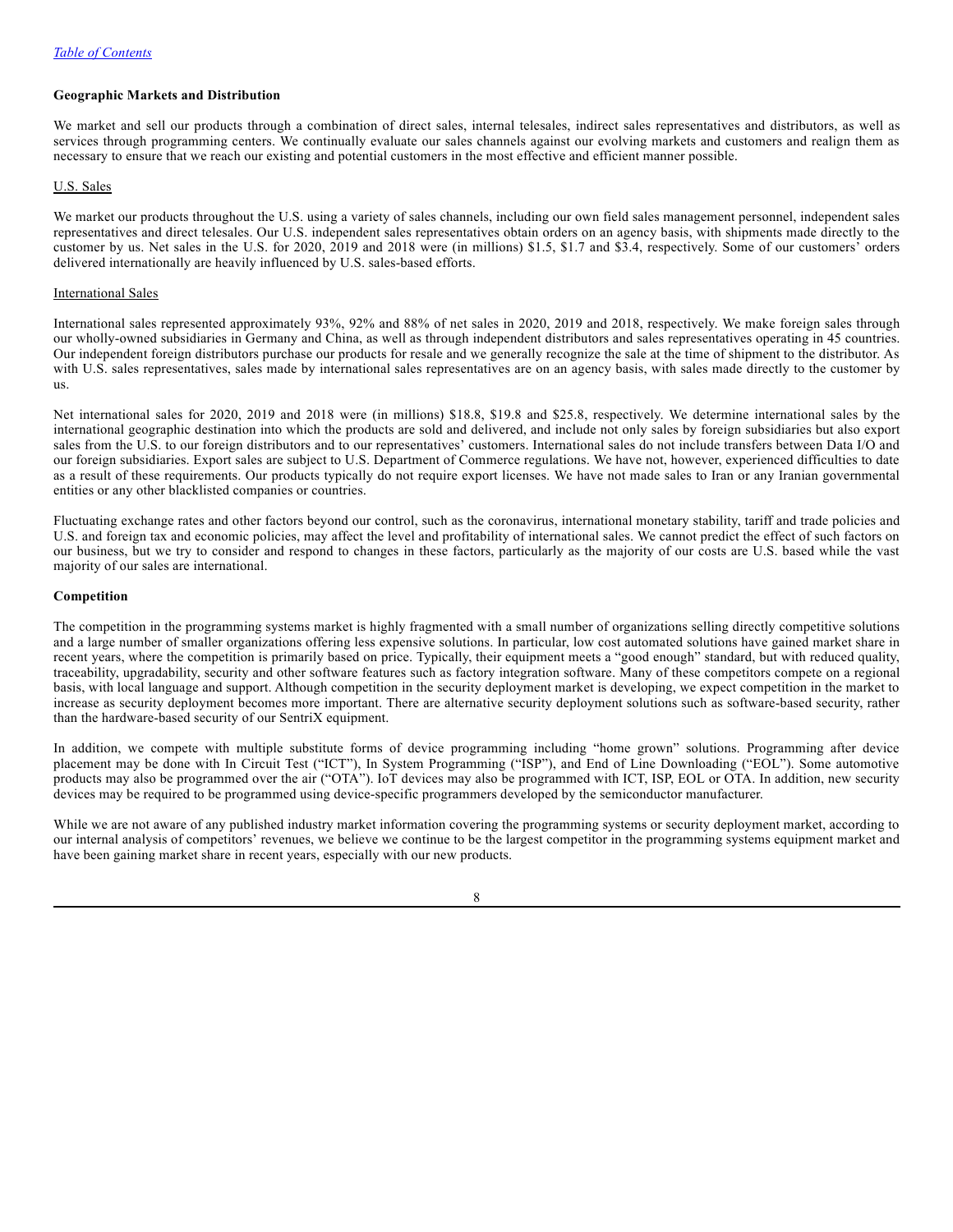#### **Manufacturing, Raw Materials and Backlog**

We strive to manufacture and provide the best solutions for advanced programming. We primarily assemble and test our products at our principal facilities in Redmond, Washington and Shanghai, China. Both of these locations are ISO 9001:2015 certified. We outsource our circuit board manufacturing and fabrication. As a resilient supply chain strategy, we manufacture various products in both of our production facilities. This strategy allows opportunity to mitigate some of the risks of having only one location, as well as enabling tariff and tax optimization strategies. We use a combination of standard components and fabricated parts manufactured to our specifications. Most components used are available from a number of different suppliers and subcontractors but certain items, such as some handler and programmer and security deployment subassemblies, custom integrated circuits, hybrid circuits and connectors, are purchased from single sources. We believe that additional sources can be developed for present single-source components without significant difficulties. We cannot be sure that single-source components will always continue to be readily available. If we cannot develop alternative sources for these components, or if we experience deterioration in relationships with these suppliers, there may be price increases, minimum order quantities, end of life purchase requirements, costs associated with integrating alternatively sourced parts, and delays or reductions in product introductions or shipments, which may materially adversely affect our operating results.

In accordance with industry practices, generally all orders are subject to cancellation prior to shipment without penalty, except for contracts calling for custom configuration. To date, such cancellations have not had a material effect on our sales volume. To meet customers' delivery requirements, we manufacture certain products based upon a combination of backlog and anticipated orders. Most orders are scheduled for delivery within 1 to 90 days after receipt of the order. Our backlog of pending orders was approximately (in millions) \$3.9, \$2.9 and \$1.9 as of December 31, 2020, 2019 and 2018, respectively. The size of backlog at any particular date is not necessarily a meaningful indicator of the trend of our business.

#### **Research and Development**

We believe that continued investment in research and development is critical to our future success. We continue to develop new technologies and products and enhance existing products. Future growth is, to a large extent, dependent upon the timely development and introduction of new products, as well as the development of technology and algorithms to support the latest programmable devices. Where possible, we may pursue partnerships and other strategic relationships to add new products, capabilities and services, particularly in security deployment. We are currently focusing our research and development efforts on strategic growth markets, including automotive electronics, IoT and security deployment. We are continuing to develop technology for security deployment to program new categories of semiconductors, including Secure Elements, TPMs, Authentication Chips, and Secure Microcontrollers. We plan to deliver new programming technology, automated handling systems and enhancements for security deployment in the manufacturing environment. We also continue to focus on increasing our capacity and responsiveness for new device support requests from customers and programmable integrated circuit manufacturers by revising and enhancing our internal processes and tools. Our research and development efforts have resulted in the release of significant new products and product enhancements over the past several years.

During 2020, 2019 and 2018, we made expenditures for research and development of (in millions) \$6.4, \$6.5 and \$7.4, respectively, representing 31%, 29.9% and 25.2% of net sales, respectively. Research and development costs are generally expensed as incurred.

#### **Patents, Copyrights, Trademarks and Licenses**

We rely on a combination of patents, copyrights, trade secrets and trademarks to protect our IP, as well as product development and marketing skill to establish and protect our market position. We continue to apply for and add new patents to our patent portfolio as we develop strategic new technologies.

We attempt to protect our rights in proprietary systems (architecture, implementations, software), including the SentriX Security Deployment System. We attempt to protect our software, including Lumen®X software, Flashcore software, TaskLink software, ConneX smart programming software and other software products, by retaining the title to and copyright of the software and documentation, by including appropriate contractual restrictions on use and disclosure in our licenses, and by requiring our employees to execute non-disclosure agreements. Our software products are not typically sold separately from sales of programming systems. However, when we sell software separately, we recognize revenue upon the transfer of control of the software, which is generally upon shipment, provided that only inconsequential performance obligations remain on our part and substantive acceptance conditions, if any, have been met.

Because of the rapidly changing technology in the semiconductor, electronic equipment and software industries, portions of our products might infringe upon existing patents or copyrights, and we may be required to obtain licenses or discontinue the use of the infringing technology. We believe that any exposure we may have regarding possible infringement claims is a reasonable business risk similar to that assumed by other companies in the electronic equipment and software industries. However, any claim of infringement, with or without merit, could be costly and a diversion of management's attention, and an adverse determination could adversely affect our reputation, preclude us from offering certain products, and subject us to substantial liability. As of December 31, 2020, there were no pending actions regarding infringement claims.

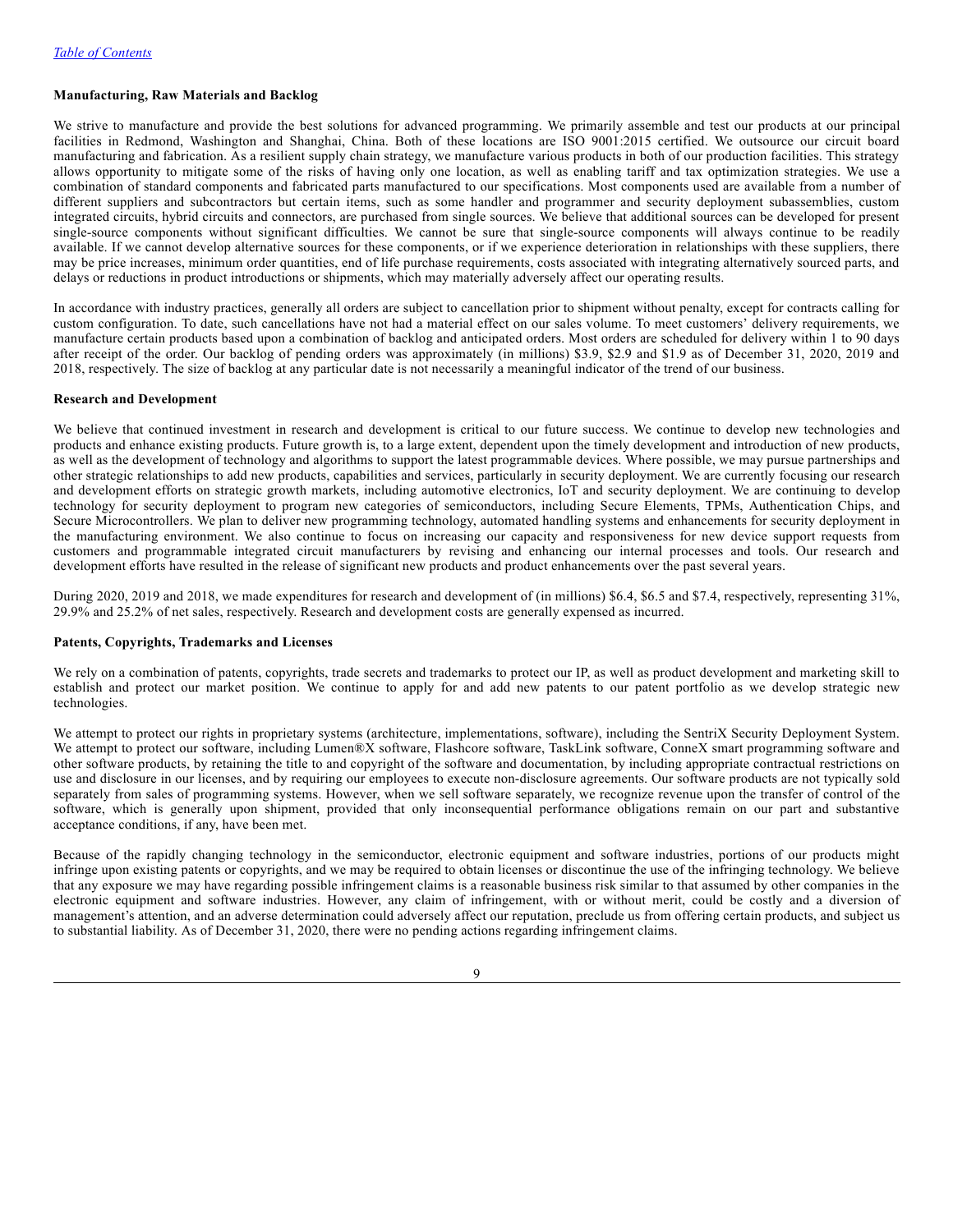#### **Employees**

As of December 31, 2020, we had a total of 96 employees, of which 46 were located outside the U.S. and 8 of which were part time. We also utilize independent contractors for specialty work, primarily in research and development, and utilize temporary workers to adjust capacity to fluctuating demand and for special projects. Many of our employees are highly skilled, trained and experienced in specialized areas and our continued success will depend in part upon our ability to attract and retain employees who can be in great demand within the industry. None of our employees are represented by a collective bargaining unit and we believe relations with our employees are favorable. In foreign countries we have employment agreements or, in China, the Shanghai Foreign Services Co., Ltd. ("FSCO") labor agreement.

When hiring and retaining talent, we create specialized knowledge that is difficult to replace short term. During COVID-19, we specifically avoided layoffs and other short-term measures to retain specialized skills and advance our research and development efforts while some other competitors were forced to reduce their research and development efforts.

#### **Environmental Compliance**

Data I/O is a leader in ESG in the programming industry. We are the only supplier with a published conflict mineral policy, and public company governance. To our knowledge, we are the only programming industry supplier with a diverse Board of Directors. Our facilities are subject to numerous laws and regulations concerning the discharge of materials or otherwise relating to the environment.

Data I/O is committed to all of the responsibilities associated with modern age ESG. The Company's key pillars for ESG support a framework for sustainable growth and include Leadership & Governance, Environment, Innovation, Human Capital, Social Capital, and Financial Excellence. Initiatives within these areas apply to the company's daily global operations as well as within its supply chains.

In addition to this commitment, the company has a track record of meeting its regulatory obligations, being a solid corporate citizen, delivering superior value to its customers and partners, and demonstrating enduring corporate stewardship while consistently returning capital to shareholders.

As the largest and only publicly traded company in its sector, Data I/O has led its industry in disclosing significant operational and financial information. The Company's Board currently includes Data I/O's CEO and four Independent Directors. It is diverse in gender, education, professional experience and differences in viewpoints and skills. Data I/O believes it was the first [and remains the only] in its industry to adopt a conflict minerals policy. Through its continuous improvement practices and our operations focus on assembly and test with no fabrication, the company consumes relatively little energy, has minimal or no emissions or pollutants to air and wastewater, and complies with workplace labor, safety and business practices on 3 continents.

Data I/O is also committed to giving back to our local communities through volunteer and internship programs. The Company provides employees time-off to volunteer and also coordinates group projects. In addition, the Company provides internships to local high school and college students through STEM and technical colleges.

Compliance with environmental laws has not had, nor is it expected to have, a material effect on our capital expenditures, financial position, results of operations or competitive position.

#### **Executive Officers of the Registrant**

Set forth below is certain information concerning the executive officers of Data I/O as of March 22, 2021:

| Name                   | Age | Position                                                |
|------------------------|-----|---------------------------------------------------------|
|                        |     |                                                         |
| <b>Anthony Ambrose</b> | 59  | President and Chief Executive Officer                   |
|                        |     |                                                         |
| Joel S. Hatlen         | 62  | Vice President, Chief Operating and Financial Officer,  |
|                        |     | Secretary and Treasurer                                 |
| Rajeev Gulati          | 57  | Chief Technology Officer, Vice President of Engineering |
|                        |     |                                                         |
| Michael Tidwell        | 52  | Vice President Marketing and Business Development       |
|                        |     |                                                         |

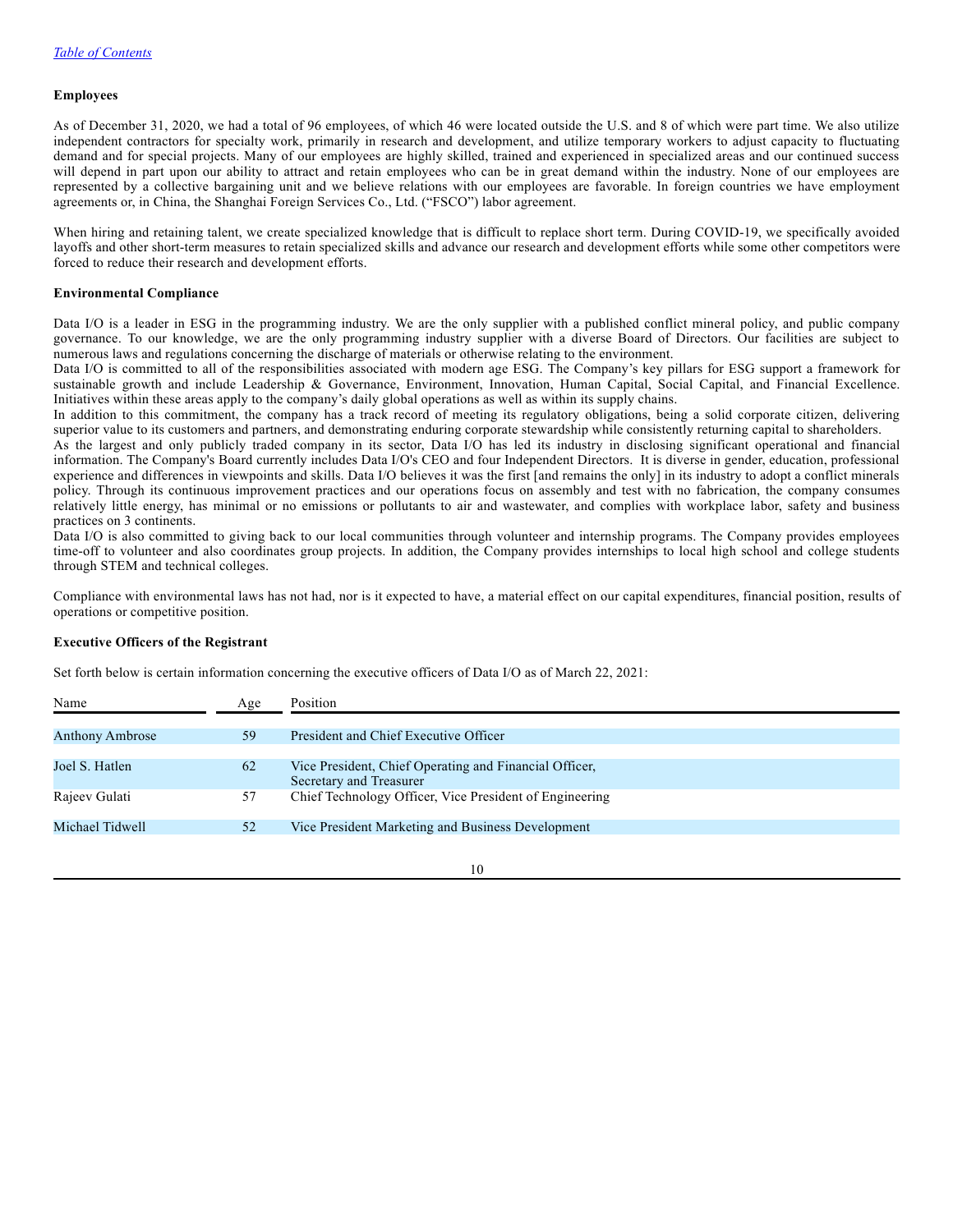Anthony Ambrose, age 59, joined Data I/O October 25, 2012 and is our President and Chief Executive Officer ("CEO"), and a member of the Board of Directors. Prior to Data I/O, Mr. Ambrose was Owner and Principal of Cedar Mill Partners, LLC, a strategy consulting firm since 2011. From 2007 to 2011, he was Vice President and General Manager at RadiSys Corporation, a leading provider of embedded wireless infrastructure solutions, where he led all product divisions and worldwide engineering. Until 2007, he was general manager and held several other progressively responsible positions at Intel Corporation, where he led development and marketing of standards-based telecommunications platforms, and grew the industry standard server business to over \$1B in revenues. He is Chair of the EvergreenHealth Foundation Board of Trustees. In 2019 he also became a board member of CipherLoc Corporation (OTCQB: CLOK). Mr. Ambrose has a Bachelor's of Science in Engineering from Princeton University, and completed the Stanford Graduate School of Business Director Symposium.

Joel S. Hatlen joined Data I/O in September 1991 and in July 2017 became our Chief Operating Officer in addition to serving as our Vice President, Chief Financial Officer, Secretary and Treasurer since January 1998. He was Chief Accounting Officer since February 1997 and served as Corporate Controller from December 1993 to December 1997. Previously, he was Tax Manager and Senior Tax Accountant. From September 1981 until joining Data I/O, Joel was employed by Ernst & Young LLP as a Certified Public Accountant, where his most recent position was Senior Manager. Joel is a Certified Public Accountant and holds a Masters in Taxation from Golden Gate University and a Bachelor's in Business Administration in Accounting from Pacific Lutheran University.

Rajeev Gulati joined Data I/O in July 2013 and is our Chief Technology Officer and Vice President of Engineering. Prior to Data I/O, Rajeev served as Director of Software Engineering for AMD responsible for tools, compiler strategy and execution from 2006 to 2013. He has an extensive background in software, systems and applying technology to develop new markets. Previously, he served as Director of Strategy and Planning at Freescale from 2004 to 2006; as Director of Embedded Products at Metrowerks (acquired by Motorola) from 2000 to 2004 and Director of Compilers, Libraries & Performance Tools from 1997 to 2000; and engineering and programmer positions at Apple Computer, IBM and Pacific-Sierra Research. Rajeev holds a Master of Science in Electrical & Computer Engineering from the University of Texas, Austin and a BE in Electrical Engineering from Delhi College of Engineering, New Delhi.

Michael Tidwell joined Data I/O in May 2019 and is our Vice President of Marketing and Business Development. Prior to Data I/O, he was Vice President of Marketing & Business Development at Tignis, an AI and machine learning startup. From 2012 to 2018 Michael was head of Marketing and Business Development at Sansa Security, a leading software security IP provider that was sold to ARM Holdings. Prior to Sansa, Michael was Vice President of Business and Market Development at BSQUARE Corporation. Michael has a Master of Science in Electrical Engineering from the University of Washington and a Bachelor of Electrical Engineering (Summa Cum Laude) from Georgia Institute of Technology.

#### <span id="page-10-0"></span>**Item 1A. Risk Factors**

#### **Cautionary Factors That May Affect Future Results**

Our disclosure and analysis in this Annual Report contains some forward-looking statements. Forward-looking statements include our current expectations or forecasts of future events. The reader can identify these statements by the fact that they do not relate strictly to historical or current facts. In particular, these include statements relating to future action, the impact of the coronavirus, prospective products, expected market growth, new technologies and trends, industry partnerships, foreign operations, economic expectations, future performance or results of current and anticipated products, sales efforts, expenses, outcome of contingencies, impact of regulatory requirements, tariffs and financial results.

Any or all of the forward-looking statements in this Annual Report or in any other public statement made may turn out to be wrong. They can be affected by inaccurate assumptions we might make, or known or unknown risks and uncertainties can affect these forward-looking statements. Many factors -- for example, product competition and product development -- will be important in determining future results. Moreover, neither Data I/O nor anyone else assumes responsibility for the accuracy and completeness of these forward-looking statements. Actual future results may materially vary.

We undertake no obligation to publicly update any forward-looking statements after the date of this Annual Report, whether as a result of new information, future events or otherwise. The reader should not unduly rely on our forward-looking statements. The reader is advised, however, to consult any future disclosures we make on related subjects in our 10-Q, 8-K and 10-K reports to the SEC and press releases. Also, note that we provide the following cautionary discussion of risks, uncertainties and possible inaccurate assumptions relevant to our business. These are factors that we think could cause our actual results to differ materially from expected and historical results. Other factors besides those listed here could also adversely affect us. This discussion is permitted by the Private Securities Litigation Reform Act of 1995.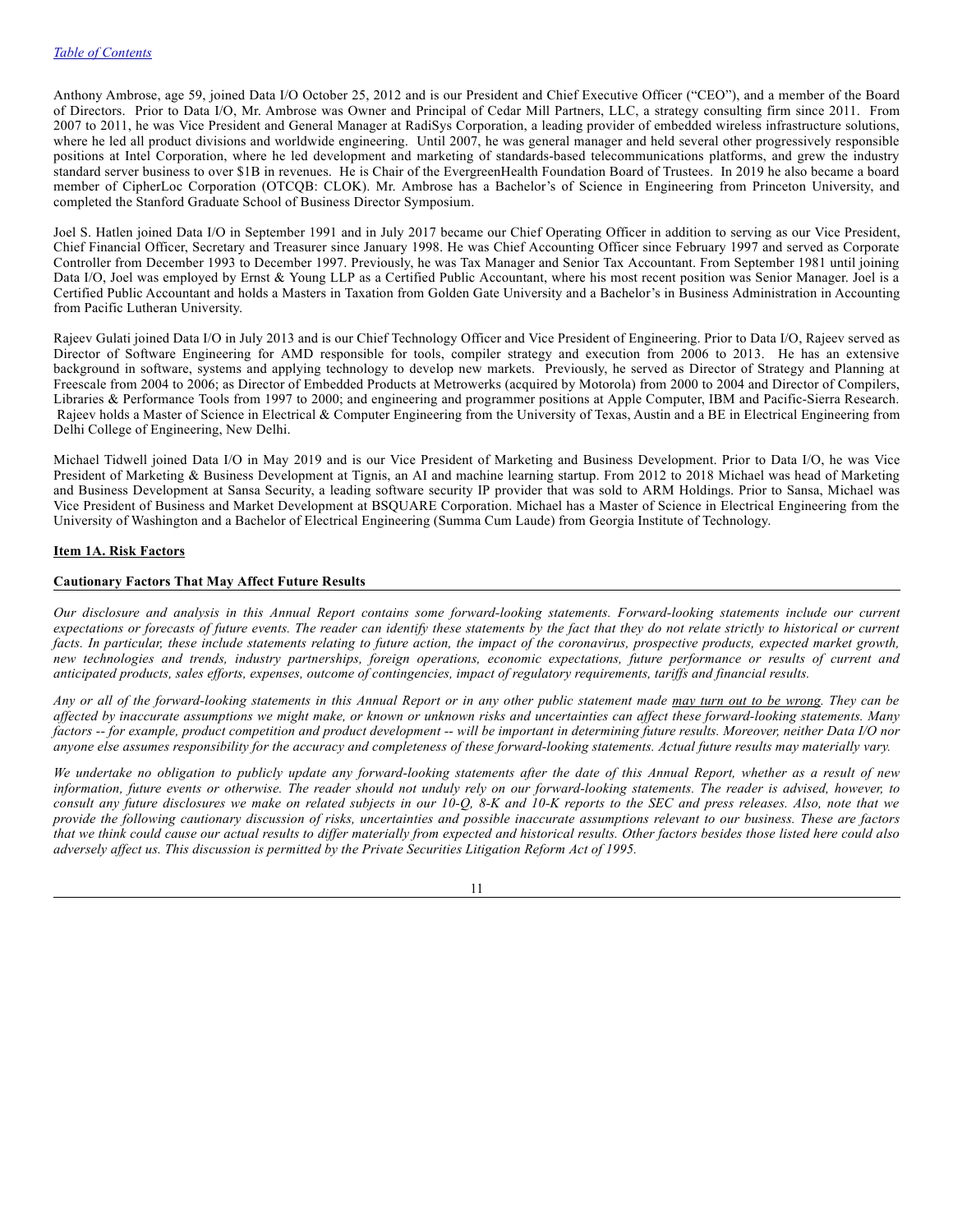## **RISK FACTORS:**

#### **CORONAVIRUS**

#### The coronavirus that causes the serious disease COVID-19 ("coronavirus"), has and may continue to adversely affect our business, including revenues, suppliers, employees and facilities.

As a global company with 93% of its 2020 sales in international markets, we have been and may continue to be, significantly impacted by the word wide coronavirus outbreak, which has affected all markets we serve. Thirty of our employees are based in Shanghai, China and we have a manufacturing facility there which manufactures some of our equipment and develops most of the adapters and algorithms for our equipment. Although our facilities in Shanghai, Redmond and Germany are currently operating, they could be closed for an extended period of time if the coronavirus spreads significantly. Additionally, we source other components from China and other countries that are used to manufacture our equipment in China and in our Redmond, Washington facility and these components may not be readily available. Many of our Redmond based employees and executives are working from home and we are limiting visitors to our Redmond facility. All of our facilities are subject to restrictions and closure by governmental entities. Travel restrictions have in some cases prevented and may continue to impact equipment installations, repairs and selling at customer sites. As the coronavirus continues as a pandemic, it has and may continue to impact our revenues, our ability to obtain key components and to manufacture our products, as well as sell, install and support our products around the world.

The coronavirus has and continues to impact key tradeshows and travel plans for our employees. Because of the coronavirus we are not able to visit many of our customers and prospects. Many tradeshows, marketing activities and conferences have been canceled, postponed or made virtual.

## **TARIFFS AND TRADE ISSUES**

Changes in tariffs and trade issues may adversely affect our business, including revenues and/or gross margins.

We produce products in the United States and China. Currently, certain of our products are subject to tariffs imposed by one country on goods manufactured in the other country. This has materially impacted our gross margins negatively. There is uncertainty regarding the tariffs expected to be imposed, and any increase in tariff rates and subjecting additional items to tariffs, could impact our costs, revenues and the competitiveness of our products due to our manufacturing locations. Trade and tariff issues are creating business uncertainty and may spread to and impact other jurisdictions.

Additionally, trade tensions between the United States and China are impacting our ability to seamlessly design, build, market and sell our products. Some customers have moved production away from China, further from our facilities and engineers. We endeavor to have multi-sourced manufacturing, but this is not currently practical for all products in all locations.

Brexit has not had any significant impact on our business, however as further effects become apparent its impact on us could change.

#### **NEW PRODUCTS OR SERVICES**

#### We are pursuing new product or service initiatives, and business models that may develop more slowly and/or to a lesser extent than expected

In order to lead in new and potentially lucrative market opportunities, for example in security deployment of programmable devices, circuit boards and electronic systems, we are making significant investments in people, technology and business development while the market is developing and uncertain. Due to the length of time to market from design to production in security provisioning, if these markets develop more slowly than planned, or if our security deployment solutions are not widely accepted, then we may not achieve our expected return on investment in new technologies and this may significantly affect the results of our existing business.

In the security deployment area, we have introduced a new pay per use business model and service fees that may not be accepted by our customers who are accustomed to paying for capital equipment upfront, rather than paying per use charges.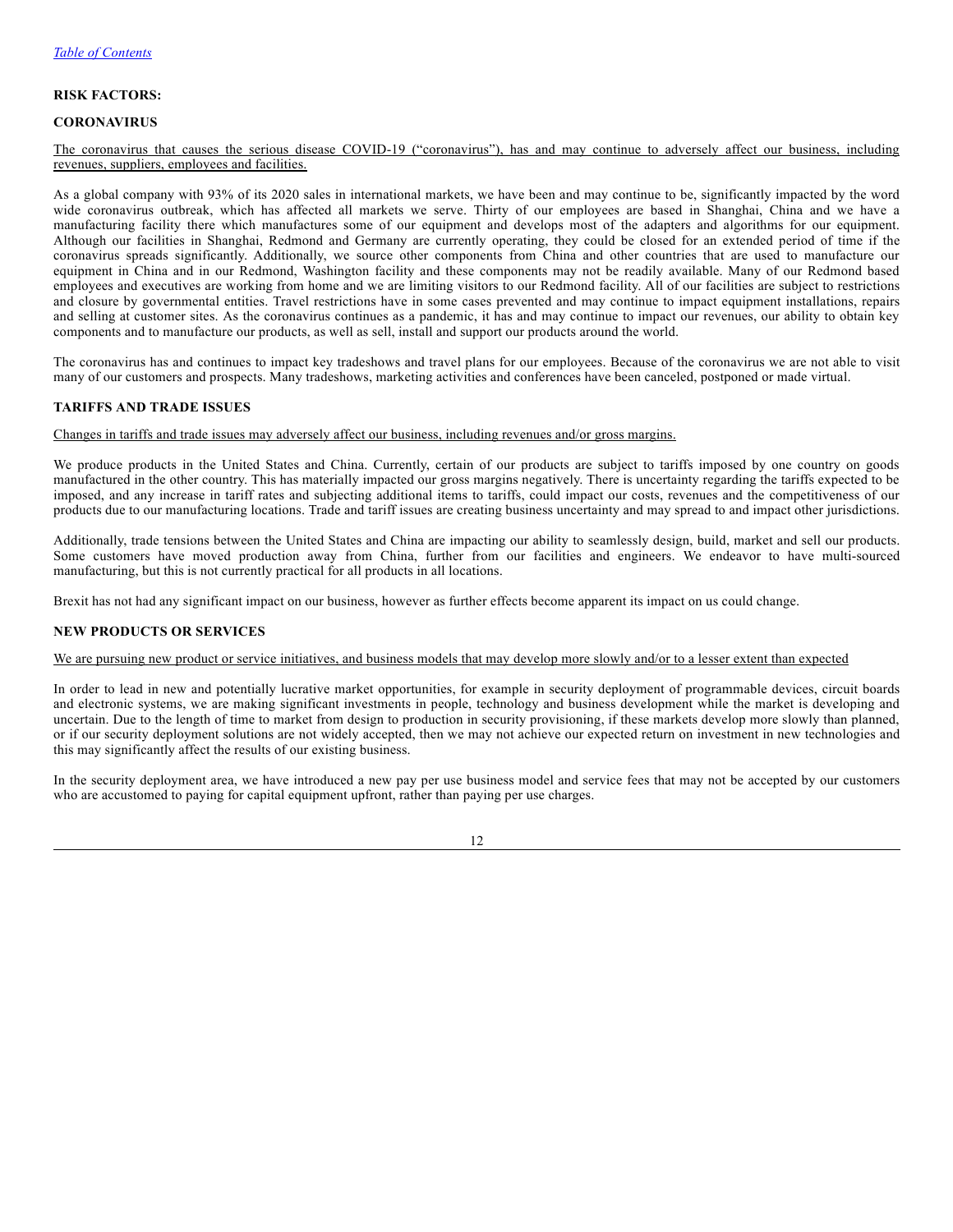#### Failure to adapt to technology trends in our industry may impact our competitiveness and financial results.

Product and service technology in our industry evolves rapidly, making timely product innovation essential to success in the marketplace. Introducing products and services with improved technologies or features may render our existing products obsolete and unmarketable. Technological advances and trends that may negatively impact our business include:

- new device package types, densities, chip interfaces and technologies requiring hardware and software changes in order to be programmed by our products, particularly certain segments of the high-density flash memory markets where after placement programming is recommended by certain semiconductor manufacturers
- reduction in semiconductor process geometries for certain 3 Dimensional (3D), Multi Level Cell (MLC) and Triple Level Cell (TLC) NAND and eMMC FLASH memories impact the product data retention through Surface Mount Technology (SMT) reflow or X-ray inspection. Improper SMT process control can negatively impact the end customer's ability to successfully program devices. This can cause them to change their programing methods away from pre-programming to post placement programming techniques, including ISP, ICT. Data I/O is working with several semiconductor manufacturers to develop best practices to minimize the impact of reflow and potential concerns about X-ray induced data loss.
- changes in Flash technology speeds will eventually require us to change the architecture of our programming engines
- electronics equipment manufacturing practices, such as widespread use of in-circuit programming or downloading
- adoption of proprietary security and programming protocols and additional security capabilities and requirements
- customer software platform preferences different from those on which our products operate
- customer adoption of newer unsupported semiconductor device technologies such as UFS memory or device interface methods, particularly if these technologies are adopted by automotive electronics, IoT or wireless customers
- more rigid industry standards, which would decrease the value-added element of our products and support services

If we cannot develop products or services in a timely manner in response to industry changes, or if our products or services do not perform well, our business and financial condition may be adversely affected. Also, our new products or services may contain defects or errors that give rise to product liability claims against us or cause our products to fail to gain market acceptance. Our future success depends on our ability to successfully compete with other technology firms in attracting and retaining key technical personnel.

#### Failure to adapt to increasing automotive electronics customer requirements may impact our competitiveness and result in a decline in sales or increased costs.

Concentration in Automotive Electronics and our orders related to automotive electronics customers has been dominant in recent years at 53% in 2020, 60% in 2019 and 60% in 2018. As we have been concentrated on automotive electronics customers, any decrease in demand from these customers (for example, many had plant shut downs during the second quarter of 2020) may materially impact our results, as it will take some time to transition our product line to other markets. Quality standards and business requirements by our automotive electronics customers, driven in turn by their automotive manufacturer customers, may demand processes, and certifications at a higher level than we currently are structured to provide. For example, although we currently meet the ISO 9001:2015 standard, new quality standards may be demanded by our customers with even more rigorous requirements. In addition, contractual provisions may expose us to greater potential liability and costs and we may be required to provide higher service levels than we currently provide. If we cannot adapt to these industry requirements or manage these contractual provisions, our business may be adversely affected.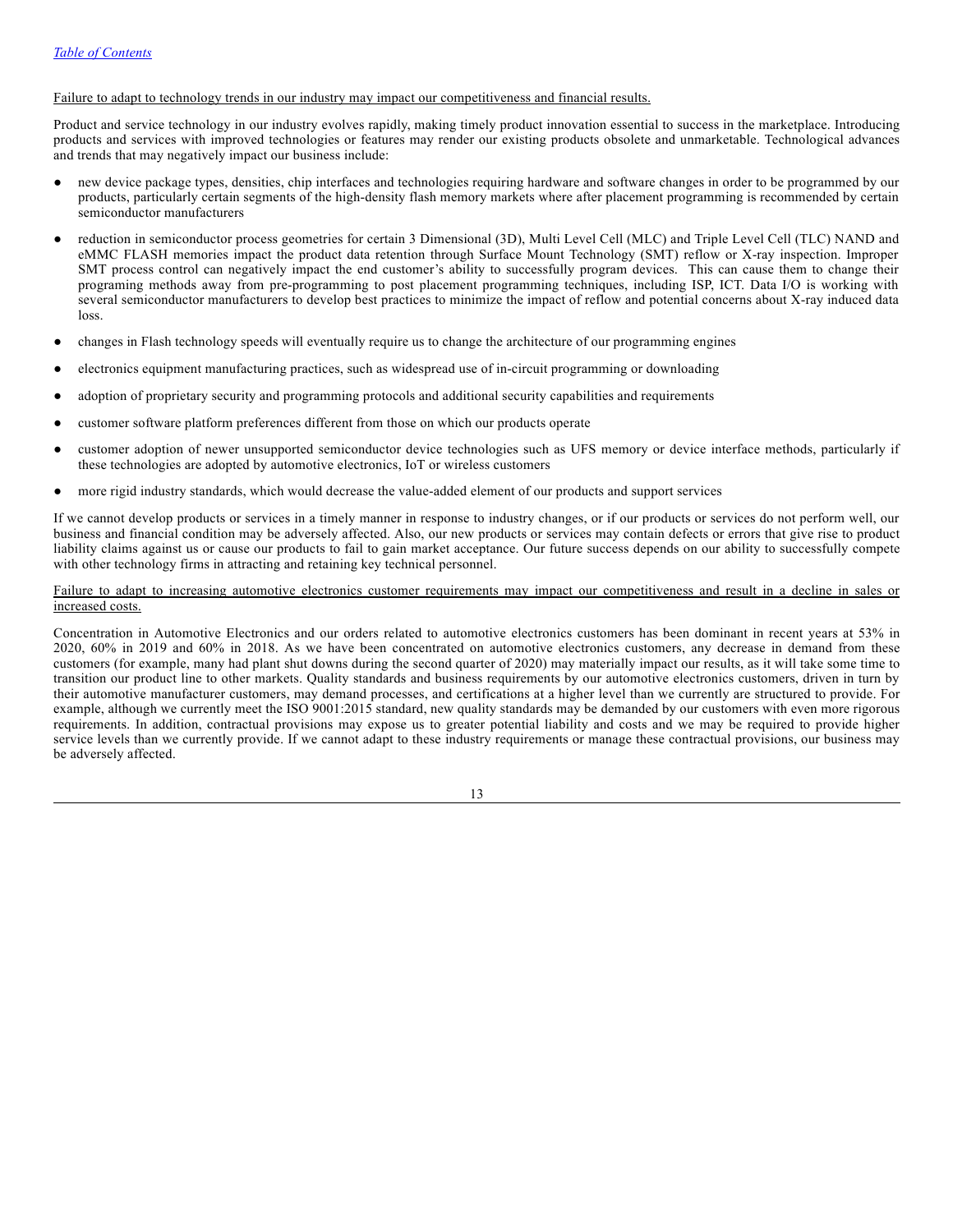## Delays in development, introduction and shipment of new products or services may result in a decline in sales or increased costs.

We develop new engineering and automated programming systems and services. Significant technological, supplier, manufacturing or other problems may delay the development, introduction or production of these products or services.

For example, we may encounter these problems:

- **●** technical problems in the development of a new programming and/or security deployment systems or the robotics for new automated handing systems
- inability to hire qualified personnel or turnover in existing personnel or inability to engage or retain key technology partners
- delays or failures to perform by us or third parties, including some smaller early stage or recently acquired companies, involved in our development projects
- dependence on large semiconductor companies for cooperation and support to securely provision their devices. These companies must enable us with specific technical information, and support Data I/O as a qualified solution to their customers and channel partners.
- development of new products or services that are not accepted by the market

These problems may result in a delay or decline in sales or increased costs.

#### We may pursue business acquisitions that could impair our financial position and profitability.

We may pursue acquisitions of complementary technologies, product lines or businesses. Future acquisitions may include risks, such as:

- burdening management and our operating teams during the integration of the acquisition
- diverting management's attention from other business concerns
- failing to successfully integrate or monetize the acquired products or technologies
- lack of acceptance of the acquired products by our sales channels or customers
- entering markets where we have no or limited prior experience
- potential loss of key employees of the acquired company
- additional burden of support for an acquired programmer architecture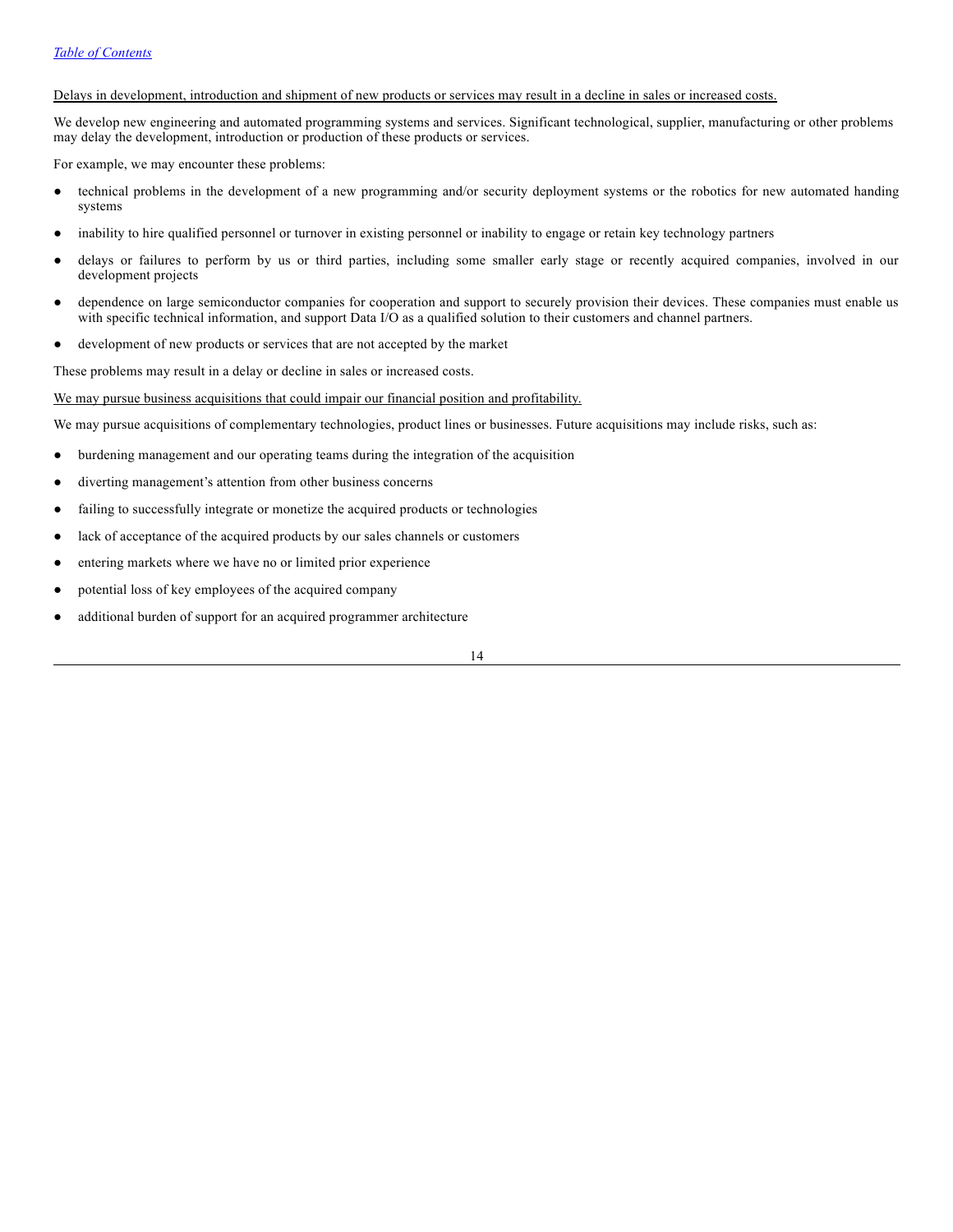Future acquisitions may also impact our financial position. For example, we may use significant cash or incur debt, which would weaken our balance sheet, or issue additional shares, potentially diluting existing shareholders. We may also capitalize goodwill and intangible assets acquired, the amortization or impairment of which would reduce our profitability. We cannot guarantee that future acquisitions will improve our business or operating results.

#### If we are unable to protect our IP, we may not be able to compete effectively or operate profitably.

We rely on patents, copyrights, trade secrets and trademarks to protect our IP, as well as product development and marketing skill to establish and protect our market position. In particular, patents are a key part of our security deployment strategy, and if we are not able to successfully enforce these patents, we might lose our competitive advantage in the security deployment market. We attempt to protect our rights in proprietary software products, including our user interface, product firmware, software module options and other software products by retaining the title to and copyright of the software and documentation, by including appropriate contractual restrictions on use and disclosure in our licenses, and by requiring our employees to execute non-disclosure agreements.

Because of the rapidly changing technology in the semiconductor, electronic equipment and software industries, portions of our products might possibly infringe upon existing patents or copyrights, and we might be required to obtain licenses or discontinue the use of the infringing technology. We believe that any exposure we may have regarding possible infringement claims is a reasonable business risk similar to that assumed by other companies in the electronic equipment and software industries. However, any claim of infringement, with or without merit, could be costly and a diversion of management's attention, and an adverse determination could adversely affect our reputation, preclude us from offering certain products, and subject us to substantial liability.

#### We might face increased competition and might not be able to compete successfully with current and future competitors.

Technological advances have reduced the barriers of entry into the programming systems market. We expect competition to increase from both established and emerging companies. If we fail to compete successfully against current and future sources of competition, our profitability and financial performance will be adversely impacted.

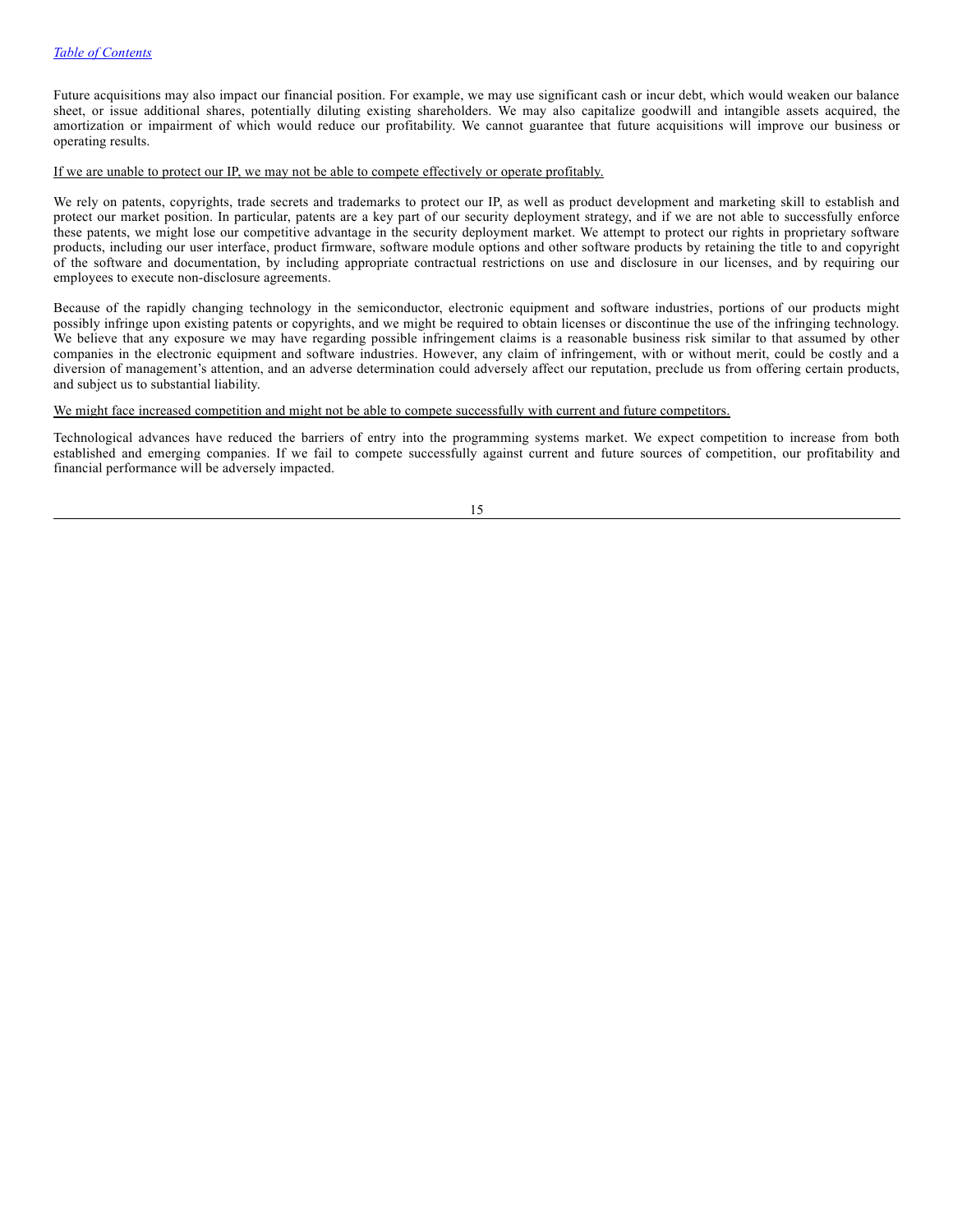## **THIRD PARTY RELATIONSHIPS**

#### If we do not develop, enhance and retain our relationships with security partners, our business may be adversely affected and we may not be able to timely develop new and cost effective managed and secure programming solutions.

We may be required to complement our skills and expertise with partners' expertise. Some of these partners are operating with more limited capital and/or management expertise than established firms or recently acquired firms that may have different priorities. Other partners are very large companies where prioritizing work with us may be difficult in light of competing priorities. For some of our then earlier stage partners, we have obtained unique product features and capabilities in exchange for NRE payments, pre-paid royalties, marketing incentives and sales cooperation. As these unique features and capabilities are no longer available, we face more competition. If our partners are unable to develop and deliver solutions that we need to integrate into our solutions, our products might be delayed, we might have to locate alternate partners and suppliers or develop the technology ourselves, and we have been, and could be, in future arrangements still responsible for paying the costs of any related pre-paid royalties or NRE payments, and have, and might result in, write-offs of any excess equipment or inventory. In 2020, we significantly reduced our dependence on third parties for our SentriX platform.

#### If we do not develop and enhance our relationships with semiconductor manufacturers, our business may be adversely affected.

We work closely with most semiconductor manufacturers to ensure that our data programming and security deployment systems comply with their requirements. In addition, many semiconductor manufacturers recommend our managed and secure programming systems for use by users of their programmable devices. These working relationships enable us to keep our programming systems product lines up to date and provide end-users with broad and current programmable device support. As technology changes occur that could limit the effectiveness of pre-placement programming, particularly for very small high-density NAND, e-MMC and UFS devices, certain semiconductor manufacturers may not recommend or may not continue recommending our programming systems for these devices. Our business may be adversely affected if our relationships with semiconductor manufacturers deteriorate or if semiconductor manufacturers are not willing to closely work with us on security deployment. Consolidation within the semiconductor industry may also impact us. As we develop more security deployment solutions, we will need to partner more closely with semiconductor manufacturers.

#### Our reliance on a small number of suppliers may result in a shortage of key components, which may adversely affect our business, and our suppliers may experience financial difficulties which could impact their ability to service our needs.

Certain parts or software used in our products are currently available from either a single supplier or from a limited number of suppliers. Our small relative level of business means we frequently lack influence and significant purchasing power. If we cannot develop alternative sources of these components, if sales of parts or software are discontinued by the supplier, if we experience deterioration in our relationship with these suppliers, or if these suppliers require financing which is not available, there may be delays or reductions in product introductions or shipments, which may materially adversely affect our operating results.

Because we rely on a small number of suppliers for certain parts, we are subject to possible price increases by these suppliers. Also, we may be unable to accurately forecast our production schedule. If we underestimate our production schedule, suppliers may be unable to meet our demand for components. This delay in the supply of key components may have a materially adverse effect on our business. For suppliers who discontinue parts, we may be required to make lifetime purchases covering future requirements. Over estimation of demand or excessive minimum order quantities will lead to excess inventories that may become obsolete.

Some of our sockets, parts, subassemblies and boards are currently manufactured to our specifications by third-party foreign contract manufacturers and we are sourcing certain parts or options from foreign manufacturers, particularly in China. For example, due to the coronavirus or other viruses impacting workers, suppliers or travel, we may not be able to obtain a sufficient quantity of these products if and when needed or the quality of these parts or options may not meet our standards, which may result in lost sales.

#### If we are unable to attract and retain qualified third-party distributors and representatives, our business may be adversely affected.

We have an internal sales force and also utilize third-party distributors and representatives. Therefore, the financial stability of these distributors and representatives is important. Their ability to operate, timely pay us, and to acquire any necessary financing may be affected by the current economic climate. Highly skilled professional engineers use most of our products. To be effective, third-party distributors and representatives must possess significant technical, marketing, customer relationships and sales resources and must devote their resources to sales efforts, customer education, training and support. These required qualities limit the number of potential third-party distributors and representatives. Our business will suffer if we cannot attract and retain a sufficient number of qualified third-party distributors and representatives to market our products.

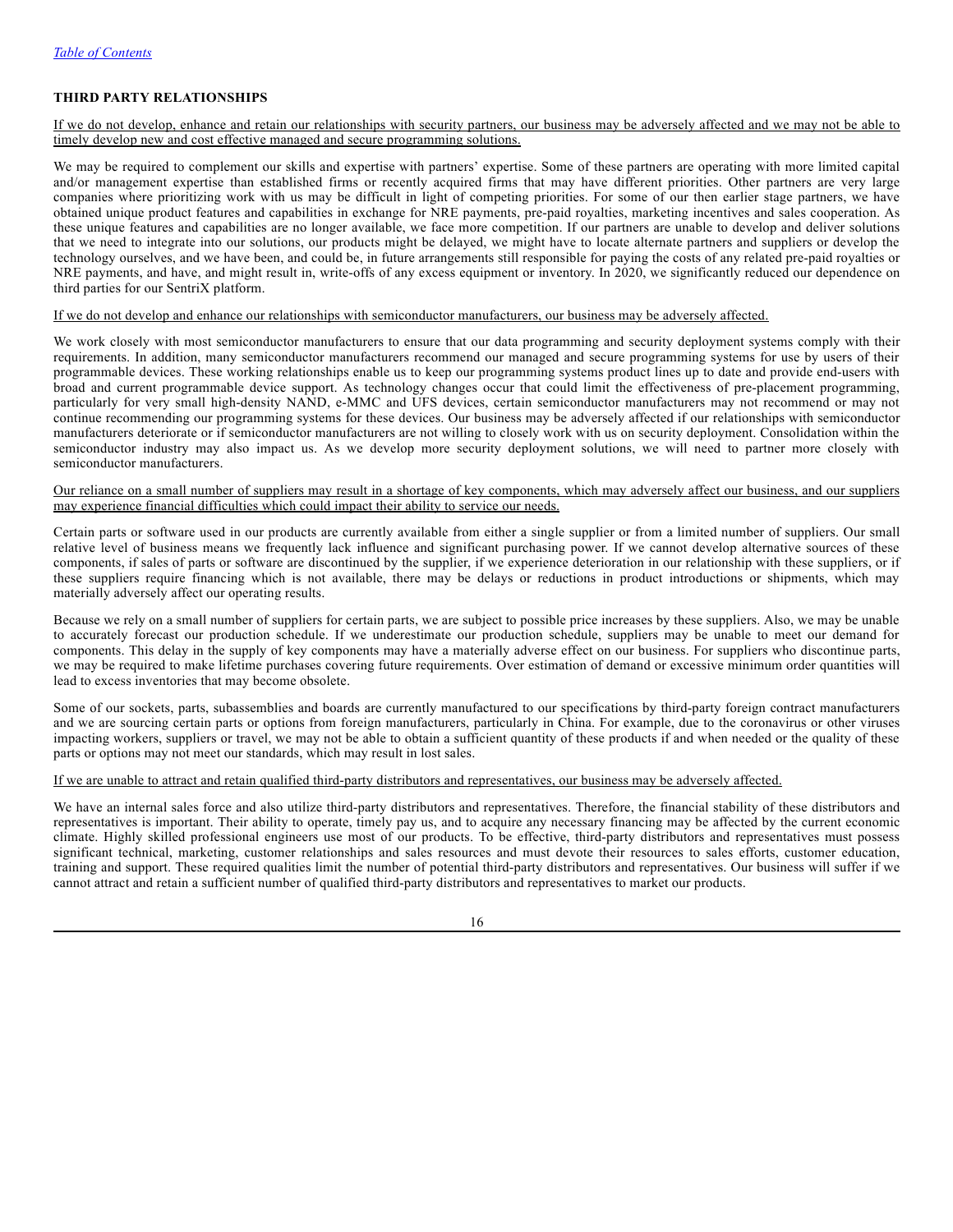## **MARKET CONDITIONS**

#### A decline in economic and market conditions may result in delayed or decreased capital spending and delayed or defaulted payments from our customers.

The coronavirus appears likely to affect economic and market conditions as it continues to spread. Our business is highly impacted by capital spending plans and other economic cycles that affect the users and manufacturers of integrated circuits. The industries are highly cyclical and are characterized by rapid technological change, short product life cycles and fluctuations in manufacturing capacity and pricing and gross margin pressures. As we experienced in this and recent prior years, our operations may in the future reflect substantial fluctuations from period-to-period as a consequence of these industry patterns, general economic conditions affecting the timing of orders from major customers, and other factors affecting capital spending. In a difficult economic climate, it may take us longer to receive payments from our customers and some of our customers' business may fail, resulting in non-payment. Our market growth forecasts and related business decisions may be wrong. These factors could have a material adverse effect on our business and financial condition.

## Our international operations may expose us to additional risks that may adversely affect our business.

International sales represented approximately 93%, 92% and 88% of net sales in 2020, 2019 and 2018, respectively. We expect that international sales will continue to be a significant portion of our net revenue. International sales may fluctuate due to various factors, including:

- the impact of the coronavirus or other viruses
- fluctuations in foreign currency exchange rates because 93% of our sales are to international markets, volatile exchange rates may also impact our competitiveness and margins
- economic uncertainty related to the European sovereign debt situation
- migration of manufacturing to low cost geographies
- unexpected changes in regulatory requirements, including Brexit
- tariffs and taxes
- Bi-lateral and Multi-lateral trade agreements
- difficulties in staffing and managing foreign operations
- longer average payment cycles and difficulty in collecting accounts receivable
- compliance with applicable export licensing requirements and the Foreign Corrupt Practices Act
- product safety and other certification requirements
- difficulties in integrating foreign and outsourced operations
- civil unrest, political and economic instability

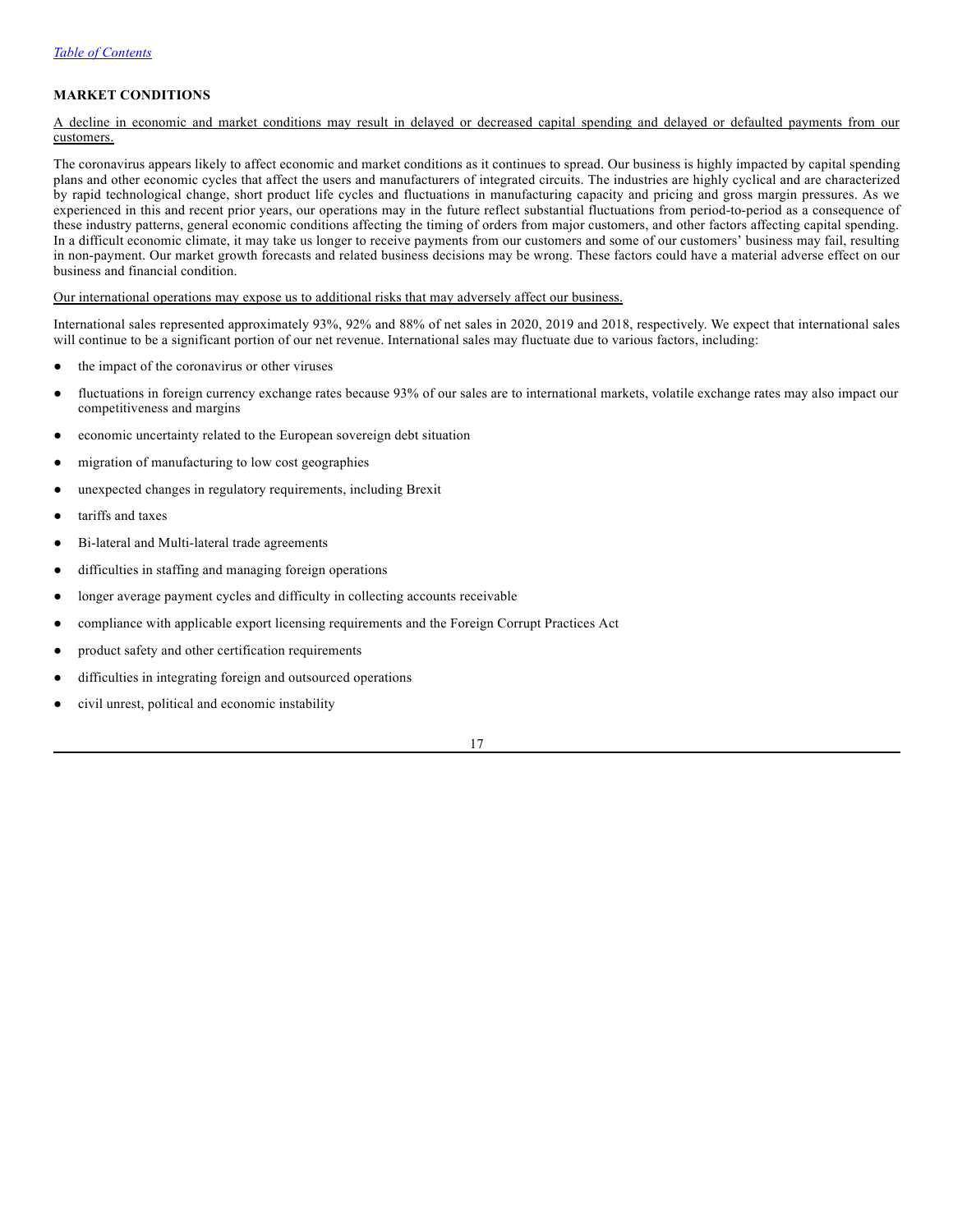Because we have customers located throughout the world, we have significant foreign receivables. We may experience difficulties in collecting these amounts as a result of payment practices of certain foreign customers, economic uncertainty and regulations in foreign countries, the availability and reliability of foreign credit information, and potential difficulties in enforcing collection terms.

The European Union and European Free Trade Association ("EU") has established certain electronic emission and product safety requirements ("CE"). As applicable, our products currently meet these requirements; however, failure to obtain either a CE certification or a waiver for any product may prevent us from marketing that product in Europe. The EU also has directives concerning the Reduction of Hazardous Substances ("RoHS") and we believe we are classified within the EU RoHS Directive category list as Industrial Monitoring and Control Equipment (category 9). We believe all current products meet the RoHS directives. Failure to meet applicable directives or qualifying exemptions may prevent us from marketing certain products in Europe or other territories with similar requirements.

We have subsidiaries in Germany and China and large balances of cash are in our foreign subsidiaries. Our business and financial condition is sensitive to currency exchange rates and any restrictions imposed on their currencies including restrictions on repatriations of cash. A repatriation of cash has, and could in the future, result in tax costs and corresponding deferred tax assets with related tax valuation allowances. Currency exchange fluctuations in these countries may adversely affect our investment in our subsidiaries.

#### **OPERATIONS**

#### Quarterly fluctuations in our operating results may adversely affect our stock price.

Our operating results tend to vary from quarter to quarter. Our revenue in each quarter substantially depends upon orders received within that quarter. Conversely, our expenditures are based on investment plans and estimates of future revenues. We may, therefore, be unable to quickly reduce our spending if our revenues decline in a given quarter. As a result, operating results for that quarter will suffer. Our results of operations for any one quarter are not necessarily indicative of results for any future periods.

Other factors, which may cause our quarterly operating results to fluctuate, include:

- increased competition
- timing of new product announcements and timing of development expenditures
- product or service releases and pricing changes by us or our competitors
- market acceptance or delays in the introduction of new products or services
- production constraints
- quality issues
- labor or material constraints
- timing of significant orders
- timing of installation or customer acceptance requirements
- sales channel mix of direct vs. indirect distribution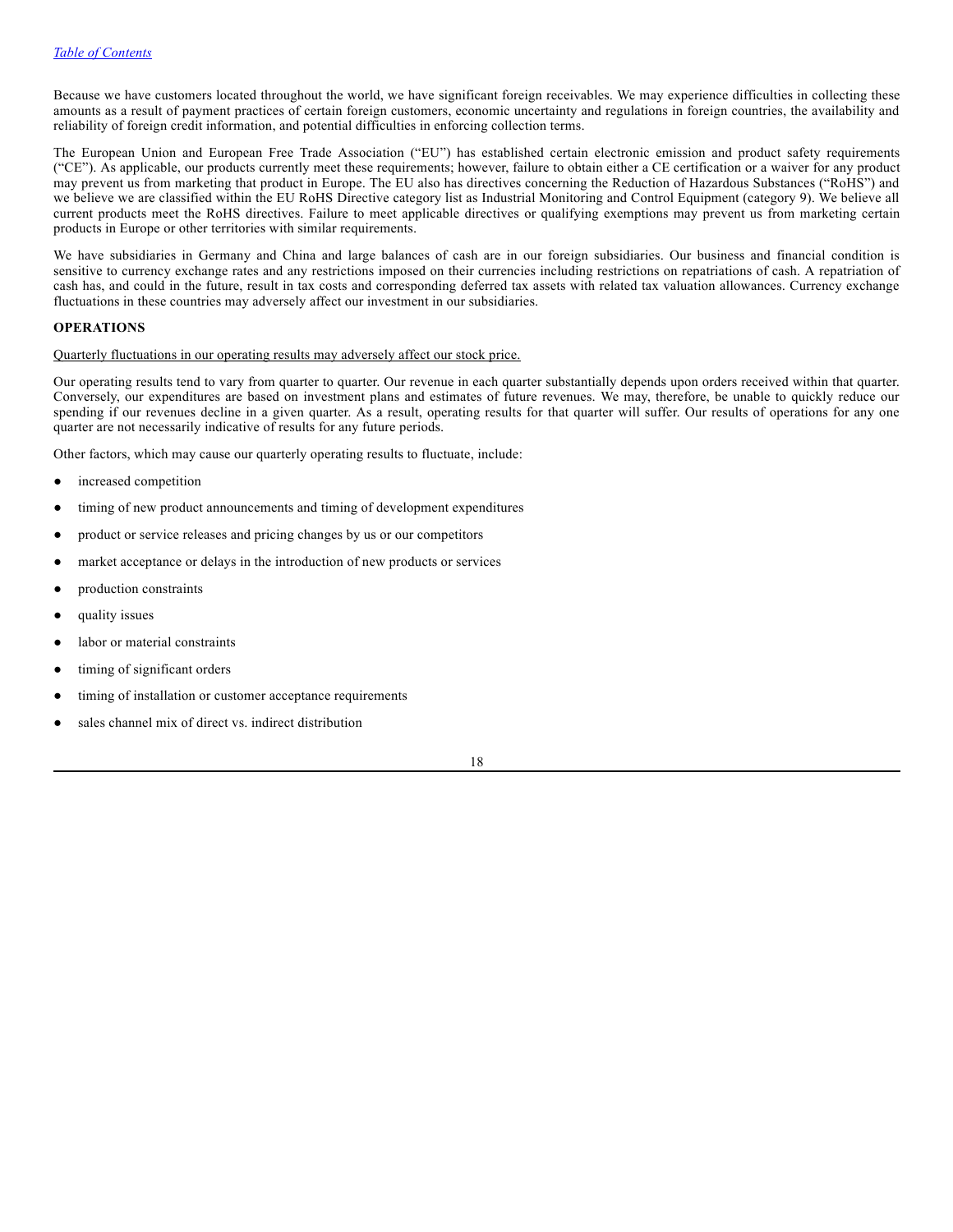- civil unrest, war or terrorism
- health issues such as the outbreak of the coronavirus or other viruses impacting workers, suppliers, customers, travel, or our facilities
- customers' budgets
- changes in accounting rules, tax or other legislation
- adverse movements in exchange rates, interest rates or tax rates
- cyclical and seasonal nature of demand for our customers' products
- general economic conditions in the countries where we sell products
- expenses and delays obtaining authorizations in setting up new operations or locations
- facilities relocations

Due to any of the foregoing factors, it is possible that in some future quarters, our operating results will be below expectations of analysts and investors.

#### We have a history of operating losses and may be unable to generate enough revenue to achieve and maintain profitability.

We have incurred operating losses in four of the last ten years. We operate in a cyclical industry. We will continue to examine our level of operating expense based upon our projected revenues. Any planned increases in operating expenses may result in losses in future periods if projected revenues are not achieved or the investment level required is too large. As a result, we may need to generate greater revenues than we have recently in order to maintain profitability. However, we cannot provide assurance that our revenues will continue to increase and our business strategies may not be successful, resulting in future losses.

#### The loss of key employees may adversely affect our operations.

We have employees located in the U.S., Germany and China. We also utilize independent contractors for specialty work, primarily in research and development, and utilize temporary workers to adjust capacity to fluctuating demand. Many of our employees are highly skilled and our continued success will depend in part upon our ability to attract and retain employees who can be in great demand within the industry. None of our employees are represented by a collective bargaining unit and we believe relations with our employees are favorable, though no assurance can be made that this will be the case in the future. In China, our workers have benefits and similar arrangements provided under a "FSCO" labor agreement and we could be adversely affected if we were unable to continue that arrangement.

#### We may need to raise additional capital and our future access to capital is uncertain.

Our past revenues have sometimes been, and our future revenues may again be, insufficient to support the expense of our operations and any expansion of our business. We may therefore need additional equity or debt capital to finance our operations. If we are unable to generate sufficient cash flows from operations or to obtain funds through additional debt, lease or equity financing, we may have to reduce some or all of our development and sales and marketing efforts and limit the expansion of our business.

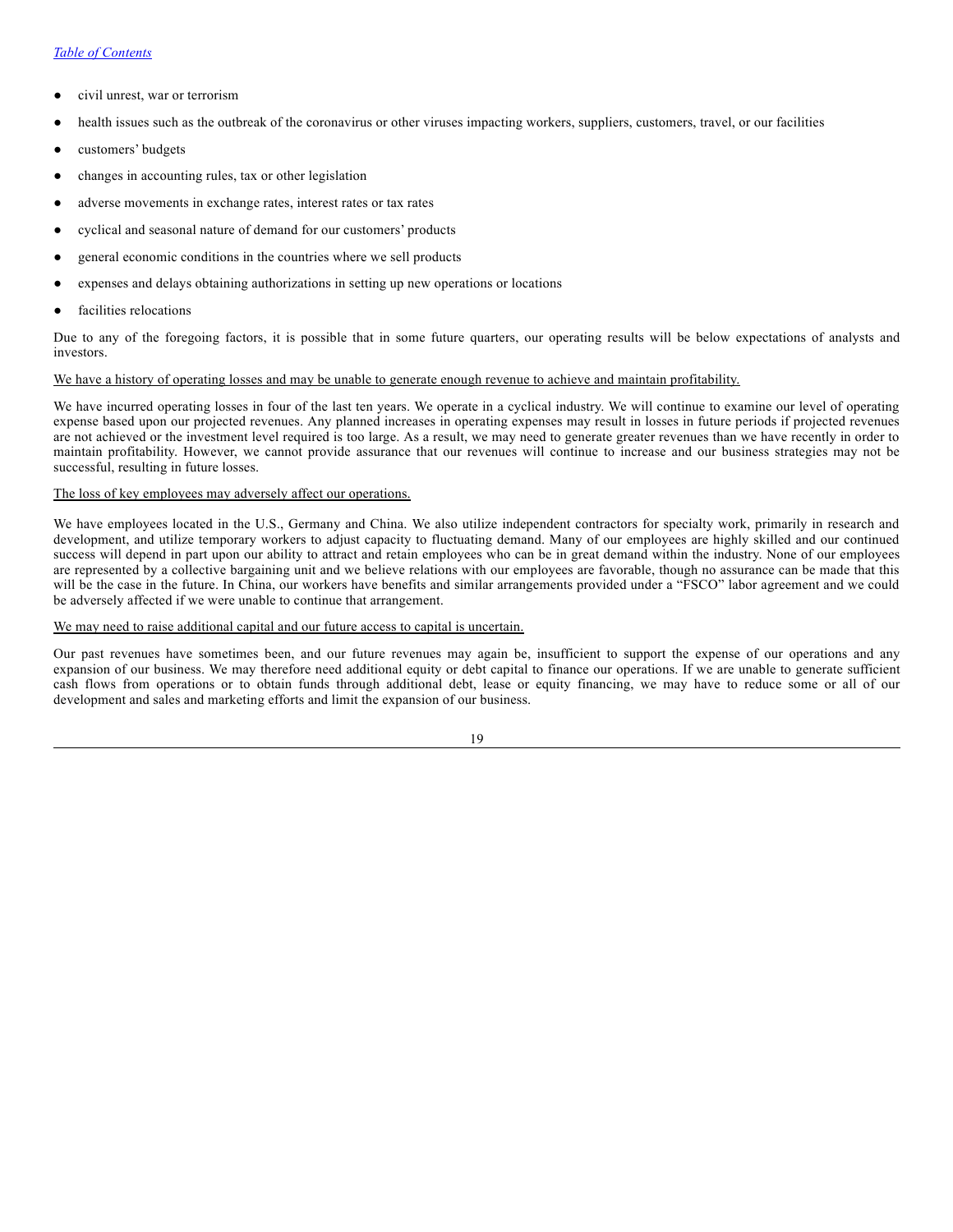We believe that we have sufficient cash or working capital available under our operating plan to fund our operations and capital requirements through at least the next one-year period. In the event we require additional cash for U.S. operations or other needs, we may choose to repatriate some, or all, of the \$6.8 million held in our foreign subsidiaries. Although we have no current repatriation plans, there may be tax, legal and other impediments to any repatriation actions. Our working capital may be used to fund possible losses, business growth, project initiatives, share repurchases and business development initiatives including acquisitions, which could reduce our liquidity and result in a requirement for additional cash before that time. Any substantial inability to achieve our current business plan could have a material adverse impact on our financial position, liquidity, or results of operations and may require us to reduce expenditures and/or seek additional financing.

Therefore, we may seek additional funding through public or private debt or equity financing or from other sources. We have no commitments for additional financing, and given a potential future unfavorable economic climate and our financial results, we may experience difficulty in obtaining funding on favorable terms, if at all. Any financing we obtain may contain covenants that restrict our freedom to operate our business or may require us to issue securities that have rights, preferences or privileges senior to our Common Stock and may dilute your ownership interest.

Cyber security breaches or terrorism could result in liabilities or costs as well as damage to or loss of our data or customer access to our website and information systems. The collection, storage, transmission, use and disclosure of user data and personal information, if accessed improperly, could give rise to liabilities or additional costs as a result of laws, governmental regulations and evolving views of personal privacy rights.

Cyber security breaches or terrorism could result in the exposure or theft of private or confidential information as well as interrupt our business, including denying customer access to our website and information systems. We transmit, and in some cases store, end-user data, including personal information. In jurisdictions around the world, personal information is becoming increasingly subject to legislation and regulations intended to protect consumers' privacy and security. The interpretation of privacy and data protection laws and regulations regarding the collection, storage, transmission, use and disclosure of such information in some jurisdictions is unclear and evolving. These laws may be interpreted and applied in conflicting ways from country to country and in a manner that is not consistent with our current data protection practices. Complying with these varying international requirements could cause us to incur additional costs and change our business practices. Because our services are accessible in many foreign jurisdictions, some of these jurisdictions may claim that we are required to comply with their laws, even where we have no local entity, employees or infrastructure. We could be forced to incur significant expenses if we were required to modify our products, our services or our existing security and privacy procedures in order to comply with new or expanded regulations.

#### Our stock price may be volatile and, as a result, our shareholders may lose some or all of their investment.

The stock prices of technology companies tend to fluctuate significantly. We believe factors such as announcements of new products or services by us or our competitors and quarterly variations in financial results and outlook may cause the market price of our Common Stock to fluctuate substantially. In addition, overall volatility in the stock market, particularly in the technology company sector, is often unrelated to the operating performance of companies. If these market fluctuations continue in the future, they may adversely affect the price of our Common Stock. Additionally, securities of certain companies have recently experienced significant and extreme volatility in stock price due short sellers of shares of common stock, known as a "short squeeze." These short squeezes have caused extreme volatility in both the stock prices of those companies and in the market, and have led to the price per share of those companies to trade at a significantly inflated rate that is disconnected from the underlying value of the company. Many investors who have purchased shares in those companies at an inflated rate face the risk of losing a significant portion of their original investment, as in many cases the price per share has declined steadily as interest in those stocks have abated. While we have no reason to believe our shares would be the target of a short squeeze, there can be no assurance that we won't be in the future, and you may lose a significant portion or all of your investment if you purchase our shares at a rate that is significantly disconnected from our underlying value.

## **REGULATORY REQUIREMENTS**

Failure to comply with increasing regulatory requirements may adversely affect our stock price and business.

As a public company, we are subject to numerous governmental and stock exchange requirements, with which we believe we are in compliance. Our failure to meet regulatory requirements and exchange listing standards may result in actions such as: the delisting of our stock, impacting our stock's liquidity; SEC enforcement actions; and securities claims and litigation.

The Sarbanes-Oxley Act of 2002 and the Securities and Exchange Commission (SEC) have requirements that we may fail to meet or we may fall out of compliance with, such as the internal controls auditor attestation required under Section 404 of the Sarbanes-Oxley Act of 2002, with which we are not currently required to comply as we are a smaller reporting company. We assume that we will continue to have the status of a smaller reporting company based on the aggregate market value of the voting and non-voting shares held as of June 30, 2020. If we fail to achieve and maintain the adequacy of our internal controls, as such standards are modified, supplemented or amended from time to time, we may not be able to ensure that we can conclude on an ongoing basis that we have effective internal controls over financial reporting in accordance with Section 404 of the Sarbanes-Oxley Act of 2002. Moreover, effective internal controls, particularly those related to revenue recognition, are necessary for us to produce reliable financial reports and are important to help prevent financial fraud. If we cannot provide reliable financial reports or prevent fraud, our business and operating results could be harmed, investors could lose confidence in our reported financial information, and the trading price of our stock could drop significantly.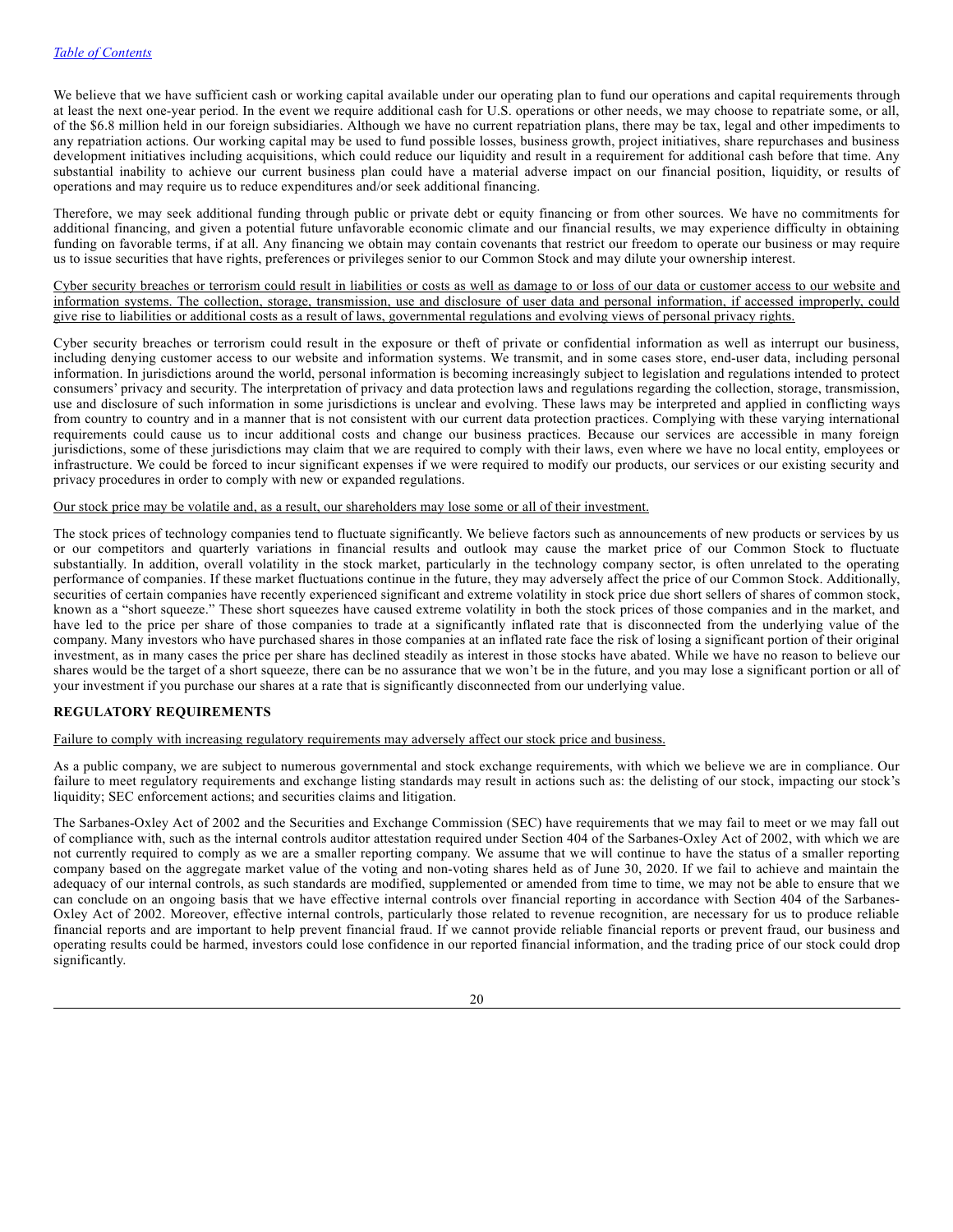While we have policies and procedures in place designed to prevent corruption and bribery, because our business is significantly international, violations of the Foreign Corrupt Practices Act (FCPA) could have a significant adverse effect on our business due to the disruption and distraction of an investigation, financial penalties and criminal penalties.

#### Government regulations regarding the use of "conflict" minerals could adversely affect our prospects and results of operations.

Regulatory requirements regarding disclosure of our use of "conflict" minerals mined from the Democratic Republic of Congo and adjoining countries could affect the sourcing and availability of minerals used in the manufacture of certain products. Although we do not buy raw materials, manufacture, or produce any electronic equipment using conflict minerals directly, some components provided by our suppliers and contained in our products contain conflict minerals. Our goal is for our products to be conflict free. As a result, there may only be a limited pool of suppliers who provide conflict free metals, and we cannot assure you that we will be able to obtain products in sufficient quantities or at competitive prices. Single source suppliers may not respond or respond negatively regarding conflict mineral sourcing and we may be unable to find alternative sources to replace them. Also, because our supply chain is complex, we may face reputational challenges with our customers and other stakeholders if we are unable to sufficiently verify the origins for all metals used in the products that we sell. Further, if we are unable to comply with the new laws or regulations or if our efforts to comply with new laws, regulations and standards differ from the activities intended by regulatory or governing bodies due to ambiguities related to practice, regulatory authorities may initiate legal proceedings against us. We may need to incur additional costs and invest additional resources, including management's time, in order to comply with the new regulations and anticipated additional reporting and disclosure obligations.

#### <span id="page-20-0"></span>**Item 1B. Unresolved Staff Comments**

None.

#### <span id="page-20-1"></span>**Item 2. Properties**

During the third quarter of 2017, we amended our lease agreement for the Redmond, Washington headquarters facility, extending the lease to July 31, 2022. Previously on June 8, 2015 the lease had been amended to relocate our headquarters to a nearby building and lower the square footage to approximately 20,460. The lease base annual rental payments during 2020 and 2019 were approximately \$361,000 and \$351,000, respectively.

In addition to the Redmond facility, approximately 24,000 square feet is leased at two foreign locations, including our sales, service, operations and engineering office located in Shanghai, China, and our German sales, service and engineering office located near Munich, Germany.

We signed a lease agreement effective November 1, 2015 that extends through October 31, 2021 for a facility located in Shanghai, China. This lease is for approximately 19,400 square feet. The lease base annual rental payments during 2020 and 2019 were approximately \$301,000 and \$305,000, respectively.

During the fourth quarter of 2016, we signed a lease agreement for a new facility located near Munich, Germany which was effective March 1, 2017 and extends through February 28, 2022 with a five year further extension to 2027. This lease is for approximately 4,895 square feet. The lease base annual rental payments during 2020 and 2019 were approximately \$62,000 and \$57,000, respectively.

#### <span id="page-20-2"></span>**Item 3. Legal Proceedings**

From time to time, we may be involved in litigation relating to claims arising out of our operations in the normal course of business. As of December 31, 2020, we were not a party to any legal proceedings or aware of any indemnification agreement claims, the adverse outcome of which in management's opinion, individually or in the aggregate, would have a material adverse effect on our results of operations or financial position.

#### <span id="page-20-3"></span>**Item 4. Mine Safety Disclosures**

Not Applicable.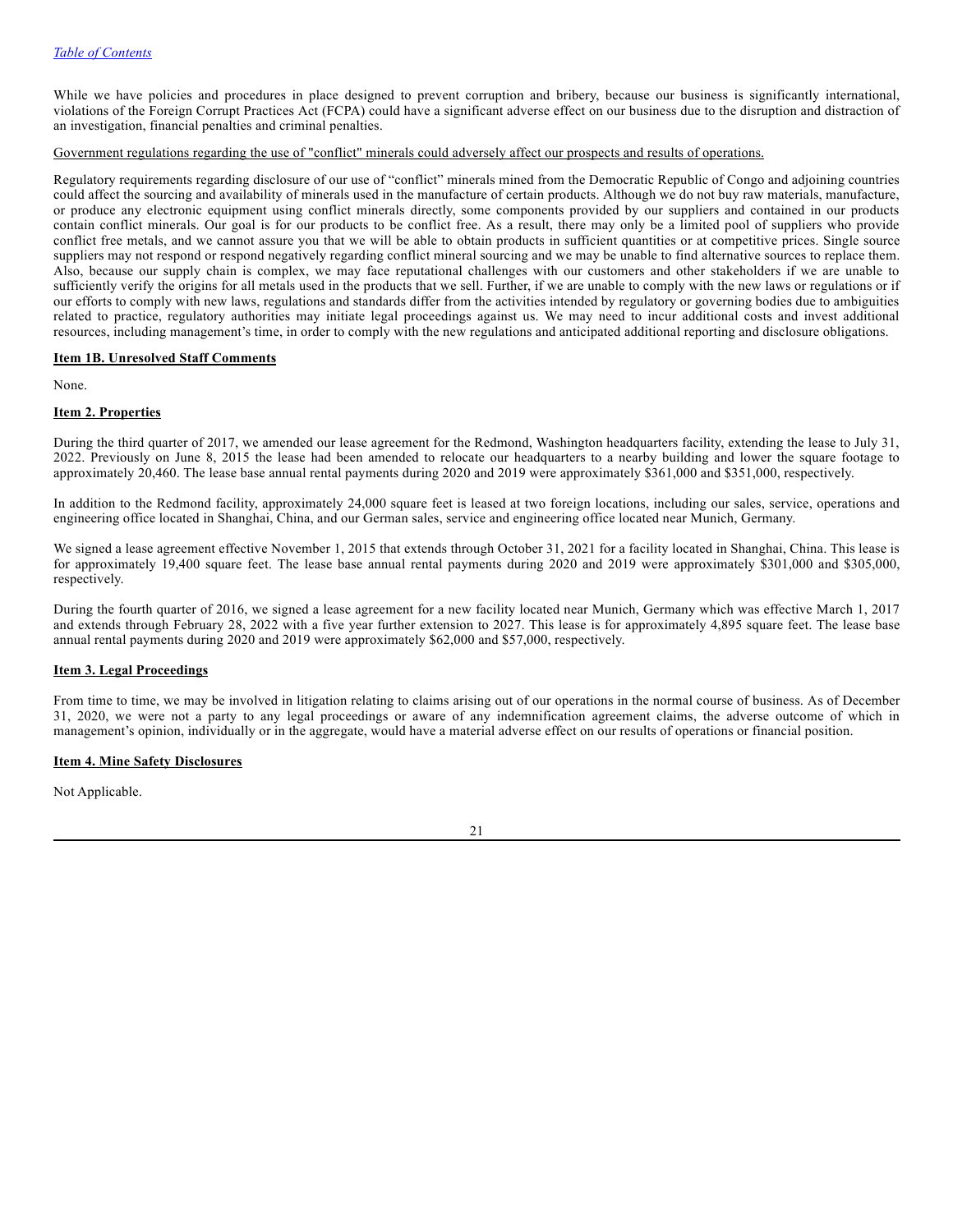#### <span id="page-21-0"></span>**PART II**

#### <span id="page-21-1"></span>Item 5. Market for Registrant's Common Equity, Related Stockholder Matters and Issuer Purchases of Equity Securities

Our Common Stock is listed on the NASDAQ Capital Market (NASDAQ symbol is DAIO). The closing price was \$4.12 on December 31, 2020.

The approximate number of shareholders of record as of March 22, 2021 was 431.

Except for special cash dividend of \$4.15 per share paid on March 8, 1989, we have not paid cash dividends on our Common Stock and do not anticipate paying regular cash dividends in the foreseeable future.

No sales of unregistered securities were made by us during the periods ended December 31, 2020, 2019 or 2018.

See Item 12 for the Equity Compensation Plan Information.

#### <span id="page-21-2"></span>**Item 6. Selected Financial Data**

Not applicable.

## <span id="page-21-3"></span>**Item 7. Management's Discussion and Analysis of Financial Condition and Results of Operations**

#### **FORWARD-LOOKING STATEMENTS**

This Annual Report on Form 10-K includes forward-looking statements within the meaning of the Private Securities Litigation Reform Act of 1995. This Act provides a "safe harbor" for forward-looking statements to encourage companies to provide prospective information about themselves as long as they identify these statements as forward-looking and provide meaningful cautionary statements identifying important factors that could cause actual results to differ from the projected results. All statements other than statements of historical fact made in this Annual Report on Form 10-K are forward-looking. In particular, statements herein regarding economic outlook, impact of novel coronavirus or COVID-19; industry prospects and trends; expected business recovery; industry partnerships; future results of operations or financial position; future spending; breakeven revenue point; expected market decline bottom or growth; market acceptance of our newly introduced or upgraded products or services; the sufficiency of our cash to fund future operations and capital requirements; development, introduction and shipment of new products or services; changing foreign operations; trade issues and tariffs; expected inventory levels; expectations for unsupported platform or product versions and related inventory and other charges; and any other guidance on future periods are forward-looking statements. Forward-looking statements reflect management's current expectations and are inherently uncertain. Although we believe that the expectations reflected in these forward-looking statements are reasonable, we cannot guarantee future results, levels of activity, performance, achievements, or other future events. Moreover, neither Data I/O nor anyone else assumes responsibility for the accuracy and completeness of these forward-looking statements. We are under no duty to update any of these forward-looking statements after the date of this Annual Report. The Reader should not place undue reliance on these forward-looking statements. The following discussions and the section entitled "Risk Factors – Cautionary Factors That May Affect Future Results" describes some, but not all, of the factors that could cause these differences.

#### **OVERVIEW**

We sustained our second loss in 6 years due to a pandemic related downturn in orders, combined with continued significant investments in our security deployment business. Our strong cash position and balance sheet combined with our long-term view of the market gives us the financial flexibility to make these security business decisions. At Data I/O, we are investing for the long term to retain and extend our leadership position. On the product side, we continue to invest with a long-term focus towards expanding our markets and creating unique value for our customers. This is true for both our traditional core business as well as the emerging security deployment business.

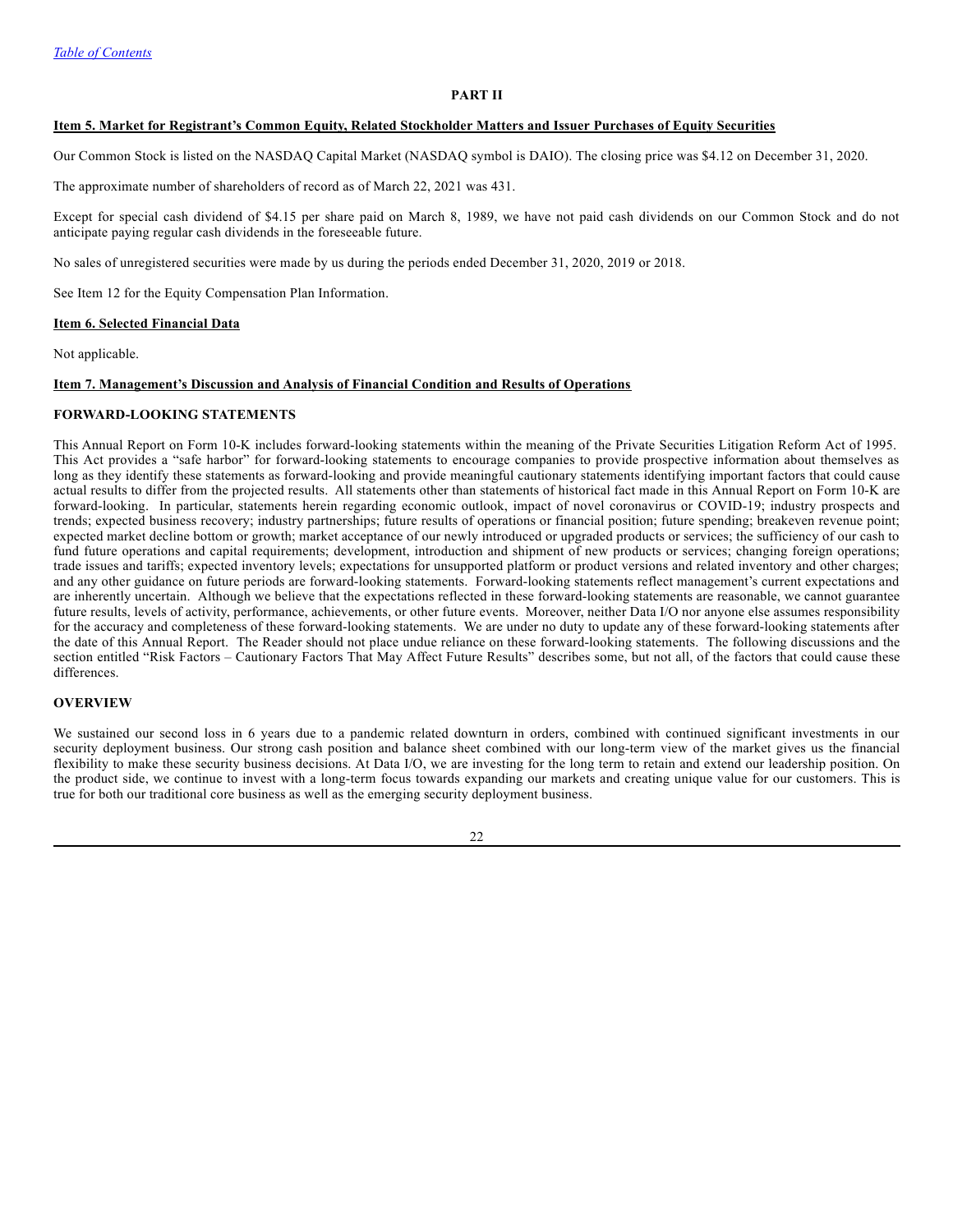The automotive electronics market is cyclical and has been impacted by the pandemic, and, we experienced the downturn in capital and consumable spending related to it and the electronics industry. We continued our focus on automotive electronics and managing the core programming business to conserve cash and working capital during 2020 while positioning us for growth and profitability. Customer and industry sources have communicated expectations for automotive electronics to have a decade of growth at a 10 to 15% compound annual growth rate, confirming our focus on this market. In addition, the IoT market expected growth is the driver of future revenue and earnings growth as we invest resources in the security deployment market. During 2020, we launched a new generation of SentriX tools and capability. We made the strategic decision to control key pieces of the technology and enhance the ability to both simplify the security deployment process, own the end-to-end intellectual property and scale our business. As a result of this decision, we impaired the earlier generation of security deployment tools, inventory, and assets. This enables us to move forward and support customers with enhanced new technology unburdened by the restrictions, costs, and complexity of the previous tools. Our challenge continues to be operating in a cyclical and rapidly evolving industry environment. Our efforts are to balance industry changes, industry partnerships, new technologies, business geography shifts, exchange rate volatility, trade issues and tariffs, coronavirus impacts, increasing costs and strategic investments in our business with the level of demand and mix of business we expect. We continue to manage our costs carefully and execute strategies for cost reduction.

We are focusing our research and development efforts in our strategic growth markets, namely automotive electronics and IoT new programming technologies, secure supply chain solutions, automated programming systems and their enhancements for the manufacturing environment and software. We are developing technology and products to securely provision new categories of semiconductors, including Secure Elements, Authentication Chips, and Secure Microcontrollers. We plan to deliver new programming technology and automated handling systems for managed and secure programming in the manufacturing environment. We continue to focus on extending the capabilities and support for our product lines and supporting the latest semiconductor devices, including various configurations of NAND Flash, e-MMC, UFS, TPM and microcontrollers on our newer products.

Our customer focus has been on global and strategic high-volume manufacturers in key market segments like automotive electronics, IoT, industrial controls and consumer electronics as well as programming centers.

Although the long-term prospects for our strategic growth markets should be good, these markets and our business have been, and are likely to continue to be, adversely impacted, at least temporarily, by the global pandemic of coronavirus. See also the detailed discussion of the impacts of the coronavirus on our business and markets in Item 1A, Risk Factors. Annual and quarterly projections on spending, growth, mix, and profitability are likely to be revised substantially with changing pandemic impacts and as new information is obtained.

#### **CRITICAL ACCOUNTING POLICY JUDGMENTS AND ESTIMATES**

The preparation of financial statements in accordance with accounting principles generally accepted in the United States of America requires that we make estimates and judgments, which affect the reported amounts of assets, liabilities, revenues and expenses, and related disclosures of contingent assets and liabilities. On an on-going basis, we evaluate our estimates, including those related to revenue recognition, sales returns, bad debts, inventories, intangible assets, income taxes, warranty obligations, restructuring charges, contingencies such as litigation and contract terms that have multiple elements and other complexities typical in the capital equipment industry. We base our estimates on historical experience and other assumptions that we believe are reasonable under the circumstances. Actual results may differ from these estimates under different assumptions or conditions.

We believe the following critical accounting policies affect the more significant judgments and estimates used in the preparation of our financial statements:

**Revenue Recognition:** Topic 606 provides a single, principles-based five-step model to be applied to all contracts with customers. It generally provides for the recognition of revenue in an amount that reflects the consideration to which the Company expects to be entitled, net of allowances for estimated returns, discounts or sales incentives, as well as taxes collected from customers when control over the promised goods or services are transferred to the customer.

We expense contract acquisition costs, primarily sales commissions, for contracts with terms of one year or less and will capitalize and amortize incremental costs with terms that exceed one year. During 2020 and 2019, the impact of capitalization of incremental costs for obtaining contracts was immaterial. We exclude sales, use, value added, some excise taxes and other similar taxes from the measurement of the transaction price.

We recognize revenue upon transfer of control of the promised products or services to customers in an amount that reflects the consideration we expect to receive in exchange for those products or services. We have determined that our programming equipment has reached a point of maturity and stability such that product acceptance can be assured by testing at the factory prior to shipment and that the installation meets the criteria to be a separate performance obligation. These systems are standard products with published product specifications and are configurable with standard options. The evidence that these systems could be deemed as accepted was based upon having standardized factory production of the units, results from batteries of tests of product performance to our published specifications, quality inspections and installation standardization, as well as past product operation validation with the customer and the history provided by our installed base of products upon which the current versions were based.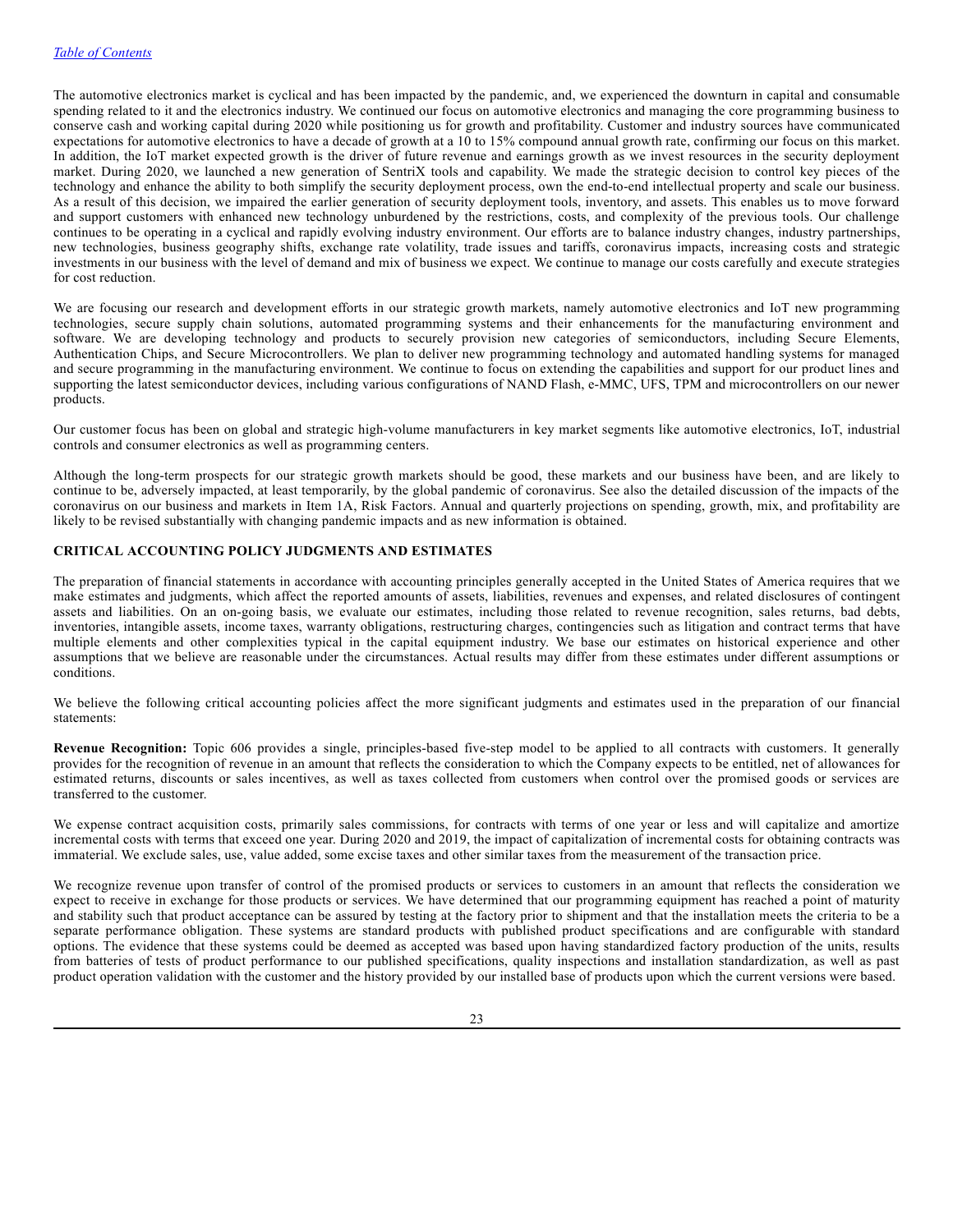The revenue related to products requiring installation that is perfunctory is recognized upon transfer of control of the product to customers, which generally is at the time of shipment. Installation that is considered perfunctory includes any installation that is expected to be performed by other parties, such as distributors, other vendors, or the customers themselves. This considers the complexity, skill and training needed as well as customer expectations regarding installation.

We enter into arrangements with multiple performance obligations that arise during the sale of a system that includes an installation component, a service and support component and a software maintenance component. We allocate the transaction price of each element based on relative selling prices. Relative selling price is based on the selling price of the standalone system. For the installation and service and support performance obligations, we use the value of the discount given to distributors who perform these components. For software maintenance performance obligations, we use what we charge for annual software maintenance renewals after the initial year the system is sold. Revenue is recognized on the system sale based on shipping terms, installation revenue is recognized after the installation is performed, and hardware service and support and software maintenance revenue is recognized ratably over the term of the agreement, typically one year. Deferred revenue includes service, support and maintenance contracts and represents the undelivered performance obligation of agreements that are typically for one year.

When we sell software separately, we recognize revenue upon the transfer of control of the software, which is generally upon shipment, provided that only inconsequential performance obligations remain on our part and substantive acceptance conditions, if any, have been met.

We recognize revenue when there is an approved contract that both parties are committed to perform, both parties rights have been identified, the contract has substance, collection of substantially all the consideration is probable, the transaction price has been determined and allocated over the performance obligations, the performance obligations including substantive acceptance conditions, if any, in the contract have been met, the obligation is not contingent on resale of the product, the buyer's obligation would not be changed in the event of theft, physical destruction or damage to the product, the buyer acquiring the product for resale has economic substance apart from us and we do not have significant obligations for future performance to directly bring about the resale of the product by the buyer. We establish a reserve for sales returns based on historical trends in product returns and estimates for new items. Payment terms are generally 30 days from shipment.

We transfer certain products out of service from their internal use and make them available for sale. The products transferred are typically our standard products in one of the following areas: service loaners, rental or test units; engineering test units; or sales demonstration equipment. Once transferred, the equipment is sold by our regular sales channels as used equipment inventory. These product units often involve refurbishing and an equipment warranty, and are conducted as sales in our normal and ordinary course of business. The transfer amount is the product unit's net book value and the sale transaction is accounted for as revenue and cost of goods sold.

**Allowance for Doubtful Accounts:** We base the allowance for doubtful accounts receivable on our assessment of the collectability of specific customer accounts and the aging of accounts receivable. If there is deterioration of a major customer's credit worthiness or actual defaults are higher than historical experience, our estimates of the recoverability of amounts due to us could be adversely affected.

**Inventory**: Inventories are stated at the lower of cost or net realizable value. Adjustments are made to standard cost, which approximates actual cost on a first-in, first-out basis. We estimate reductions to inventory for obsolete, slow-moving, excess and non-salable inventory by reviewing current transactions and forecasted product demand. We evaluate our inventories on an item by item basis and record inventory adjustments accordingly. If there is a significant decrease in demand for our products, uncertainty during product line transitions, or a higher risk of inventory obsolescence because of rapidly changing technology and customer requirements, we may be required to increase our inventory adjustments and our gross margin could be adversely affected.

**Warranty Accruals:** We accrue for warranty costs based on the expected material and labor costs to fulfill our warranty obligations. If we experience an increase in warranty claims, which are higher than our historical experience, our gross margin could be adversely affected.

**Tax Valuation Allowances:** Given the uncertainty created by our loss history, as well as the current and ongoing cyclical and COVID-19 related uncertain economic outlook for our industry and capital and geographic spending as well as income and current net deferred tax assets by entity and country, we expect to continue to limit the recognition of net deferred tax assets and accounting for uncertain tax positions and maintain the tax valuation allowances. At the current time, we expect, therefore, that reversals of the tax valuation allowance will take place as we are able to take advantage of the underlying tax loss or other attributes in carry forward or their use by future income or circumstances allow us to realize these attributes. The transfer pricing and expense or cost sharing arrangements are complex areas where judgments, such as the determination of armslength arrangements, can be subject to challenges by different tax jurisdictions.

**Share-based Compensation:** We account for share-based awards made to our employees and directors, including employee stock option awards and restricted stock unit awards, using the estimated grant date fair value method of accounting. For options, we estimate the fair value using the Black-Scholes valuation model and an estimated forfeiture rate, which requires the input of highly subjective assumptions, including the option's expected life and the price volatility of the underlying stock. The expected stock price volatility assumption was determined using the historical volatility of our common stock. Changes in the subjective assumptions required in the valuation model may significantly affect the estimated value of the awards, the related stock-based compensation expense and, consequently, our results of operations. Restricted stock unit awards are valued based on the average of the high and low price on the date of the grant and an estimated forfeiture rate. For both options and restricted awards, expense is recognized as compensation expense on the straight-line basis. Employee Stock Purchase Plan ("ESPP") shares were issued under provisions that do not require us to record any equity compensation expense.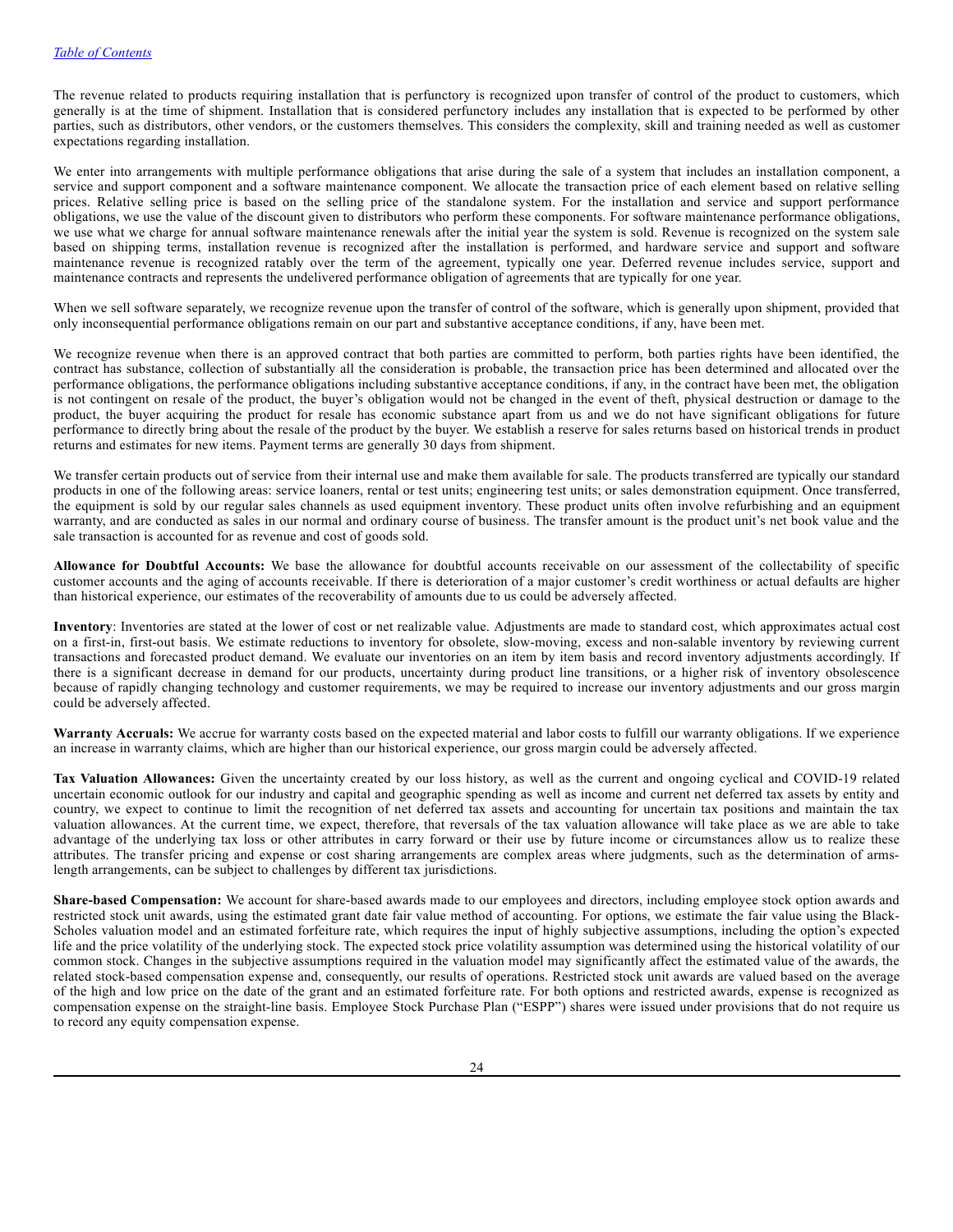## **RESULTS OF OPERATIONS:**

## **NET SALES**

| Net sales by product line              |              | 2020   | Change     |               | 2019    |
|----------------------------------------|--------------|--------|------------|---------------|---------|
| (in thousands)                         |              |        |            |               |         |
| Automated programming systems          | $\mathbb{S}$ | 16,509 | $(0.8\%)$  | <sup>\$</sup> | 16,642  |
| Non-automated programming systems      |              | 3,819  | (22.5%)    |               | 4,926   |
| Total programming systems              |              | 20,328 | $(5.7\%)$  |               | 21,568  |
| Net sales by location                  |              | 2020   | Change     |               | 2019    |
|                                        |              |        |            |               |         |
| (in thousands)<br><b>United States</b> | $\mathbb{S}$ | 1,516  | $(12.6\%)$ | <sup>\$</sup> | 1,735   |
| % of total                             |              | 7.5%   |            |               | $8.0\%$ |
| International                          | $\mathbb{S}$ | 18,812 | $(5.1\%)$  | <sup>\$</sup> | 19,833  |
| % of total                             |              | 92.5%  |            |               | 92.0%   |
| Net sales by type                      |              | 2020   | Change     |               | 2019    |
| (in thousands)                         |              |        |            |               |         |
| <b>Equipment Sales</b>                 | \$           | 11,480 | $(8.5\%)$  | $\mathbb{S}$  | 12,553  |
| <b>Adapter Sales</b>                   |              | 5,527  | $(0.1\%)$  |               | 5,535   |
| Software and Maintenance Sales         |              | 3,321  | $(4.6\%)$  |               | 3,480   |
| Total                                  |              | 20,328 | $(5.7\%)$  |               | 21,568  |

Net sales for the year ended December 31, 2020 declined approximately 5.7% to \$20.3 million compared to 2019 primarily as a result of COVID-19 related downturn in capital spending resulting in lower demand in Automotive Electronics and Programming Centers during 2020. On a regional basis, net sales increased approximately 13% in Asia and decreased approximately 23% in the Americas and 5% in Europe.

Order bookings were \$20.8 million for 2020, down approximately 8% compared to \$22.5 million in 2019. Backlog at December 31, 2020 and 2019 was \$3.9 million and \$2.9 million, respectively. Deferred revenue was \$1.1 million at December 31, 2020 compared to \$1.5 million at December 31, 2019.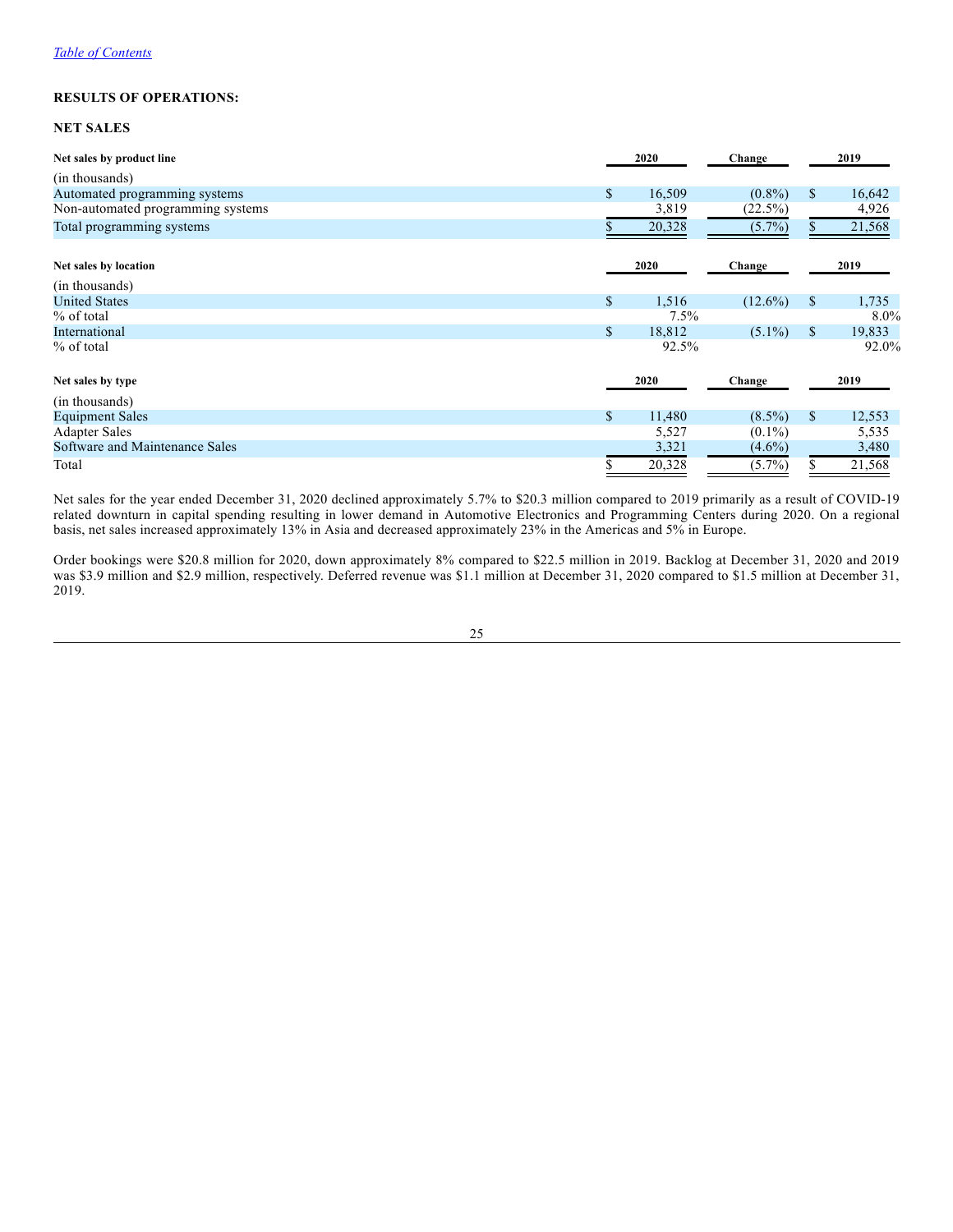#### **GROSS MARGIN**

|                         |  | 2020   |            | 2019   |
|-------------------------|--|--------|------------|--------|
| (in thousands)          |  |        |            |        |
| Gross margin            |  | 10.822 | $(13.8\%)$ | 12,550 |
| Percentage of net sales |  | 53.2%  |            | 58.2%  |

Gross margin as a percentage of sales for the year ended December 31, 2020 was 53.2%, compared to 58.2% in 2019. The decline in gross margin percentage was due to the impact of channel and price mix, factory charges, including impairment obsolescence of \$291,000 for certain end of service support and first generation SentriX parts, as well as lower sales volumes relative to fixed production costs.

#### **RESEARCH AND DEVELOPMENT**

|                          | 2020  |           | 2019  |
|--------------------------|-------|-----------|-------|
| (in thousands)           |       |           |       |
| Research and development |       | $(1.5\%)$ | 6,45  |
| Percentage of net sales  | 31.3% |           | 29.9% |

Research and development ("R&D") expense decreased \$94,000 for the year ended December 31, 2020 compared to 2019. The decrease was primarily related to lower employee related costs and lower incentive compensation. R&D as a percentage of sales increased primarily due to the decline in 2020 sales.

We believe it is essential to invest in R&D to significantly enhance our existing products and to create new products as markets develop and technologies change. During 2020, we strategically invested in creating a second generation of SentriX, which was introduced in the fourth quarter. In addition to product development, a significant part of R&D spending is on creating software and support for new devices introduced by the semiconductor companies. We are currently focusing our research development efforts on strategic growth markets, including automotive electronics and IoT. We are developing technology and the SentriX product line to securely program new categories of semiconductors, including Secure Elements, Authentication Chips, and Secure Microcontrollers. We delivered new enhanced programming technology and automated handling systems for managed and secure programming in the manufacturing environment and extending the capabilities and support for our programmer architecture. Our R&D spending fluctuates based on the number, type, and the development stage of our product initiatives and projects.

#### **SELLING, GENERAL AND ADMINISTRATIVE**

|                                   | 2020  | Change    | 2019  |
|-----------------------------------|-------|-----------|-------|
| (in thousands)                    |       |           |       |
| Selling, general & administrative | 6.891 | $(6.6\%)$ | 7,377 |
| Percentage of net sales           | 33.9% |           | 34.2% |

Selling, General and Administrative ("SG&A") expenses decreased \$486,000 for the year ended December 31, 2020 compared to 2019. The decrease was primarily related to reduced sales commissions on lower sales volume, lower incentive compensation and travel related expenses and partly offset by higher consulting costs and other third party costs and stock-based compensation. Cost control measures contributed to the reduction.

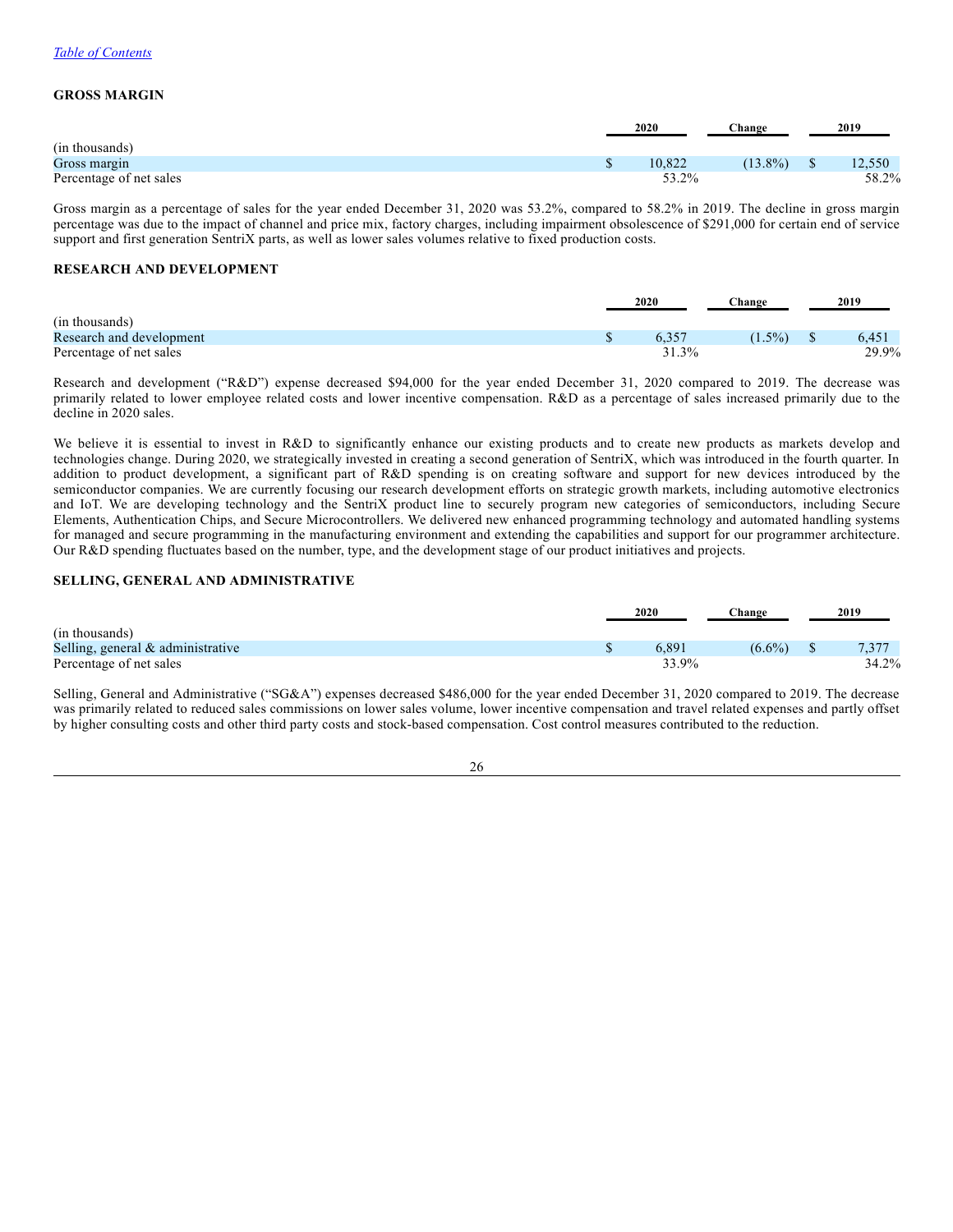#### **INTEREST**

Interest income was lower for the year ended December 31, 2020 compared to 2019, primarily due to lower invested cash balances and lower interest rates.

#### **INCOME TAXES**

|                              | 2020 | .)hange | 2019  |
|------------------------------|------|---------|-------|
| (in thousands)               |      |         |       |
| Income tax (expense) benefit | 387  | 1148.4% | ا د ا |

Income tax (expense) increased by \$356,000 for the year ended December 31, 2020 compared to 2019. The increase was primarily a result of the withholding tax of \$257,000 on the repatriation of cash from subsidiaries in 2020. Income tax (expense) in 2020 and 2019 is primarily the result of foreign subsidiary income tax and minimal US state income tax.

The effective tax rate for 2020 of (10.8%) and 2019 of (2.7%) differed from the statutory tax rates in our tax reporting jurisdictions primarily due to the effect of valuation allowances. We have a valuation allowance of \$8.9 million and \$7.5 million as of December 31, 2020 and 2019, respectively. Our deferred tax assets and valuation allowance have been increased by approximately \$365,000 and \$348,000 associated with the requirements of accounting for uncertain tax positions as of December 31, 2020 and 2019, respectively. Given the uncertainty created by our loss history particularly in the U.S. which is where most of our net deferred tax assets are located, and the ongoing uncertain economic outlook for our industry as well as capital and geographic spending, we currently expect to continue to limit the recognition of net deferred tax assets and maintain the tax valuation allowances.

Due to repatriations of cash from China and Canada, we were required to pay \$257,000 in withholding tax during 2020, as compared with no withholding tax during 2019. Movements of cash that generated local country withholding taxes are a current tax expense that created additional deferred tax assets that resulted in additional tax valuation allowances.

## **INFLATION AND CHANGES IN FOREIGN CURRENCY EXCHANGE RATES**

Sales and expenses incurred by foreign subsidiaries are denominated in the subsidiary's local currency and translated into U.S. Dollar amounts at average rates of exchange during the year. We recognized foreign currency transaction loss of \$(513,000) in 2020 and foreign transaction gain of \$5,000 in 2019. The transaction gains or losses resulted primarily from translation adjustments to foreign inter-company accounts and U.S. Dollar accounts held by foreign subsidiaries and sales by our German subsidiary to certain customers, which were invoiced in U.S. Dollars. Because approximately 93% of our sales are to international markets, volatile exchange rates may also impact our competitiveness and margins.

## **IMPAIRMENT & RELATED CHARGES**

During the fourth quarter of 2020, we launched a new generation of SentriX tools and capability. We made the strategic decision to control key pieces of the technology and enhance the ability to simplify the security deployment process, own the end-to-end intellectual property and scale our business. We accelerated the transition to second generation of SentriX by immediately upgrading all customers' deployed first generation SentriX systems to the new hardware and software. This obsoleted components of the first generation hardware, software and inventory.

We also ended support for some legacy automated handlers, impairing the remaining service inventory.

As a result, certain capital equipment assets, advance payments and inventory were analyzed and determined to be impaired, totaling \$943,000. This included impairment of \$652,000, consisting of \$252,000 of equipment and software, \$400,000 of prepaid royalties, as well as impairment related charges of \$291,000, due to inventory obsolescence (cost of goods sold) for end of certain product support.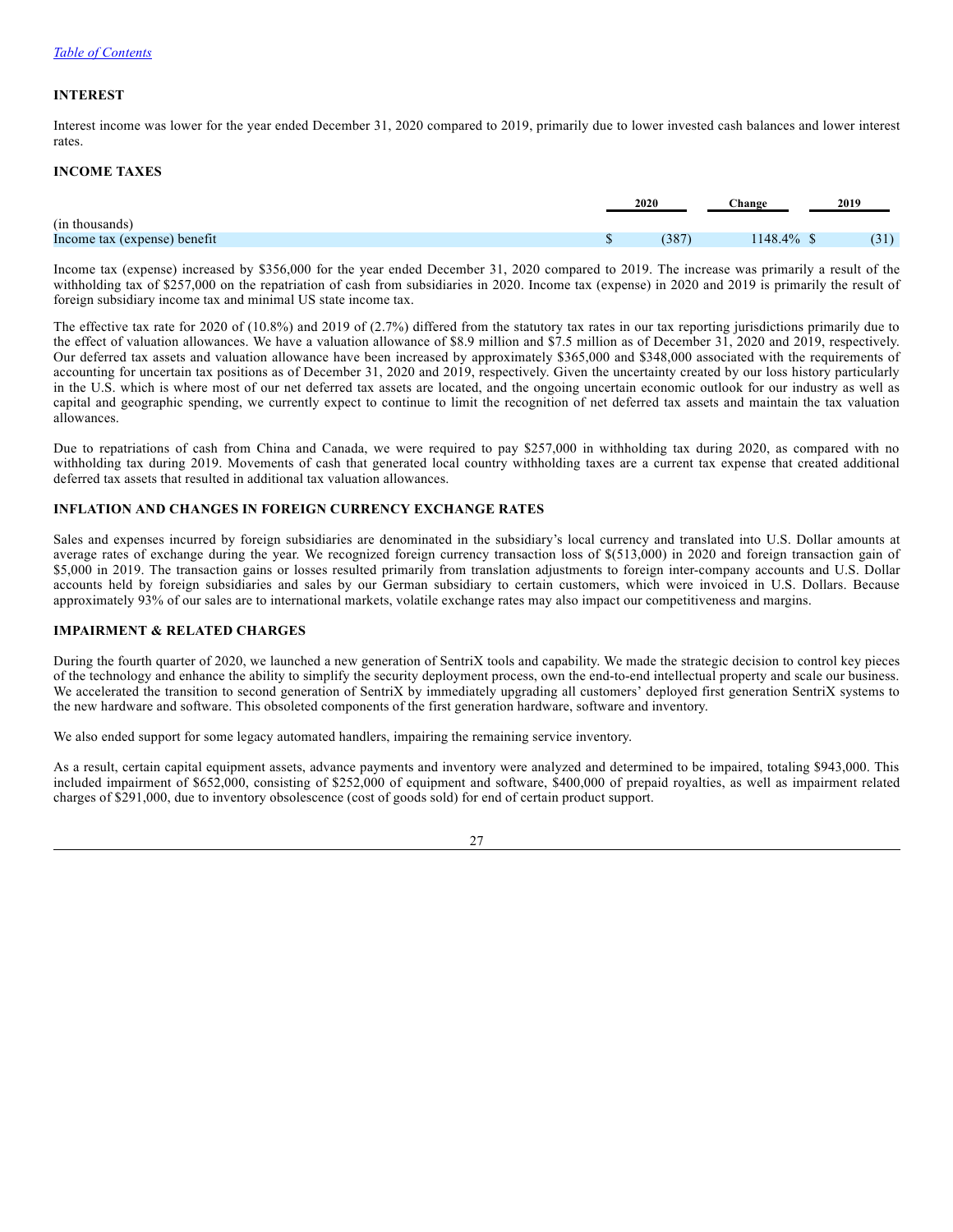## **FINANCIAL CONDITION:**

## **LIQUIDITY AND CAPITAL RESOURCES**

|                 | 2020   |  | <b>Change</b> | 2019 |        |
|-----------------|--------|--|---------------|------|--------|
| (in thousands)  |        |  |               |      |        |
| Working capital | 18,059 |  | (438)         |      | 18,497 |

At December 31, 2020, our principal sources of liquidity consisted of existing cash and cash equivalents which increased \$231,000 primarily due to shifts in working capital. Our working capital decreased in 2020 due to our operating loss offset in part by the CARES Act acceleration of the AMT credit refund to current assets. Our current ratio was 4.5 and 4.4 for December 31, 2020 and 2019, respectively. The company continues to have no debt.

Although we have no significant external capital expenditure plans currently, we expect to continue to carefully make and manage capital expenditures to support our business. We plan to increase our internally developed rental, security provisioning, sales demonstration and test equipment as we develop and release new products. Capital expenditures are currently expected to be funded by existing and internally generated funds.

As a result of our cyclical and seasonal industry, significant product development, customer support and selling and marketing efforts, we have required substantial working capital to fund our operations. We have tried to balance our level of development spending with the goal of profitable operations or managing down business levels related to COVID-19. We have implemented or have initiatives to implement geographic shifts in our operations, optimize real estate usage, reduce exposure to the impact of currency volatility and tariffs, increase product development differentiation, and reduce costs.

We believe that we have sufficient cash or working capital available under our operating plan to fund our operations and capital requirements through at least the next one-year period. We may require additional cash at the U.S. headquarters, which could cause potential repatriation of cash that is held in our foreign subsidiaries. We have liquidated our subsidiary in Canada and repatriated its cash. For any repatriation, there may be tax and other impediments to any repatriation actions. As many repatriations typically have associated withholding taxes, those withheld will be a current tax without generating a current or deferred tax benefit. Our working capital may be used to fund possible losses, business growth, project initiatives, share repurchases and business development initiatives including acquisitions, which could reduce our liquidity and result in a requirement for additional cash before that time. Any substantial inability to achieve our current business plan could have a material adverse impact on our financial position, liquidity, or results of operations and may require us to reduce expenditures and/or seek possible additional financing.

#### **OFF-BALANCE SHEET ARRANGEMENTS**

Except as noted in the accompanying consolidated financial statements in Note 6, "Operating Lease Commitments" and Note 7, "Other Commitments", we had no material off-balance sheet arrangements.

#### **SHARE REPURCHASE PROGRAMS**

Data I/O did not offer a share repurchase program in 2020. In August of 2019, Data I/O completed the share repurchase program authorized in 2018.

#### **NON-GENERALLY ACCEPTED ACCOUNTING PRINCIPLES (GAAP) FINANCIAL MEASURES**

Earnings Before Interest, Taxes, Depreciation, and Amortization ("EBITDA") and Adjusted EBITDA excluding equity compensation and impairment & related charges (non-cash, one-time items) are set forth below. Non-GAAP financial measures should not be considered a substitute for, or superior to, measures of financial performance prepared in accordance with GAAP. We believe that these non-GAAP financial measures provide meaningful supplemental information regarding our results and facilitate the comparison of results.

During the fourth quarter of 2020, certain capital equipment assets, advance payments and inventory were analyzed and determined to be impaired totaling \$943,000. This included impairment of assets consisting of \$252,000 of equipment and software, \$400,000 of prepaid royalties, of \$652,000 as well as impairment related charges of \$291,000 due primarily to end of certain product support.

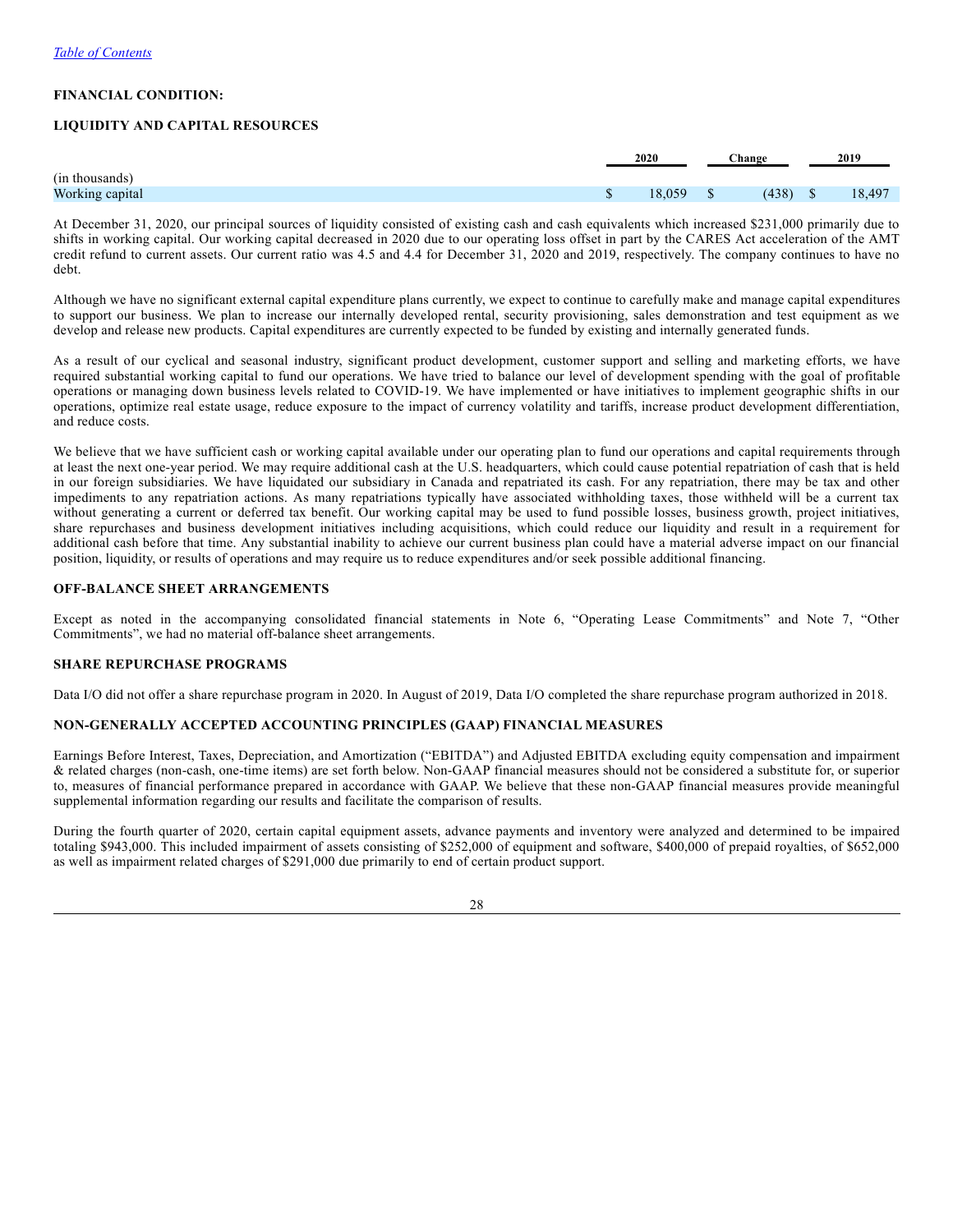A reconciliation of net income to EBITDA and Adjusted EBITDA follows:

|                                                               |                         | For Year Ended December 31, |
|---------------------------------------------------------------|-------------------------|-----------------------------|
|                                                               | 2020                    | 2019                        |
| (in thousands)                                                |                         |                             |
| Net Income (loss)                                             | $\mathbb{S}$<br>(3,964) | $\mathbb{S}$<br>(1,187)     |
| Interest (income)                                             | (14)                    | (53)                        |
| <b>Taxes</b>                                                  | 387                     | 31                          |
| Depreciation and amortization                                 | 815                     | 868                         |
| <b>EBITDA</b>                                                 | (2,776)                 | (341)<br>$\mathcal{S}$      |
| Equity compensation                                           | 1,467                   | 1,171                       |
| Impairment & related charges                                  | 943                     |                             |
| Adjusted EBITDA, excluding equity compensation                |                         |                             |
| and impairment & related charges                              | (366)                   | 830                         |
|                                                               |                         |                             |
| (in thousands)                                                | \$                      |                             |
| Gross Margin<br>Impairment related obsolete inventory charges | 10,822<br>291           | \$<br>12,550                |
|                                                               |                         |                             |
| Adjusted gross margin excluding                               |                         |                             |
| impairment related obsolete inventory charges                 | 11,113                  | 12,550                      |
| Gross Margin as a % of sales                                  | 53.2%                   | 58.2%                       |
| Impairment related obsolete                                   |                         |                             |
| inventory charges as a % of sales                             | 1.4%                    | $0.0\%$                     |
| Adjusted gross margin excluding impairment                    |                         |                             |
| related obsolete inventory charges as a % of sales            | 54.7%                   | 58.2%                       |
|                                                               |                         |                             |
| Impairment & related charges include the following:           |                         |                             |
| (in thousands)                                                |                         |                             |
| Impairment charges                                            | \$<br>652               |                             |
| Obsolete inventory charges                                    | 291                     |                             |
| Total impairment & related charges                            | 943                     |                             |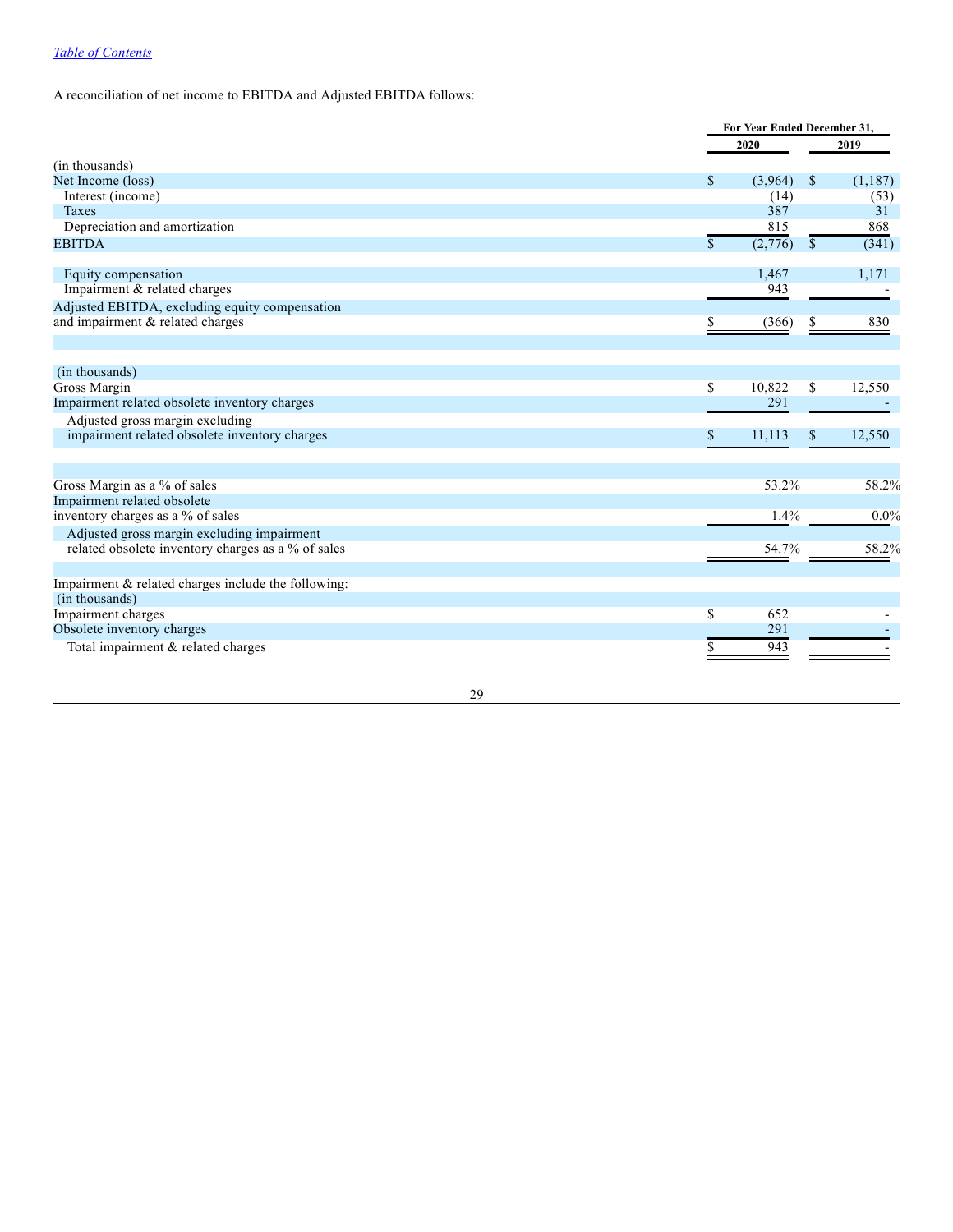## **NEW ACCOUNTING PRONOUNCEMENTS**

In June 2016, the Financial Accounting Standards Board ("FASB") issued Accounting Standards Update ("ASU") No. 2016-13, "Measurement of Credit Losses on Financial Instruments," which amends the impairment model by requiring entities to use a forward-looking approach based on expected losses rather than incurred losses to estimate credit losses on certain types of financial instruments. We are planning to adopt the standard effective for years after December 15, 2022 and do not expect this to have a material impact on our financial statements.

## <span id="page-29-0"></span>**Item 7A. Quantitative and Qualitative Disclosures About Market Risk**

Not applicable.

#### <span id="page-29-1"></span>**Item 8. Financial Statements and Supplementary Data**

See pages 31 through 55.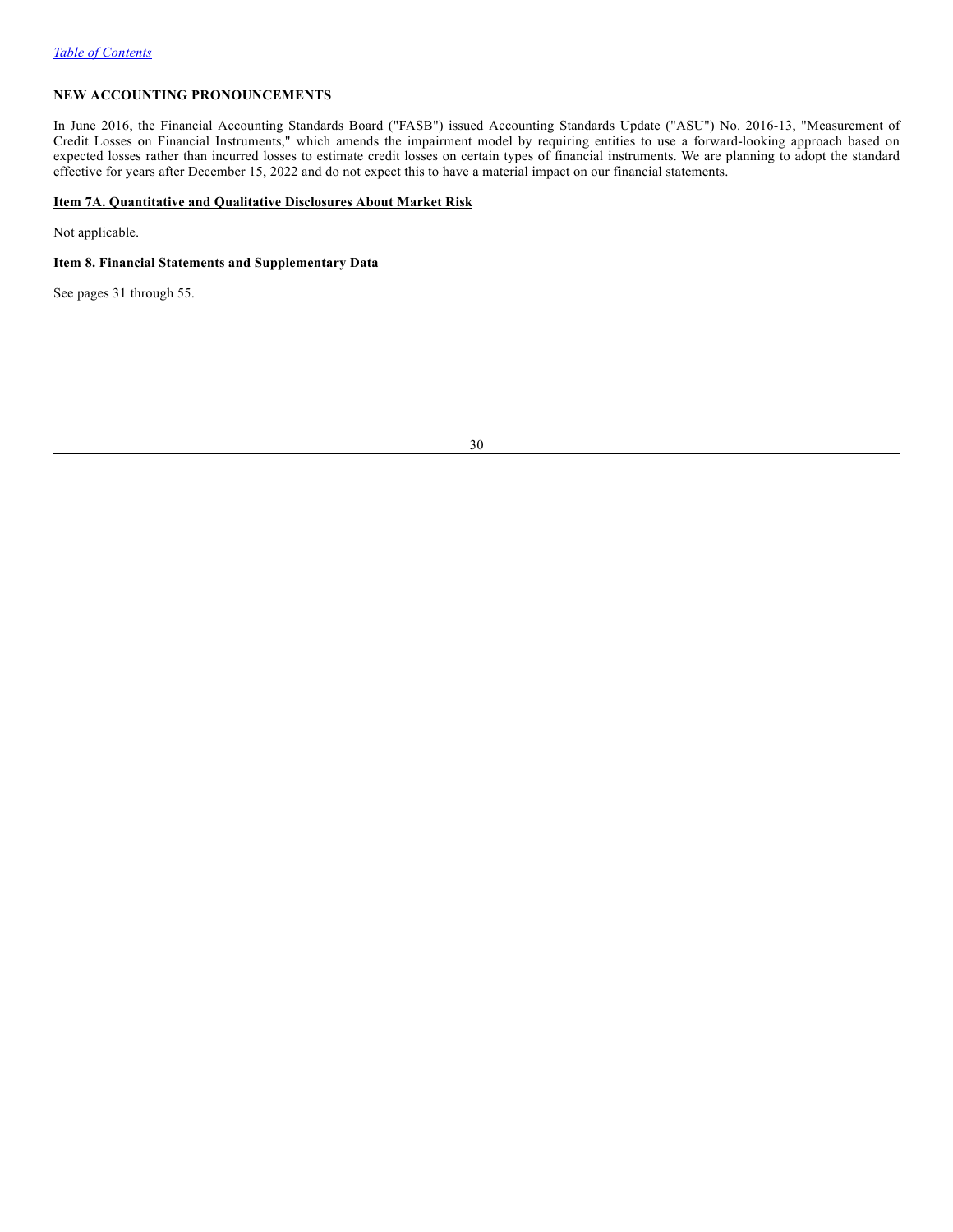#### **REPORT OF INDEPENDENT REGISTERED PUBLIC ACCOUNTING FIRM**

Board of Directors and Stockholders Data I/O Corporation

#### **Opinion on the financial statements**

Board of Directors and Stockholders Data I/O Corporation

#### **Opinion on the financial statements**

We have audited the accompanying consolidated balance sheets of Data I/O Corporation (a Washington corporation) and subsidiaries (the "Company") as of December 31, 2020 and 2019, the related consolidated statements of operations, comprehensive income (loss), stockholders' equity, and cash flows for each of the two years in the period ended December 31, 2020, and the related notes and financial statement schedule included under Item 15(a)(2) (collectively referred to as the "financial statements"). In our opinion, the financial statements present fairly, in all material respects, the financial position of the Company as of December 31, 2020 and 2019, and the results of its operations and its cash flows for each of the two years in the period ended December 31, 2020, in conformity with accounting principles generally accepted in the United States of America.

#### **Basis for opinion**

These financial statements are the responsibility of the Company's management. Our responsibility is to express an opinion on the Company's financial statements based on our audits. We are a public accounting firm registered with the Public Company Accounting Oversight Board (United States) ("PCAOB") and are required to be independent with respect to the Company in accordance with the U.S. federal securities laws and the applicable rules and regulations of the Securities and Exchange Commission and the PCAOB.

We conducted our audits in accordance with the standards of the PCAOB. Those standards require that we plan and perform the audit to obtain reasonable assurance about whether the financial statements are free of material misstatement, whether due to error or fraud. The Company is not required to have, nor were we engaged to perform, an audit of its internal control over financial reporting. As part of our audits we are required to obtain an understanding of internal control over financial reporting but not for the purpose of expressing an opinion on the effectiveness of the Company's internal control over financial reporting. Accordingly, we express no such opinion.

Our audits included performing procedures to assess the risks of material misstatement of the financial statements, whether due to error or fraud, and performing procedures that respond to those risks. Such procedures included examining, on a test basis, evidence regarding the amounts and disclosures in the financial statements. Our audits also included evaluating the accounting principles used and significant estimates made by management, as well as evaluating the overall presentation of the financial statements. We believe that our audits provide a reasonable basis for our opinion.

#### **Critical audit matter**

The critical audit matter communicated below is a matter arising from the current period audit of the financial statements that was communicated or required to be communicated to the audit committee and that: (1) relates to accounts or disclosures that are material to the financial statements and (2) involved especially challenging, subjective, or complex judgments. The communication of critical audit matters does not alter in any way our opinion on the financial statements, taken as a whole, and we are not, by communicating the critical audit matter below, providing separate opinion on the critical audit matter or on the accounts or disclosures to which it relates.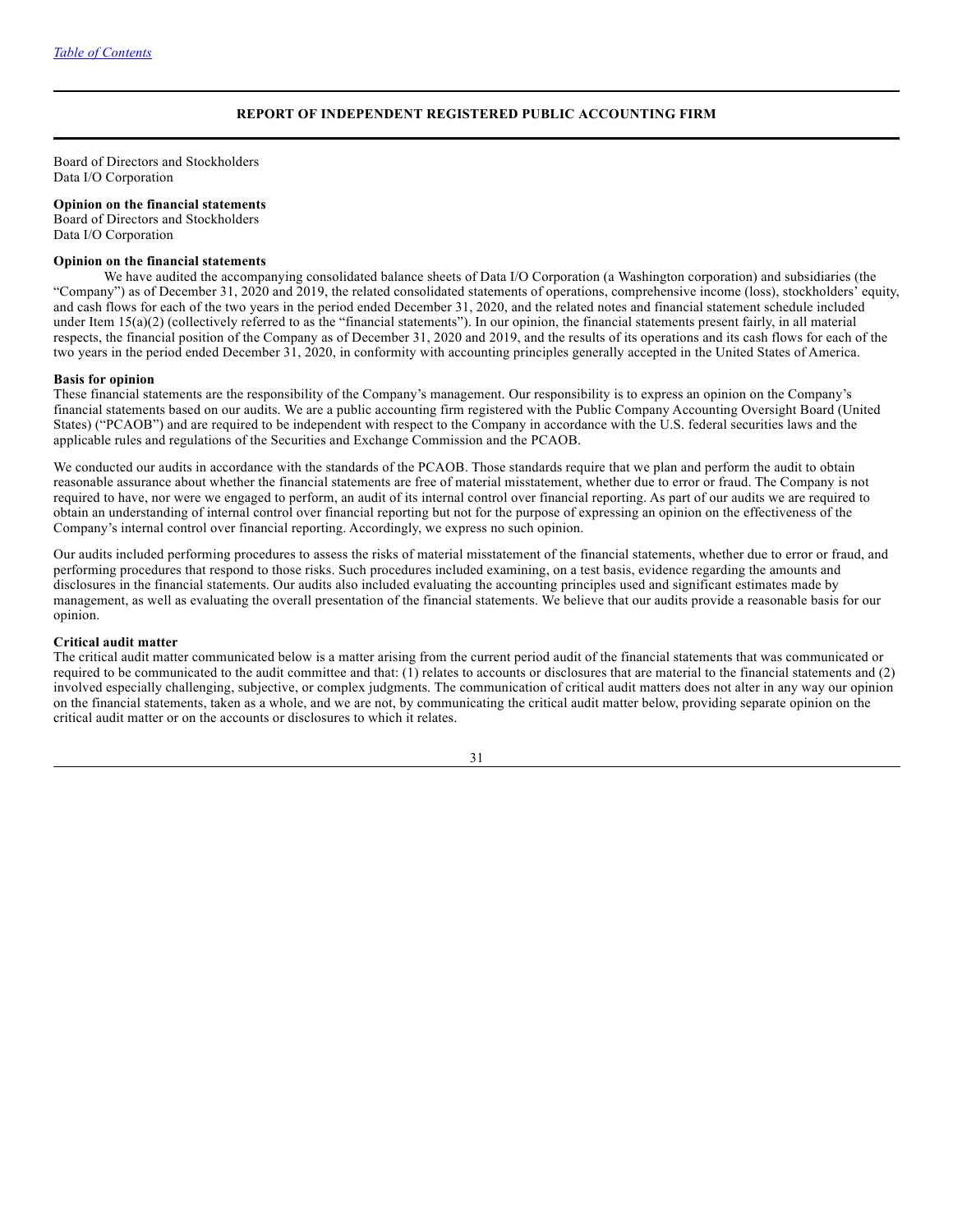#### *Net realizable value of inventory*

As described further in Note 1 to the financial statements, management measures the net realizable value of inventory based on estimated reductions to inventory for obsolete, slow-moving, excess and non-salable inventory by reviewing current transactions and forecasted demand. We identified the net realizable value of inventory specifically as a critical audit matter.

The principal considerations for our determination that the net realizable value of inventory represents a critical audit matter are that the assessment of the valuation of inventory is complex and includes an estimate of forecasted demand. The demand estimate is subjective and requires the Company to consider significant assumptions such as economic conditions, technological advances, historical usage, and consumer trends, which are subject to significant uncertainty and therefore require significant auditor judgement.

Our audit procedures related to the net realizable value of inventory included the following, among others:

- obtained management's analysis of parts in inventory and expected customer demand, recalculated inputs into the analysis. This included, among other inputs, historical usage compared to quantities on hand, age, and general ledger balances.
- tested selected inventory items by making inquiries of management and evaluating the appropriateness of judgments, assumptions and documentation supporting adjustments to the reserve estimate.
- inquired with management and various staff members outside of the finance team to obtain support for selected forecast demand inputs as well as product specific trends.

#### /s/ GRANT THORNTON LLP

We have served as the Company's auditor since 2001.

Seattle, Washington March 26, 2021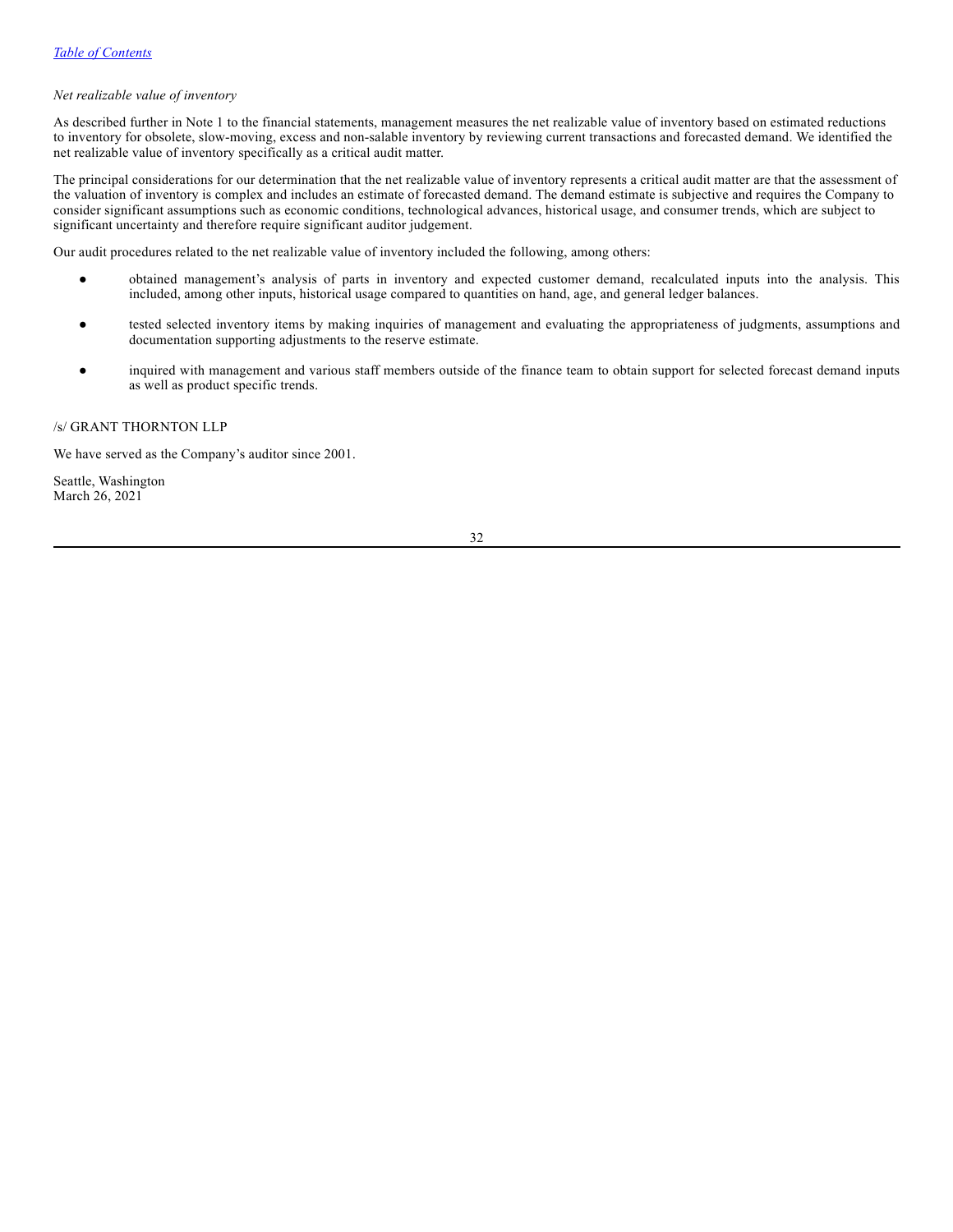## **DATA I/O CORPORATION CONSOLIDATED BALANCE SHEETS (in thousands, except share data)**

|                                                             | December 31,<br>2020 |          | December 31,<br>2019 |        |
|-------------------------------------------------------------|----------------------|----------|----------------------|--------|
|                                                             |                      |          |                      |        |
| <b>ASSETS</b>                                               |                      |          |                      |        |
| <b>CURRENT ASSETS:</b>                                      |                      |          |                      |        |
| Cash and cash equivalents                                   | $\mathbf S$          | 14,167   | $\mathbb{S}$         | 13,936 |
| Trade accounts receivable, net of allowance for             |                      |          |                      |        |
| doubtful accounts of \$66 and \$80, respectively            |                      | 2,494    |                      | 4.099  |
| Inventories                                                 |                      | 5,270    |                      | 5,020  |
| Other current assets                                        |                      | 1,319    |                      | 924    |
| <b>TOTAL CURRENT ASSETS</b>                                 |                      | 23,250   |                      | 23,979 |
| Property, plant and equipment – net                         |                      | 1,216    |                      | 1,668  |
| Income tax receivable                                       |                      |          |                      | 640    |
| Other assets                                                |                      | 1,126    |                      | 1,994  |
| <b>TOTAL ASSETS</b>                                         | \$                   | 25,592   | $\mathbb{S}$         | 28,281 |
| <b>LIABILITIES AND STOCKHOLDERS' EQUITY</b>                 |                      |          |                      |        |
| <b>CURRENT LIABILITIES:</b>                                 |                      |          |                      |        |
| Accounts payable                                            | $\mathbb{S}$         | 1,245    | $\mathcal{S}$        | 1,151  |
| Accrued compensation                                        |                      | 1,509    |                      | 1,541  |
| Deferred revenue                                            |                      | 1,068    |                      | 1,387  |
| Other accrued liabilities                                   |                      | 1,307    |                      | 1,372  |
| Income taxes payable                                        |                      | 62       |                      | 31     |
| <b>TOTAL CURRENT LIABILITIES</b>                            |                      | 5,191    |                      | 5,482  |
|                                                             |                      |          |                      |        |
| Operating lease liabilities                                 |                      | 588      |                      | 1,178  |
| Long-term other payables                                    |                      | 174      |                      | 91     |
| <b>COMMITMENTS</b>                                          |                      |          |                      |        |
| <b>STOCKHOLDERS' EQUITY</b>                                 |                      |          |                      |        |
| Preferred stock -                                           |                      |          |                      |        |
| Authorized, 5,000,000 shares, including                     |                      |          |                      |        |
| 200,000 shares of Series A Junior Participating             |                      |          |                      |        |
| Issued and outstanding, none                                |                      |          |                      |        |
| Common stock, at stated value -                             |                      |          |                      |        |
| Authorized, 30,000,000 shares                               |                      |          |                      |        |
| Issued and outstanding, 8,416,335 shares as of December 31, |                      |          |                      |        |
| 2020 and 8,212,748 shares as of December 31, 2019           |                      | 20,071   |                      | 18,748 |
| Accumulated earnings (deficit)                              |                      | (1, 456) |                      | 2,508  |
| Accumulated other comprehensive income (loss)               |                      | 1,024    |                      | 274    |
| TOTAL STOCKHOLDERS' EQUITY                                  |                      | 19.639   |                      | 21,530 |
| TOTAL LIABILITIES AND STOCKHOLDERS' EQUITY                  | \$                   | 25,592   | \$                   | 28,281 |

*See notes to consolidated financial statements*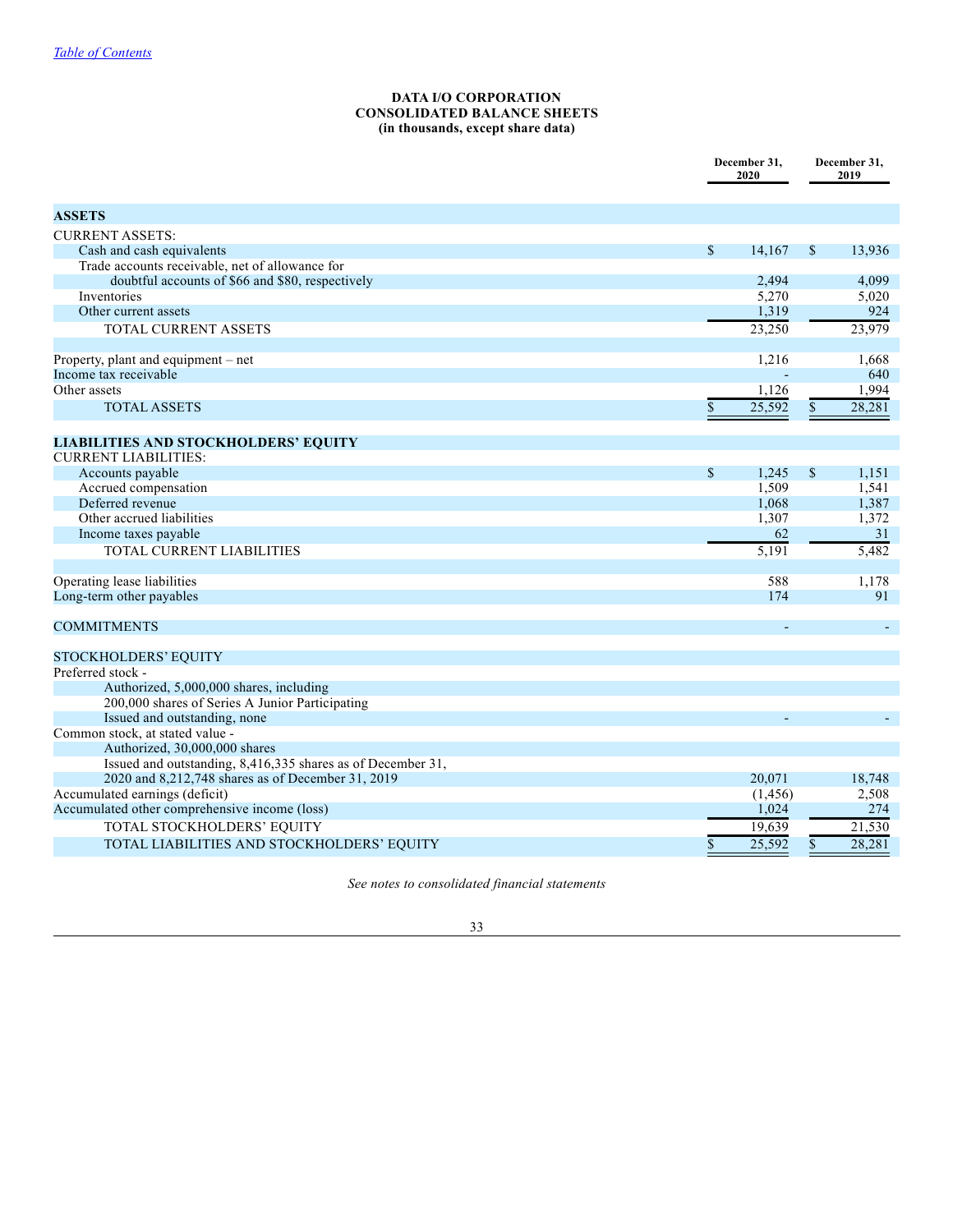## **DATA I/O CORPORATION CONSOLIDATED STATEMENTS OF OPERATIONS (in thousands, except per share amounts)**

|                                          |              | For the Years EndedDecember 31, |
|------------------------------------------|--------------|---------------------------------|
|                                          | 2020         | 2019                            |
|                                          |              |                                 |
| Net sales                                | \$<br>20,328 | \$<br>21,568                    |
| Cost of goods sold                       | 9,506        | 9,018                           |
| Gross margin                             | 10,822       | 12,550                          |
| Operating expenses:                      |              |                                 |
| Research and development                 | 6,357        | 6,451                           |
| Selling, general and administrative      | 6,891        | 7,377                           |
| Impairment                               | 652          |                                 |
| Total operating expenses                 | 13,900       | 13,828                          |
| Operating income (loss)                  | (3,078)      | (1,278)                         |
| Non-operating income (loss):             |              |                                 |
| Interest income                          | 14           | 53                              |
| Gain on sale of assets                   |              | 64                              |
| Foreign currency transaction gain (loss) | (513)        | 5                               |
| Total non-operating income (loss)        | (499)        | 122                             |
| Income (loss) before income taxes        | (3,577)      | (1,156)                         |
| Income tax (expense) benefit             | (387)        | (31)                            |
| Net income (loss)                        | (3,964)      | (1,187)<br>S                    |
|                                          |              |                                 |
| Basic earnings (loss) per share          | \$<br>(0.48) | S<br>(0.14)                     |
| Diluted earnings (loss) per share        | \$<br>(0.48) | $\mathbb{S}$<br>(0.14)          |
| Weighted-average basic shares            | 8,333        | 8,247                           |
| Weighted-average diluted shares          | 8,333        | 8,247                           |
|                                          |              |                                 |

*See notes to consolidated financial statements*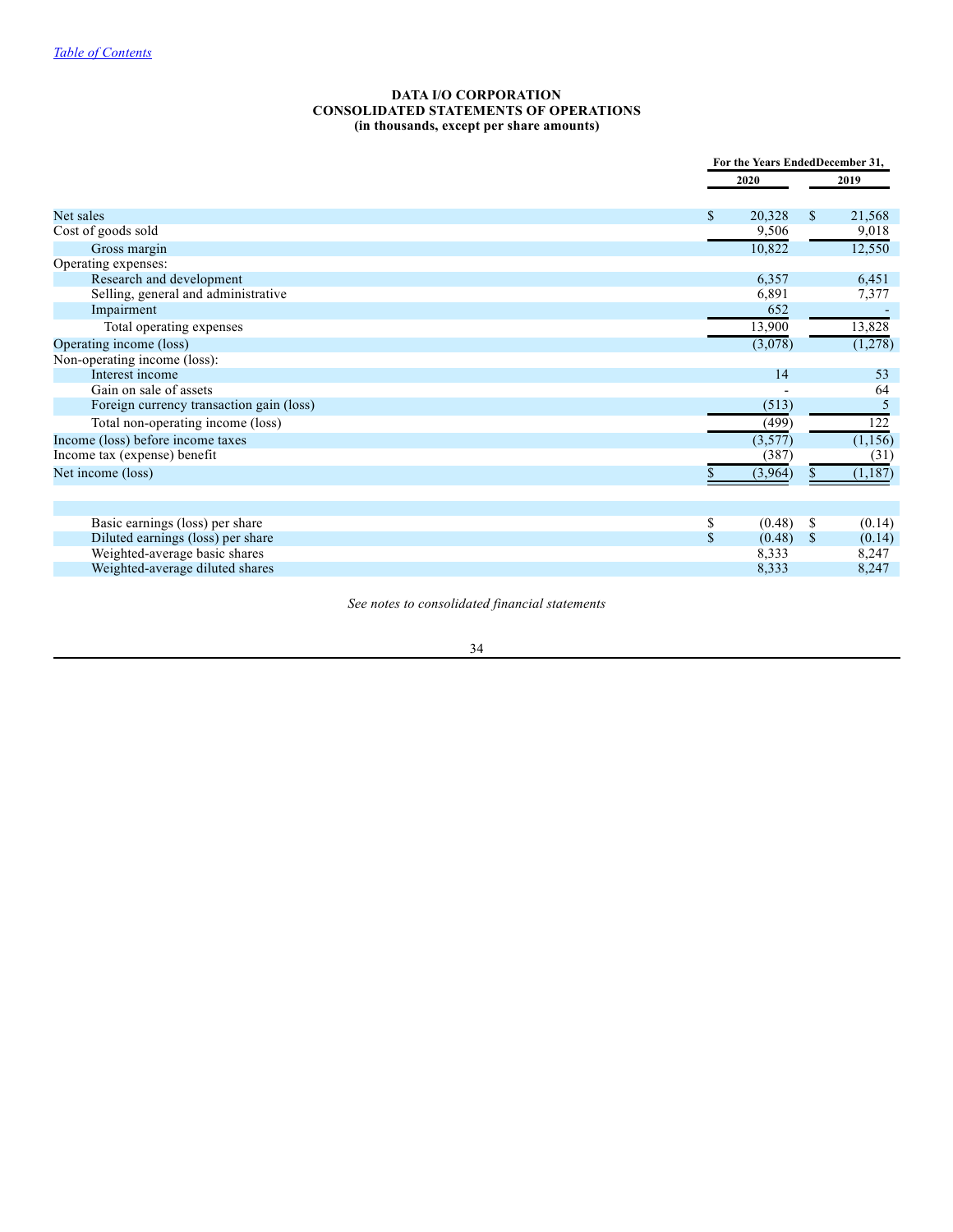#### **DATA I/O CORPORATION CONSOLIDATED STATEMENTS OF COMPREHENSIVE INCOME (LOSS) (in thousands)**

|                                                  |  | For the Years EndedDecember 31, |  |         |  |
|--------------------------------------------------|--|---------------------------------|--|---------|--|
|                                                  |  | 2020                            |  | 2019    |  |
| Net Income (loss)<br>Other comprehensive income: |  | (3,964)                         |  | (1,187) |  |
| Foreign currency translation gain (loss)         |  | 750                             |  | (134)   |  |
| Comprehensive income (loss)                      |  | (3,214)                         |  | (1,321) |  |

*See notes to consolidated financial statements*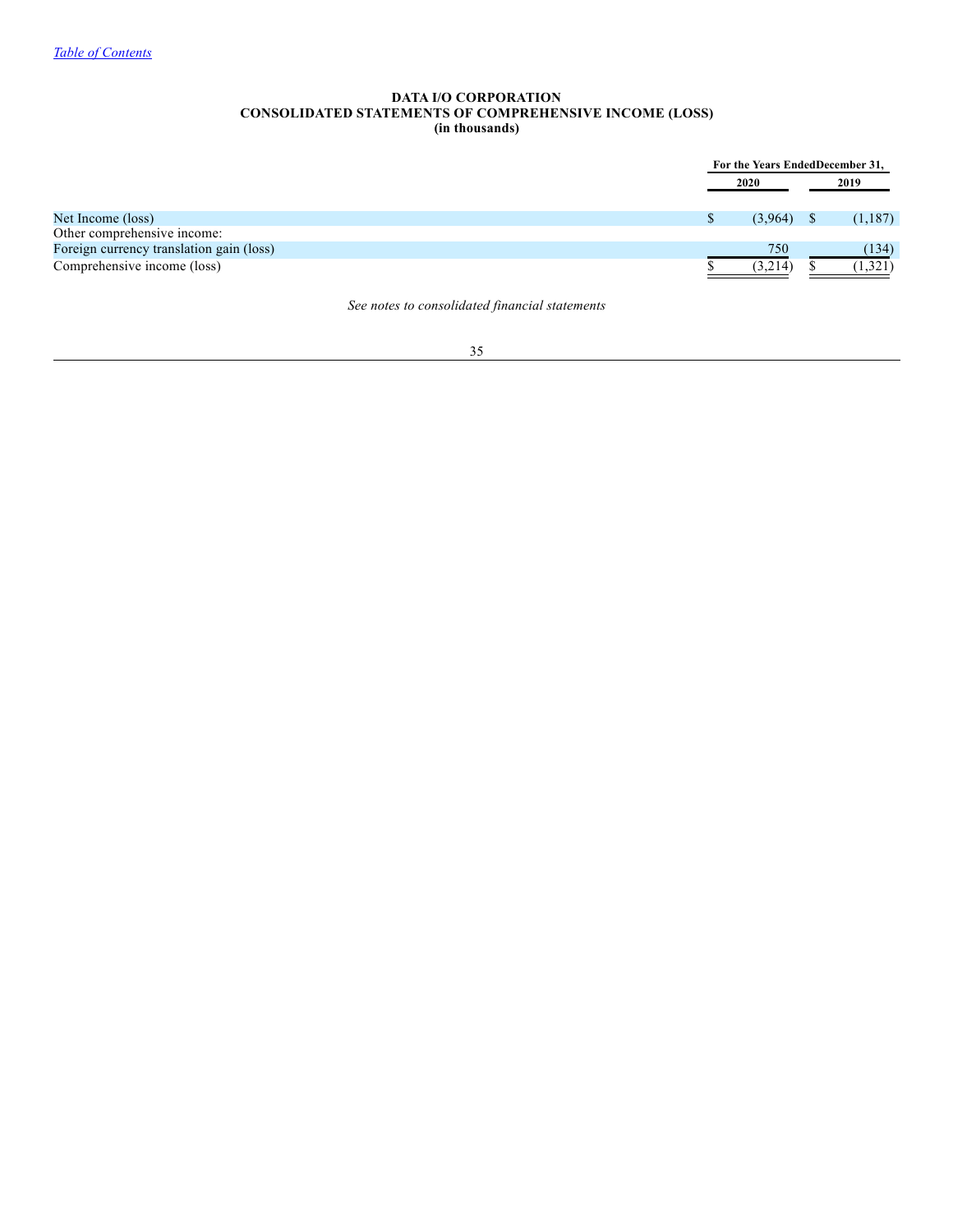#### **DATA I/O CORPORATION CONSOLIDATED STATEMENT OF STOCKHOLDERS' EQUITY (in thousands, except share amounts)**

|                                                         | <b>Common Stock</b><br><b>Shares</b> |    | Amount   |              | Accumulated<br>Earnings<br>(Deficit) |              | Accumulated<br>and Other<br><b>Comprehensive Stockholders'</b><br>Income<br>(Loss) |    | <b>Total</b><br>Equity |
|---------------------------------------------------------|--------------------------------------|----|----------|--------------|--------------------------------------|--------------|------------------------------------------------------------------------------------|----|------------------------|
| <b>Balance at December 31, 2018</b>                     | 8,338,628                            | S. | 19,254   | <sup>S</sup> | 3,695                                | <sup>S</sup> | 408                                                                                | \$ | 23,357                 |
| Stock options exercised                                 |                                      |    |          |              |                                      |              |                                                                                    |    |                        |
| Repurchased shares                                      | (301,710)                            |    | (1, 464) |              |                                      |              | $\blacksquare$                                                                     |    | (1, 464)               |
| Stock awards issued, net of tax withholding             | 169,653                              |    | (243)    |              |                                      |              |                                                                                    |    | (243)                  |
| Issuance of stock through: Employee Stock Purchase Plan | 6,177                                |    | 30       |              | -                                    |              | $\overline{\phantom{a}}$                                                           |    | 30                     |
| Share-based compensation                                |                                      |    | 1,171    |              |                                      |              | $\overline{\phantom{a}}$                                                           |    | 1,171                  |
| Net income (loss)                                       |                                      |    |          |              | (1,187)                              |              | $\overline{\phantom{0}}$                                                           |    | (1,187)                |
| Other comprehensive income gain (loss)                  |                                      |    |          |              |                                      |              | (134)                                                                              |    | (134)                  |
| <b>Balance at December 31, 2019</b>                     | 8,212,748                            |    | 18,748   | S            | 2,508                                |              | 274                                                                                | S  | 21,530                 |
| Stock options exercised                                 |                                      |    |          |              |                                      |              |                                                                                    |    |                        |
| Repurchased shares                                      |                                      |    |          |              |                                      |              |                                                                                    |    |                        |
| Stock awards issued, net of tax withholding             | 195,773                              |    | (173)    |              |                                      |              |                                                                                    |    | (173)                  |
| Issuance of stock through: Employee Stock Purchase Plan | 7,814                                |    | 29       |              |                                      |              | $\overline{\phantom{0}}$                                                           |    | 29                     |
| Share-based compensation                                |                                      |    | 1,467    |              |                                      |              | $\overline{\phantom{a}}$                                                           |    | 1,467                  |
| Net income (loss)                                       |                                      |    |          |              | (3,964)                              |              |                                                                                    |    | (3,964)                |
| Other comprehensive income gain (loss)                  |                                      |    |          |              |                                      |              | 750                                                                                |    | 750                    |
| <b>Balance at December 31, 2020</b>                     | 8,416,335                            |    | 20,071   |              | (1, 456)                             | S            | 1,024                                                                              | \$ | 19,639                 |

*See notes to consolidated financial statements*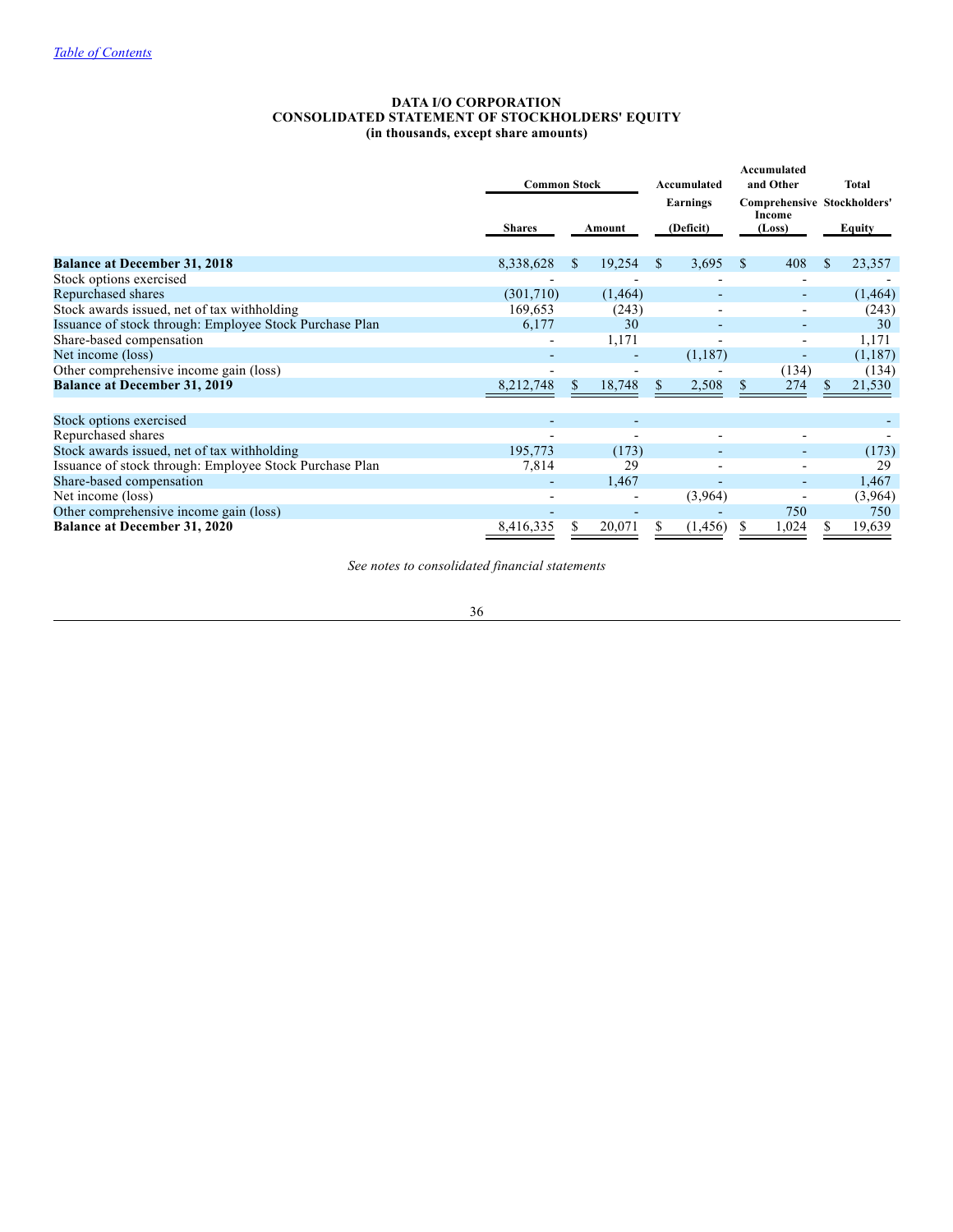# **DATA I/O CORPORATION CONSOLIDATED STATEMENTS OF CASH FLOWS (in thousands)**

|                                                                                       |               | For the Twelve Months Ended<br>December 31. |
|---------------------------------------------------------------------------------------|---------------|---------------------------------------------|
|                                                                                       | 2020          | 2019                                        |
| <b>CASH FLOWS FROM OPERATING ACTIVITIES:</b>                                          |               |                                             |
| Net income (loss)                                                                     | \$<br>(3,964) | S<br>(1,187)                                |
| Adjustments to reconcile net income (loss)                                            |               |                                             |
| to net cash provided by (used in) operating activities:                               |               |                                             |
| Depreciation and amortization                                                         | 815           | 867                                         |
| Gain on sale of assets                                                                |               | (64)                                        |
| Equipment transferred to cost of goods sold                                           | 245           | 63                                          |
| Share-based compensation                                                              | 1,467         | 1,171                                       |
| Impairment and related charges                                                        | 943           |                                             |
| Net change in:                                                                        |               |                                             |
| Trade accounts receivable                                                             | 1.664         | (375)                                       |
| <b>Inventories</b>                                                                    | (414)         | 139                                         |
| Other current assets                                                                  | (398)         | (307)                                       |
| Accounts payable and accrued liabilities                                              | (38)          | (2,031)                                     |
| Deferred revenue                                                                      | (380)         | (98)                                        |
| Other long-term liabilities                                                           | (491)         | (29)                                        |
| Deposits and other long-term assets                                                   | 1,182         | (245)                                       |
| Net cash provided by (used in) operating activities                                   | 631           | (2,096)                                     |
| <b>CASH FLOWS FROM INVESTING ACTIVITIES:</b>                                          |               |                                             |
| Purchases of property, plant and equipment                                            | (860)         | (612)                                       |
| Net proceeds from sale of assets                                                      |               | 64                                          |
| Cash provided by (used in) investing activities                                       | (860)         | (548)                                       |
| <b>CASH FLOWS FROM FINANCING ACTIVITIES:</b>                                          |               |                                             |
| Net proceeds from issuance of common stock, less payments                             |               |                                             |
| for shares withheld to cover tax                                                      | (144)         | (213)                                       |
| Repurchase of common stock                                                            |               | (1, 464)                                    |
| Cash provided by (used in) financing activities                                       | (144)         | (1,677)                                     |
| Increase (decrease) in cash and cash equivalents                                      | (373)         | (4,321)                                     |
| Effects of exchange rate changes on cash                                              | 604           | (86)                                        |
| Cash and cash equivalents at beginning of period                                      | 13,936        | 18,343                                      |
| Cash and cash equivalents at end of period                                            | 14,167<br>S   | 13,936<br>\$                                |
|                                                                                       |               |                                             |
| Supplemental disclosure of cash flow information:<br>Cash paid during the period for: |               |                                             |
| Income taxes                                                                          | \$.<br>137    | 307<br>\$.                                  |
|                                                                                       |               |                                             |

*See notes to consolidated financial statements*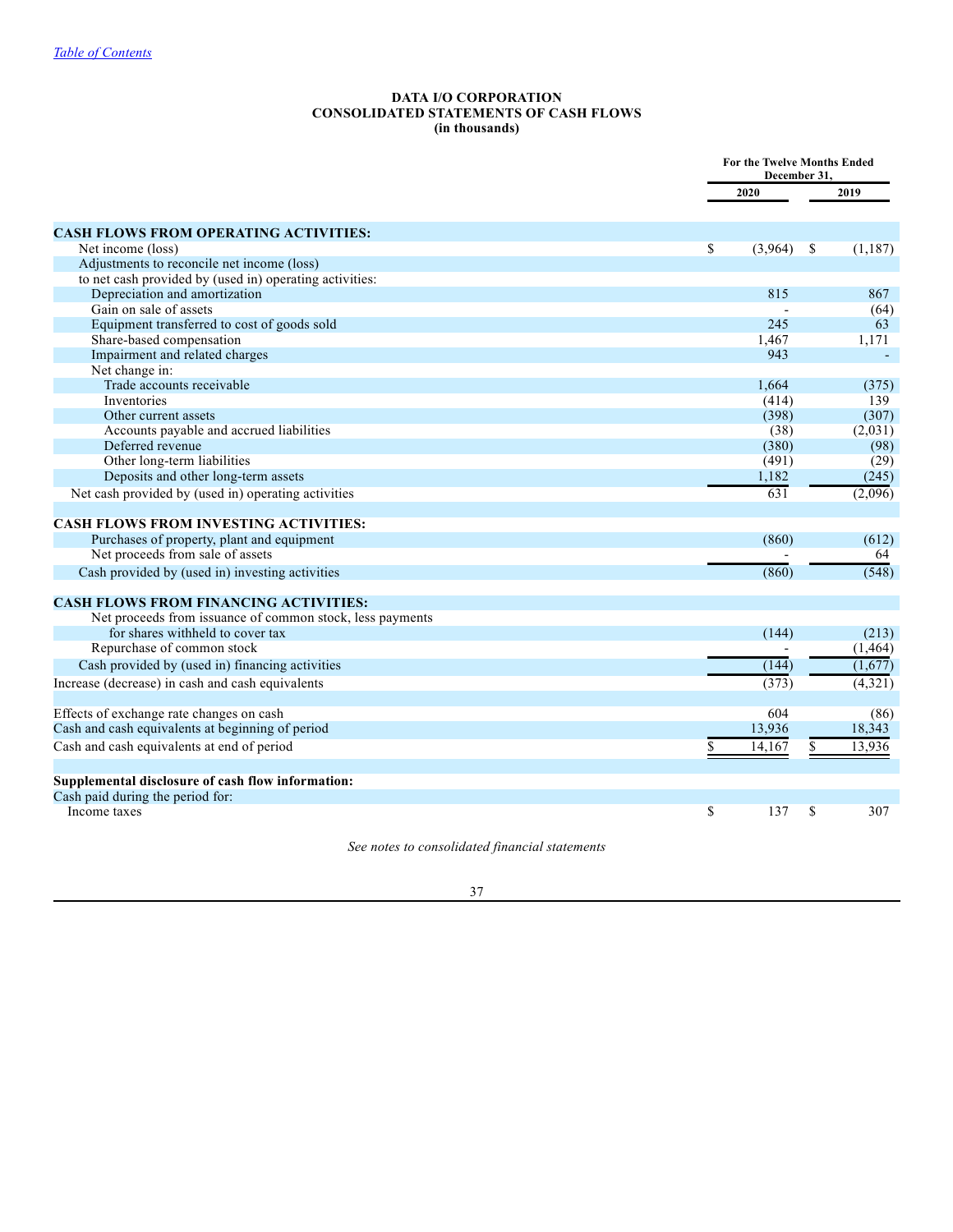## **DATA I/O CORPORATION NOTES TO CONSOLIDATED FINANCIAL STATEMENTS**

# **NOTE 1 – SUMMARY OF SIGNIFICANT ACCOUNTING POLICIES**

#### Nature of Operations

Data I/O Corporation ("Data I/O", "We", "Our", "Us") designs, manufactures and sells programming systems used by designers and manufacturers of electronic products. Our programming system products are used to program integrated circuits ("ICs" or "devices" or "semiconductors") with the specific unique data necessary for the ICs contained in various products, and are an important tool for the electronics industry experiencing growing use of programmable ICs. Customers for our programming system products are located around the world, primarily in Asia, Europe and the Americas. Our manufacturing operations are currently located in Redmond, Washington, United States and Shanghai, China.

### Principles of Consolidation

The consolidated financial statements include the accounts of Data I/O Corporation and our wholly-owned subsidiaries. Intercompany accounts and transactions have been eliminated in consolidation.

### Use of Estimates

The preparation of financial statements in conformity with accounting principles generally accepted in the United States of America ("U.S. GAAP") requires management to make estimates and assumptions that affect the reported amounts of assets and liabilities and disclosure of contingent assets and liabilities at the date of the financial statements, and the reported amounts of revenues and expenses during the reporting period. Actual results could differ from those estimates.

Significant estimates include:

- Revenue Recognition
- Allowance for Doubtful Accounts
- Inventory
- **Warranty Accruals**
- Tax Valuation Allowances
- Share-based Compensation

### Foreign Currency Translation

Assets and liabilities of foreign subsidiaries are translated at the exchange rate on the balance sheet date. Revenues, costs and expenses of foreign subsidiaries are translated at average rates of exchange prevailing during the year. Translation adjustments resulting from this process are charged or credited to stockholders' equity. Realized and unrealized gains and losses resulting from the effects of changes in exchange rates on assets and liabilities denominated in foreign currencies are included in non-operating expense as foreign currency transaction gains and losses.

#### Cash and Cash Equivalents

All highly liquid investments purchased with an original maturity of 90 days or less are considered cash equivalents. We maintain our cash and cash equivalents with major financial institutions in the United States of America, which are insured by the Federal Deposit Insurance Corporation (FDIC), and in foreign jurisdictions. Deposits in U.S. banks exceed the FDIC insurance limit. We have not experienced any losses on our cash and cash equivalents. Cash and cash equivalents held in foreign bank accounts in China and Germany, totaled (in millions) \$6.8 at December 31, 2020 and \$8.7 at December 31, 2019.

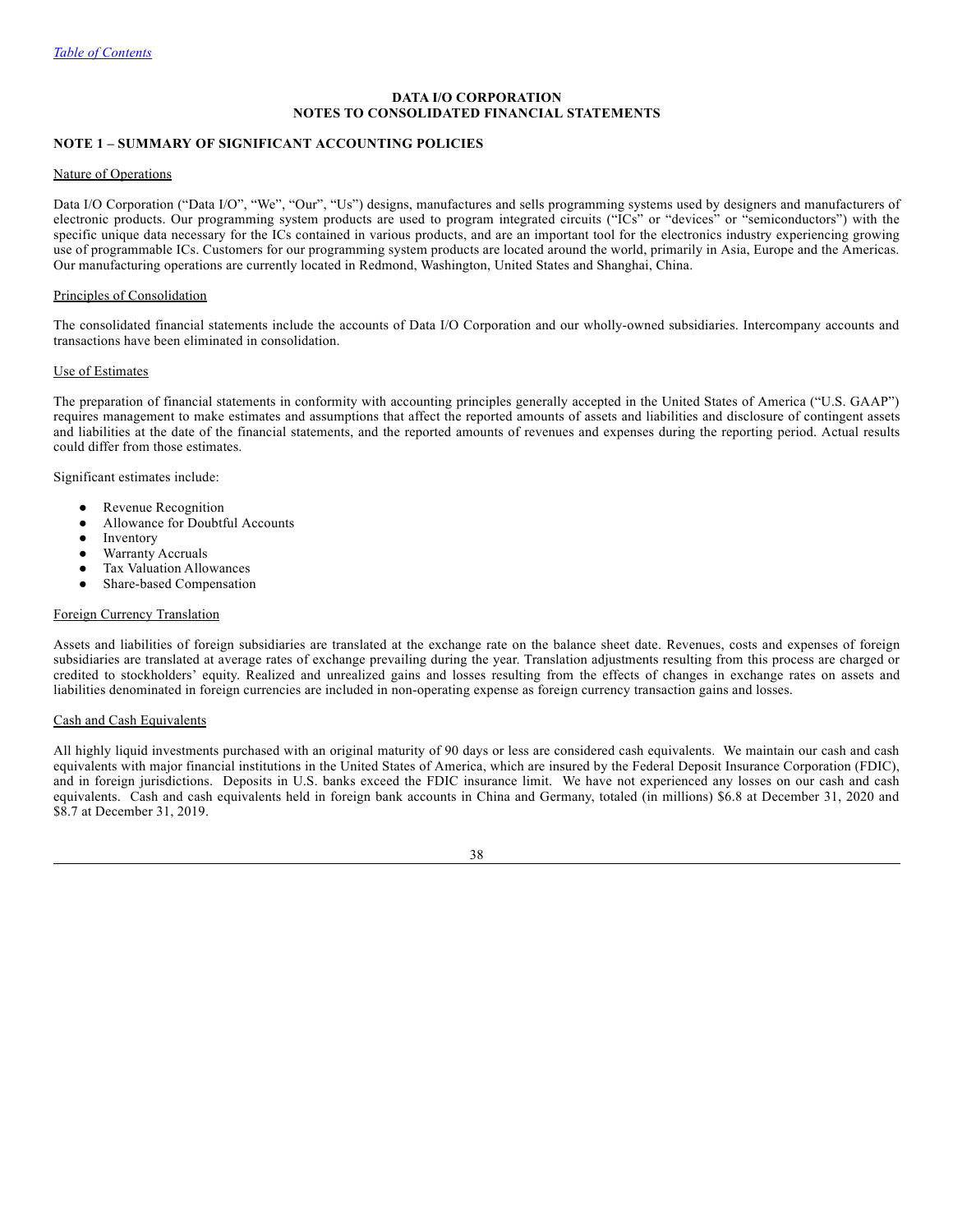### Fair Value of Financial Instruments

Certain financial instruments are carried at cost on the consolidated balance sheets, which approximates fair value due to their short-term, highly liquid nature. These instruments include cash and cash equivalents, accounts receivable, accounts payable and accrued expenses, and other short-term liabilities.

### Accounts Receivable

The majority of our accounts receivable are due from companies in the electronics manufacturing industries. Credit is extended based on an evaluation of a customer's financial condition and, generally, collateral is not required. Accounts receivable are typically due within 30 to 60 days and are stated at amounts due from customers net of an allowance for doubtful accounts. Accounts receivable outstanding longer than the contractual payment terms are considered past due. We determine the allowance by considering a number of factors, including the length of time trade accounts receivable are past due, the industry and geographic payment practices involved, our previous bad debt experience, the customer's current ability to pay their obligation to us, and the condition of the general economy and the industry as a whole. We write off accounts receivable when they become uncollectible, and payments subsequently received on such receivables are credited to the allowance for doubtful accounts. Interest may be charged, at the discretion of management and according to our standard sales terms, beginning on the day after the due date of the receivable. However, interest income is subsequently recognized on these accounts either to the extent cash is received, or when the future collection of interest and the receivable balance is considered probable by management.

### **Inventories**

Inventories are stated at the lower of cost or net realizable value with cost being the currently adjusted standard cost, which approximates cost on a first-in, first-out basis. We estimate changes to inventory for obsolete, slow-moving, excess and non-salable inventory by reviewing current transactions and forecasted product demand. We evaluate our inventories on an item by item basis and record an adjustment (lower of cost or net realizable value) accordingly.

#### Property, Plant and Equipment

Property, plant and equipment, including leasehold improvements, are stated at cost and depreciation is calculated over the estimated useful lives of the related assets or lease terms on the straight-line basis. We depreciate substantially all manufacturing and office equipment over periods of three to seven years. We depreciate leasehold improvements over the remaining portion of the lease or over the expected life of the asset if less than the remaining term of the lease.

We regularly review all of our property, plant and equipment for impairment whenever events or changes in circumstances indicate that the carrying value may not be recoverable. If the total of future undiscounted cash flows is less than the carrying amount of these assets, an impairment loss, if any, based on the excess of the carrying amount over the fair value of the assets, is recorded. Based on this evaluation, approximately \$252,000 of impairment was noted and recorded for property, plant and equipment for the year ended December 31, 2020. For the year ended December 31, 2019, no impairment was noted or recorded for property, plant and equipment.

## Patent Costs

We expense external costs, such as filing fees and associated attorney fees, incurred to obtain initial patents, but capitalize patents obtained through acquisition as intangible assets. We also expense costs associated with maintaining and defending patents subsequent to their issuance.

### Income Taxes

Income taxes are computed at current enacted tax rates, less tax credits using the asset and liability method. Deferred taxes are adjusted both for items that do not have tax consequences and for the cumulative effect of any changes in tax rates from those previously used to determine deferred tax assets or liabilities. Tax provisions include amounts that are currently payable, changes in deferred tax assets and liabilities that arise because of temporary differences between the timing of when items of income and expense are recognized for financial reporting and income tax purposes, and any changes in the valuation allowance caused by a change in judgment about the realization of the related deferred tax assets. A valuation allowance is established when necessary to reduce deferred tax assets to amounts expected to be realized. The CARES Act, enacted in Q1 2020, accelerated the AMT credit refund of \$640,000 to be a current asset instead of non-current.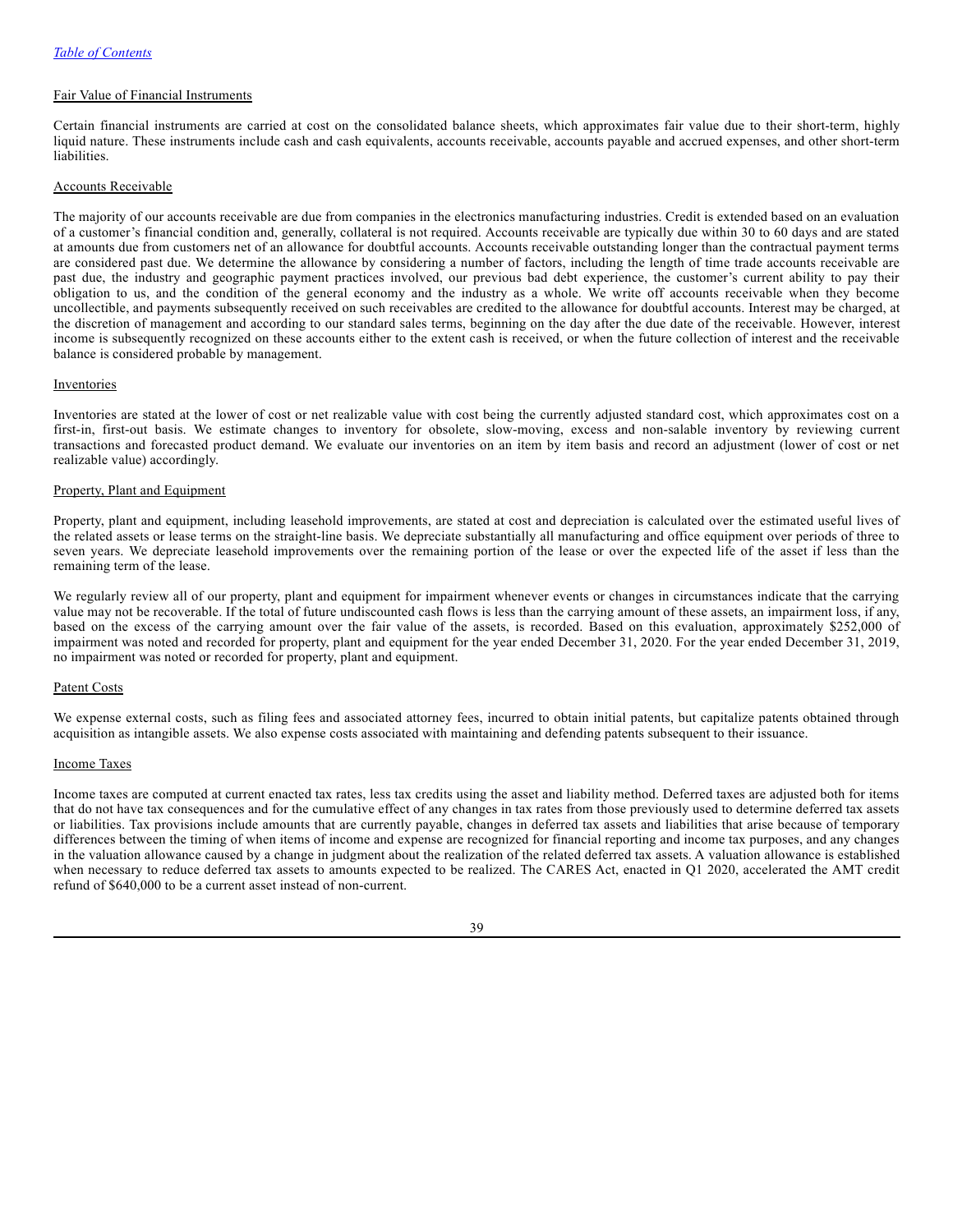# Share-Based Compensation

All stock-based compensation awards are measured based on estimated fair values on the date of grant and recognized as compensation expense on the straight-line single-option method. Our share-based compensation is reduced for estimated forfeitures at the time of grant and revised as necessary in subsequent periods if actual forfeitures differ from those estimates.

# Revenue Recognition

Topic 606 provides a single, principles-based five-step model to be applied to all contracts with customers. It generally provides for the recognition of revenue in an amount that reflects the consideration to which the Company expects to be entitled, net of allowances for estimated returns, discounts or sales incentives, as well as taxes collected from customers when control over the promised goods or services are transferred to the customer.

We expense contract acquisition costs, primarily sales commissions, for contracts with terms of one year or less and will capitalize and amortize incremental costs with terms that exceed one year. During 2020 and 2019, the impact of capitalization of incremental costs for obtaining contracts was immaterial. We exclude sales, use, value added, some excise taxes and other similar taxes from the measurement of the transaction price.

We recognize revenue upon transfer of control of the promised products or services to customers in an amount that reflects the consideration we expect to receive in exchange for those products or services. We have determined that our programming equipment has reached a point of maturity and stability such that product acceptance can be assured by testing at the factory prior to shipment and that the installation meets the criteria to be a separate performance obligation. These systems are standard products with published product specifications and are configurable with standard options. The evidence that these systems could be deemed as accepted was based upon having standardized factory production of the units, results from batteries of tests of product performance to our published specifications, quality inspections and installation standardization, as well as past product operation validation with the customer and the history provided by our installed base of products upon which the current versions were based.

The revenue related to products requiring installation that is perfunctory is recognized upon transfer of control of the product to customers, which generally is at the time of shipment. Installation that is considered perfunctory includes any installation that is expected to be performed by other parties, such as distributors, other vendors, or the customers themselves. This considers the complexity, skill and training needed as well as customer expectations regarding installation.

We enter into arrangements with multiple performance obligations that arise during the sale of a system that includes an installation component, a service and support component and a software maintenance component. We allocate the transaction price of each element based on relative selling prices. Relative selling price is based on the selling price of the standalone system. For the installation and service and support performance obligations, we use the value of the discount given to distributors who perform these components. For software maintenance performance obligations, we use what we charge for annual software maintenance renewals after the initial year the system is sold. Revenue is recognized on the system sale based on shipping terms, installation revenue is recognized after the installation is performed, and hardware service and support and software maintenance revenue is recognized ratably over the term of the agreement, typically one year. Deferred revenue includes service, support and maintenance contracts and represents the undelivered performance obligation of agreements that are typically for one year.

When we sell software separately, we recognize revenue upon the transfer of control of the software, which is generally upon shipment, provided that only inconsequential performance obligations remain on our part and substantive acceptance conditions, if any, have been met.

We recognize revenue when there is an approved contract that both parties are committed to perform, both parties rights have been identified, the contract has substance, collection of substantially all the consideration is probable, the transaction price has been determined and allocated over the performance obligations, the performance obligations including substantive acceptance conditions, if any, in the contract have been met, the obligation is not contingent on resale of the product, the buyer's obligation would not be changed in the event of theft, physical destruction or damage to the product, the buyer acquiring the product for resale has economic substance apart from us and we do not have significant obligations for future performance to directly bring about the resale of the product by the buyer. We establish a reserve for sales returns based on historical trends in product returns and estimates for new items. Payment terms are generally 30 days from shipment.

We transfer certain products out of service from their internal use and make them available for sale. The products transferred are typically our standard products in one of the following areas: service loaners, rental or test units; engineering test units; or sales demonstration equipment. Once transferred, the equipment is sold by our regular sales channels as used equipment inventory. These product units often involve refurbishing and an equipment warranty, and are conducted as sales in our normal and ordinary course of business. The transfer amount is the product unit's net book value and the sale transaction is accounted for as revenue and cost of goods sold.

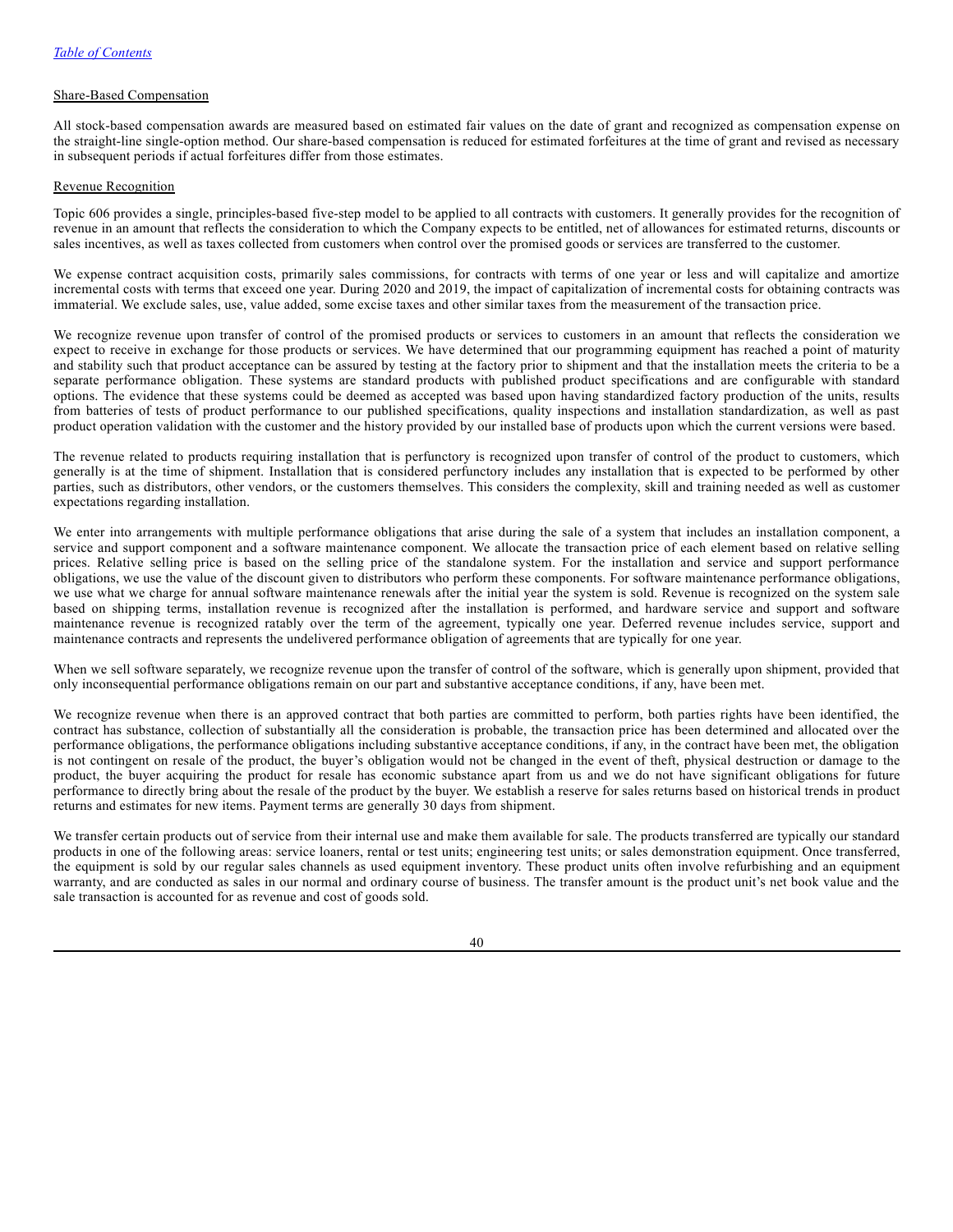The following table represents our revenues by major categories:

| Net sales by type                |   | 2020   |  | 2019   |  |
|----------------------------------|---|--------|--|--------|--|
| (in thousands)                   |   |        |  |        |  |
| <b>Equipment Sales</b>           | Ф | 11,480 |  | 12,553 |  |
| <b>Adapter Sales</b>             |   | 5,527  |  | 5.535  |  |
| Software and Maintenance Sales * |   | 3,321  |  | 3,480  |  |
| Total                            |   | 20.328 |  | 21,568 |  |

\* includes an insignificant amount of service and part sales

# Leases - Accounting Standards Codification 842

Leases arise from contracts which convey the right to control the use of identified property or equipment for a period of time in exchange for consideration. Our leasing arrangements are primarily for office space we use to conduct our operations. In addition, there are automobiles and a small amount of office equipment leased. We determine whether contracts include a lease at the inception date, which is generally upon contract signing, considering factors such as whether the contract includes an asset which is physically distinct, which party obtains substantially all of the capacity and economic benefit of the asset, and which party directs how, and for what purpose, the asset is used during the contractual period of use. Our leases commence when the lessor makes the asset available for our use. At commencement, we record a lease liability at the present value of future lease payments, net of any future lease incentives to be received. Some of our lease agreements include cancellable future periods subject to termination or extension options. We include cancellable lease periods in our future lease payments when we are reasonably certain to continue to utilize the asset for those periods. We calculate the present value of future lease payments at commencement using a discount rate which we estimate as the collateralized borrowing rate we believe that would be incurred on our future lease payments over a similar term. At commencement, we also record a corresponding right-of-use asset, which is calculated based on the amount of the lease liability, adjusted for any advance lease payments paid, initial direct costs incurred or lease incentives received prior to commencement. Right-of-use assets are subject to evaluation for impairment or disposal on a basis consistent with other long-lived assets.

Leases are classified at commencement, as either operating or finance leases. As of December 31, 2020, all of our leases are classified as operating leases. Rent expense for operating leases is recognized on the straight-line method over the term of the agreement beginning on the lease commencement date.

In accounting for leases, we utilize certain practical expedients and policy elections available under the lease accounting standard. For example, we do not record right-of-use assets or lease liabilities for leases with terms of 12 months or less. For contracts containing real estate leases, we do not combine lease and non-lease components. The primary impact of this policy election is that we do not include in our calculation of lease liabilities any fixed and non-cancelable future payments due under the contract for items such as common area maintenance, utilities and other costs. Lease-related costs which are variable rather than fixed are expensed in the period incurred.

Assumptions, judgments and estimates impacting the carrying value of our right-of-use assets and liabilities include evaluating whether an arrangement contains a lease, determining whether the lease term should include any cancellable future periods, estimating the discount rate used to calculate our lease liabilities, estimating the fair value and useful life of the leased asset for the purpose of classifying the lease as an operating or finance lease, evaluating whether a lease contract amendment represents a new lease agreement or a modification to the existing lease and evaluating our right-of-use assets for impairment.

# Research and Development

Research and development costs are generally expensed as incurred.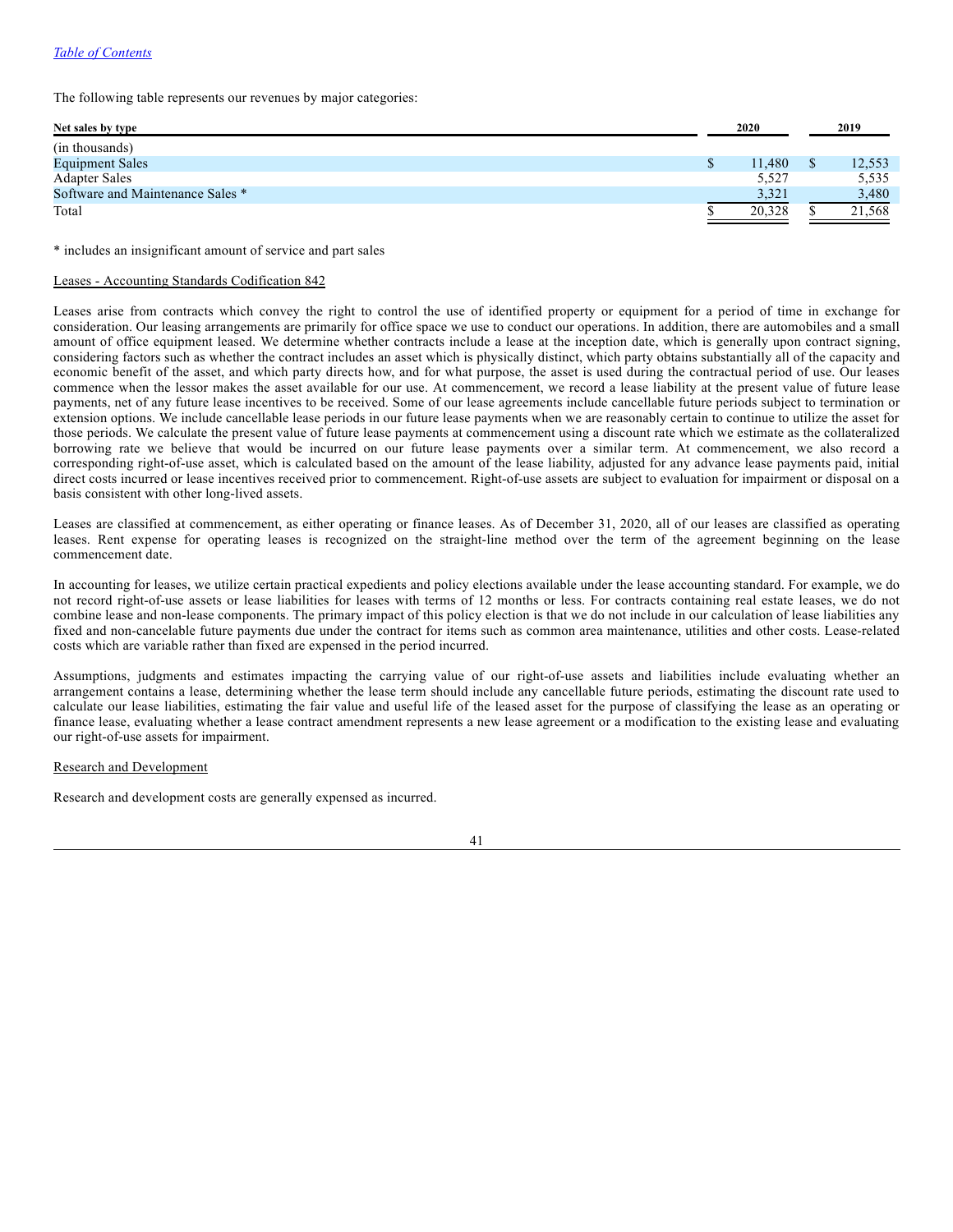### Advertising Expense

Advertising costs are expensed as incurred. Total advertising expenses were approximately \$127,000 and \$173,000 in 2020 and 2019, respectively.

### Warranty Expense

We record a liability for an estimate of costs that we expect to incur under our basic limited warranty when product revenue is recognized. Factors affecting our warranty liability include the number of units sold and historical and anticipated rates of claims and costs per claim. We normally provide a warranty for our products against defects for periods ranging from ninety days to one year. We provide for the estimated cost that may be incurred under our product warranties and periodically assess the adequacy of our warranty liability based on changes in the above factors. We record revenues on extended warranties on a straight-line basis over the term of the related warranty contracts. Service costs are expensed as incurred.

### Earnings (Loss) Per Share

Basic earnings (loss) per share exclude any dilutive effects of stock options. Basic earnings (loss) per share are computed using the weighted-average number of common shares outstanding during the period. Diluted earnings per share are computed using the weighted-average number of common shares and common stock equivalent shares outstanding during the period. The common stock equivalent shares from equity awards used in calculating diluted earnings per share were 74,000 and 65,000 for the years ended December 31, 2020 and 2019, respectively. Options to purchase 25,000 and 29,752 shares of common stock were outstanding as of December 31, 2020 and 2019, respectively, but were excluded from the computation of diluted EPS for the period then ended because the options were anti-dilutive.

#### Diversification of Credit Risk

Financial instruments, which potentially subject us to concentrations of credit risk, consist primarily of trade receivables. Our trade receivables are geographically dispersed and include customers in many different industries. Our consolidated accounts receivable balance as of December 31, 2020 and 2019 includes foreign accounts receivable in the functional currency of our foreign subsidiaries amounting to \$587,000 and \$1,255,000, respectively. We generally do business with our foreign distributors in U.S. Dollars. We believe that risk of loss is significantly reduced due to the diversity of our end-customers and geographic sales areas. We perform on-going credit evaluations of our customers' financial condition and require collateral, such as letters of credit and bank guarantees, or prepayment whenever deemed necessary.

The following represented greater than 10% of our consolidated accounts receivable for the applicable year:

| <b>Percentage of Consolidated Accounts Receivable</b>              | 2020              | 2019              | 2018              |
|--------------------------------------------------------------------|-------------------|-------------------|-------------------|
| Number of customers                                                |                   |                   |                   |
| Approximate percentage of consolidated accounts receivable balance | 41%               | 32%               | 35%               |
| Percentage of each<br>Percentage of each<br>Percentage of each     | 17%<br>12%<br>12% | 17%<br>15%<br>n/a | 12%<br>12%<br>11% |

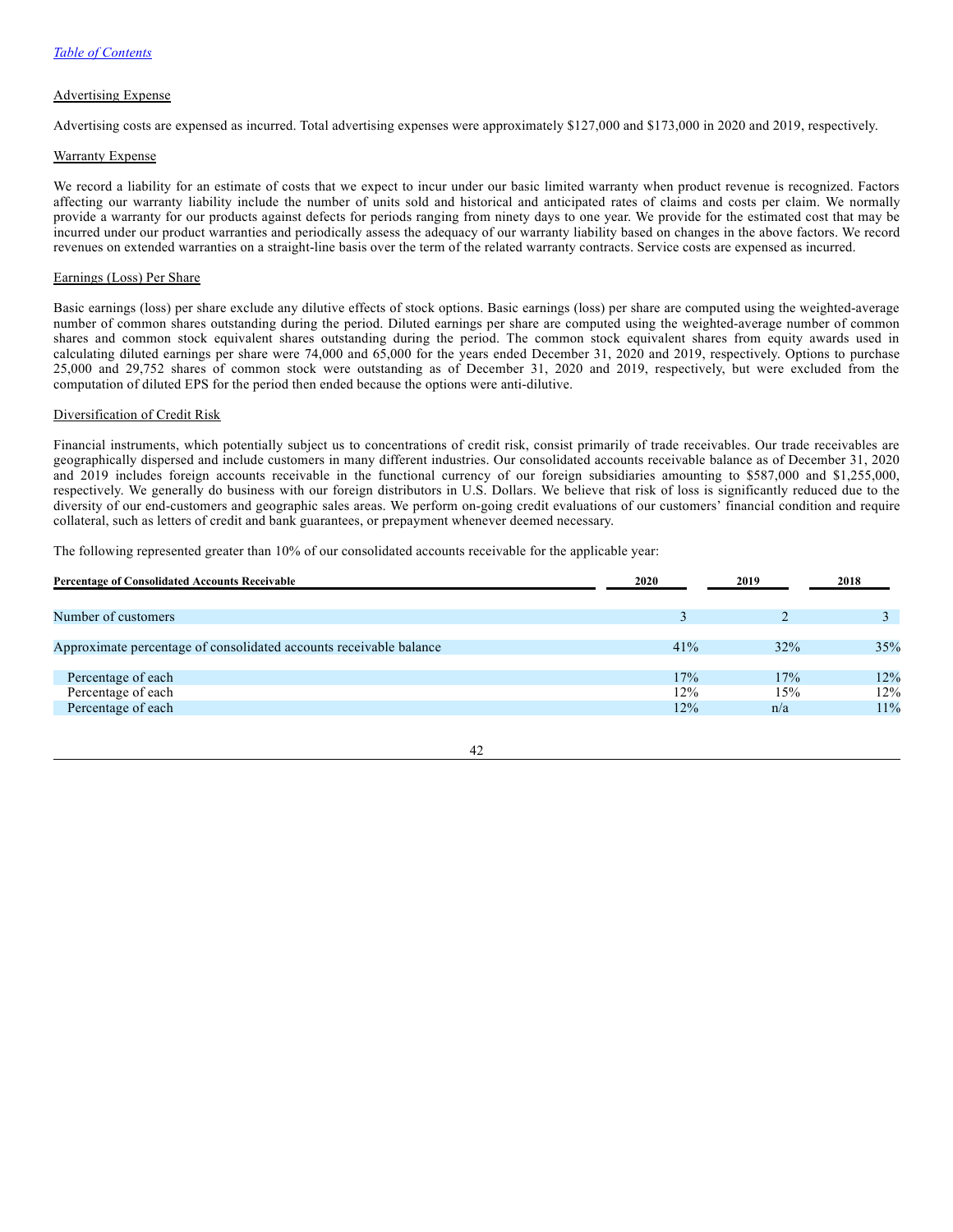## Diversification of net sales

The following represented greater than 10% of net sales for the applicable year:

| <b>Percentage of Net Sales</b>           | 2020<br>2019 |               | 2018       |  |
|------------------------------------------|--------------|---------------|------------|--|
|                                          |              |               |            |  |
| Number of customers                      |              |               | $\sim$     |  |
| Approximate percentage of net sales      | 12%          | $11\%$        | 29%        |  |
| Percentage of each<br>Percentage of each | 12%<br>n/a   | $11\%$<br>n/a | 16%<br>13% |  |

## COVID-19

In 2020, we had to react to the global COVID-19 pandemic. COVID-19 has impacted all aspects of our business, from customer demand, to supply chain integrity, employee safety, business processes, and financial management. As a global company, we had to manage each of these while working within the guidelines of local and national policy in the U.S., China and Germany. Our philosophy at the start of the outbreak was simple:

- **1.** Keep our people and their families safe;
- **2.** Keep our facilities safe and operational while we serve our customers as an essential business; and
- **3.** Preserve cash.

We have managed this issue successfully to date, with no known employee transmissions in the workplace and significant preservation of our cash and working capital throughout the year. Our resilient supply chain model kept our facilities in Shanghai, China and Redmond, Washington open, and serving customers globally. We supported customers rapidly transitioning to medical device support. We did this while facing unique international travel restrictions, shipping delays, and inability to meet with customers in person. All the while we preserved and slightly grew our cash balances, while moving more cash to the U.S.

COVID-19 has continued to impact our demand, particularly capacity related, evidenced by many automotive and other plant shut downs in the second quarter, their re-openings and now, in a believed ripple effect, the impact of chip shortages on their production plans. This appears to be a short-term issue and the outlook for automotive electronics remains strong for a decade. Waves of COVID-19 infection rates have kept or re-imposed revised travel restrictions. Customers largely have not permitted in-person sales and other visits. Converting these interactions to remote and virtual means has meant new processes and technology usage.

In production, in addition to adding protective health measures for our employees, we have focused on supply chain resilience and duplicating production capability for some products in both our Shanghai, China and Redmond, USA facilities. We implemented additional supplier financial and other monitoring, as well as adding additional local suppliers and increasing inventory stock levels of key parts. Other than production employees who necessarily are onsite, most Redmond employees are working remotely with some flexibility to be onsite and this is expected to continue until COVID-19 risks are reduced by vaccination coverage.

## New Accounting Pronouncements

In June 2016, the Financial Accounting Standards Board ("FASB") issued Accounting Standards Update ("ASU") No. 2016-13, "Measurement of Credit Losses on Financial Instruments," which amends the impairment model by requiring entities to use a forward-looking approach based on expected losses rather than incurred losses to estimate credit losses on certain types of financial instruments. We are planning to adopt the standard effective for years after December 15, 2022 and do not expect this to have a material impact on our financial statements.

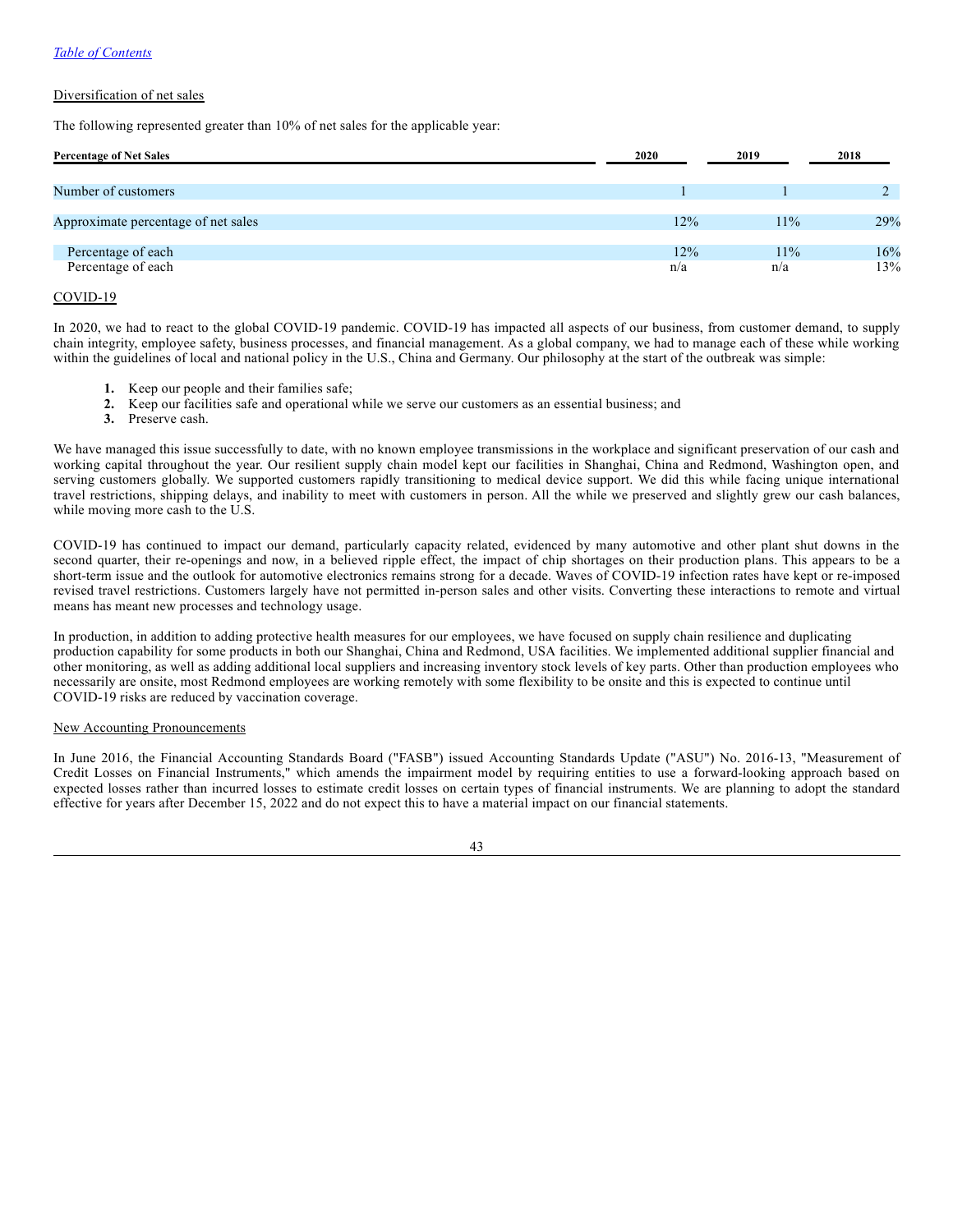# **NOTE 2 – ACCOUNTS RECEIVABLE, NET**

|                                         | December 31,<br>2020 |  | December 31,<br>2019 |  |
|-----------------------------------------|----------------------|--|----------------------|--|
| (in thousands)                          |                      |  |                      |  |
| Trade accounts receivable               | 2.560                |  | 4.179                |  |
| Less allowance for doubtful receivables | -66                  |  | 80                   |  |
| Trade accounts receivable, net          | 2.494                |  | 4.099                |  |

Changes in Data I/O's allowance for doubtful accounts are as follows:

|                             | December 31,<br>2020 |      | December 31,<br>2019 |  |
|-----------------------------|----------------------|------|----------------------|--|
| (in thousands)              |                      |      |                      |  |
| Beginning balance           |                      | 80   | 75                   |  |
| Bad debt expense (reversal) |                      | (14) |                      |  |
| Accounts written-off        |                      |      |                      |  |
| Recoveries                  |                      |      |                      |  |
| <b>Ending balance</b>       |                      | 66   | 80                   |  |

# **NOTE 3 – INVENTORIES**

|                 |   | December 31,<br>2020 |   | December 31<br>,2019 |  |
|-----------------|---|----------------------|---|----------------------|--|
| (in thousands)  |   |                      |   |                      |  |
| Raw material    | d | 3,143                | æ | 2,416                |  |
| Work-in-process |   | 1,204                |   | 1,832                |  |
| Finished goods  |   | 923                  |   | 772                  |  |
| Inventories     |   | 5,270                |   | 5,020                |  |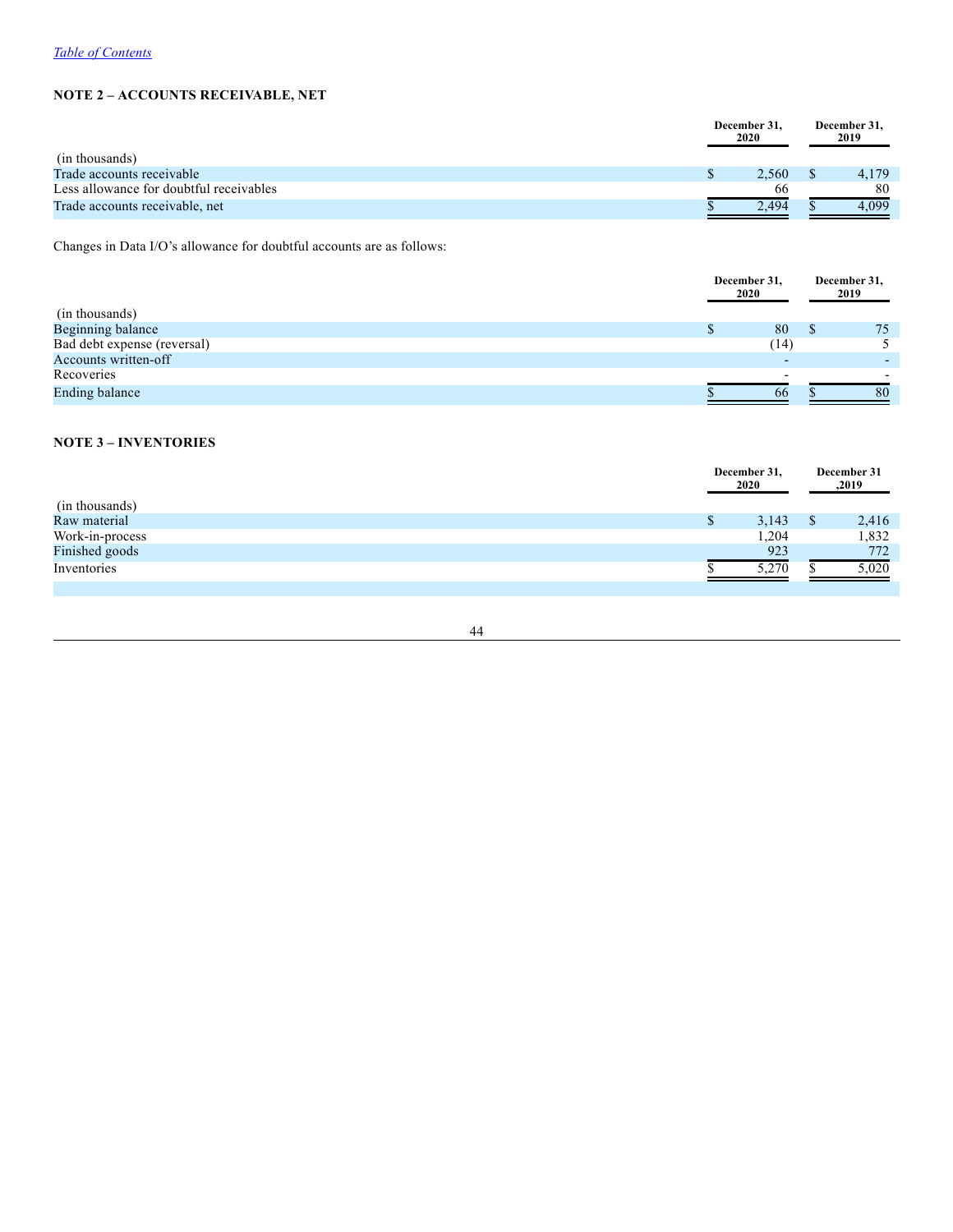# **NOTE 4 – PROPERTY, PLANT AND EQUIPMENT, NET**

|                               | December 31.<br>2020 |       | December 31,<br>2019 |       |
|-------------------------------|----------------------|-------|----------------------|-------|
| (in thousands)                |                      |       |                      |       |
| Leasehold improvements        | Ъ                    | 421   |                      | 395   |
| Equipment                     |                      | 5,625 |                      | 5,606 |
| Sales demonstration equipment |                      | 963   |                      | 778   |
|                               |                      | 7.009 |                      | 6,779 |
| Less accumulated depreciation |                      | 5,793 |                      | 5,111 |
| Property and equipment, net   |                      | 1,216 |                      | .668  |

Total depreciation expense recorded for 2020 and 2019 was \$815,000 and \$867,000, respectively.

# **NOTE 5 – OTHER ACCRUED LIABILITIES**

Other accrued liabilities consisted of the following components:

|                              |   | December 31,<br>2020 |  | December 31,<br>2019 |  |
|------------------------------|---|----------------------|--|----------------------|--|
| (in thousands)               |   |                      |  |                      |  |
| Lease liability - short term | S | 673                  |  | 678                  |  |
| Product warranty             |   | 371                  |  | 367                  |  |
| Sales return reserve         |   | 61                   |  | 77                   |  |
| Other taxes                  |   | 109                  |  | 126                  |  |
| Other                        |   | 93                   |  | 124                  |  |
| Other accrued liabilities    |   | .307                 |  | .372                 |  |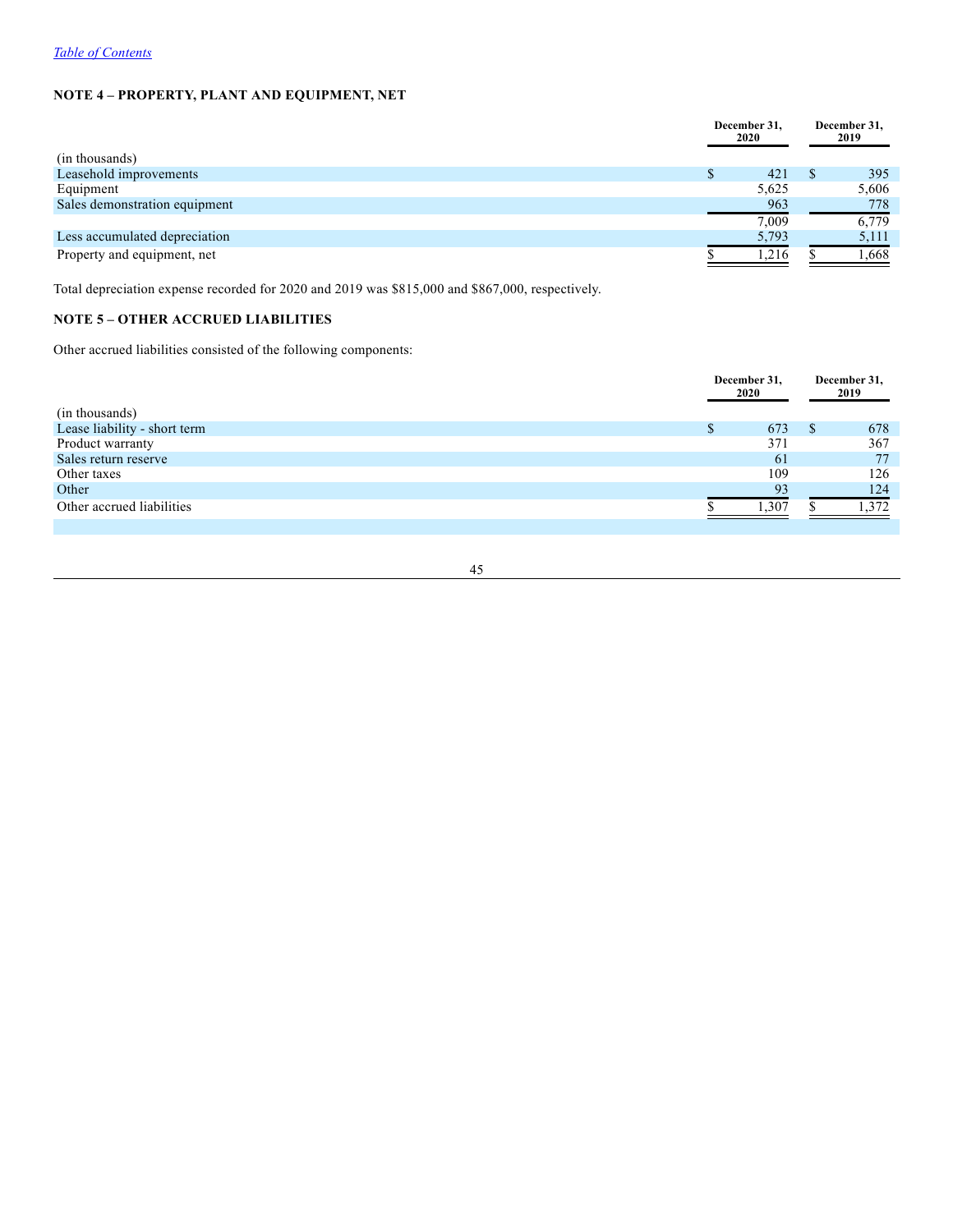The changes in our product warranty liability for the year ending December 31, 2020 are follows:

|                              | December 31,<br>2020 |       |
|------------------------------|----------------------|-------|
| (in thousands)               |                      |       |
| Liability, beginning balance |                      | 367   |
| Net expenses                 |                      | 728   |
| Warranty claims              |                      | (728) |
| Accrual revisions            |                      |       |
| Liability, ending balance    |                      | 371   |

### **NOTE 6 – OPERATING LEASE COMMITMENTS**

We have commitments under non-cancelable operating leases and other agreements, primarily for factory and office space, with initial or remaining terms of one year or more as follows:

For the years ending December 31:

| (in thousands)                    |        | Operating<br>Lease<br><b>Commitments</b> |
|-----------------------------------|--------|------------------------------------------|
| 2021                              | ¢<br>D | 747                                      |
| 2022                              |        | 331                                      |
| 2023                              |        | 101                                      |
| 2024                              |        | 89                                       |
| 2025                              |        | 69                                       |
| Thereafter                        |        | 85                                       |
| Total                             |        | 1,422                                    |
| Less Imputed interest             |        | (162)                                    |
| Total operating lease liabilities |        | 1,260                                    |

Cash paid for operating lease liabilities for the twelve months ended December 31, 2020 and 2019, respectively, was \$770,000 and \$757,000. There were three new or modified leases during the twelve months ended December 31, 2020 that are considered minor, and are accounted for in the amounts disclosed above.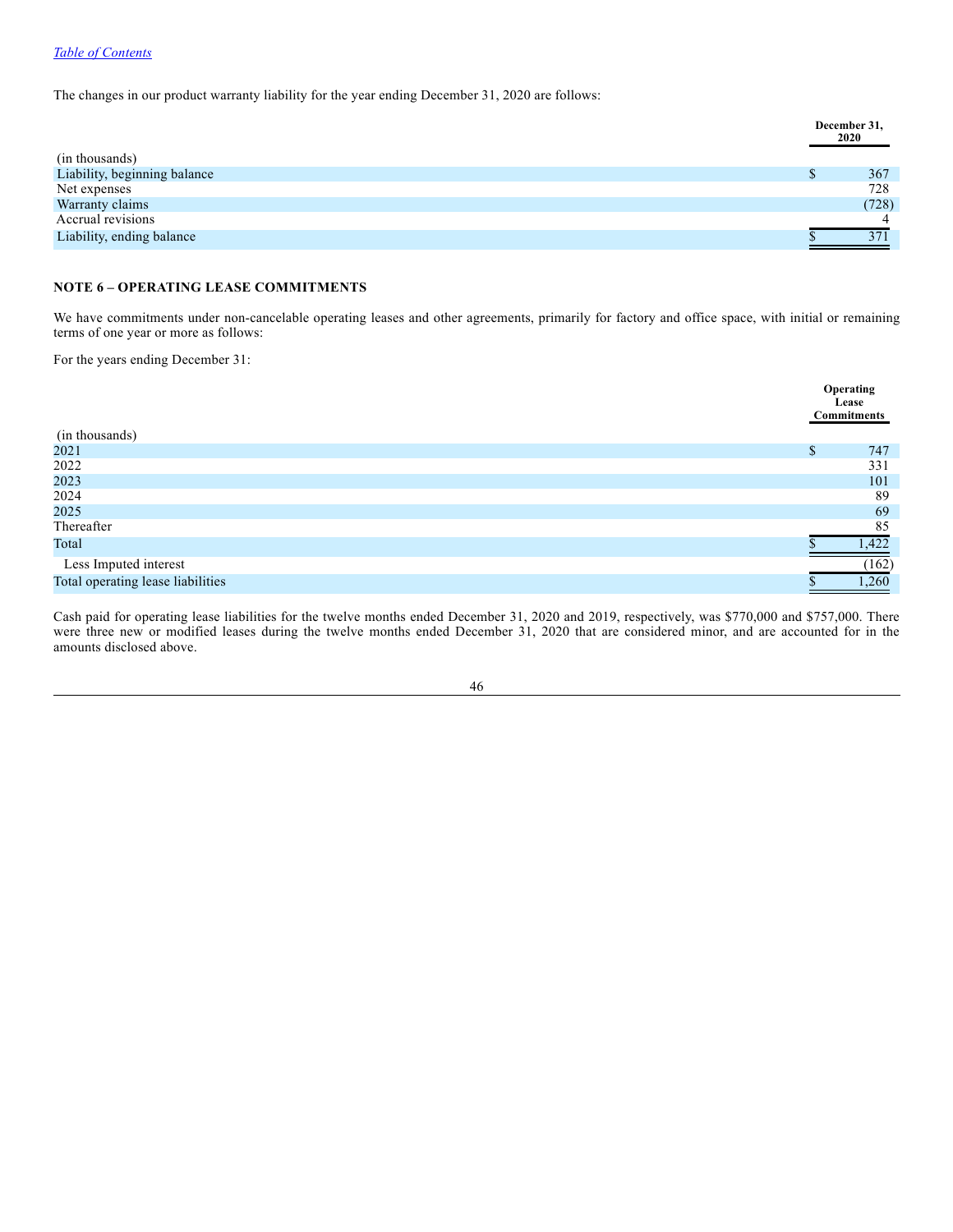The following table presents supplemental balance sheet information related to leases as of December 31, 2020:

|                                                         |      | <b>Year Ended December 31.</b> |  |       |  |
|---------------------------------------------------------|------|--------------------------------|--|-------|--|
|                                                         | 2020 |                                |  | 2019  |  |
| (in thousands)                                          |      |                                |  |       |  |
| Right-of-use assets (Long-term other assets)            |      | .081                           |  | 1,574 |  |
| Lease liability-short term (Other accrued liabilities)  |      | 673                            |  | 678   |  |
| Lease liability-long term (Operating lease liabilities) |      | 588                            |  | l.178 |  |

At December 31, 2020, the weighted average remaining lease term is 2.9 years and the weighted average discount rate used is 5%.

The components of our lease expense for the twelve months ended December 31, 2020 and 2019, respectively, include operating lease costs of \$692,000 and \$685,000, which includes short-term lease costs of \$34,000 and \$32,000. Variable payments were not material, and were treated as nonlease components and were recognized in the period for which the costs occur.

Our real estate facility leases are described below:

During the third quarter of 2017, we amended our lease agreement for the Redmond, Washington headquarters facility, extending the lease to July 31, 2022. Previously on June 8, 2015 the lease had been amended to relocate our headquarters to a nearby building and lower the square footage to approximately 20,460. The lease base annual rental payments during 2020 and 2019 were approximately \$361,000 and \$351,000, respectively.

In addition to the Redmond facility, approximately 24,000 square feet is leased at two foreign locations, including our sales, service, operations and engineering office located in Shanghai, China, and our German sales, service and engineering office located near Munich, Germany.

We signed a lease agreement effective November 1, 2015 that extends through October 31, 2021 for a facility located in Shanghai, China. This lease is for approximately 19,400 square feet. The lease base annual rental payments during 2020 and 2019 were approximately \$301,000 and \$305,000, respectively.

During the fourth quarter of 2016, we signed a lease agreement for a new facility located near Munich, Germany which was effective March 1, 2017 and extends through February 28, 2022 with a five year further extension to 2027. This lease is for approximately 4,895 square feet. The lease base annual rental payments during 2020 and 2019 were approximately \$62,000 and \$57,000, respectively.

# **NOTE 7 – OTHER COMMITMENTS**

We have purchase obligations for inventory and production costs as well as other obligations such as capital expenditures, service contracts, marketing, and development agreements. Arrangements are considered purchase obligations if a contract specifies all significant terms, including fixed or minimum quantities to be purchased, a pricing structure and approximate timing of the transaction. Most arrangements are cancelable without a significant penalty, and with short notice, typically less than 90 days. At December 31, 2020, the purchase commitments and other obligations totaled \$1.3 million of which all but \$124,000 are expected to be paid over the next twelve months.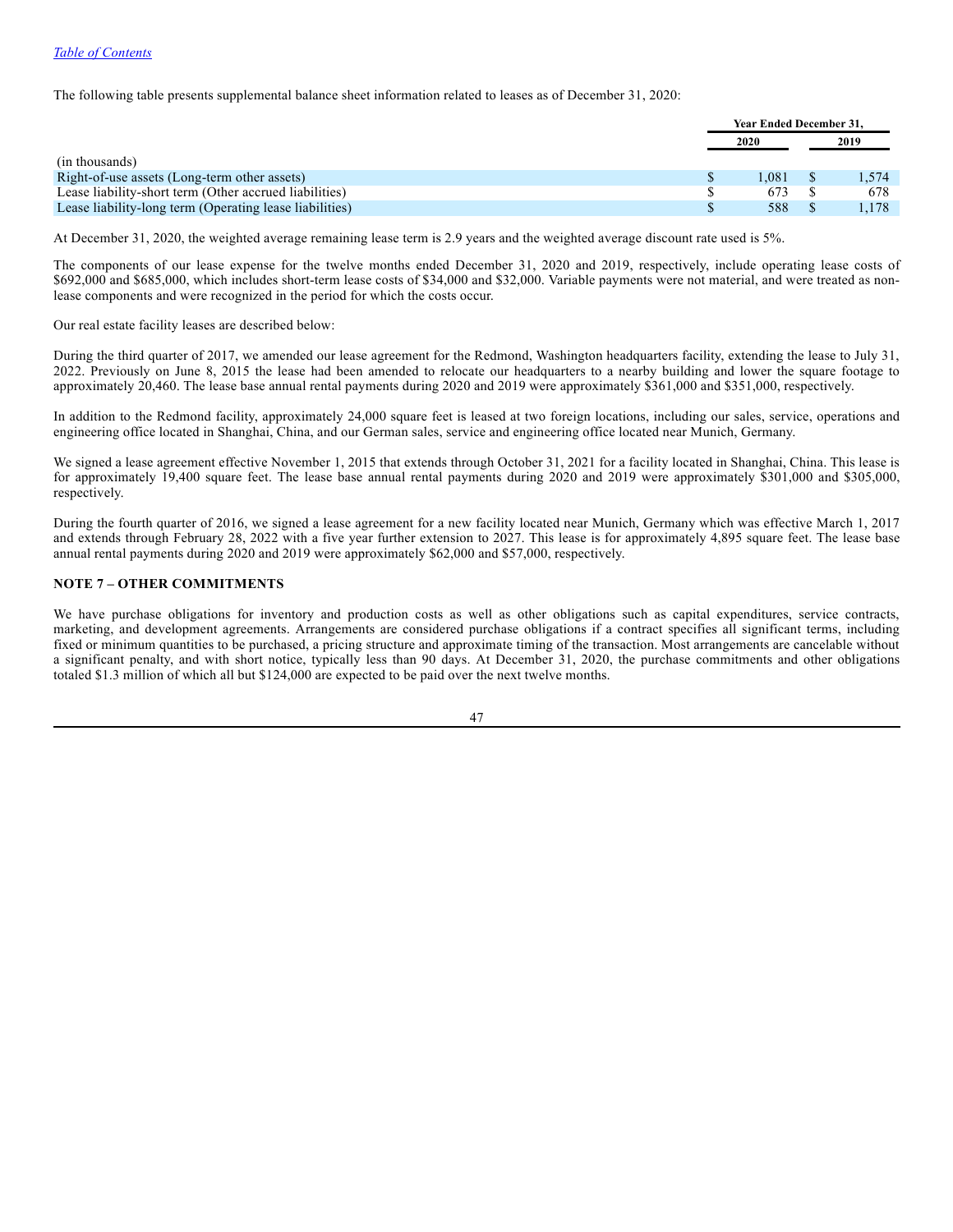# **NOTE 8 – CONTINGENCIES**

As of December 31, 2020, we were not a party to any legal proceedings or aware of any indemnification agreement claims, the adverse outcome of which in management's opinion, individually or in the aggregate, would have a material adverse effect on our results of operations or financial position.

# **NOTE 9 – STOCK AND RETIREMENT PLANS**

### Stock Option Plans

At December 31, 2020, there were 124,393 shares available for future grant under Data I/O Corporation 2000 Stock Compensation Incentive Plan ("2000 Plan"). At December 31, 2020, there were shares of Common Stock reserved for issuance consisting of 62,500 inducement reserve shares and 605,728 shares under the 2000 Plan. The inducement reserve shares were granted in 2019 consisting of 25,000 options and 50,000 RSU (37,500 unvested and unissued), which were not from the 2000 Plan, but were made under the terms of the 2000 Plan. During 2020, 12,500 shares were issued from the inducement reserve. Pursuant to the 2000 Plan, options are granted to our officers and key employees with exercise prices equal to the fair market value of the Common Stock at the date of grant and generally vest over four years. Options granted under the plans have a maximum term of six years from the date of grant. Stock awards are also granted under the 2000 Plan which generally vest over four years and one year for nonemployee Directors.

# Employee Stock Purchase Plan

Under the Employee Stock Purchase Plan ("ESPP"), eligible employees may purchase shares of our Common Stock at six-month intervals at 95% of the fair market value on the last day of each six-month period. Employees may purchase shares having a value not exceeding ten percent of their gross compensation during an offering period. During 2020 and 2019, a total of 7,814 and 6,177 shares, respectively, were purchased under the plan at average prices of \$3.71 and \$4.88 per share, respectively. At December 31, 2020 and 2019, 31,769 and 39,249 shares were reserved for future issuance respectively.

## Stock Appreciation Rights Plan

We have a Stock Appreciation Rights ("SAR") Plan under which each director, executive officer or holder of 10% or more of our Common Stock has a SAR with respect to each exercisable stock option. The SAR entitles the SAR holder to receive cash from us for the difference between the market value of the stock and the exercise price of the option in lieu of exercising the related option. SARs are only exercisable following a tender offer or exchange offer for our stock, or following approval by shareholders of Data I/O of any merger, consolidation, reorganization or other transaction providing for the conversion or exchange of more than 50% of the common shares outstanding. As no event has occurred, which would make the SARs exercisable, and no such event is deemed probable, no compensation expense has been recorded under this plan. At December 31, 2020 and 2019, there were 25,000 SARs outstanding.

### Director Fee Plan

We have a Director Fee Plan available to compensate directors who are not employees of Data I/O Corporation with equity. During 2020, 20,559 shares were issued from the plan and no shares were issued from the plan in 2019. At December 31, 2020 and 2019 130,763 and 151,322 shares remain available in the plan respectively.

### Retirement Savings Plan

We have a savings plan that qualifies as a cash or deferred salary arrangement under Section 401(k) of the Internal Revenue Code. Under the plan, participating U.S. employees may defer their pre-tax salary or post-tax salary if Roth is elected, subject to IRS limitations. In fiscal years 2020 and 2019, we contributed one dollar for each dollar contributed by a participant, with a maximum contribution of four percent of a participant's eligible earnings. Our matching contribution expense for the savings plan, net of forfeitures, was approximately \$184,000 and \$239,000 in 2020 and 2019, respectively. Employer matching contributions owed to the plan were \$200,000 and \$211,000 at December 31, 2020 and 2019, respectively.

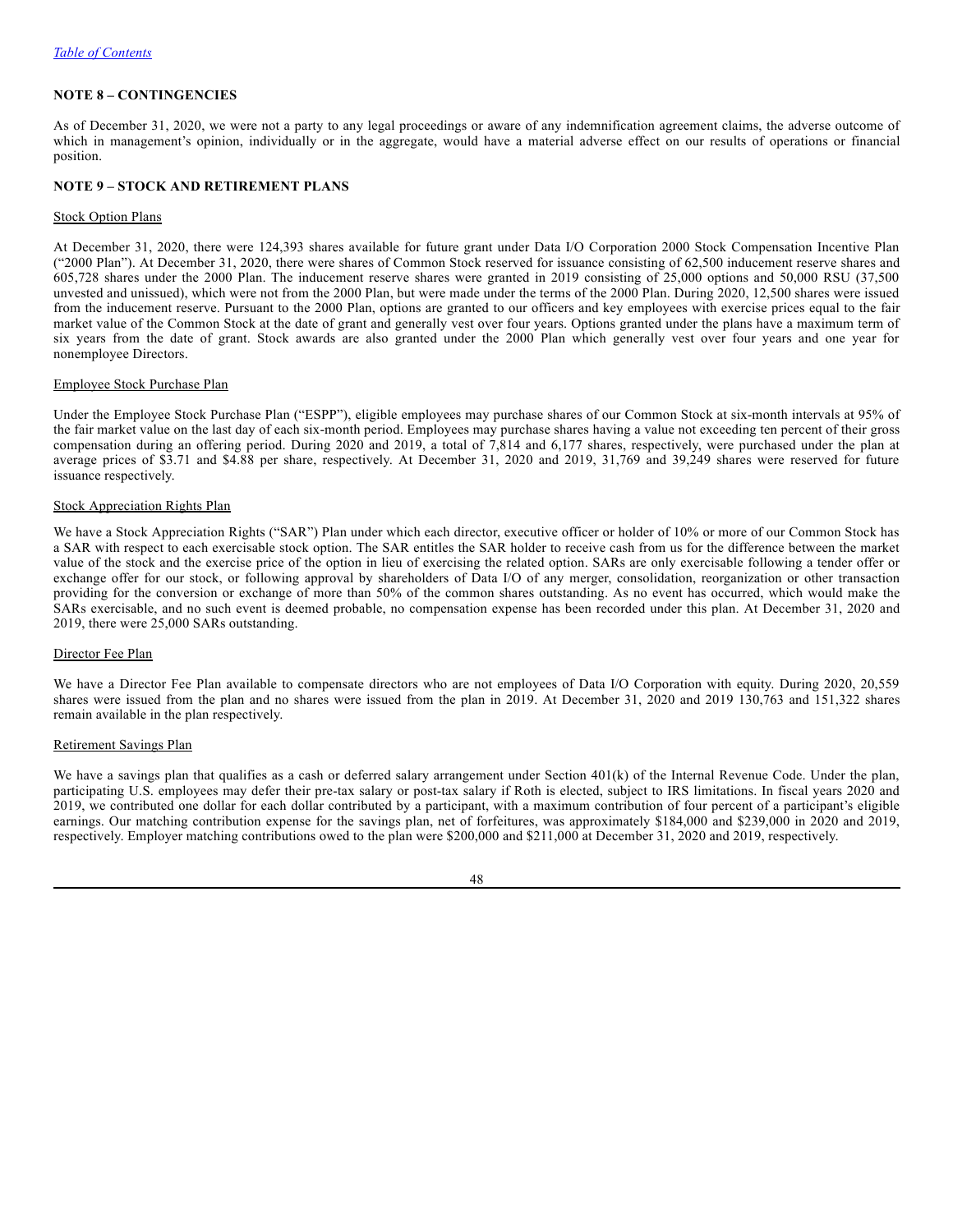# **NOTE 10 – SHARE-BASED COMPENSATION**

For share-based awards granted, we have recognized compensation expense based on the estimated grant date fair value method. For these awards we have recognized compensation expense using a straight-line amortization method and reduced for estimated forfeitures. The impact on our results of operations of recording share-based compensation for the year ended December 31, 2020 and 2019 was as follows:

|                                     | <b>Year Ended December 31,</b> |  |      |  |  |
|-------------------------------------|--------------------------------|--|------|--|--|
|                                     | 2020                           |  | 2019 |  |  |
| (in thousands)                      |                                |  |      |  |  |
| Cost of goods sold                  | 44                             |  | 28   |  |  |
| Research and development            | 371                            |  | 288  |  |  |
| Selling, general and administrative | 1,052                          |  | 855  |  |  |
| Total share-based compensation      | .467                           |  |      |  |  |

An immaterial amount of share-based compensation was capitalized into inventory as overhead for the years ended December 31, 2020 and 2019, respectively.

The fair values of share-based awards for employee stock option awards were estimated at the date of grant using the Black-Scholes valuation model. The volatility and expected life of the options used in calculating the fair value of share-based awards may exclude certain periods of historical data that we considered atypical and not likely to occur in future periods. There were no options granted during the year ended December 31, 2020. The following weighted average assumptions were used to calculate the fair value of options granted during the year ended December 31, 2019:

|                                      | <b>Employee Stock</b><br><b>Options</b> |        |
|--------------------------------------|-----------------------------------------|--------|
|                                      | 2020                                    | 2019   |
| Risk-free interest rates             | n/a                                     | 2.31%  |
| Volatility factors                   | n/a                                     | 62.05% |
| Expected life of the option in years | n/a                                     | 4.0    |
| Expected dividend yield              | n/a                                     | None   |

The risk-free interest rate used in the Black-Scholes valuation method is based on the implied yield currently available in U.S. Treasury securities at maturity with an equivalent term. We have not recently declared or paid any dividends and do not currently have plans to do so in the future. The expected term of options represents the period that our stock-based awards are expected to be outstanding and has been determined based on historical weighted average holding periods and projected holding periods for the remaining unexercised shares. Consideration was given to the contractual terms of our stock-based awards, vesting schedules and expectations of future employee behavior. Expected volatility is based on the annualized daily historical volatility of our stock over a representative period.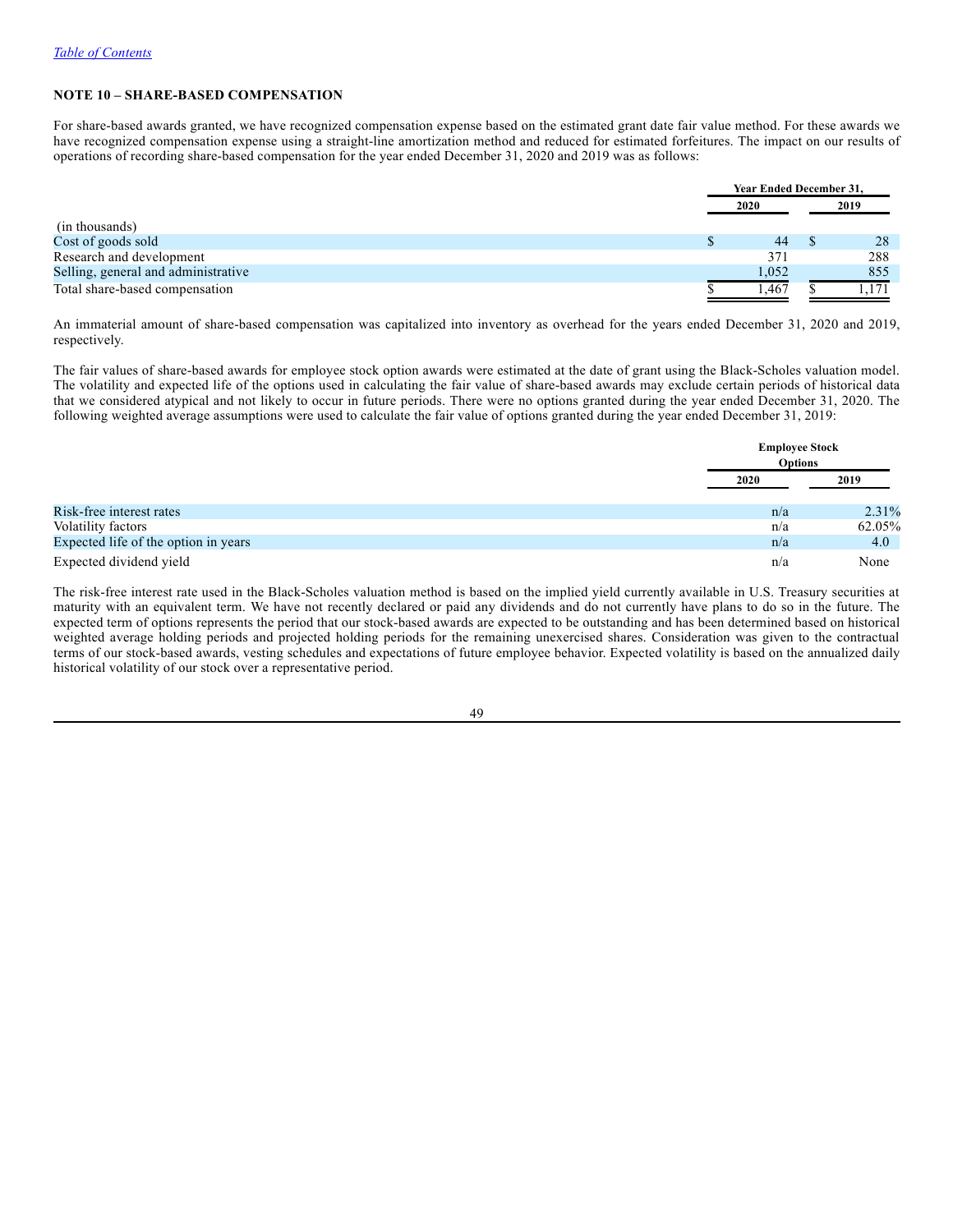The following table summarizes stock option activity under our stock option plans for the twelve months ended December 31:

|                                                     |                          | 2020          |                                           |                                                                          | 2019           |               |                                                  |                                                                          |
|-----------------------------------------------------|--------------------------|---------------|-------------------------------------------|--------------------------------------------------------------------------|----------------|---------------|--------------------------------------------------|--------------------------------------------------------------------------|
|                                                     | <b>Options</b>           |               | Weighted-<br>Average<br>Exercise<br>Price | Weighted-<br>Average<br>Remaining<br>Contractual<br><b>Life in Years</b> | <b>Options</b> |               | Weighted-<br>Average<br><b>Exercise</b><br>Price | Weighted-<br>Average<br>Remaining<br>Contractual<br><b>Life in Years</b> |
| Outstanding at beginning of year                    | 25,000                   | <sup>\$</sup> | 4.98                                      |                                                                          | 25,000         | <sup>\$</sup> | 8.03                                             |                                                                          |
| Granted                                             | $\overline{\phantom{0}}$ |               | $\overline{\phantom{0}}$                  |                                                                          | 25,000         |               | 4.98                                             |                                                                          |
| Exercised                                           | $\overline{\phantom{0}}$ |               |                                           |                                                                          |                |               | 0.00                                             |                                                                          |
| Cancelled, Expired or                               |                          |               |                                           |                                                                          |                |               |                                                  |                                                                          |
| Forfeited                                           |                          |               |                                           |                                                                          | (25,000)       |               | 8.03                                             |                                                                          |
| Outstanding at end of year                          | 25,000                   |               | 4.98                                      | 4.33                                                                     | 25,000         |               | 4.98                                             | 5.34                                                                     |
| Vested or expected to vest at the end of the period | 24,068                   |               | 4.98                                      | 4.33                                                                     | 24,723         |               | 4.98                                             | 5.34                                                                     |
| Exercisable at end of year                          | 9,375                    |               | 4.98                                      | 4.33                                                                     | 12,500         |               | 4.98                                             | 5.34                                                                     |

The aggregate intrinsic value of outstanding options is \$0. There were no stock option awards exercised in 2020.

Restricted stock award activity including performance-based stock award activity under our share-based compensation plan was as follows:

|                                  |           | 2020                                            |       |           | 2019 |                                            |
|----------------------------------|-----------|-------------------------------------------------|-------|-----------|------|--------------------------------------------|
|                                  |           | Weighted -<br>Average<br><b>Grant Date Fair</b> |       |           |      | Weighted -<br>Average<br><b>Grant Date</b> |
|                                  | Awards    |                                                 | Value | Awards    |      | <b>Fair Value</b>                          |
| Outstanding at beginning of year | 536,403   |                                                 | 5.44  | 558,856   |      | 6.06                                       |
| Granted                          | 383,951   |                                                 | 3.02  | 276,700   |      | 4.57                                       |
| Vested                           | (230,901) |                                                 | 5.16  | (224.089) |      | 5.30                                       |
| Cancelled                        | (46, 225) |                                                 | 4.58  | (75,064)  |      | 7.30                                       |
| Outstanding at end of year       | 643,228   | e                                               | 4.16  | 536,403   | ሖ    | 5.44                                       |

During the years ended December 31, 2020 and 2019, 55,687 and 54,436 shares respectively were withheld from issuance related to restricted stock units vesting and stock option exercises to cover employee taxes and stock options exercise price.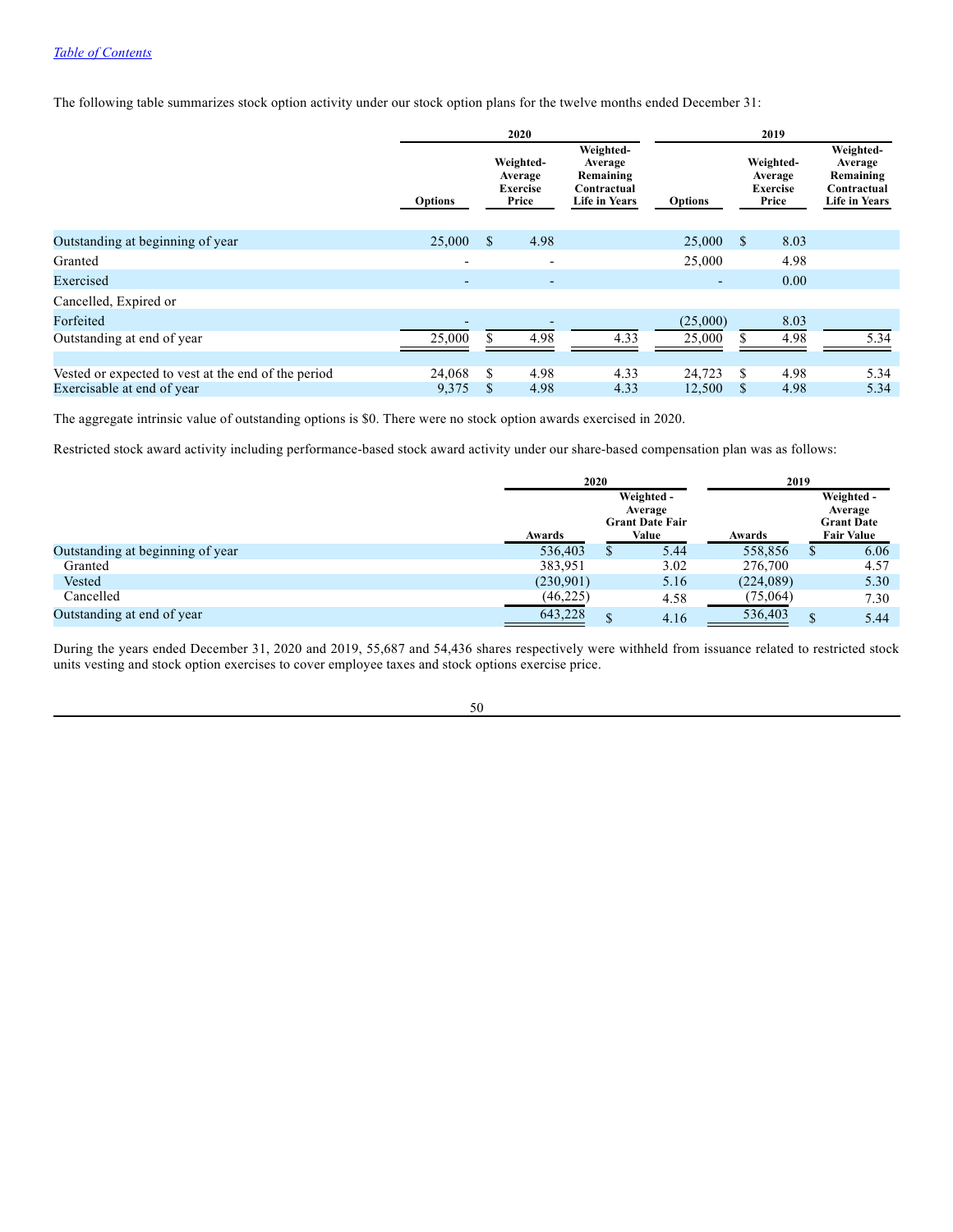The remaining unamortized expected future compensation expense and remaining amortization period associated with unvested option grants and restricted stock awards are:

|                                                         |              | December 31.<br>2020   | December 31,<br>2019 |
|---------------------------------------------------------|--------------|------------------------|----------------------|
| Unamortized future compensation expense                 | $\mathbf{S}$ | 2,017,501 \$ 2,351,324 |                      |
| Remaining weighted average amortization period in years |              |                        | 2.40                 |

# **NOTE 11 – SHARE REPURCHASE PROGRAMS**

Data I/O did not offer a share repurchase program in 2020. In August of 2019, Data I/O completed the share repurchase program authorized in 2018.

# **NOTE 12 – INCOME TAXES**

Components of income (loss) before taxes:

|                                  | <b>Year Ended December 31.</b> |  |         |  |
|----------------------------------|--------------------------------|--|---------|--|
| (in thousands)                   | 2020                           |  | 2019    |  |
| U.S. operations                  | (4.45)                         |  | (2,518) |  |
| Foreign operations               | 874                            |  | .362    |  |
| Total income (loss) before taxes | 3.51                           |  | 1,156   |  |

Income tax expense (benefit) consists of:

|                                                 | <b>Year Ended December 31,</b> |  |      |  |  |  |  |
|-------------------------------------------------|--------------------------------|--|------|--|--|--|--|
| (in thousands)                                  | 2020                           |  | 2019 |  |  |  |  |
| Current tax expense (benefit)                   |                                |  |      |  |  |  |  |
| U.S. federal                                    | $\theta$                       |  | (42) |  |  |  |  |
| State                                           | (2)                            |  |      |  |  |  |  |
| Foreign                                         | 389                            |  | 65   |  |  |  |  |
|                                                 | 387                            |  |      |  |  |  |  |
| Deferred tax expense (benefit) $- U.S.$ federal |                                |  |      |  |  |  |  |
| Total income tax expense (benefit)              | 387                            |  | 31   |  |  |  |  |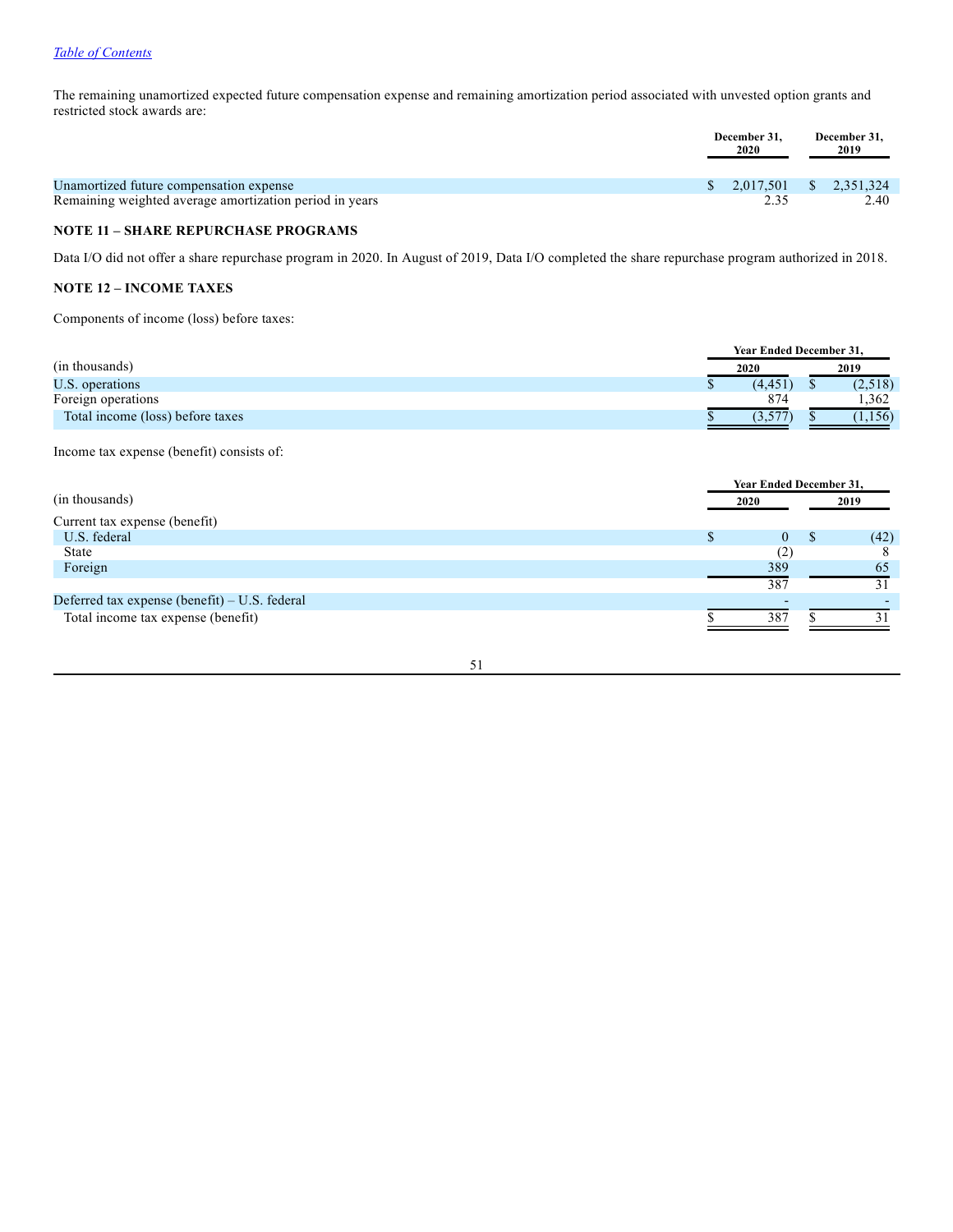A reconciliation of our effective income tax and the U.S. federal tax rate is as follows:

|                                                                 | <b>Year Ended December 31,</b> |       |  |       |  |
|-----------------------------------------------------------------|--------------------------------|-------|--|-------|--|
|                                                                 |                                | 2020  |  | 2019  |  |
| (in thousands)                                                  |                                |       |  |       |  |
| Statutory tax                                                   |                                | (751) |  | (243) |  |
| State and foreign income tax, net of federal income tax benefit |                                | 151   |  | (230) |  |
| Valuation allowance for deferred tax assets                     |                                | 1,513 |  | 568   |  |
| Foreign sourced deemed dividend income                          |                                | (394) |  |       |  |
| Stock based compensation                                        |                                | (136) |  | (177) |  |
| Other                                                           |                                |       |  | 113   |  |
| Total income tax expense (benefit)                              |                                | 387   |  |       |  |

The tax effects of temporary differences that gave rise to significant portions of the deferred tax assets are presented below:

|                                             |               | <b>Year Ended December 31,</b> |              |          |  |
|---------------------------------------------|---------------|--------------------------------|--------------|----------|--|
|                                             |               | 2020                           |              | 2019     |  |
| (in thousands)                              |               |                                |              |          |  |
| Deferred income tax assets:                 |               |                                |              |          |  |
| Allowance for doubtful accounts             | <sup>\$</sup> | 10                             | <sup>S</sup> | 13       |  |
| Inventory and product return reserves       |               | 573                            |              | 464      |  |
| Compensation accruals                       |               | 1,973                          |              | 1,723    |  |
| Accrued liabilities                         |               | 179                            |              | 129      |  |
| Book-over-tax depreciation and amortization |               | 91                             |              | 25       |  |
| Foreign net operating loss carryforwards    |               | 53                             |              |          |  |
| U.S. net operating loss carryforwards       |               | 3,739                          |              | 2,904    |  |
| U.S. credit carryforwards                   |               | 2,345                          |              | 2,280    |  |
|                                             |               | 8,963                          |              | 7.541    |  |
|                                             |               |                                |              |          |  |
| <b>Valuation Allowance</b>                  |               | (8,963)                        |              | (7, 541) |  |
| <b>Total Deferred Income Tax Assets</b>     |               |                                |              |          |  |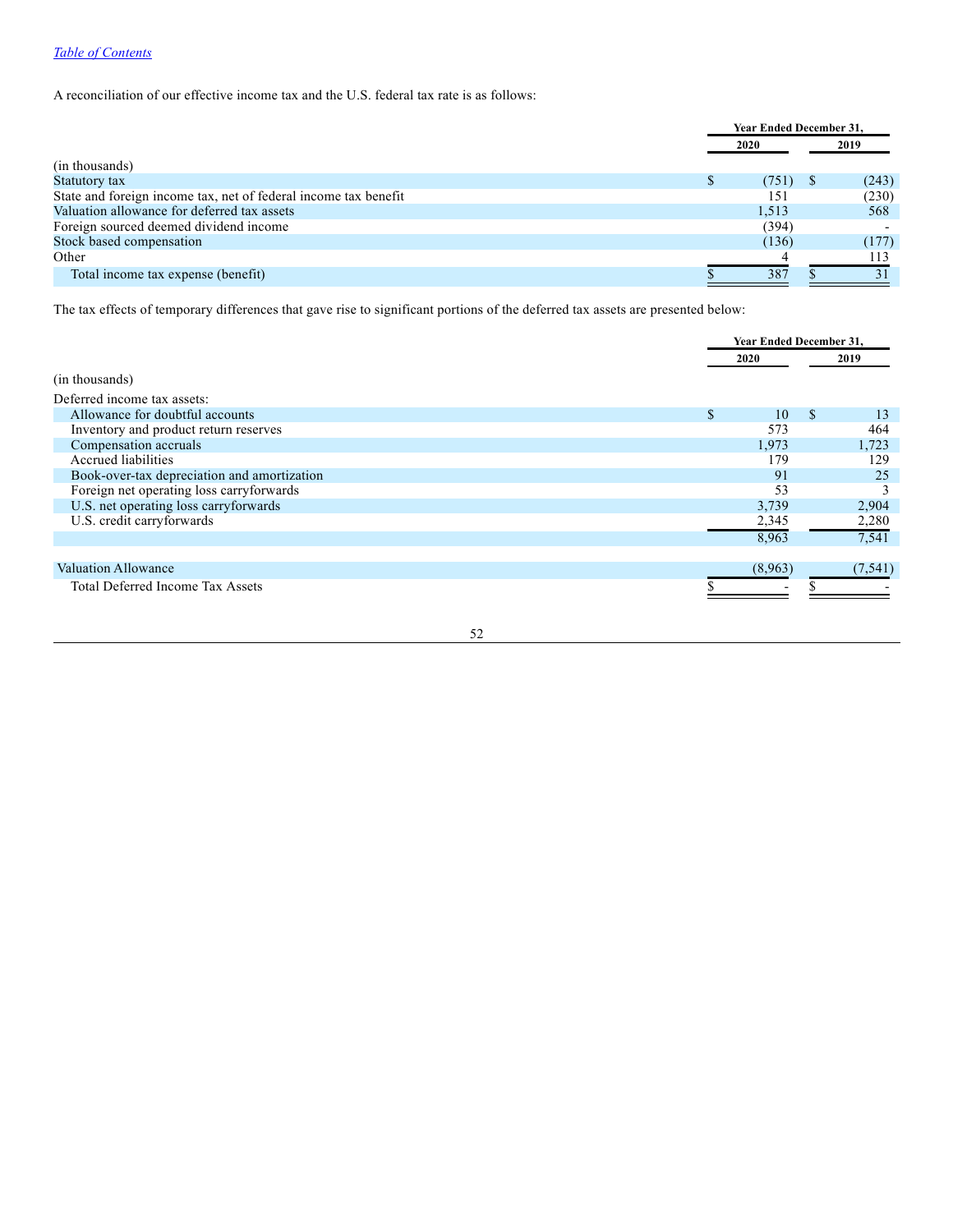The valuation allowance for deferred tax assets increased \$1,422,000 and \$571,000 during the years ended December 31, 2020 and 2019, respectively. The net deferred tax assets have a full valuation allowance provided due to uncertainty regarding our ability to utilize such assets in future years. This full valuation allowance evaluation is based upon our volatile history of losses and the cyclical nature of our industry and capital spending. Credit carryforwards consist primarily of research and experimental and foreign tax credits. We intend to continue to reinvest foreign earnings of our operating subsidiaries.

U.S. net operating loss carryforwards are \$17.8 million at December 31, 2020 with expiration years from 2022 to 2034. Utilization of net operating loss and credit carryforwards is subject to certain limitations under Section 382 of the Internal Revenue Code of 1986, as amended.

The gross changes in uncertain tax positions resulting in unrecognized tax benefits are presented below:

|                                                          | <b>Year Ended December 31.</b> |  |      |  |
|----------------------------------------------------------|--------------------------------|--|------|--|
|                                                          | 2020                           |  | 2019 |  |
| (in thousands)                                           |                                |  |      |  |
| Unrecognized tax benefits, opening balance               | 348                            |  | 308  |  |
| Prior period tax position increases                      |                                |  | 10   |  |
| Additions based on tax positions related to current year |                                |  | 30   |  |
| Unrecognized tax benefits, ending balance                | 365                            |  | 348  |  |

Historically, we have incurred minimal interest expense and no penalties associated with tax matters. We have adopted a policy whereby amounts related to penalties associated with tax matters are classified as general and administrative expense when incurred and amounts related to interest associated with tax matters are classified as interest income or interest expense.

Tax years that remain open for examination include 2017, 2018, 2019 and 2020 in the United States of America. In addition, various tax years from 2002 to 2014 may be subject to examination in the event that we utilize the net operating losses and credit carryforwards from those years in our current or future year tax returns.

# **NOTE 13 – SEGMENT AND GEOGRAPHIC INFORMATION**

We consider our operations to be a single operating segment, focused on the design, manufacturing and sale of programming systems used by designers and manufacturers of electronic products.

Major operations outside the U.S. include sales, engineering and service support subsidiaries in Germany as well as in China, which also manufactures some of our products.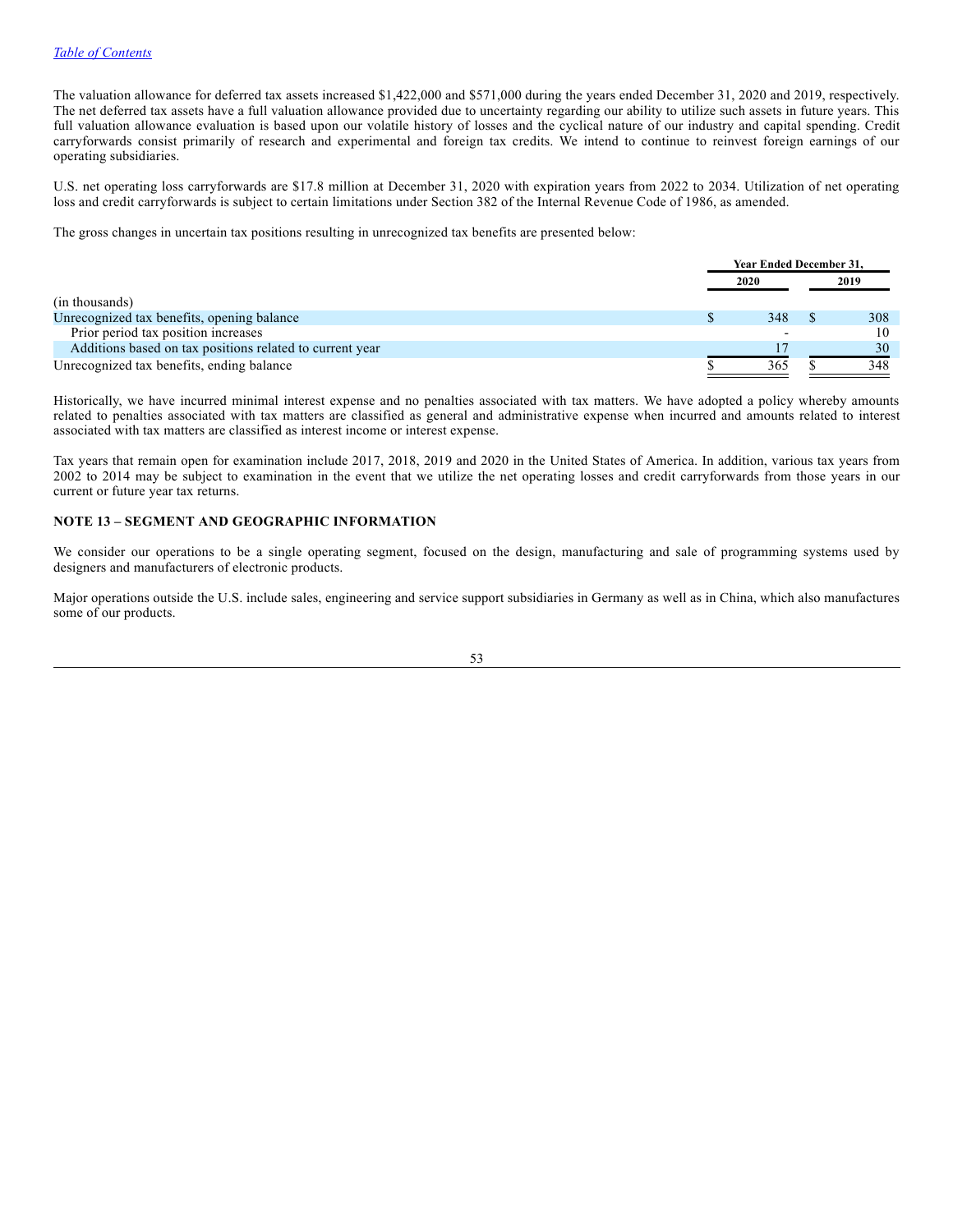# *Table of [Contents](#page-1-0)*

The following tables provide summary operating information by geographic area:

|                                          | Year Ended December 31, |         |              |          |
|------------------------------------------|-------------------------|---------|--------------|----------|
| (in thousands)                           |                         | 2020    |              | 2019     |
| Net sales:                               |                         |         |              |          |
| U.S.                                     | $\mathbb{S}$            | 1,516   | $\mathbb{S}$ | 1,735    |
| Europe                                   |                         | 8,415   |              | 8,828    |
| Rest of World                            |                         | 10,397  |              | 11,005   |
|                                          | \$                      | 20,328  | \$           | 21,568   |
|                                          |                         |         |              |          |
| Included in Europe and Rest of World are |                         |         |              |          |
| the following significant balances:      |                         |         |              |          |
|                                          |                         |         |              |          |
| Germany                                  | \$                      | 3,851   | \$           | 2,507    |
| China                                    | \$                      | 3,490   | \$           | 2,934    |
|                                          |                         |         |              |          |
| Operating income:                        |                         |         |              |          |
| U.S.                                     | \$                      | (713)   | $\mathbb{S}$ | 317      |
| Europe                                   |                         | (1,698) |              | (1,108)  |
| Rest of World                            |                         | (667)   |              | (487)    |
|                                          |                         | (3,078) | S            | (1, 278) |
|                                          |                         |         |              |          |
| Identifiable assets:                     |                         |         |              |          |
| U.S.                                     | $\mathbb{S}$            | 13,858  | $\mathbb{S}$ | 12,818   |
| Europe                                   |                         | 5,878   |              | 5,917    |
| Rest of World                            |                         | 5,856   |              | 9,546    |
|                                          | \$                      | 25,592  |              | 28,281   |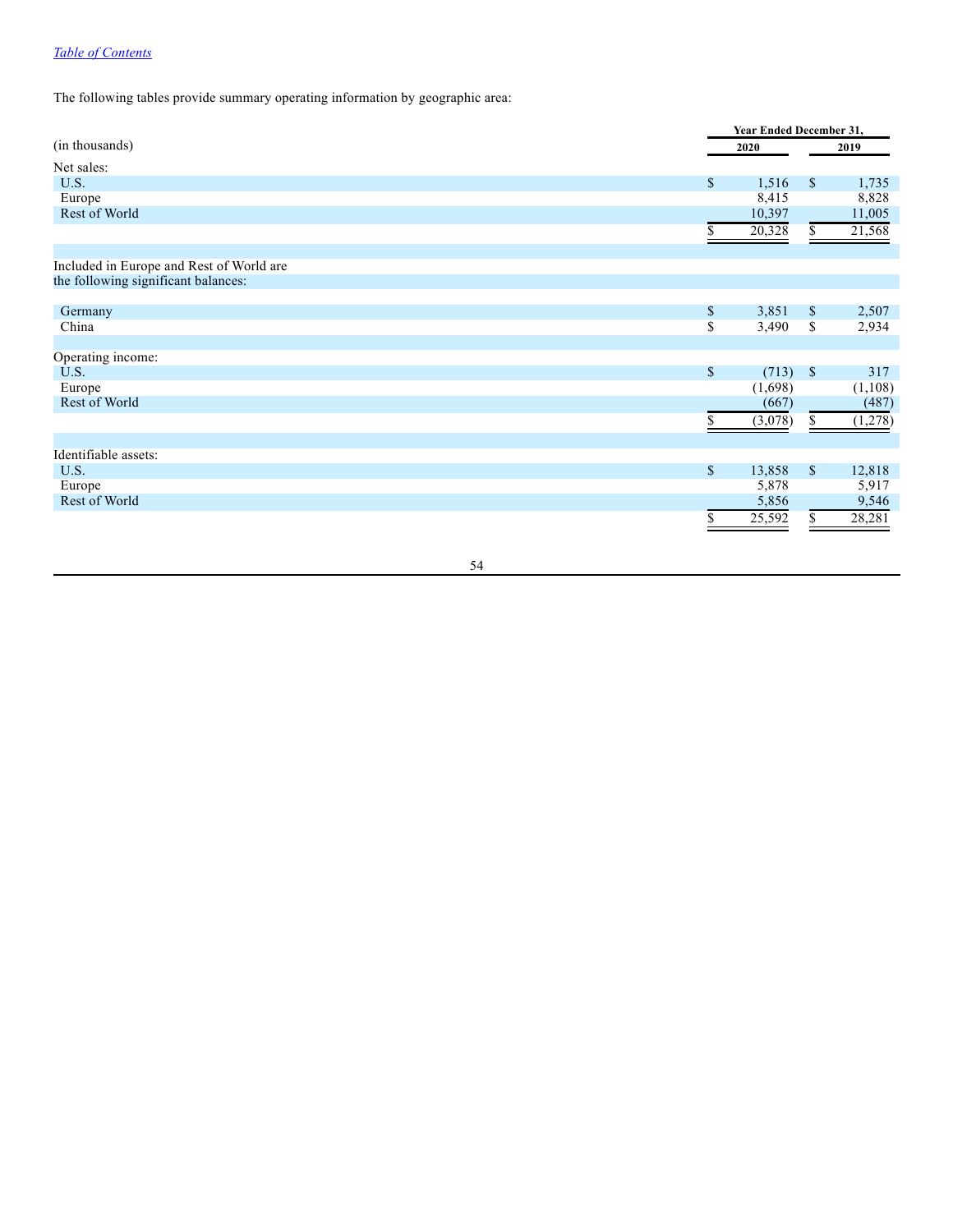# **NOTE 14 – IMPAIRMENT AND RELATED CHARGES**

During the fourth quarter of 2020, we launched a new generation of SentriX tools and capability. We made the strategic decision to control key pieces of the technology and enhance the ability to simplify the security deployment process, own the end-to-end intellectual property and scale our business. We accelerated the transition to second generation of SentriX by immediately upgrading all customers' deployed first generation SentriX systems to the new hardware and software. This obsoleted components of the first generation hardware, software and inventory.

We also ended support for some legacy automated handlers, impairing the remaining service inventory.

As a result, certain capital equipment assets, advance payments and inventory were analyzed and determined to be impaired, totaling \$943,000. This included impairment of \$652,000, consisting of \$252,000 of equipment and software, \$400,000 of prepaid royalties, as well as impairment related charges of \$291,000, due to inventory obsolescence (cost of goods sold) for end of certain product support.

# **NOTE 15 – SUBSEQUENT EVENTS**

In preparing the financial statements, the Company has reviewed all known events which have occurred after December 31, 2020 through March 26, 2021, the date on which the financial statements are available for issuance, for potential recognition or disclosure in the consolidated financial statements and footnotes.

There were no subsequent events which would require additional disclosures to the financial statements other than those already disclosed throughout the Notes to Consolidated Financial Statements.

## **Item 9. Changes in and Disagreements with Accountants on Accounting and Financial Disclosure**

None.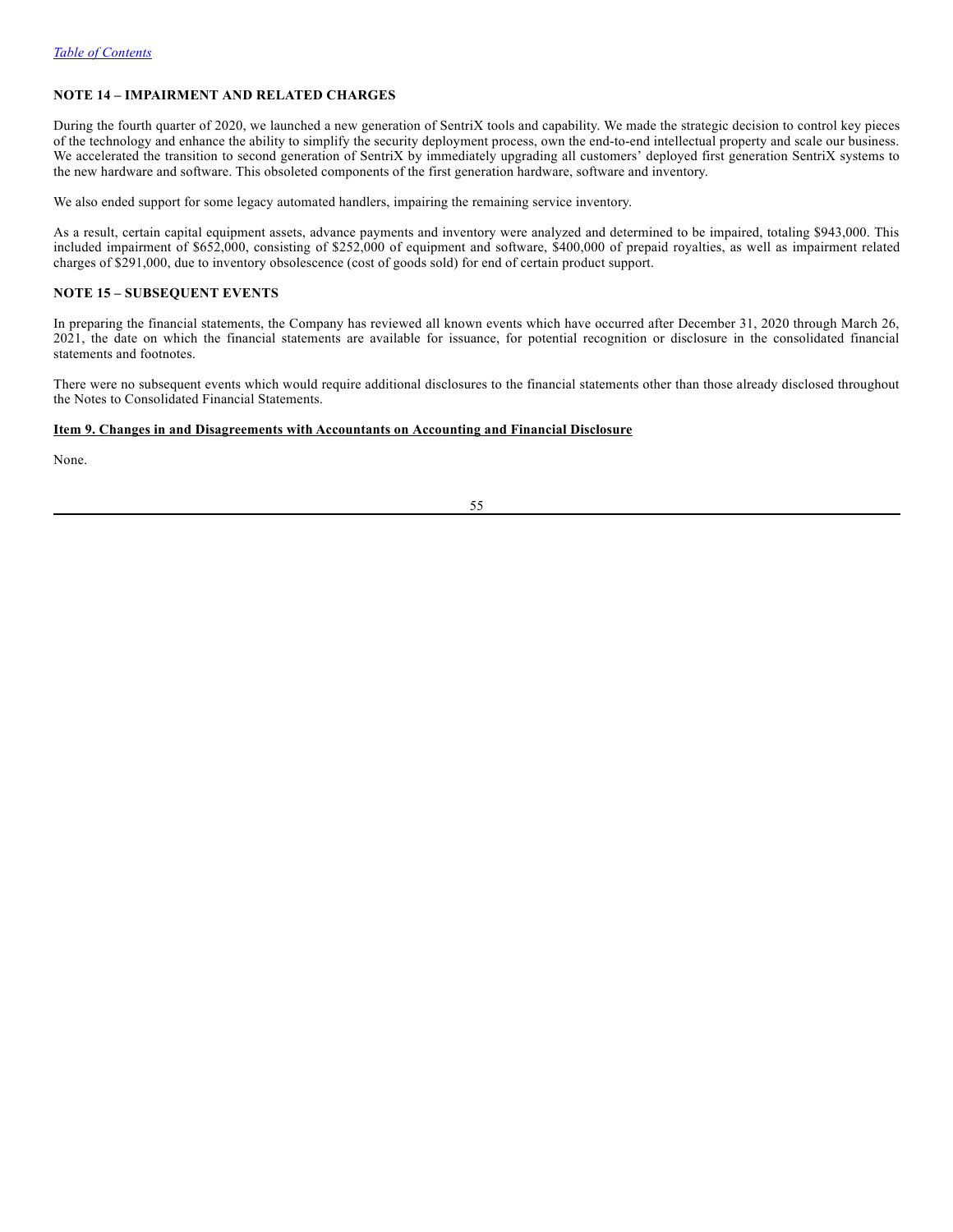## **Item 9A. Controls and Procedures**

(a) Evaluation of disclosure controls and procedures.

Under the supervision and with the participation of our management, including our Chief Executive Officer and Chief Financial Officer, we evaluated the effectiveness of the design and operation of our disclosure controls and procedures (as defined in Rule 13a-15(e) and Rule 15d-15(e) under the Exchange Act) as of the end of the period covered by this report (the "Evaluation Date"). Based upon that evaluation, the Chief Executive Officer and Chief Financial Officer concluded that, as of the Evaluation Date, our disclosure controls and procedures were effective at the reasonable assurance level. Disclosure controls are controls and procedures designed to ensure that information required to be disclosed in our reports filed or submitted under the Exchange Act is recorded, processed, summarized and reported within the time periods specified in the SEC's rules and forms. Disclosure controls are also designed to ensure that such information is accumulated and communicated to our management, including the CEO and CFO, as appropriate to allow timely decisions regarding required disclosure.

(b) Management's Report on Internal Control Over Financial Reporting.

Our management is responsible for establishing and maintaining adequate internal control over financial reporting. Our internal control systems are designed to provide reasonable assurance to the Company's management and board of directors regarding reliability of financial reporting and the preparation of financial statements for external purposes in accordance with generally accepted accounting principles. Internal control over financial reporting is defined in Rule 13a-15(f) promulgated under the Exchange Act and includes those policies and procedures that:

(i) pertain to the maintenance of records that, in reasonable detail, accurately and fairly reflect the transactions and dispositions of the assets of the company;

(ii) provide reasonable assurance that transactions are recorded as necessary to permit preparation of financial statements in accordance with generally accepted accounting principles, and that receipts and expenditures of the company are being made only in accordance with authorizations of management and directors of the company; and

(iii) provide reasonable assurance regarding prevention or timely detection of unauthorized acquisition, use or disposition of the company's assets that could have a material effect on the financial statements.

All internal controls, no matter how well designed, have inherent limitations. Therefore, even those systems determined to be effective can provide only reasonable assurance with respect to financial statements preparation and presentation.

Our management assessed the effectiveness of the Company's internal control over financial reporting as of December 31, 2020. In making this assessment, we used the criteria set forth by the Committee of Sponsoring Organizations of the Treadway Commission ("COSO") in Internal Control – Integrated Framework (2013). Based on this assessment our Chief Executive Officer and Chief Financial Officer have concluded that, as of December 31, 2020, our internal control over financial reporting was effective.

This annual report does not include an attestation report of the company's registered public accounting firm regarding internal control over financial reporting. Management's report was not subject to attestation by the company's registered public accounting firm pursuant to the Dodd-Frank Wall Street Reform and Consumer Protection Act, which permanently exempts smaller reporting companies from complying with Section 404(b) of the Sarbanes-Oxley Act of 2002.

(c) Changes in internal controls.

There were no changes made in our internal controls during the period covered by this report that has materially affected or is reasonably likely to materially affect our internal control over financial reporting.

## **Item 9B Other Information**

None.

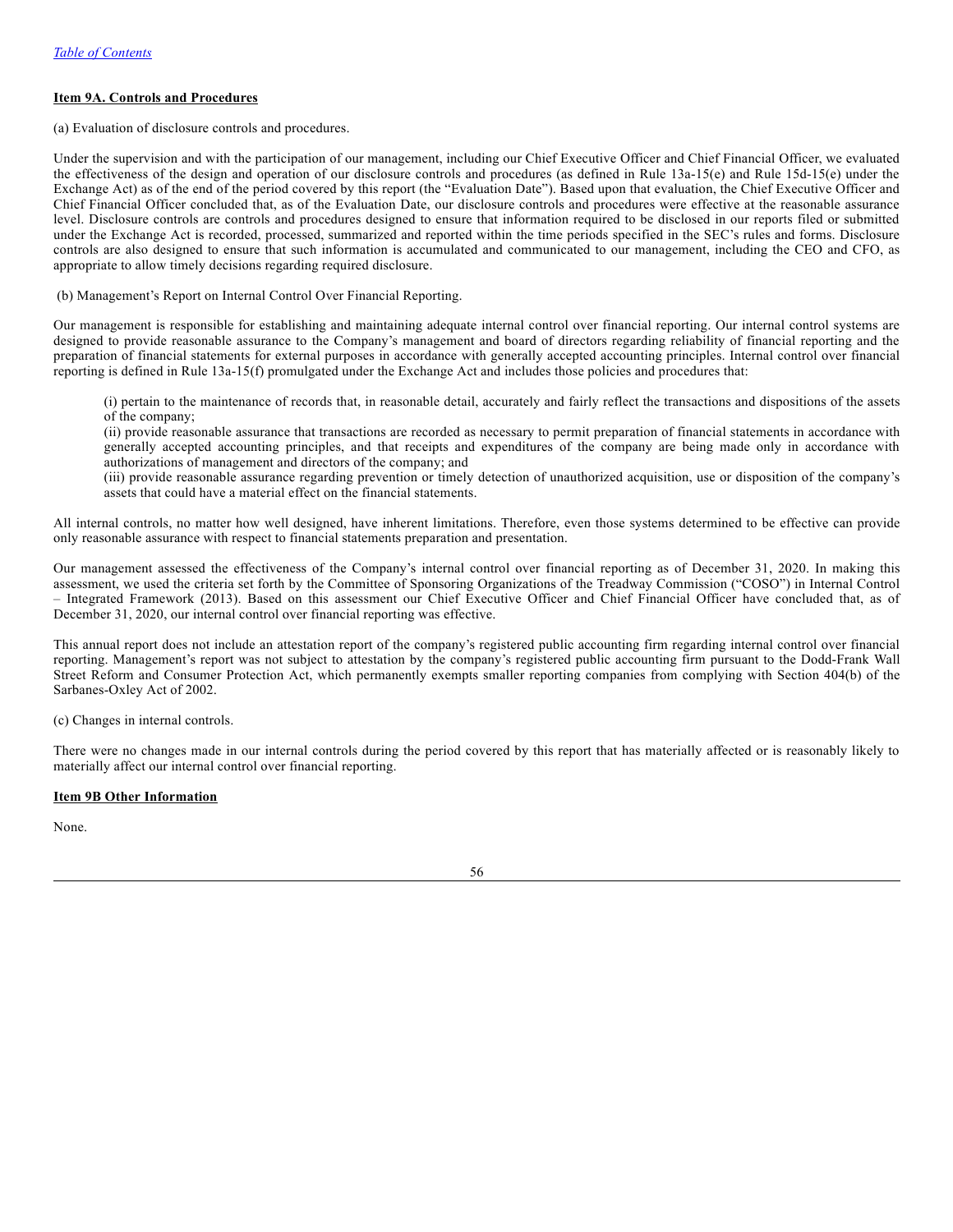#### **PART III**

### **Item 10. Directors, Executive Officers and Corporate Governance**

Information regarding the Registrant's directors is set forth under "Election of Directors" in our Proxy Statement relating to our annual meeting of shareholders to be held on May 20, 2021 and is incorporated herein by reference. Such Proxy Statement will be filed within 120 days of our year-end. Information regarding the Registrant's executive officers is set forth in Item 1 of Part I herein under the caption "Executive Officers of the Registrant."

#### Code of Ethics

We have adopted a Code of Ethics that applies to all directors, officers and employees of Data I/O, including the Chief Executive Officer and Chief Financial Officer. The key principles of the Code of Ethics are to act legally and with integrity in all work for Data I/O. The Code of Ethics is posted on the corporate governance page of our website:

#### http://www.dataio.com/Company/InvestorRelations/CorporateGovernance.aspx

We will post any amendments to our Code of Ethics on our website. In the unlikely event that the Board of Directors approves any sort of waiver to the Code of Ethics for our executive officers or directors, information concerning such waiver will also be posted on our website. In addition to posting information regarding amendments and waivers on our website, the same information will be included in a Current Report on Form 8-K within four business days following the date of the amendment or waiver, unless website posting of such amendments or waivers is permitted by NASDAQ's rules.

#### **Item 11. Executive Compensation**

Information called for by Part III, Item 11, is included in our Proxy Statement relating to our annual meeting of shareholders to be held on May 20, 2021 and is incorporated herein by reference. The information appears in the Proxy Statement under the caption "Executive Compensation." Such Proxy Statement will be filed within 120 days of our year-end.

# **Item 12. Security Ownership of Certain Beneficial Owners and Management and Related Stockholder Matters**

Information called for by Part III, Item 12, is included in our Proxy Statement relating to our annual meeting of shareholders to be held on May 20, 2021 and is incorporated herein by reference. The information appears in the Proxy Statement under the caption "Voting Securities and Principal Holders." Such Proxy Statement will be filed within 120 days of our year end.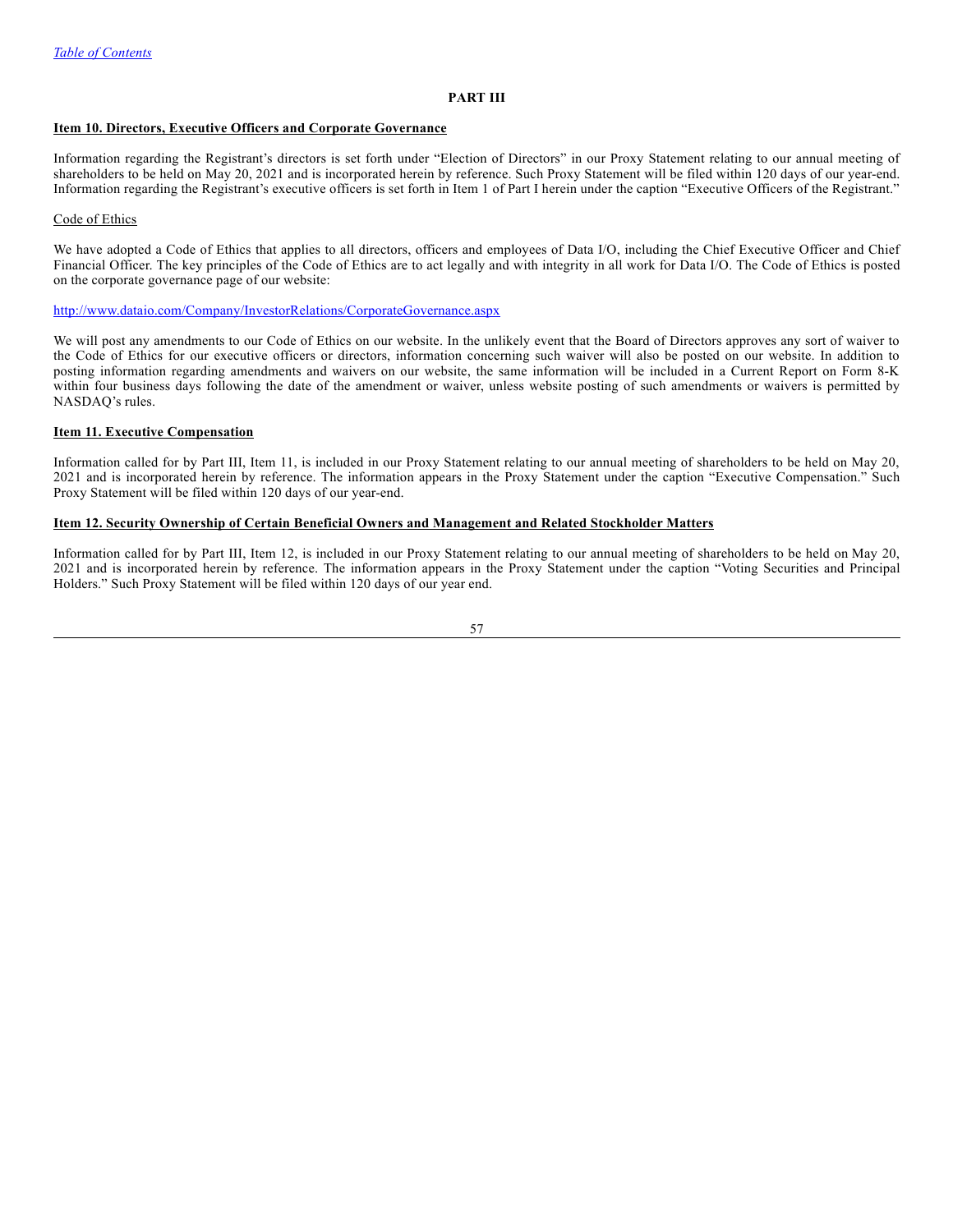### Equity Compensation Plan Information

The following table gives information about our Common Stock that may be issued upon the exercise of options and rights under all of our existing equity compensation plans as of December 31, 2020. See Notes 9 and 10 of "Notes to Consolidated Financial Statements."

|                                                                        | (a) Number of<br>securities to be<br>issued upon the<br>exercise of<br>outstanding<br>options.<br>warrants and<br>rights | (b) Weighted-<br>average exercise<br>price of<br>outstanding<br>options.<br>warrants and<br>rights |      | (c) Number of<br>securities<br>remaining<br>available for<br>future issuance<br>under equity<br>compensation<br>plans<br>(excluding<br>securities<br>reflected in<br>column (a)) |
|------------------------------------------------------------------------|--------------------------------------------------------------------------------------------------------------------------|----------------------------------------------------------------------------------------------------|------|----------------------------------------------------------------------------------------------------------------------------------------------------------------------------------|
| Equity compensation plans approved by the security holders $(1)$ $(2)$ | 3.175                                                                                                                    | S.                                                                                                 | 4.90 | 286,925                                                                                                                                                                          |
| Equity compensation plans not approved by the security holders (3)     | 25,000                                                                                                                   |                                                                                                    | 4.98 |                                                                                                                                                                                  |
| Total                                                                  | 28,175                                                                                                                   |                                                                                                    | 4.97 | 286,925                                                                                                                                                                          |

- (1) Represents shares of our Common Stock issuable pursuant to the Data I/O Corporation 2000 Stock Compensation Incentive Plan, 1982 Employee Stock Purchase Plan and 1996 Director Fee Plan. Table excludes unvested restricted stock awards of 605,728 from the 2000 Plan.
- (2) Stock Appreciation Rights Plan ("SAR") provides that directors, executive officers or holders of 10% or more of our Common Stock have an accompanying SAR with respect to each exercisable option. While the plan has been approved by the security holders, no amounts are included in columns (a), (b), or (c) relating to the SAR.
- (3) Inducement grant to Michael Tidwell of 25,000 non-qualified stock options. Table excludes unvested 2019 restricted stock inducement grant of 37,500 to Michael Tidwell.

### **Item 13. Certain Relationships and Related Transactions, and Director Independence**

The information required by this item is contained in, and incorporated by reference from, the Proxy Statement for our 2020 Annual Meeting of Shareholders under the caption "Certain Relationships and Related Transactions."

## **Item 14. Principal Accounting Fees and Services**

The information required by this Item with respect to principal accountant fees and services is incorporated by reference to the section captioned "Principal Accountant's Fees and Services" in the Proxy Statement relating to our annual meeting of shareholders to be held on May 20, 2021. Such Proxy Statement will be filed within 120 days of our year-end.

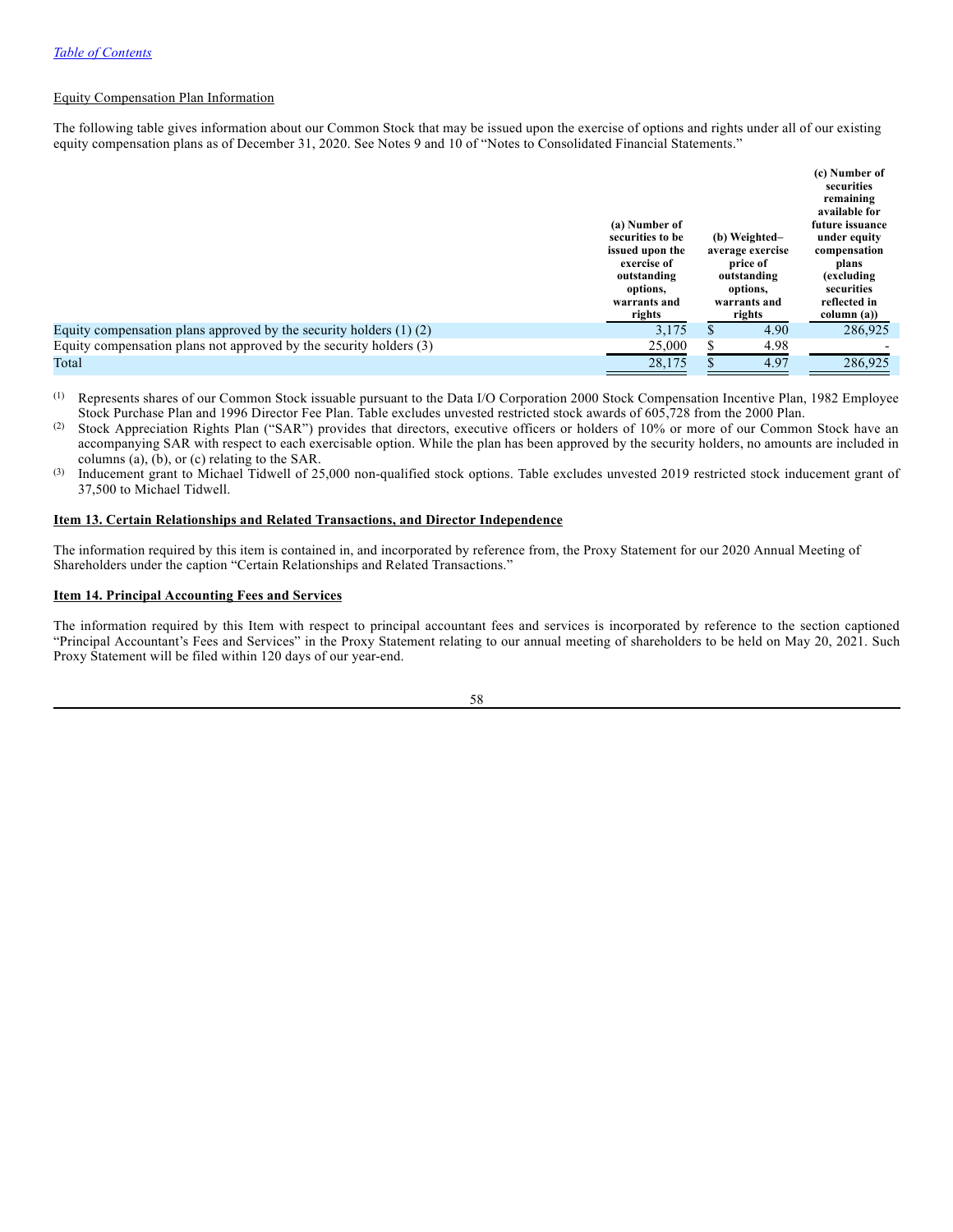# **PART IV**

### **Item 15. Exhibits, Financial Statement Schedules**

### **Executive Compensation Plans and Arrangements**

The following list is a subset of the list of exhibits described below and contains all compensatory plans, contracts or arrangements in which any director or executive officer of Data I/O is a participant, unless the method of allocation of benefits thereunder is the same for management and nonmanagement participants:

- (1) Amended and Restated 1982 Employee Stock Purchase Plan. See Exhibit 10.5.
- (2) Data I/O Corporation Tax Deferral Retirement Plan and Trust with Great West Financial (formerly Orchard Trust Company). See Exhibits 10.15, 10.16, 10.17, 10.30 and 10.31.
- (3) Summary of Amended and Restated Management Incentive Compensation Plan. See Exhibit 10.2.
- (4) Amended and Restated 1983 Stock Appreciation Rights Plan. See Exhibit 10.1.
- (5) Amended and Restated Executive Agreements. See Exhibit 10.8, 10.20, 10.23 and 10.27.
- (6) 1996 Director Fee Plan. See Exhibit 10.4.
- (7) Data I/O Corporation 2000 Stock Compensation Incentive Plan. See Exhibit 10.6, 10.11, 10.22 and 10.26.
- (8) Form of Option Agreement. See Exhibit 10.7.
- (9) Form of Indemnification Agreement. See Exhibit 10.18.
- (10) Letter Agreement with Anthony Ambrose. See Exhibit 10.21.
- (11) Letter Agreement with Rajeev Gulati. See Exhibit 10.24.
- (12) Form of Restricted Stock Agreement. See Exhibit 10.12.
- (13) Letter Agreement with Joel S. Hatlen. See Exhibit 10.28.
- (14) Form of Executive Agreement. See Exhibit 10.27.
- (15) Form of Restricted Stock Unit Award Agreement. See Exhibit 10.25.
- (16) Letter Agreement with Michael Tidwell. See Exhibit 10.36.

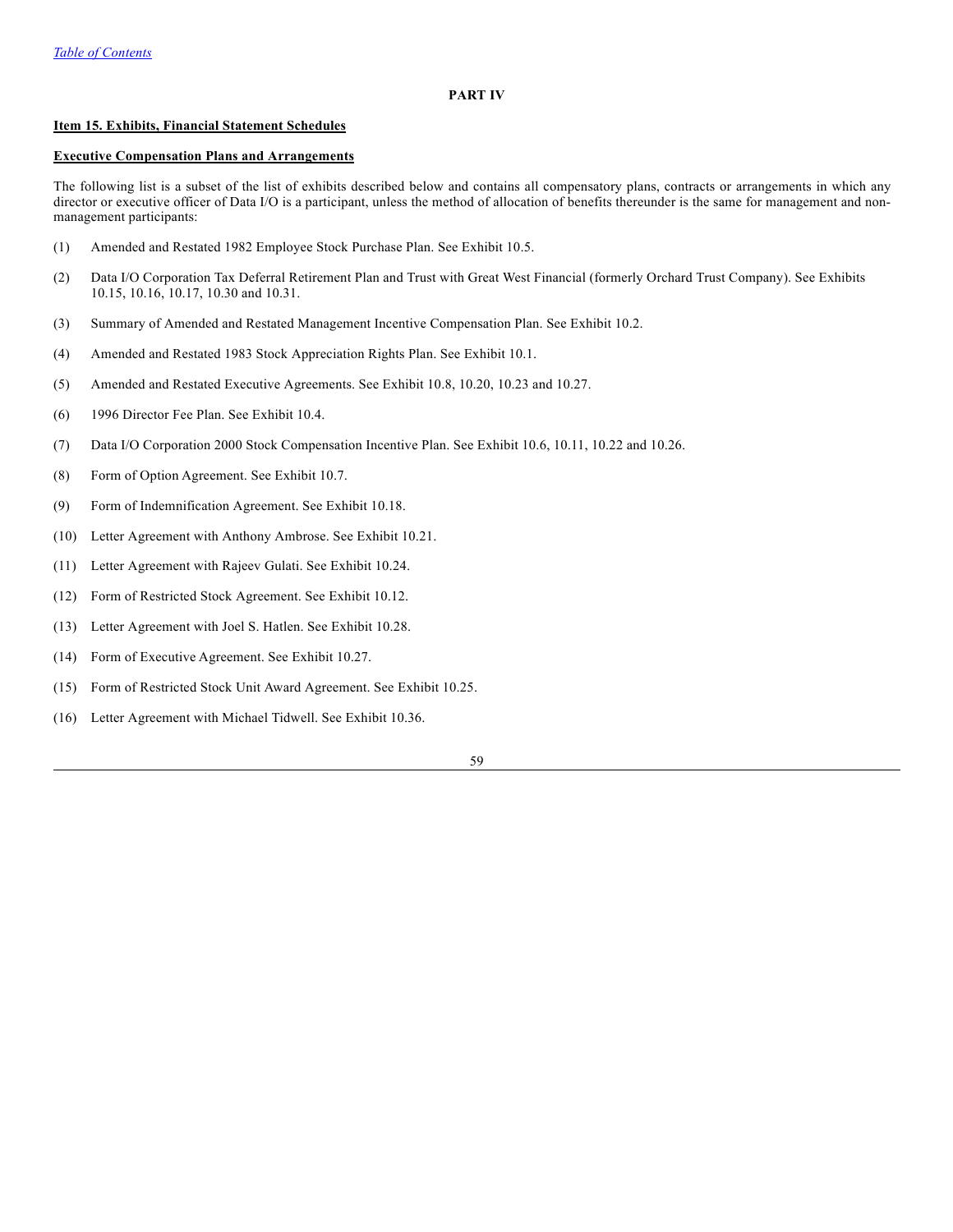# (a) **List of Documents Filed as a Part of This Report:** Page

# (1) Index to Financial Statements :

|     | Report of Independent Registered Public Accounting Firm                                                                                                                                                 | 29 |
|-----|---------------------------------------------------------------------------------------------------------------------------------------------------------------------------------------------------------|----|
|     | Consolidated Balance Sheets as of December 31, 2020 and 2019                                                                                                                                            | 30 |
|     | Consolidated Statements of Operations for each of the two years ended December 31, 2020 and December 31, 2019                                                                                           | 31 |
|     | Consolidated Statements of Comprehensive Income (Loss) for each of the two years ended December 31, 2020 and<br>December 31, 2019                                                                       | 32 |
|     | Consolidated Statements of Stockholders' Equity for each of the two years ended December 31, 2020 and December 31,<br>2019                                                                              | 33 |
|     | Consolidated Statements of Cash Flows for each of the two years ended December 31, 2020 and December 31, 2019                                                                                           | 34 |
|     | Notes to Consolidated Financial Statements                                                                                                                                                              | 35 |
| (2) | Index to Financial Statement Schedules:                                                                                                                                                                 |    |
|     | Schedule II – Consolidated Valuation and Qualifying Accounts                                                                                                                                            | 58 |
|     | All other schedules not listed above have been omitted because the required information is included in the consolidated<br>financial statements or the notes thereto, or is not applicable or required. |    |
|     |                                                                                                                                                                                                         |    |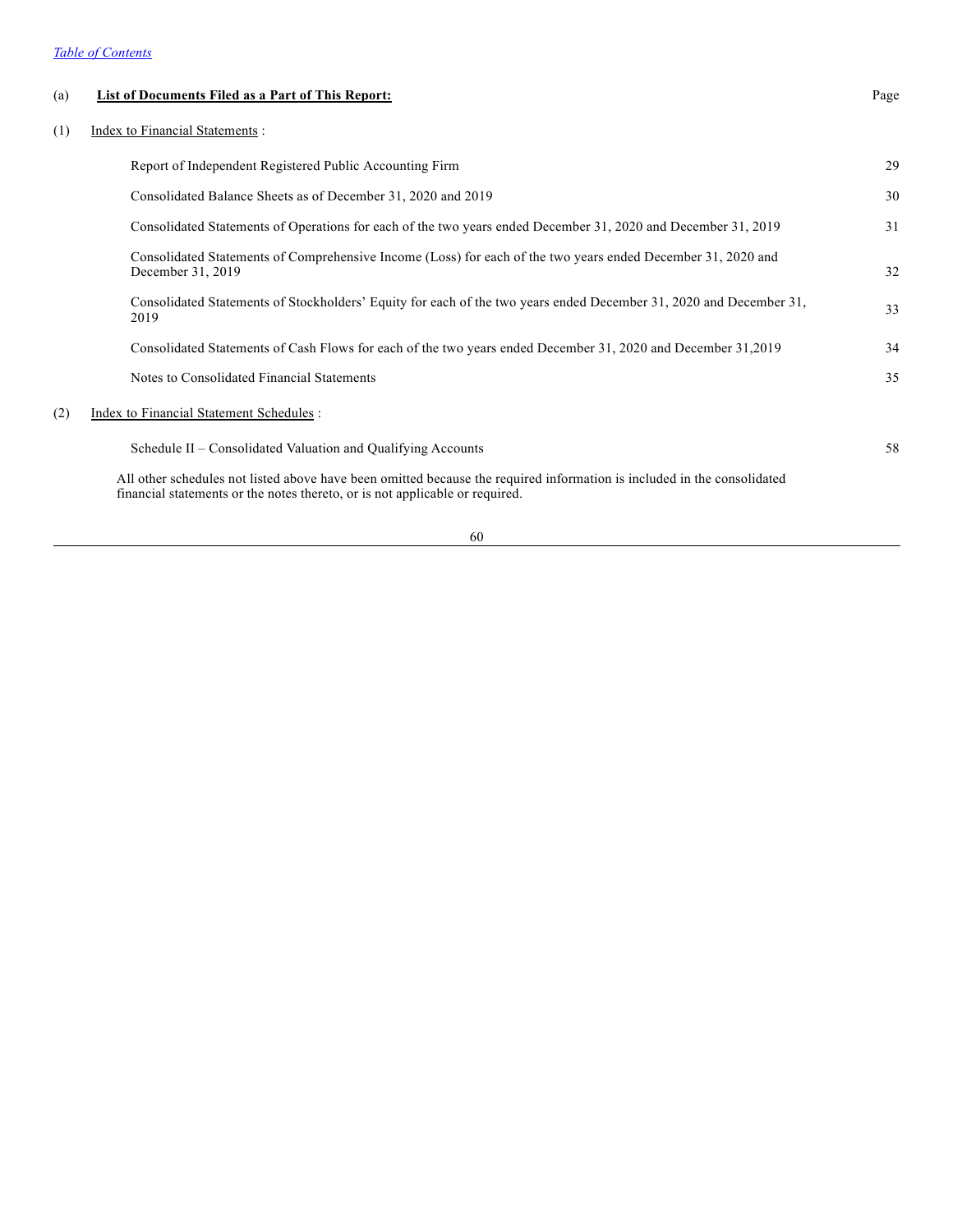# (3) Index to Exhibits:

# 3 **Articles of Incorporation:**

- 3.1 Data I/O's restated Articles of Incorporation filed November 2, 1987 (Incorporated by reference to Exhibit 3.1 of Data I/O's 1987 Annual Report on Form 10-K (File No. 0-10394) and attached as a PDF to Exhibit 3.1 in our 2017 Annual Report on Form 10-K).
- 3.2 Data I/O's Bylaws as amended and restated as of July 20, 2011 (Incorporated by reference to Data I/O's Current Report on Form 8-K filed July 26, 2011).
- 3.3 Certification of Designation, Preferences and Rights of Series A Junior Participating Preferred Stock (Incorporated by reference to Exhibit 1 of Data I/O's Registration Statement on Form 8-A filed March 13, 1998 (File No. 0-10394)).

# 4 **Instruments Defining the Rights of Security Holders, Including Indentures:**

4.1 Rights Agreement dated as of April 4, 1998, between Data I/O Corporation and ChaseMellon Shareholder Services, L.L.C. as Rights Agent, which includes: as Exhibit A thereto, the Form of Right Certificate; and, as Exhibit B thereto, the Summary of Rights to Purchase Series A Junior Participating Preferred Stock (Incorporated by reference to Data I/O's Current Report on Form 8-K filed on March 13, 1998).

# 10 **Material Contracts:**

- 10.1 Amended and Restated 1983 Stock Appreciation Rights Plan dated February 3, 1993 (Incorporated by reference to Exhibit 10.23 of Data I/O's 1992 Annual Report on Form 10-K (File No. 0-10394) and attached as a PDF to Exhibit 10.1 in our 2017 Annual Report on Form 10-K).
- 10.2 Amended and Restated Management Incentive Compensation Plan dated January 1, 1997 (Incorporated by reference to Exhibit 10.25 of Data I/O's 1997 Annual Report on Form 10-K (File No. 0-10394)).
- 10.3 Amended and Restated Performance Bonus Plan dated January 1, 1997 (Incorporated by reference to Exhibit 10.26 of Data I/O's 1997 Annual Report on Form 10-K (File No. 0-10394)).
- 10.4 Amended and Restated Data I/O Corporation 1996 Director Fee Plan (Incorporated by reference to Exhibit 10.32 of Data I/O's 1997 Annual Report on Form 10-K (File No. 0-10394)).
- 10.5 Amended and Restated 1982 Employee Stock Purchase Plan dated May 16, 2003 (Incorporated by reference to Data I/O's 2003 Proxy Statement dated March 31, 2003).
- 10.6 Amended and Restated Data I/O Corporation 2000 Stock Compensation Incentive Plan dated May 24, 2006 (Incorporated by reference to Data I/O's 2006 Proxy Statement dated April 6, 2006).
- 10.7 Form of Option Agreement (Incorporated by reference to Data I/O's 2004 Annual Report on Form 10-K (File No. 0-10394)).
- 10.8 Amended and Restated Executive Agreement with Joel S. Hatlen dated December 31, 2011 (Incorporated by reference to Data I/O's 2011 Annual Report on Form 10K (File No. 0-10394)).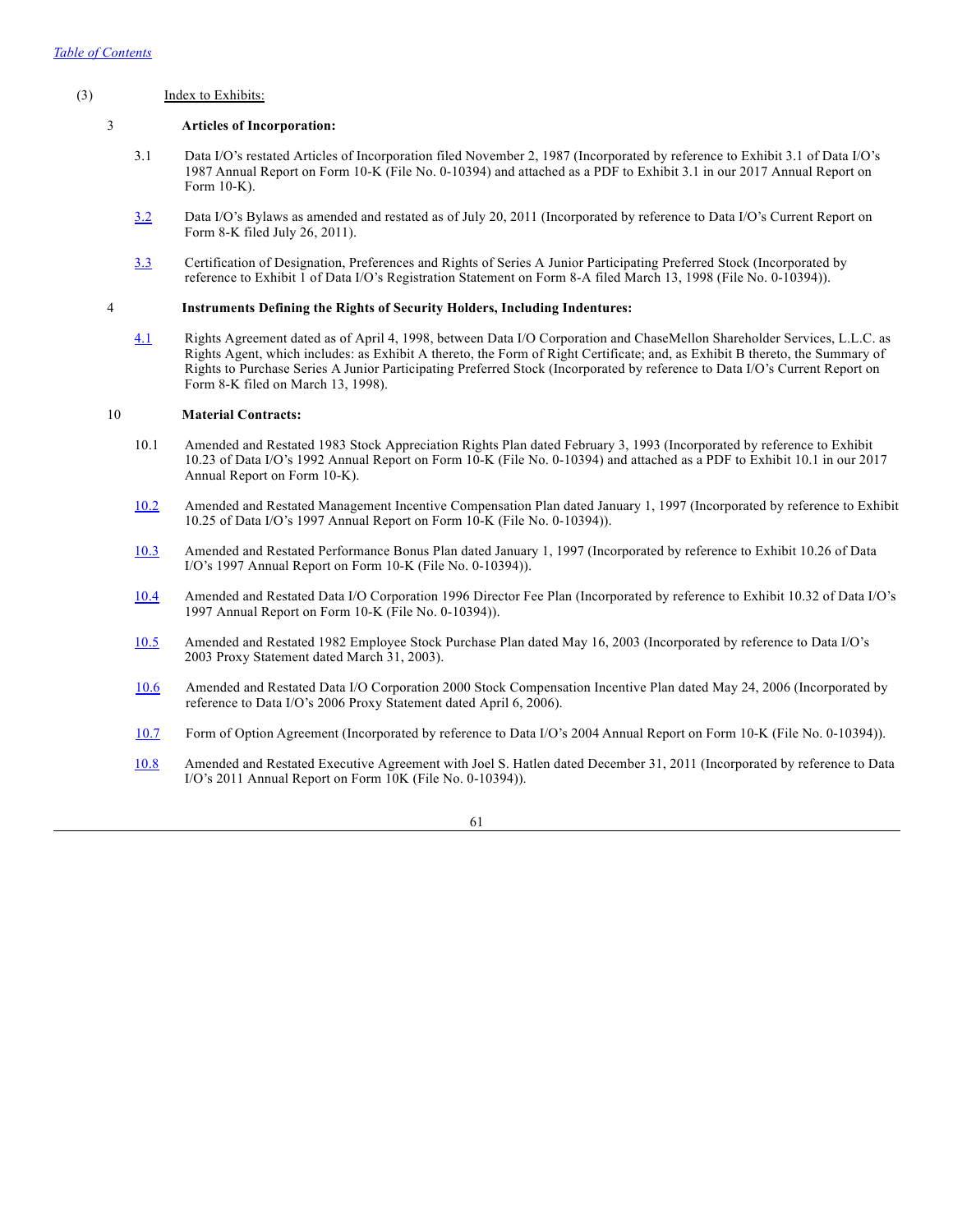- 10.9 Lease, Redmond East Business Campus between Data I/O Corporation and Carr Redmond PLLC dated February 28, 2006 (Incorporated by reference to Data I/O's 2005 Annual Report on Form 10K (File No. 0-10394)).
- 10.10 Second Amendment to Lease, (Redmond East) between Data I/O Corporation and Arden Realty Limited Partnership, made as of January 31, 2011. (Incorporated by reference to Data I/O's 2010 Annual Report on Form 10-K (File No. 0-10394)).
- 10.11 Amended and Restated Data I/O Corporation 2000 Stock Compensation Incentive Plan approved May 17, 2011 (Incorporated by reference to Data I/O's 2011 Proxy Statement filed April 5, 2011).
- 10.12 Form of Restricted Stock Award Agreement (Incorporated by reference to Exhibit 10.29 of Data I/O's June 30, 2006 Quarterly Report on Form 10-Q (File No. 0-10394)).
- 10.13 Patent Purchase Agreement (Incorporated by reference to Data I/O's Current Report on Form 8-K filed on March 25, 2008)).
- 10.14 First Amendment to the Patent Purchase Agreement (Incorporated by reference to Data I/O's Current Report on Form 8-K filed on March 25, 2008).
- 10.15 Great West Financial (formerly Orchard Trust Company) Defined Contribution Prototype Plan and Trust (Incorporated by reference to Data I/O's 2007 Annual Report on Form 10-K (File No. 0-10394)).
- 10.16 Great West Financial (formerly Orchard Trust Company) Non-standardized 401(k) Plan (Incorporated by reference to Data I/O's 2007 Annual Report on Form 10-K (File No. 0-10394)).
- 10.17 Great West Financial (formerly Orchard Trust Company) Defined Contribution Prototype Plan and Trust Amendment for Pension Protection Act and Heart Act. (Incorporated by reference to Data I/O's 2009 Annual Report on Form 10-K (File No. 0- 10394)).
- 10.18 Form of Indemnification Agreement. (Incorporated by reference to Data I/O's 2010 Annual Report on Form 10-K (File No. 0- 10394)).
- 10.19 Asset Purchase Agreement dated April 29, 2011, with the Miller Trust, for acquisition of Software Technology (Incorporated by reference to Data I/O's Current Report on Form 8-K filed May 3, 2011 with portions omitted pursuant to a confidential treatment request, and by reference to Data I/O's Form 10-Q filed April 3, 2012, which included the redacted portions that had been made in the original Form 8-K filing).
- 10.20 Executive Agreement with Anthony Ambrose dated October 25, 2012. (Incorporated by reference to Data I/O's 2012 Annual Report on Form 10-K (File No. 0-10394)).
- 10.21 Letter Agreement with Anthony Ambrose (Incorporated by reference to Data I/O's Current Report on Form 8-K filed on October 29, 2012).
- 10.22 Amended and Restated Data I/O Corporation 2000 Stock Compensation Incentive Plan approved May 10, 2012 (Incorporated by reference to Data I/O's 2012 Proxy Statement filed April 3, 2012).
- 10.23 Executive Agreement with Rajeev Gulati dated July 25, 2013. (Incorporated by reference to Data I/O's 2013 Annual Report on Form 10-K (File No. 0-10394)).
- 10.24 Letter Agreement with Rajeev Gulati (Incorporated by reference to Data I/O's Current Report on Form 8-K filed on July 31, 2013).
- 10.25 Form of Restricted Stock Unit Award Agreement (Incorporated by reference to Exhibit 10.29 of Data I/O's March 31, 2014 Quarterly Report on Form 10-Q (File No. 0-10394)).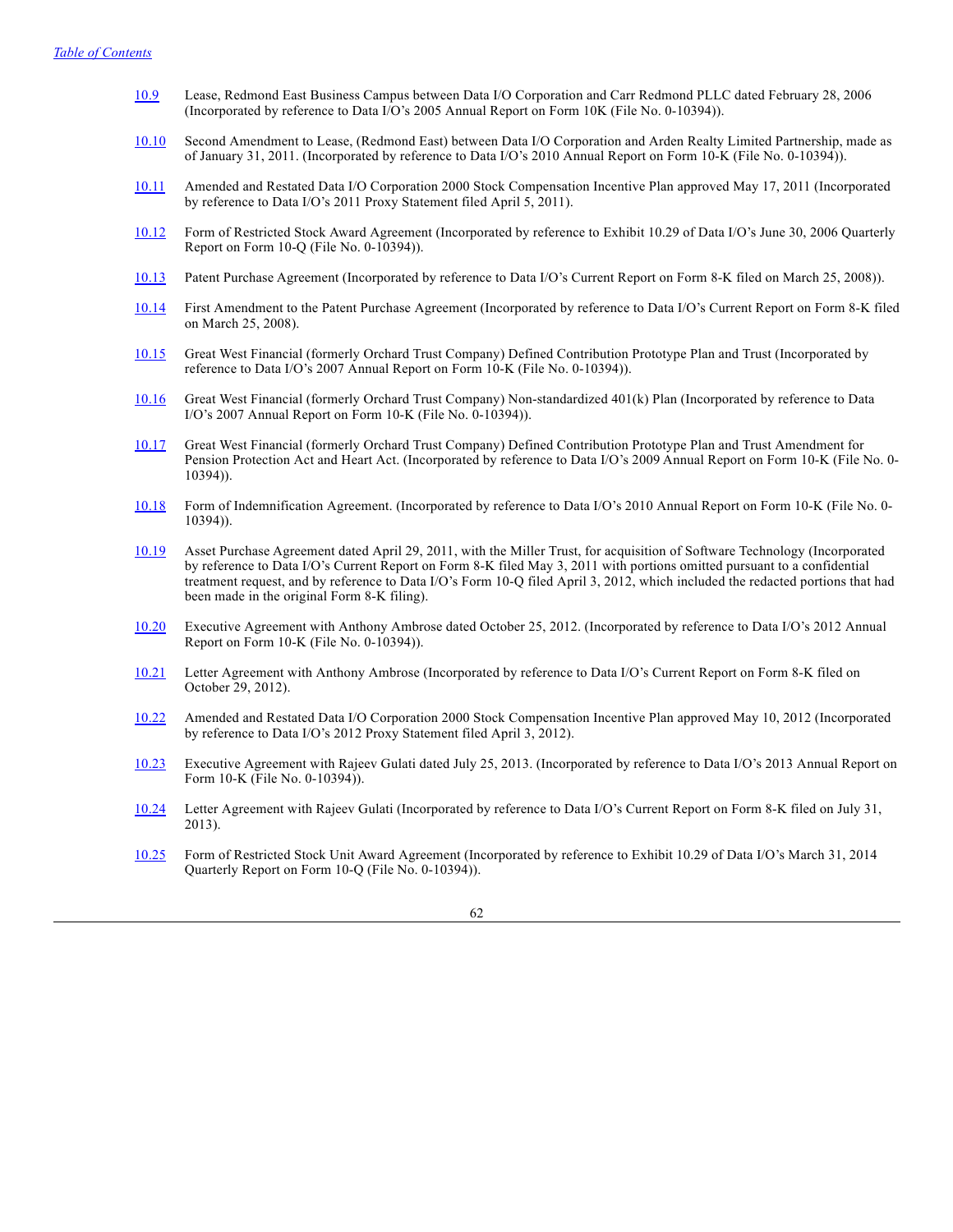- 10.26 Amended and Restated Data I/O Corporation 2000 Stock Compensation Incentive Plan approved April 30, 2014 (Incorporated by reference to Exhibit 10.30 of Data I/O's March 31, 2014 Quarterly Report on Form 10-Q (File No. 0-10394)).
- 10.27 Form of Executive Agreement (Incorporated by reference to Exhibit 10.31 of Data I/O's June 30, 2014 Quarterly Report on Form 10-Q (File No. 0-10394)).
- 10.28 Letter Agreement with Joel S. Hatlen (Incorporated by reference to Exhibit 10.32 of Data I/O's June 30, 2014 Quarterly Report on Form 10-Q (File No. 0-10394)).
- 10.29 Third Amendment to Lease, (Redmond East) between Data I/O Corporation and Arden Realty Limited Partnership, made as of June 1, 2015 (Incorporated by reference to Exhibit 10.29 of Data I/O's June 30, 2015 Quarterly Report on Form 10-Q (File No. 0-10394)).
- 10.30 Great West Financial Adoption Agreement #005 Non-standardized 401(k) Plan (Incorporated by reference to Data I/O's 2015 Annual Report on Form 10-K (File No. 0-10394)).
- 10.31 Great West Financial Adoption Agreement #005 Non-standardized 401(k) Plan (Incorporated by reference to Data I/O's 2016 Annual Report on Form 10-K (File No. 0-10394)).
- 10.32 Negotiation Protocol for the Purchase of Data I/O's PSV7000, a supply agreement executed July 20, 2016, between Data I/O Corporation and Bosch Car Multimedia Group (Incorporated by reference to Exhibit 10.31 of Data I/O's September 30, 2016 Quarterly Report on Form 10-Q (File No. 0-10394)). (Portions of this exhibit have been omitted based on confidential treatment granted by the SEC. The omitted portions of these exhibits have been filed separately with the SEC. The registrant undertakes to furnish on a supplemental basis a copy of any omitted schedules to the Securities and Exchange Commission upon request.).
- 10.34 Fifth Amendment to Lease, between Data I/O Corporation and BRE WA OFFICE OWNER LLC, made as of September 12, 2017 (Incorporated by reference to Data I/O's September 30, 2017 Quarterly Report on Form 10-Q (File No. 0-10394)).
- 10.35 1st Amendment to Negotiation Protocol executed on September 24,2018 between Data I/O Corporation and Robert Bosch GmbH (Incorporated by reference to Exhibit 10.35 of Data I/O's September 30, 2018 Quarterly Report on Form 10-Q (File No. 0-10394)). (Portions of this exhibit have been omitted based on a request for confidential treatment made to the SEC. The omitted portions of these exhibits have been filed separately with the SEC. The registrant undertakes to furnish on a supplemental basis a copy of any omitted schedules to the Securities Exchange Commission upon request.).
- 10.36 Letter Agreement with Michael Tidwell (Incorporated by reference to Form 8-K filed on May 1, 2019).
- 21.1 Subsidiaries of the Registrant
- 23.1 Consent of Independent Registered Public Accounting Firm
- 31 **Certification – Section 302:**
	- 31.1 Chief Executive Officer Certification<br>31.2 Chief Financial Officer Certification 31.2 Chief Financial Officer Certification
- 32 **Certification – Section 906:**
	- $\frac{32.1}{32.2}$  Chief Executive Officer Certification<br>Chief Financial Officer Certification 32.2 Chief Financial Officer Certification
- **101 Interactive Date Files Pursuant to Rule 405 of Regulation S-T**

## **Item 16. Form 10-K Summary**

None.

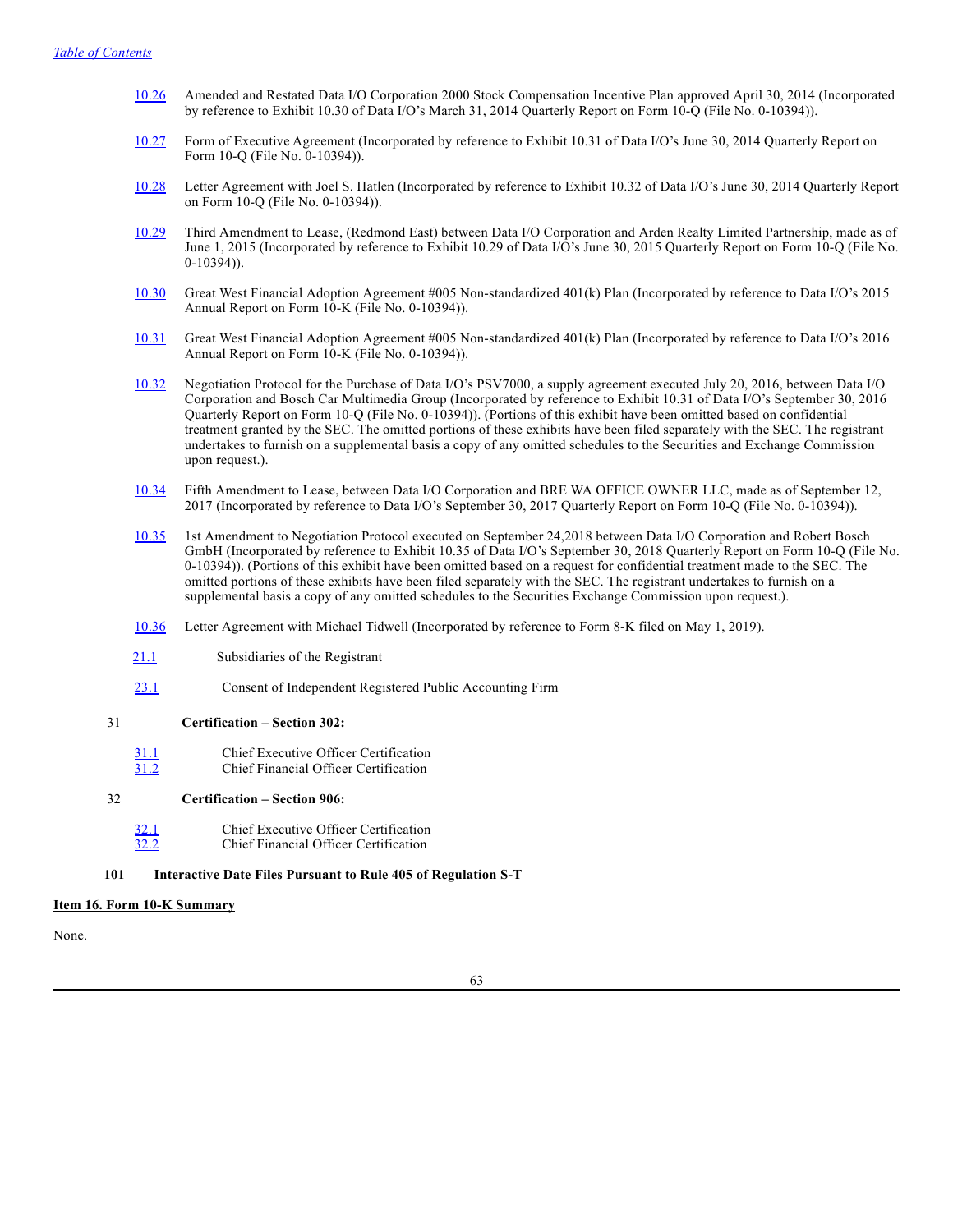## **SIGNATURES**

Pursuant to the requirements of Section 13 or 15(d) of the Securities Exchange Act of 1934, the Registrant has duly caused this report to be signed on its behalf by the undersigned, thereunto duly authorized.

# **DATA I/O CORPORATION** (REGISTRANT)

DATED: March 26, 2021 By: /s/ Anthony Ambrose

Anthony Ambrose President and Chief Executive Officer

Pursuant to the requirements of the Securities Exchange Act of 1934, this report has been signed below by the following persons on behalf of the Registrant and in the capacities and on the dates indicated.

| <b>NAME</b>                                      | <b>DATE</b>    | <b>TITLE</b>                                                                                                                    |  |  |
|--------------------------------------------------|----------------|---------------------------------------------------------------------------------------------------------------------------------|--|--|
| /s/ Anthony Ambrose<br>Anthony Ambrose           | March 26, 2021 | President and Chief Executive Officer<br>(Principal Executive Officer), Director                                                |  |  |
| /s/ Joel S. Hatlen<br>Joel S. Hatlen             | March 26, 2021 | Chief Operating and Financial Officer<br>Vice President<br>Secretary, Treasurer<br>(Principal Financial and Accounting Officer) |  |  |
| /s/ Douglas W. Brown<br>Douglas W. Brown         | March 26, 2021 | Director                                                                                                                        |  |  |
| $/s/$ Alan B. Howe<br>Alan B. Howe               | March 26, 2021 | Director                                                                                                                        |  |  |
| /s/ Mark J. Gallenberger<br>Mark J. Gallenberger | March 26, 2021 | Director                                                                                                                        |  |  |
| /s/ Sally A. Washlow<br>Sally A. Washlow         | March 26, 2021 | Director                                                                                                                        |  |  |

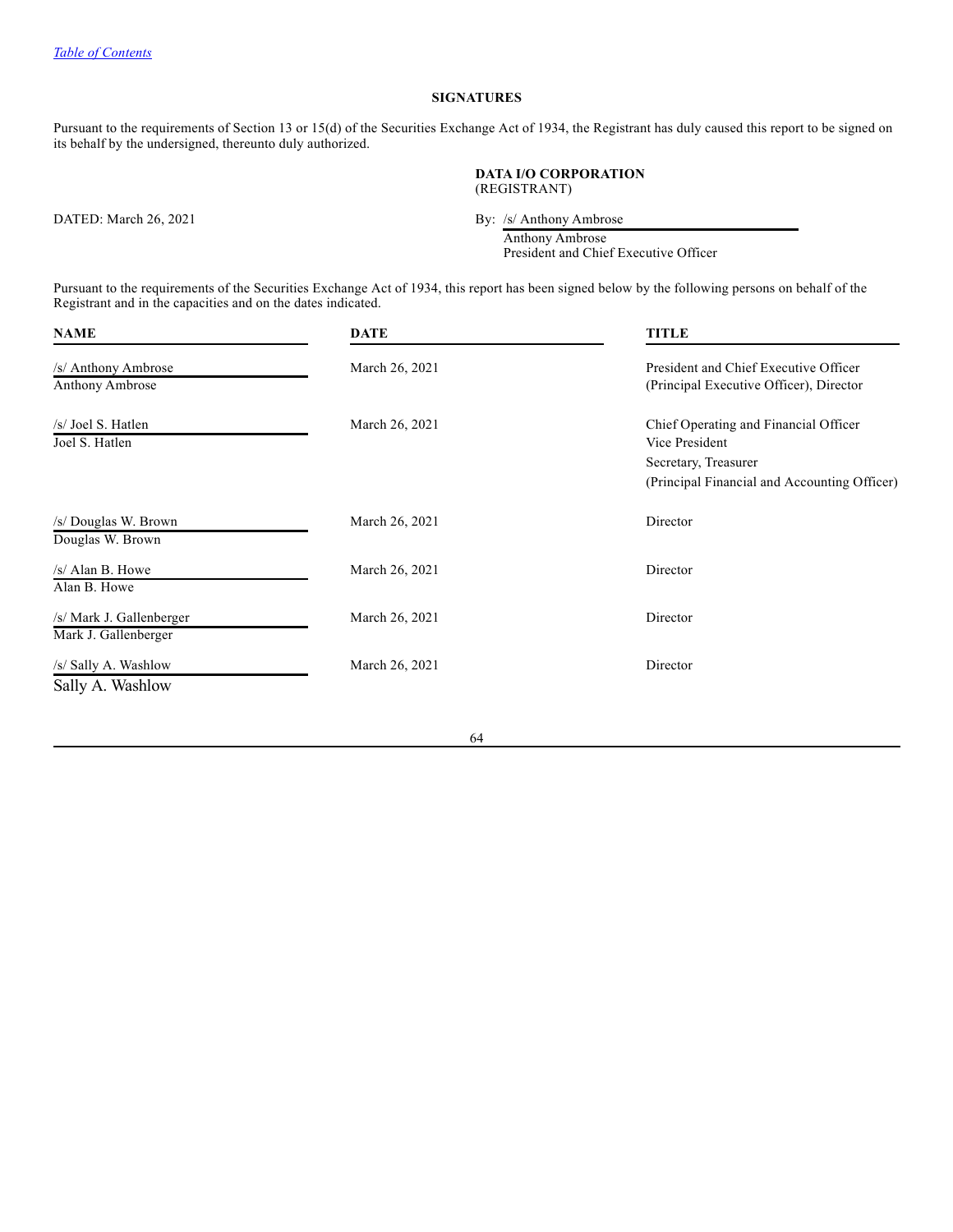# **DATA I/O CORPORATION SCHEDULE II – CONSOLIDATED VALUATION AND QUALIFYING ACCOUNTS**

|                                                                 |             | <b>Balance</b> at<br><b>Beginning</b><br>of Period |              | Charged/ (Credited)<br>to Costs and Expenses |              | <b>Deductions-Describe</b> |                           | <b>Balance at End</b><br>of Period |  |
|-----------------------------------------------------------------|-------------|----------------------------------------------------|--------------|----------------------------------------------|--------------|----------------------------|---------------------------|------------------------------------|--|
| (in thousands)<br>Year Ended December 31,<br>2019:              |             |                                                    |              |                                              |              |                            |                           |                                    |  |
| Allowance for bad debts                                         | $\sqrt{\ }$ | 75                                                 | $\mathbb{S}$ | 5 <sup>5</sup>                               | $\mathbb{S}$ | (1)                        | $\boldsymbol{\mathsf{S}}$ | 80                                 |  |
| Year Ended December 31,<br>2020:                                |             |                                                    |              |                                              |              |                            |                           |                                    |  |
| Allowance for bad debts                                         | \$          | 80                                                 | \$           | (14)                                         | \$           | $-(1)$                     | $\mathbb S$               | 66                                 |  |
| Uncollectable<br>(h)counts<br>written off, net<br>of recoveries |             |                                                    |              |                                              |              |                            |                           |                                    |  |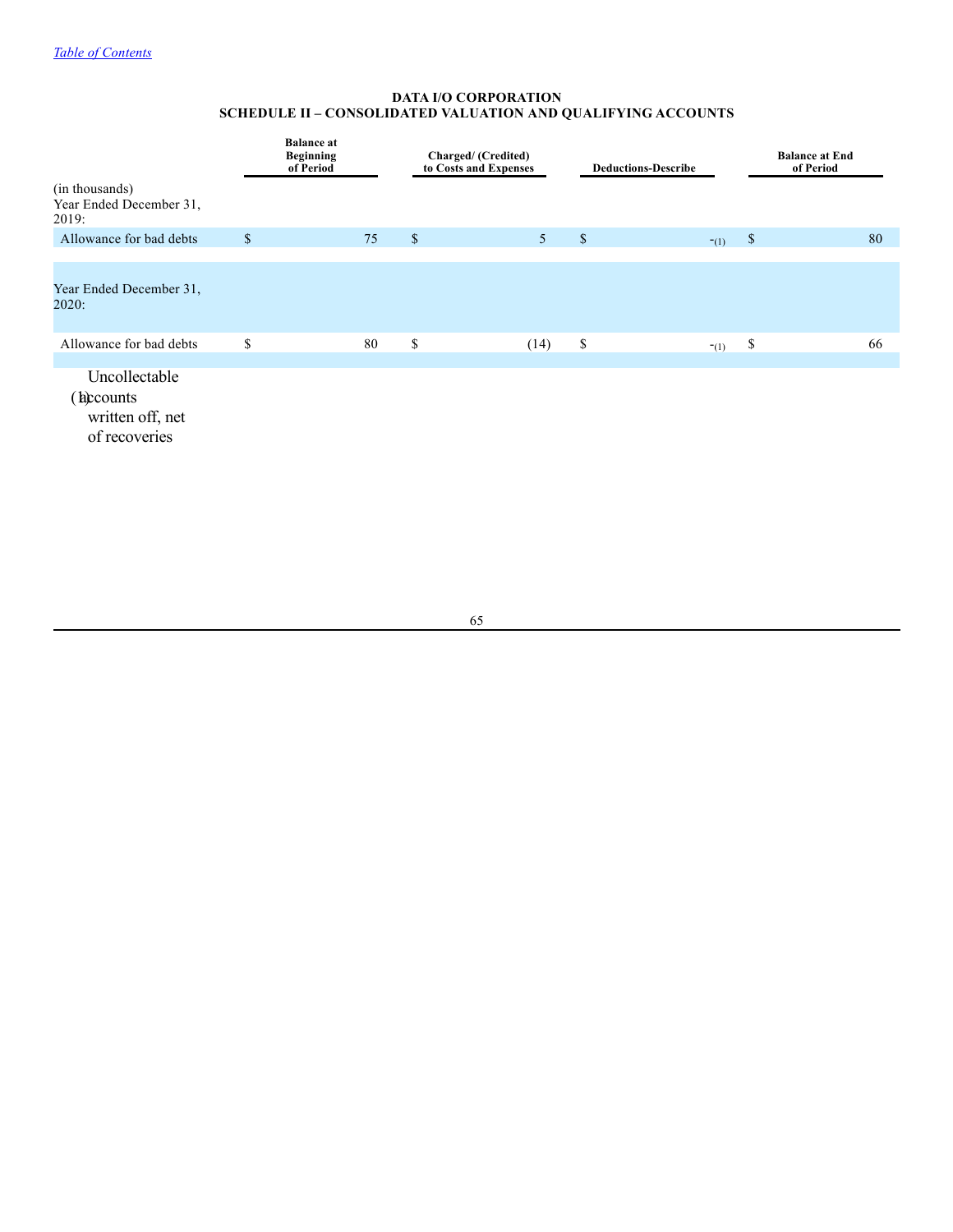### **DATA I/O CORPORATION DESCRIPTION OF DATA I/O CORPORATION'S COMMON STOCK**

The common stock of Data I/O Corporation is its only class of securities registered under Section 12 of the Securities Exchange Act of 1934, as amended (the "**Exchange Act**").

The following description of our Common Stock is a summary and does not purport to be complete. It is subject to and qualified in its entirety by reference to our Restated Articles of Incorporation and Certificate of Designation, Preferences and Rights of Series A Junior Participating Preferred Stock (the "**Articles**") and our Amended and Restated Bylaws (the "**Bylaws**"), each of which attached as exhibit to the Annual Report on Form 10-K. We are incorporated in the State of Washington and are subject to the Washington Business Corporation Act, Title 23B of the Revised Code of Washington.

### **Authorized Capital Shares**

Our authorized capital shares are thirty-five million (35,000,000), consisting of thirty million (30,000,000) shares of Common Stock ("**Common Stock**"), and five million (5,000,000) shares of Preferred Stock. Two hundred thousand (200,000) shares of Series A Junior Participating Preferred Stock have been designated. The outstanding shares of our Common Stock are fully paid and nonassessable. There are no shares of Preferred Stock outstanding.

## **Voting Rights**

Holders of Common Stock are entitled to one vote per share on all matters voted on by the shareholders, including the election of directors. Our Common Stock does not have cumulative voting rights.

### **Dividend Rights**

The holders of Common Stock are entitled to receive dividends, if any, as may be declared from time to time by the Board of Directors in its discretion out of funds legally available for the payment of dividends.

### **Liquidation Rights**

Holders of Common Stock will share ratably in all assets legally available for distribution to our shareholders in the event of dissolution.

### **Other Rights and Preferences**

Our Common Stock has no sinking fund or redemption provisions or preemptive, conversion or exchange rights. Holders of Common Stock may act by unanimous written consent.

### **Potential Limitations on Rights of Holders of Common Stock**

Our Articles authorize our board of directors to issue up to 5,000,000 shares of Preferred Stock and to determine the price, rights, preferences, privileges and restrictions, including voting rights, of those shares without any further vote or action by the shareholders. Two hundred thousand (200,000) shares of Series A Junior Participating Preferred Stock have been designated, but none are outstanding. The rights of the holders of Common Stock may be subject to, and may be adversely affected by, the rights of the holders of any Preferred Stock that may be issued in the future.

## **Listing**

The Common Stock is traded on The Nasdaq Stock Market LLC under the trading symbol "DAIO."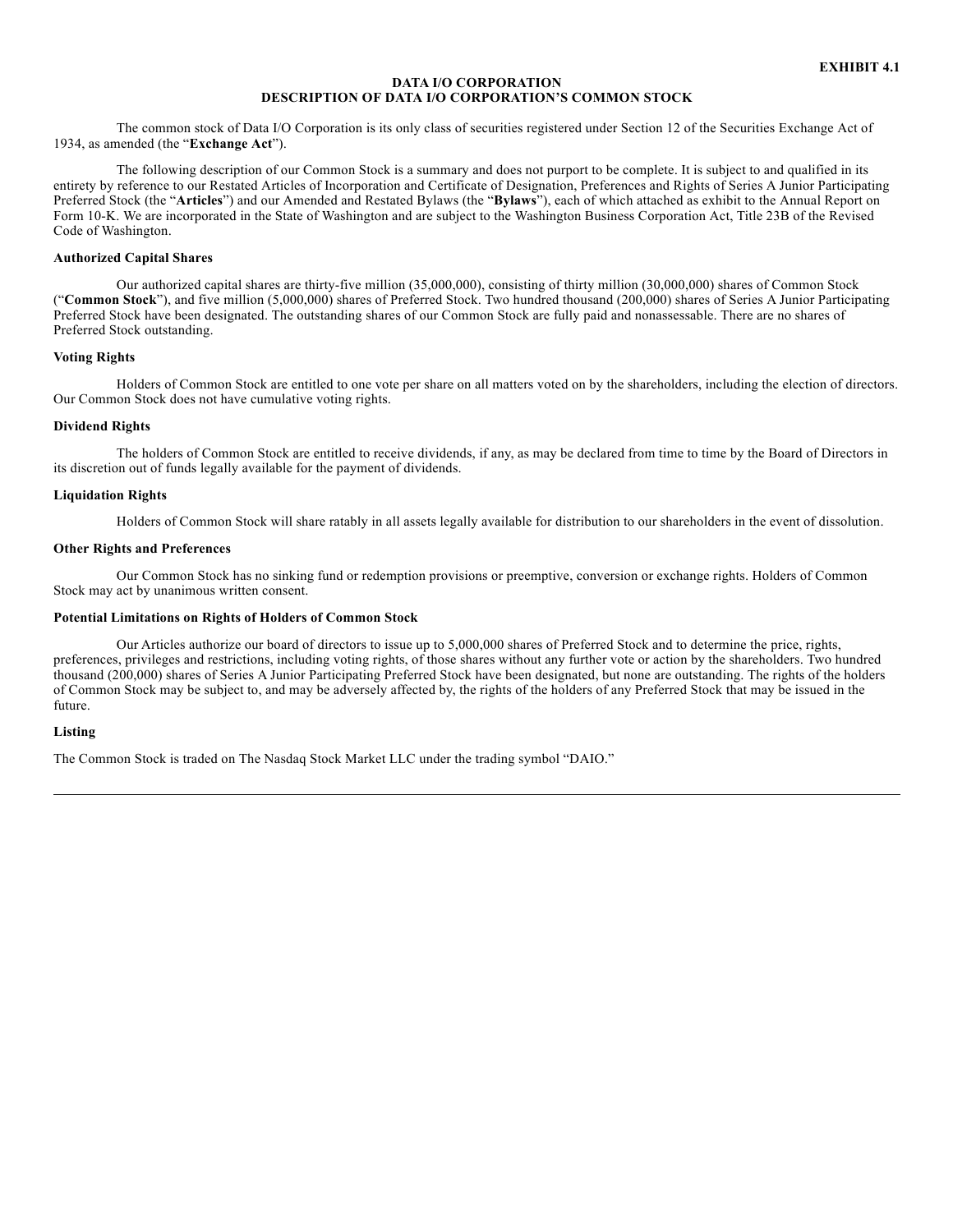### **DATA I/O CORPORATION SUBSIDIARIES OF THE REGISTRANT**

The following table indicates the name, jurisdiction of incorporation and basis of ownership of each of Data I/O's subsidiaries:

| <b>Name of Subsidiary</b>                                  | <b>State or Jurisdiction</b><br>of Organization | <b>Percentage of Voting</b><br><b>Securities Owned</b> |
|------------------------------------------------------------|-------------------------------------------------|--------------------------------------------------------|
| Data I/O International, Inc.                               | Washington                                      | $100\%$                                                |
|                                                            |                                                 |                                                        |
| RTD, Inc.                                                  | Washington                                      | 100%                                                   |
|                                                            |                                                 |                                                        |
| Data I/O FSC International, Inc.                           | Territory of Guam                               | 100%                                                   |
|                                                            |                                                 |                                                        |
|                                                            |                                                 |                                                        |
|                                                            |                                                 |                                                        |
|                                                            |                                                 |                                                        |
| Data I/O GmbH<br>Data I/O Electronics (Shanghai) Co., Ltd. | Germany<br>China                                | 100%<br>100%                                           |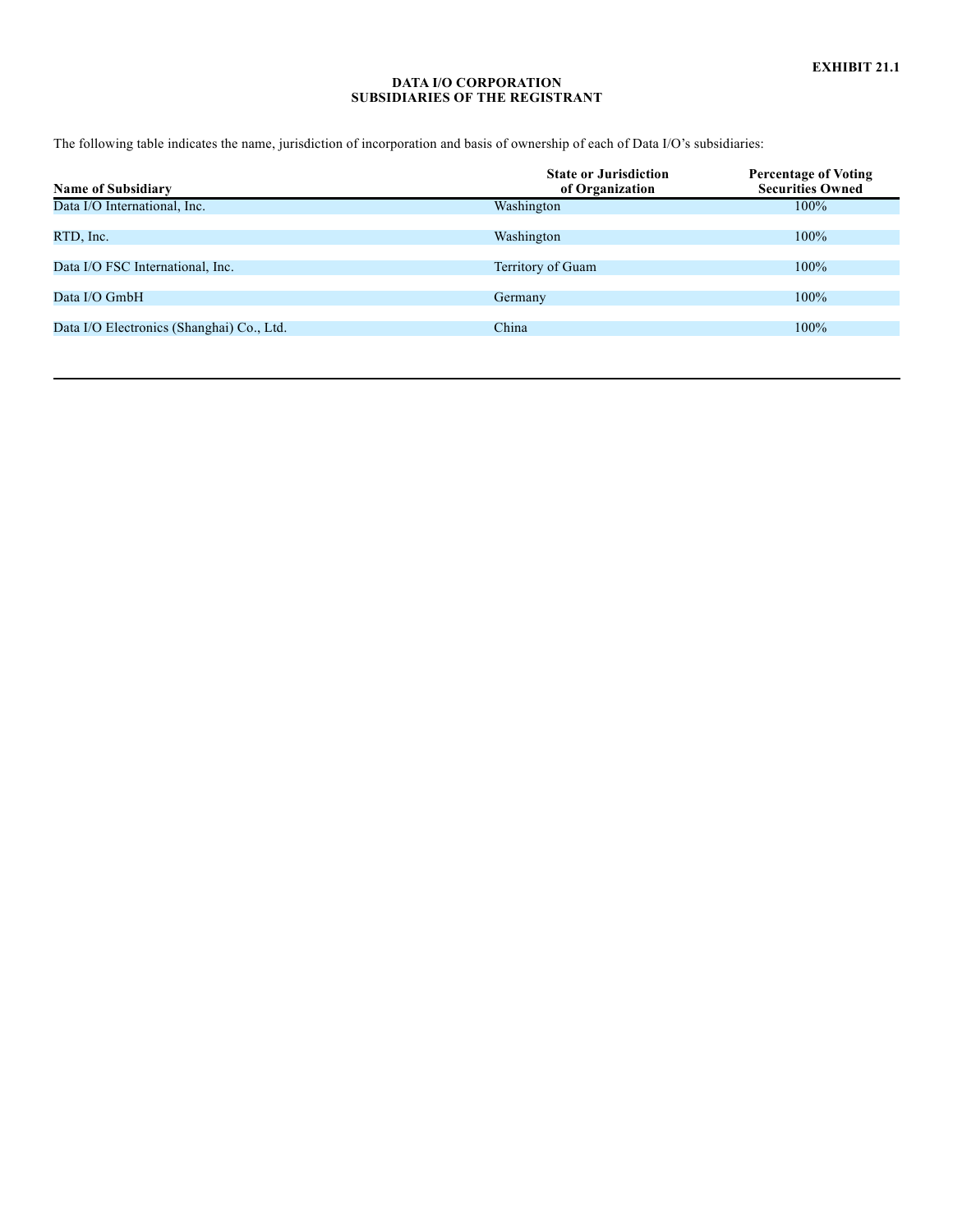## **CONSENT OF INDEPENDENT REGISTERED PUBLIC ACCOUNTING FIRM**

We have issued our report dated March 26, 2021, with respect to the consolidated financial statements included in the Annual Report of Data I/O Corporation on Form 10-K for the year ended December 31, 2020. We consent to the incorporation by reference of said report in the Registration Statements of Data I/O Corporation on Forms S-3 (333-121566) and on Forms S-8 (File Nos. 002-76164, 002-86785, 002-98115, 002-78394, 33-95608, 33-66824, 33-42010, 33-26472, 33-54422, 333-20657, 333-55911, 33-02254, 33-03958, 333-107543, 333-81986, 333-48595, 333-121861, 333-151006, 333-166730, 333-175840, and 333-224971).

/s/ GRANT THORNTON LLP

Seattle, Washington March 26, 2021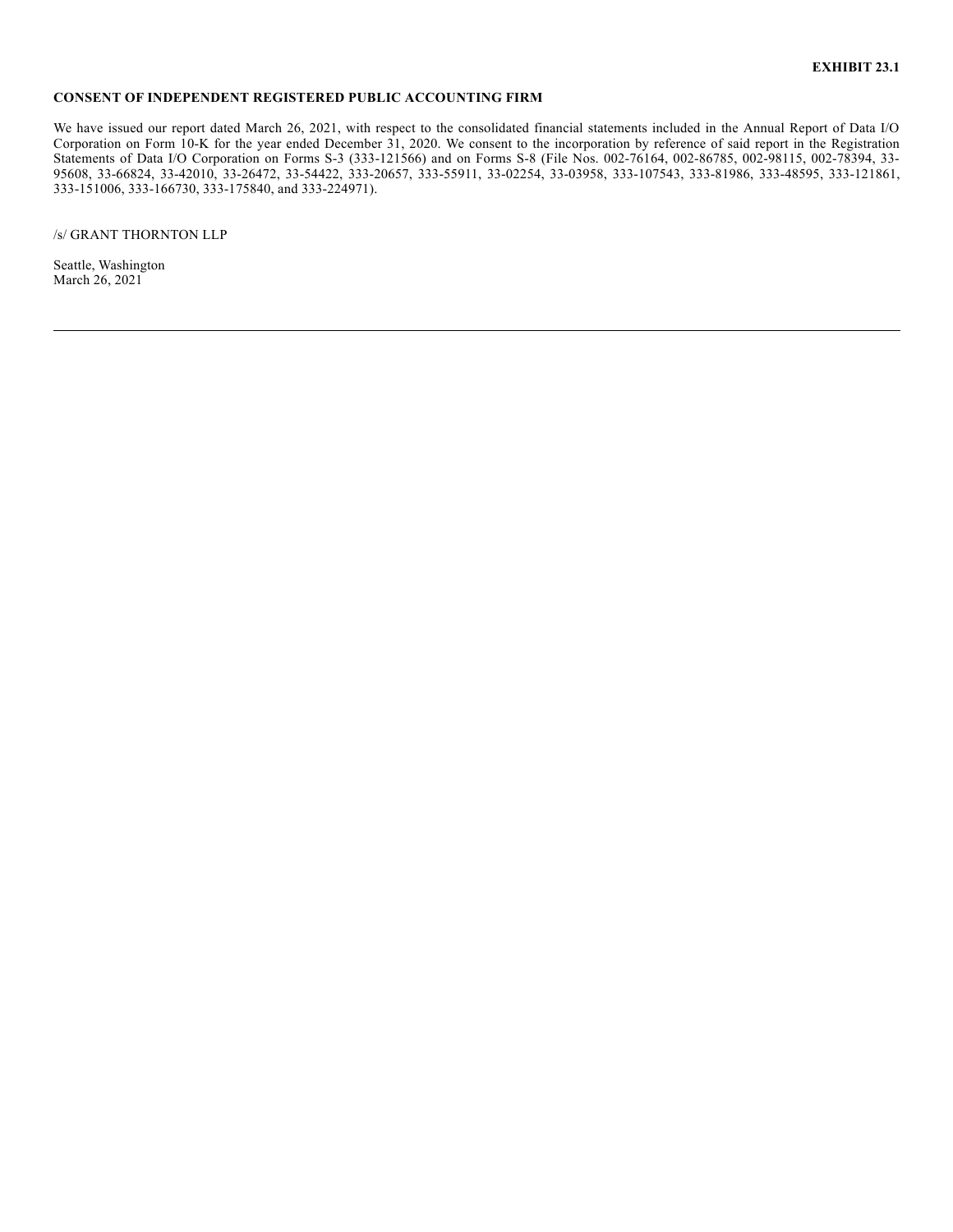Certification by Chief Executive Officer Pursuant to 18 U.S.C. Section 1350 As Adopted Pursuant to Section 302(a) of the Sarbanes-Oxley Act of 2002

I, Anthony Ambrose, certify that:

- 1) I have reviewed this annual report on Form 10-K of Data I/O Corporation;
- 2) Based upon my knowledge, this annual report does not contain any untrue statement of material fact or omit to state a material fact necessary to make the statements made, in light of the circumstances under which such statements were made, not misleading with respect to the period covered by this annual report;
- 3) Based on my knowledge, the financial statements, and other financial information included in this annual report, fairly present in all material respects the financial condition, results of operations and cash flows of the registrant as of, and for, the periods presented in this annual report;
- 4) The registrant's other certifying officer and I are responsible for establishing and maintaining disclosure controls and procedures (as defined in Exchange Act Rules 13a-15(e) and 15d-15(e)) and internal control over financial reporting (as defined in Exchange Act Rules 13a-15(f)0 for the registrant and we have:
	- a) Designed such disclosure controls and procedures, or caused such disclosure controls and procedures to be designed under our supervision, to ensure that material information relating to the registrant, including its consolidated subsidiaries, is made known to us by others within those entities, particularly during the period in which this annual report is being prepared;
	- b) Designed such internal control over financial reporting, or caused such internal control over financial reporting to be designed under our supervision, to provide reasonable assurance regarding the reliability of financial reporting and the preparation of financial statements for external purposes in accordance with generally accepted accounting principles;
	- c) Evaluated the effectiveness of the registrant's disclosure controls and procedures and presented in this annual report our conclusions about the effectiveness of the disclosure controls and procedures, as of the end of the period covered by this annual report based on such evaluation; and
	- d) Disclosed in this annual report any change in the registrant's internal control over financial reporting that occurred during the registrant's most recent fiscal quarter (the registrant's fourth fiscal quarter in the case of an annual report) that has materially affected or is reasonably likely to materially affect, the registrant's internal control over financial reporting.
- 5) The registrant's other certifying officer and I have disclosed, based on our most recent evaluation of internal control over financial reporting, to the registrant's auditors and the audit committee of registrant's board of directors (or persons performing the equivalent functions):
	- a) all significant deficiencies and material weaknesses in the design or operation of internal control over financial reporting which are reasonably likely to adversely affect the registrant's ability to record, process, summarize and report financial information; and
	- b) any fraud, whether or not material, that involves management or other employees who have a significant role in the registrant's internal controls over financial reporting.

Date: March 26, 2021

/s/ Anthony Ambrose Anthony Ambrose Chief Executive Officer (Principal Executive Officer)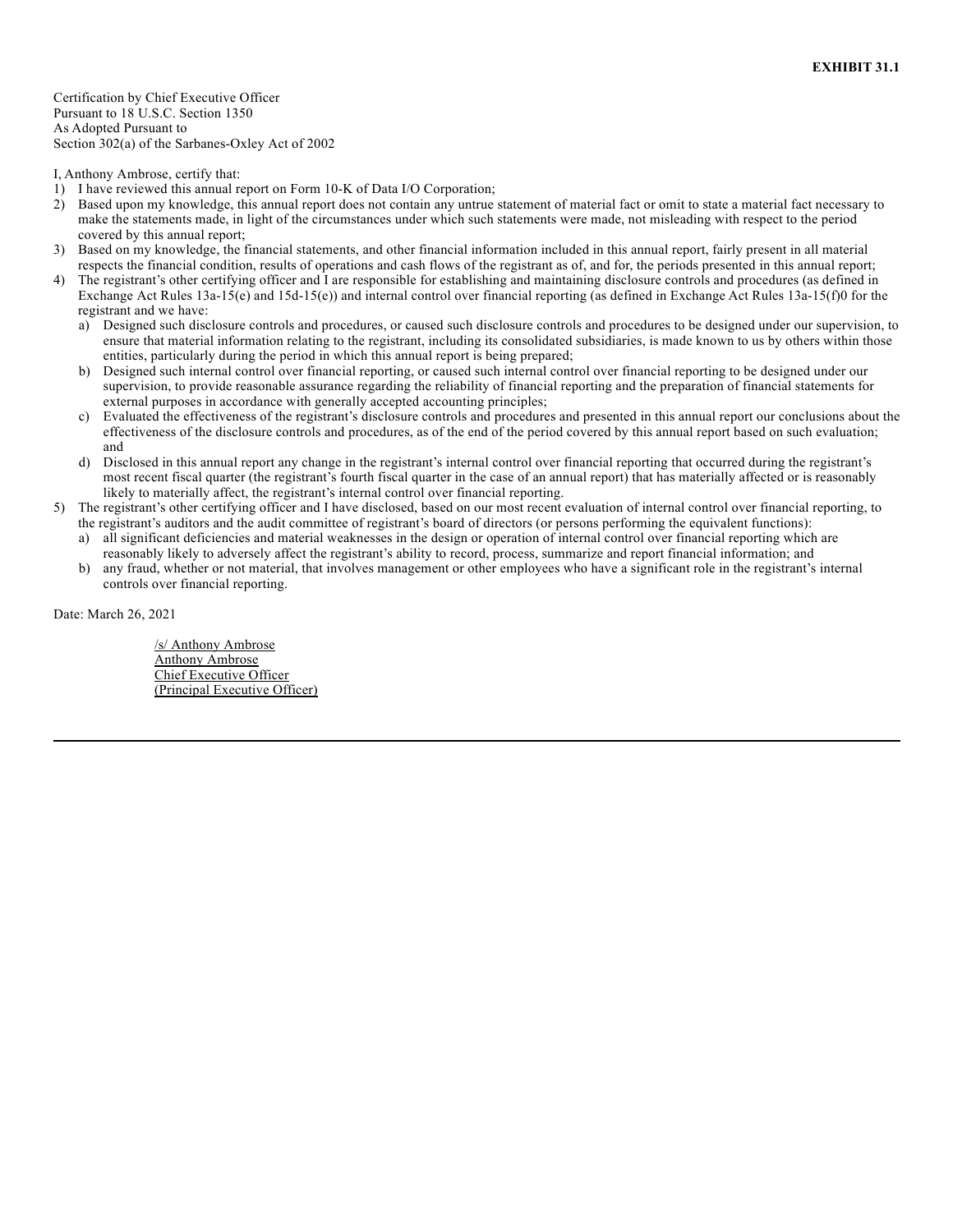Certification by Chief Financial Officer Pursuant to 18 U.S.C. Section 1350 As Adopted Pursuant to Section 302(a) of the Sarbanes-Oxley Act of 2002

I, Joel S. Hatlen, certify that:

- 1) I have reviewed this annual report on Form 10-K of Data I/O Corporation;
- 2) Based upon my knowledge, this annual report does not contain any untrue statement of material fact or omit to state a material fact necessary to make the statements made, in light of the circumstances under which such statements were made, not misleading with respect to the period covered by this annual report;
- 3) Based on my knowledge, the financial statements, and other financial information included in this annual report, fairly present in all material respects the financial condition, results of operations and cash flows of the registrant as of, and for, the periods presented in this annual report;
- 4) The registrant's other certifying officer and I are responsible for establishing and maintaining disclosure controls and procedures (as defined in Exchange Act Rules 13a-15(e) and 15d-15(e)) and internal control over financial reporting (as defined in Exchange Act Rules 13a-15(f)0 for the registrant and we have:
	- a) Designed such disclosure controls and procedures, or caused such disclosure controls and procedures to be designed under our supervision, to ensure that material information relating to the registrant, including its consolidated subsidiaries, is made known to us by others within those entities, particularly during the period in which this annual report is being prepared;
	- b) Designed such internal control over financial reporting, or caused such internal control over financial reporting to be designed under our supervision, to provide reasonable assurance regarding the reliability of financial reporting and the preparation of financial statements for external purpose in accordance with generally accepted accounting principles;
	- c) Evaluated the effectiveness of the registrant's disclosure controls and procedures and presented in this annual report our conclusions about the effectiveness of the disclosure controls and procedures, as of the end of the period covered by this annual report based on such evaluation; and
	- d) Disclosed in this annual report any change in the registrant's internal control over financial reporting that occurred during the registrant's most recent fiscal quarter (the registrant's fourth fiscal quarter in the case of an annual report) that has materially affected or is reasonably likely to materially affect, the registrant's internal control over financial reporting.
- 5) The registrant's other certifying officer and I have disclosed, based on our most recent evaluation of internal control over financial reporting, to the registrant's auditors and the audit committee of registrant's board of directors (or persons performing the equivalent functions):
	- a) all significant deficiencies and material weaknesses in the design or operation of internal control over financial reporting which are reasonably likely to adversely affect the registrant's ability to record, process, summarize and report financial information; and
	- b) any fraud, whether or not material, that involves management or other employees who have a significant role in the registrant's internal controls over financial reporting.

Date: March 26, 2021

/s/ Joel S. Hatlen Joel S. Hatlen Chief Financial Officer (Principal Financial Officer)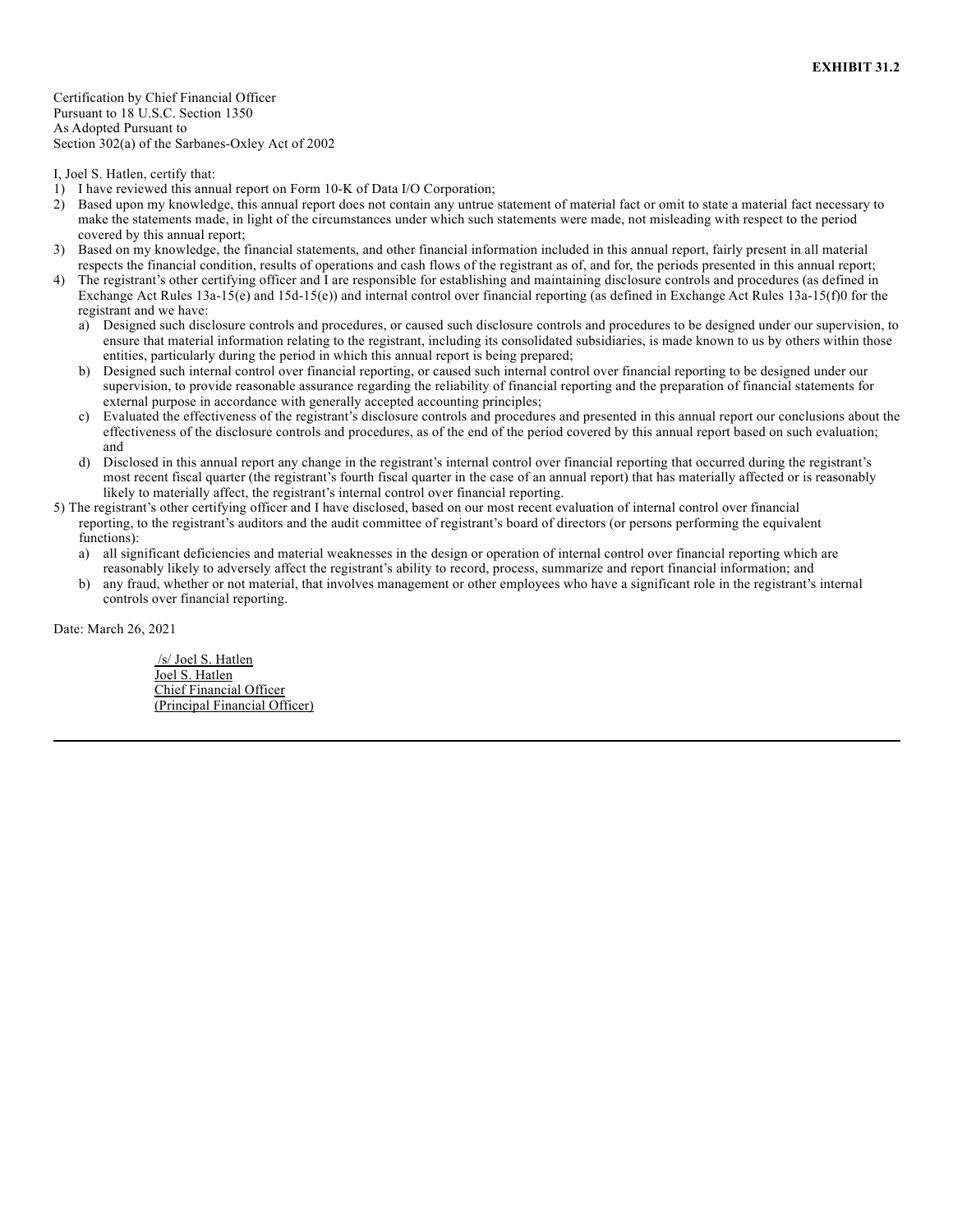Certification by Chief Executive Officer Pursuant to 18 U.S.C. Section 1350 As Adopted Pursuant to Section 906 of the Sarbanes-Oxley Act of 2002

In connection with the annual report of Data I/O Corporation (the "Company") on Form 10-K for the period ended December 31, 2020 as filed with the Securities and Exchange Commission on the date hereof (the "Report"), I, Anthony Ambrose, Chief Executive Officer of the Company, certify, that pursuant to 18 U.S.C. Section 1350, as adopted pursuant to Section 906 of the Sarbanes-Oxley Act of 2002, that:

(1) The Report fully complies with the requirements of § 13(a) or 15(d) of the Securities Exchange Act of 1934; and

(2) The information contained in the Report fairly presents, in all material respects, the financial condition and results of operations of the Company.

/s/ Anthony Ambrose Anthony Ambrose Chief Executive Officer (Principal Executive Officer)

Date: March 26, 2021